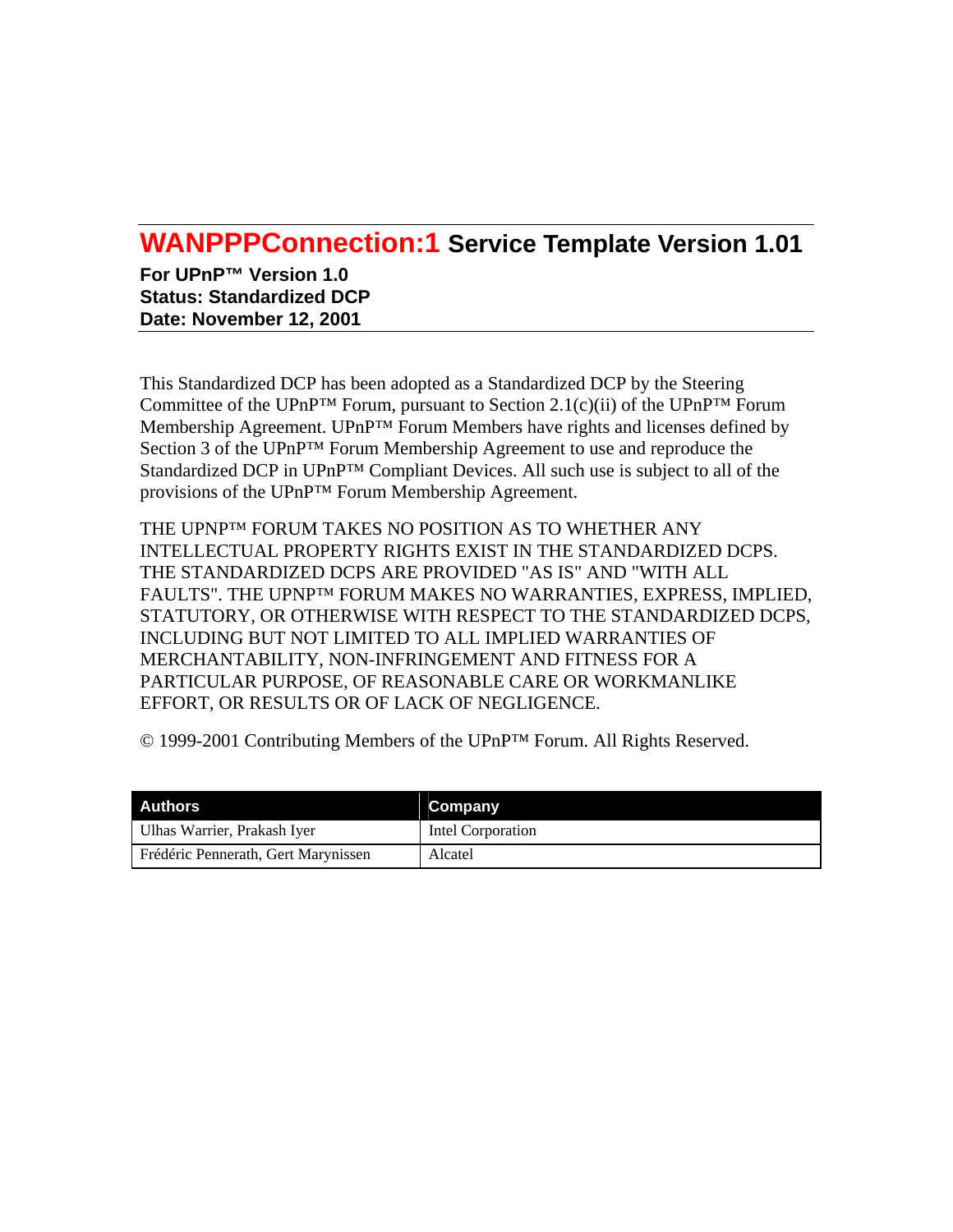# **Contents**

| 1. |        |         |  |
|----|--------|---------|--|
|    | 1.1.   |         |  |
| 2. |        |         |  |
|    |        |         |  |
|    | 2.1.   |         |  |
|    | 2.2.   |         |  |
|    |        | 2.2.1.  |  |
|    |        | 2.2.2.  |  |
|    |        | 2.2.3.  |  |
|    |        | 2.2.4.  |  |
|    |        | 2.2.5.  |  |
|    |        | 2.2.6.  |  |
|    |        | 2.2.7.  |  |
|    |        | 2.2.8.  |  |
|    |        | 2.2.9.  |  |
|    |        | 2.2.10. |  |
|    |        | 2.2.11. |  |
|    |        | 2.2.12. |  |
|    |        | 2.2.13. |  |
|    |        | 2.2.14. |  |
|    |        | 2.2.15. |  |
|    |        | 2.2.16. |  |
|    |        | 2.2.17. |  |
|    |        | 2.2.18. |  |
|    |        | 2.2.19. |  |
|    |        | 2.2.20. |  |
|    |        | 2.2.21. |  |
|    |        | 2.2.22. |  |
|    |        | 2.2.23. |  |
|    |        | 2.2.24. |  |
|    |        | 2.2.25. |  |
|    |        | 2.2.26. |  |
|    |        | 2.2.27. |  |
|    |        | 2.2.28. |  |
|    | 2.3.   |         |  |
|    | 2.3.1. |         |  |
|    |        |         |  |
|    |        | 2.4.1.  |  |
|    |        | 2.4.2.  |  |
|    |        | 2.4.3.  |  |
|    |        | 2.4.4.  |  |
|    |        | 2.4.5.  |  |
|    |        | 2.4.6.  |  |
|    |        | 2.4.7.  |  |
|    |        | 2.4.8.  |  |
|    |        | 2.4.9.  |  |
|    |        | 2.4.10. |  |
|    |        | 2.4.11. |  |
|    |        | 2.4.12. |  |
|    |        | 2.4.13. |  |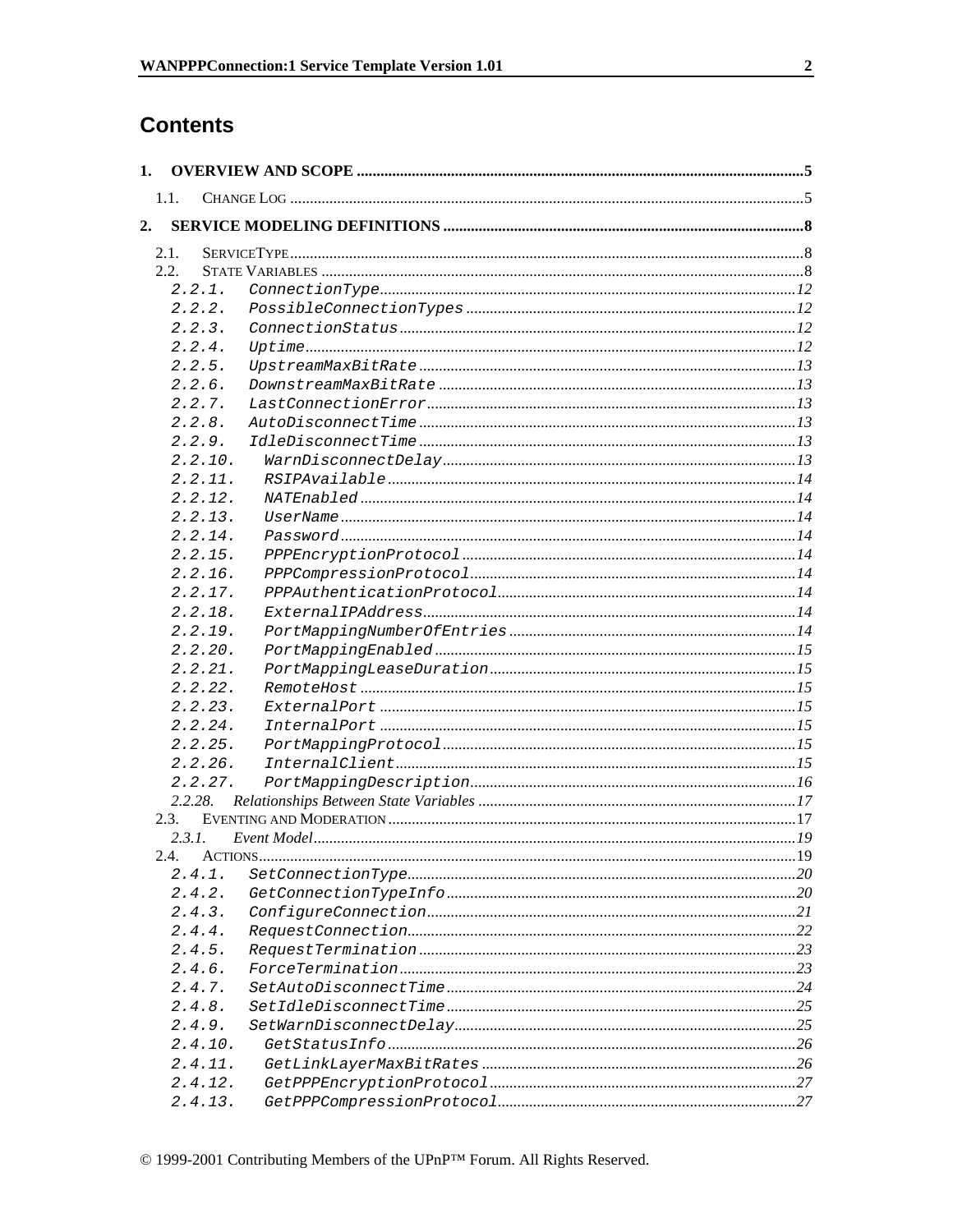| $\mathbf{4}$ |                    |  |
|--------------|--------------------|--|
| 3.           |                    |  |
|              | 2.5.5.             |  |
|              | 2.5.4.             |  |
|              | 2.5.3.             |  |
|              | 2.5.2.             |  |
|              | 2.5.1.             |  |
|              | 2.5.               |  |
|              | 2.4.28.            |  |
|              | 2.4.27             |  |
|              | 2.4.26             |  |
|              | 2.4.25.            |  |
|              | 2.4.23.<br>2.4.24. |  |
|              | 2.4.22.            |  |
|              | 2.4.21.            |  |
|              | 2.4.20.            |  |
|              | 2.4.19.            |  |
|              | 2.4.18.            |  |
|              | 2.4.17.            |  |
|              | 2.4.16.            |  |
|              | 2.4.15.            |  |
|              | 2.4.14.            |  |

# **List of Tables**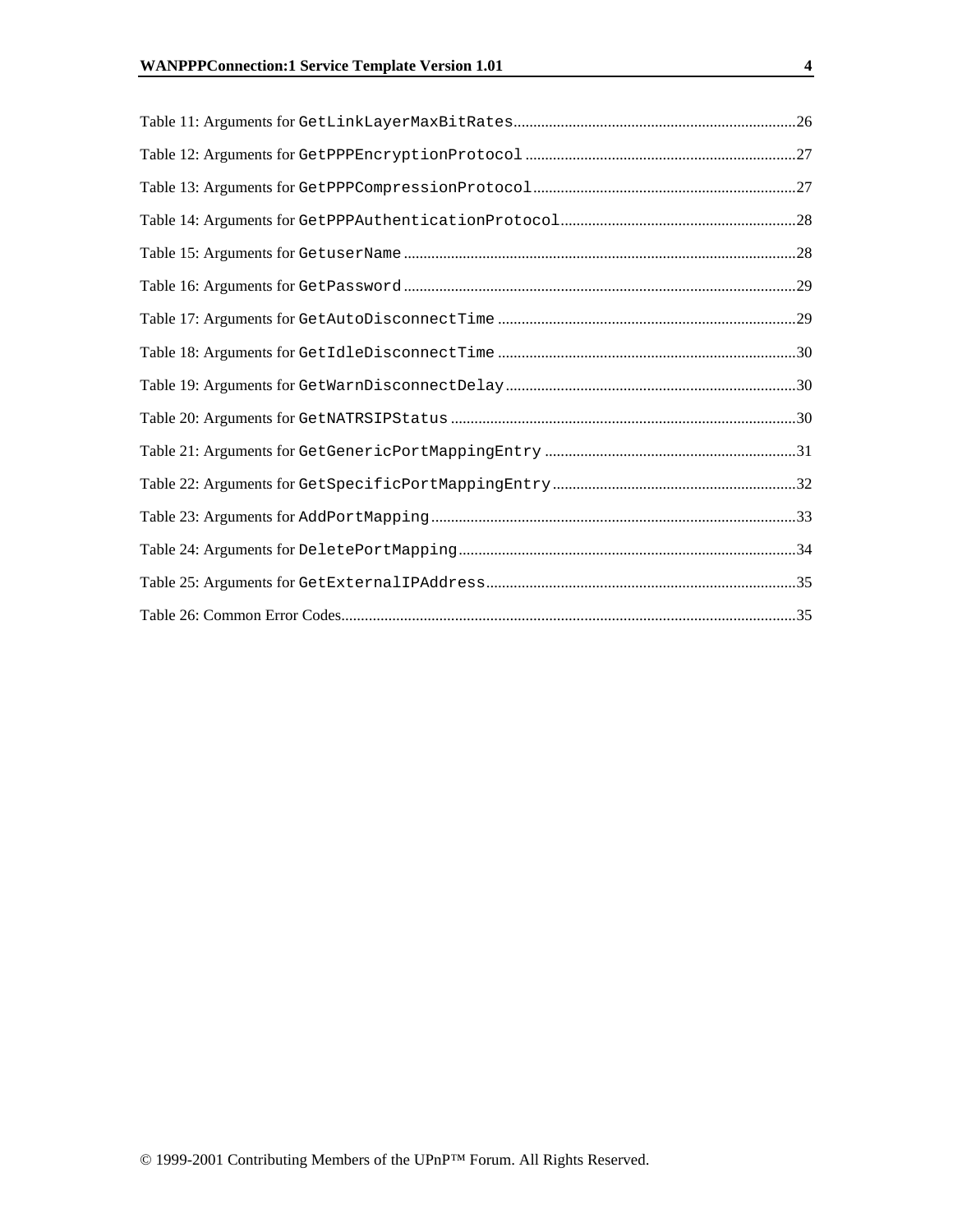# **1. Overview and Scope**

This service definition is compliant with the UPnP Device Architecture version *1.0*.

This service-type enables a UPnP control point to configure and control PPP connections on the WAN interface of a UPnP compliant *InternetGatewayDevice\** . Any type of WAN interface (for e.g., DSL or POTS) that can support a PPP connection can use this service.

The service is REQUIRED if a PPP connection is used for WAN access, and is specified in **urn:schemas-upnp-org:device:***WANConnectionDevice* one or more instances of which are specified under the device **urn:schemas-upnp-org:device:***WANDevice*

An instance of *WANDevice* is specified under the root device **urn:schemas-upnp-org:device:***InternetGatewayDevice*

Generally, Internet connections are set up from a WAN interface of the *InternetGatewayDevice* to Internet Service Providers (ISPs). However, an implementation MAY support PPP connections that are bridged or relayed (as in the case of some DSL modems) through the gateway device. *WANDevice* is a container for all UPnP services associated with a physical WAN device. It is assumed that clients are connected to *InternetGatewayDevice* via a LAN (IP-based network).

An instance of a *WANPPPConnection* service is activated (refer to SST below) for each actual Internet Connection instance on a *WANConnectionDevice*. *WANPPPConnection* service provides PPP-level connectivity with an ISP for networked clients on the LAN. More than one instance of *WANPPPConnection* service may be defined on a *WANConnectionDevice* – representing multiple user accounts using the same link (username / password) to an ISP.

Multiple instances of this service will be distinguished based on the ServiceID for each service instance.

In accordance with UPnP Architecture version 1.0, the maximum number of *WANPPPConnection* service instances is static and specified in the *InternetGatewayDevice* description document.

A *WANConnectionDevice* MAY include a *WAN{POTS/DSL/Cable/Ethernet}LinkConfig* service that encapsulates Internet access properties pertaining to the physical link of a particular WAN access type. These properties are common to all instances of *WANPPPConnection* in a *WANConnectionDevice.*

A *WANDevice* provides a *WANCommonInterfaceConfig* service that encapsulates Internet access properties common across all *WANConnectionDevice* instances.

# **1.1. Change Log**

 $\overline{a}$ 

*WANConnection:0.5* was replaced by connection services specific to the type of WAN physical access. This SCP specifically covers POTS-based connections.

Changes from *WANConnection:0.5*

- Renamed the service to *WANPOTSConnection0.6* as per decision in WC to maintain separate connection service for each access type.
- Removed non-POTS related references and discussion on 'Always On' connections.
- Updated return codes for error.

<sup>\*</sup> Refer to companion documents defined by the UPnP Internet Gateway working committee for more details on specific devices and services referenced in this document.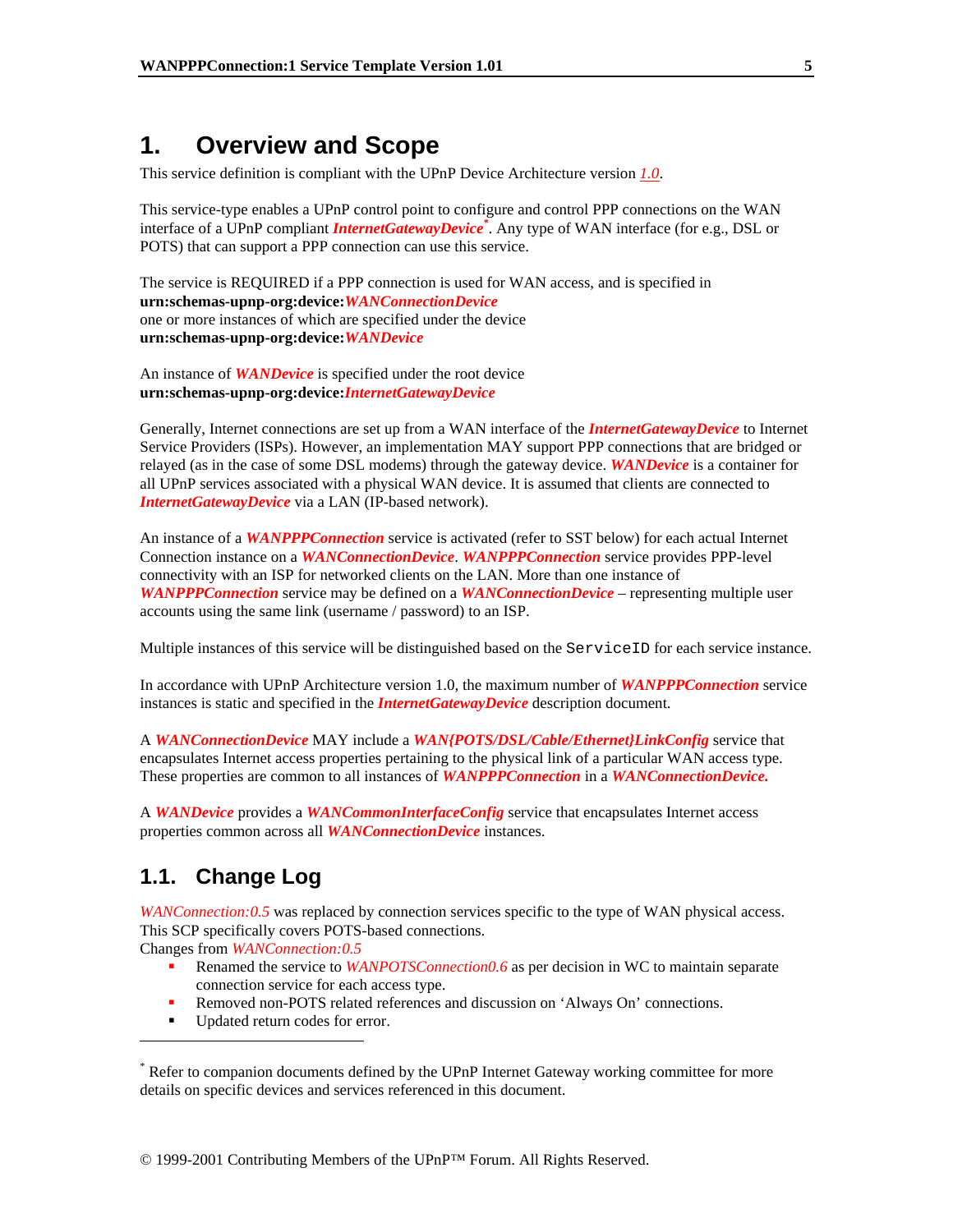Changes from *WANPOTSConnection:0.6* 

 Added 'Get' actions per Technical Committee recommendation to not use QueryStateVariable for reading state variables.

Changes from *WANPOTSConnection:0.7* as per WC meeting on 9/6/00

- Removed IsDefaultConnection (moved to LANWANForwarding service).
- Added text to explain what 0 value means in IdleDisconnectTime and WarnDisconnectDelay
- Explain Sharable and HangupByInitiatorOnly for connections by non-UPnP client
- Changed boolean values from true/false to  $0/1$
- Removed <retval/> from XML description doc not needed.
- Added *ERROR\_NONE* as default for LastConnectionError variable
- Added clarifications (for Inactive state, TerminateConnection)
- Added/Removed error codes

Changes from *WANPOTSConnection:0.8* as per WC meeting on 10/17/00

- Renamed to WANPPPConnection, removed POTS specific references.
- Removed Sharable state variable and associated actions
- Make configuration variables and actions optional
- Renamed actions, removed connectionstatus as a parameter to actions
- **Renamed connection states, added new state (disconnecting), moved some states to** ConnectionSubStatus (new) variable.
- Added new action ForceTermination
- Removed ConfigureAndRequestConnection action.
- Removed Host Configuration state variables (set by ISP) and associated action.
- Renumbered error codes

Moved ISPPhoneNumber and ISPInfo to WAN*XYZ*LinkConfig

Changes from *WANPPPConnection:0.9* as per telecon meeting on 10/24/00

- Removed ConnectionSubStatus, added *Authenticating* to ConnectionStatus
- Renamed ForcedDisconnectTime to AutoDisconnectTime
- Removed LatestRequestor, ConnectionInitiator, ConnectionTerminator, ActiveClients, HangupByInitiatorOnly, NumberofRetries and DelayBetweenRetries

Changes from *WANPPPConnection:0.91* as per telecon meeting on 10/31/00

Made actions related to Service Mapping optional

Changes from *WANPPPConnection:0.92*

- Added text to clarify usage models in Theory of Operation section (based on paper from Frédéric Pennerath)
- Added variables ConnectionType and PossibleConnectionTypes to SST. Also added corresponding actions.

Changes from *WANPPPConnection:0.93*

Changed address range delimited for service map address range from '/' to '\'.

Changes from *WANPPPConnection:0.94*

- Removed white spaces in XML template.
- Changed default value for empty strings to tags with no element values

Changes from *WANPPPConnection:0.95*

- Modified names of formal parameters of actions to be different from 'Related State Variable'.
- Updated error codes
- Removed empty defaultvalue tags from XML spec
- Updated document status to template design complete

Changes from *WANPOTSConnection:0.96* 

- $\blacksquare$  Updated to service template v1.01
- Verified against TDC checklist v1.01
- Changed WarnDisconnectDelay, AutoDisconnectTime and IdleDisconnectTime from Required to Optional
- Changed section on NAT port mappings by adding new SST variables and actions as discussed in the WC
- GetNatInfo was replaced by GetNATRSIPStatus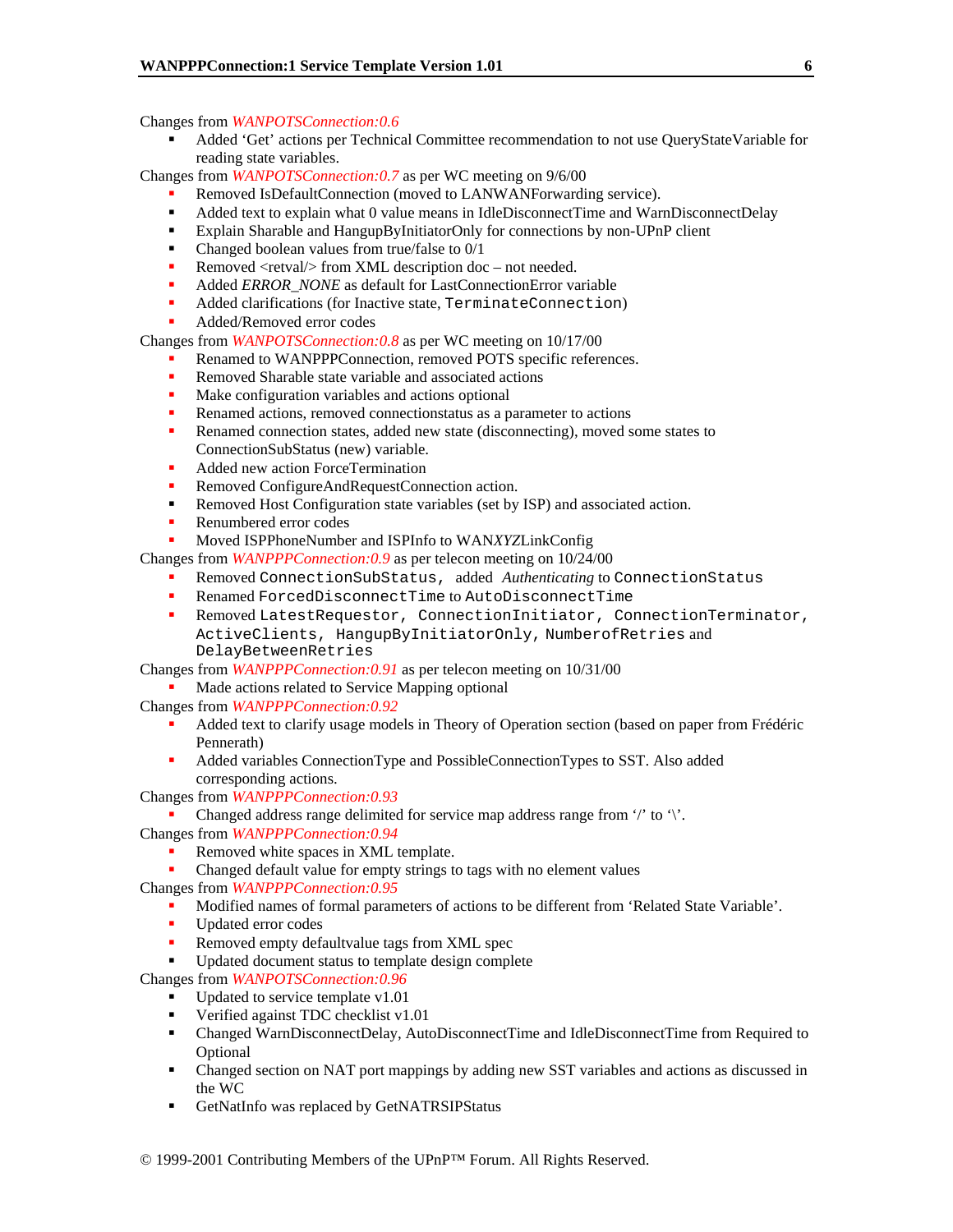- Replaced GetLinkLayerInfo with 2 Get actions: GetLinkLayerMaxBitRates and GetLinkLayerDetails
- Updated XML section to reflect these changes

 Split actions that deal with optional variables to handle individual variables separately Changes from *WANPPPConnection:0.8* 

- Added <action> tag before ConfigureConnection in XML template
- Removed default values for SST variables and updated XML template accordingly
- Deleted Vendor Defined rows from allowedValueList tables
- Required versus Optional changes in allowed ValueList tables
- Deleted error code 712 from actions this is a catastrophic error that is not possible in a correct IGD implementation
- Added error code 714 to GetSpecificPortMappingEntry
- Updated text for error codes 710 and 718
- Replaced text referring to service mapping with port mapping
- **•** Defined wildcard for IP addresses as an empty string and for ports as 0
- Added new required action GetExternalIPAddress
- Added text to clarify conflict issues with NAT port mappings
- Deleted white spaces from XML section

Changes from *WANPPPConnection:0.81* 

- Added XML comment tags to comments text in XML template
- Deleted white space for ERROR\_NOT\_ENABLED\_FOR\_INTERNET tag in XML template
- Added text for Unconfigured value of ConnectionStatus
- Added clarifying text to RequestConnection action
- Added clarifying text related to PortMappingLeaseDuration to section 2.2.29
- Minor clarifications on the use of wildcards for port mapping tuple variables
- Added error code 501 to AddPortMapping and fixed error description for 501
- **Minor updates to state diagram for PPP connections**

Changes from *WANPPPConnection:0.82* 

- Updated semantic tests section
- Added Connected to allowedvalue list of ConnectionStatus
- Added clarifying text for PPPoE\_Relay
- Changed LastConnectionError value ERROR\_NO\_CARRIER from OR to O
- Changed title for table 1.4
- Removed allowedvaluerange specification in XML template for Uptime, UpstreamBitRate, DownstreamBitRate, AutoDisconnectTime, IdleDisconnectTime, WarnDisconnectDelay
- Added clarification text for allowedvaluelist table for PossibleConnectionTypes
- Deleted A\_PortMappingIndex variable and replaced its occurrences with NewPortMappingIndex

 Added examples in text for PPPEncryption, PPPCompression and PPPAuthentication protocols Changes from *WANPPPConnection:0.9* 

- Added allowed value list to PossibleConnectionTypes and PortMappingProtocol in xml section
- Updated Connection state diagram (figure 2) with more transitions with ForceTermination action
- Added new section "Connection Scenarios" to clarify behavior of connection related actions
- Changed support of non-UPnP client (section 2.4.4) ro a 'should' (from 'must').
- Added error codes 726 and 727 to AddPortMapping.
- Removed restricted applicability to IP\_Routed connection type from text describing RequestConnection

Changes from *WANPPPConnection:0.99* 

Changed allowed value range for InternalPort to "1 to 65535 inclusive"

- Changes from *WANPPPConnection:0.991* 
	- Copyright messages and document status updated.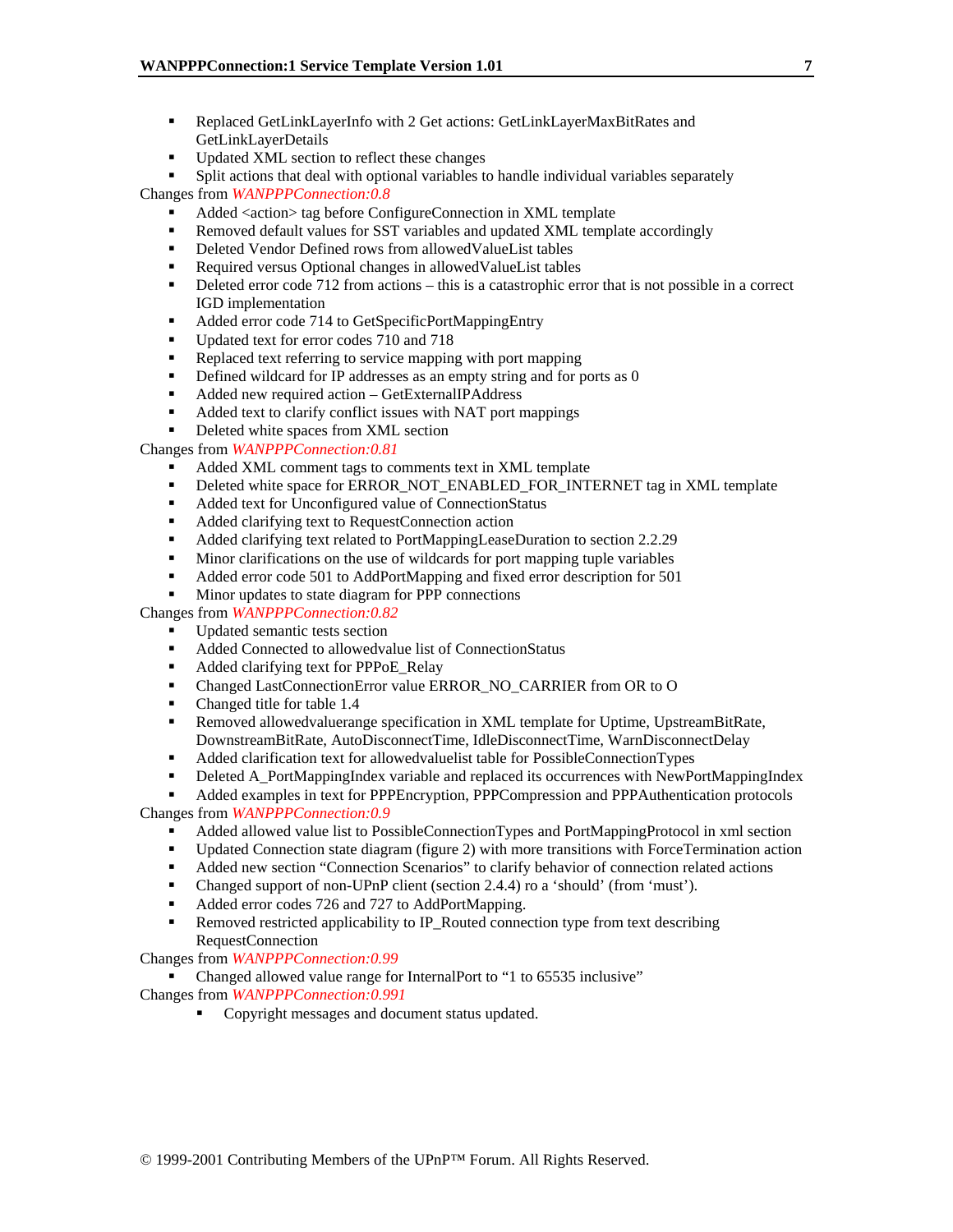# **2. Service Modeling Definitions**

# **2.1. ServiceType**

The following service type identifies a service that is compliant with this template:

 **urn:schemas-upnp-org:service:***WANPPPConnection:1*.

# **2.2. State Variables**

# **Table 1: State Variables**

| ConnectionType             | R            | string          | Depends on<br>PossibleConne<br>ctionTypes | Not specified       | N/A           |
|----------------------------|--------------|-----------------|-------------------------------------------|---------------------|---------------|
| PossibleConnectionTypes    | R            | string          | See Table 1.1                             | Not specified       | N/A           |
| ConnectionStatus           | $\mathsf{R}$ | string          | See Table 1.2                             | Not specified       | N/A           |
| Uptime                     | R            | $\overline{u}$  | Undefined                                 | Not specified       | seconds       |
| UpstreamMaxBitRate         | R            | ui4             | $>= 0$                                    | Not specified       | bitspersecond |
| DownstreamMaxBitRate       | R            | ui4             | $= 0$                                     | Not specified       | bitspersecond |
| LastConnectionError        | R            | string          | See Table 1.3                             | Not specified       | N/A           |
| AutoDisconnectTime         | O            | ui4             | $>= 0$                                    | Not specified       | seconds       |
| IdleDisconnectTime         | $\circ$      | ui4             | $>= 0$                                    | Not specified       | seconds       |
| WarnDisconnectDelay        | $\circ$      | ui4             | $>= 0$                                    | Not specified       | seconds       |
| RSIPAvailable              | R            | boolean         | 0, 1                                      | Not specified       | N/A           |
| NATEnabled                 | $\mathsf{R}$ | boolean         | 0,1                                       | Not specified       | N/A           |
| UserName                   | O            | string          | Undefined                                 | <b>Empty string</b> | N/A           |
| Password                   | O            | string          | Undefined                                 | Empty string        | N/A           |
| PPPEncryptionProtocol      | $\circ$      | string          | Undefined                                 | <b>Empty string</b> | N/A           |
| PPPCompressionProtocol     | $\circ$      | string          | Undefined                                 | <b>Empty string</b> | N/A           |
| PPPAuthenticationProtocol  | O            | string          | Undefined                                 | <b>Empty string</b> | N/A           |
| ExternalIPAddress          | R            | string          | String of the<br>type "x.x.x.x"           | Empty string        | N/A           |
| PortMappingNumberOfEntries | R            | ui <sub>2</sub> | $>=0$                                     | Not specified       | N/A           |
| PortMappingEnabled         | $\mathsf{R}$ | boolean         | 0,1                                       | Not specified       | N/A           |
|                            |              |                 |                                           |                     |               |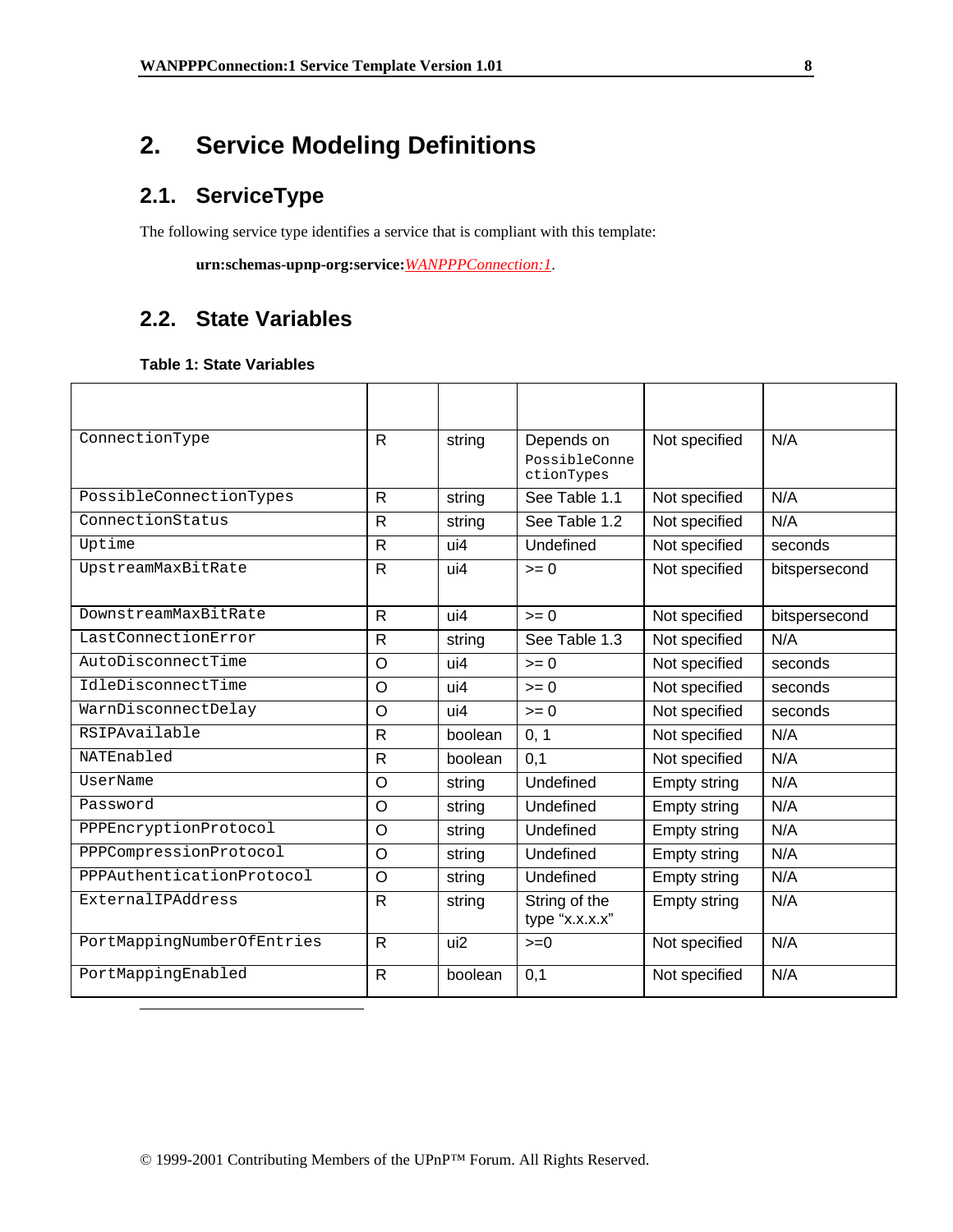| PortMappingLeaseDuration                                               | R                | ui4        | 0 to maximum<br>value of ui4                       | Not specified | seconds    |
|------------------------------------------------------------------------|------------------|------------|----------------------------------------------------|---------------|------------|
| RemoteHost                                                             | $\mathsf{R}$     | string     | String of the<br>type "x.x.x.x" or<br>empty string | Empty string  | N/A        |
| ExternalPort                                                           | R                | ui2        | Between 0 and<br>65535 inclusive                   | Not specified | N/A        |
| InternalPort                                                           | R                | ui2        | Between 1 and<br>65535 inclusive                   | Not specified | N/A        |
| PortMappingProtocol                                                    | R                | string     | See Table 1.4                                      | Empty string  | N/A        |
| InternalClient                                                         | R                | string     | String of the<br>type "x.x.x.x"                    | Empty string  | N/A        |
| PortMappingDescription                                                 | R                | string     | Undefined                                          | Empty string  | N/A        |
| Non-standard state variables implemented<br>by an UPnP vendor go here. | $\boldsymbol{X}$ | <b>TBD</b> | <b>TBD</b>                                         | <b>TBD</b>    | <b>TBD</b> |

 ${}^{1}R$  = Required, O = Optional, X = Non-standard.

<sup>2</sup> Values listed in this column are required. To specify standard optional values or to delegate assignment of values to the vendor, you must reference a specific instance of an appropriate table below.

NOTE: Default values are not specified in the DCP. A vendor may however choose to provide default values for SST variables where appropriate.

#### **Table** *1.1:* **allowedValueList for PossibleConnectionTypes**

**PLEASE NOTE**: PossibleConnectionTypes is defined as a comma-separated string. However, the values within the string are restricted to the list given in the table below. We have used the allowedValueList table format only as a convenience to represent these values.

| Unconfigured     | $\boldsymbol{R}$ | Valid connection types cannot be identified. This may be due to the<br>fact that the LinkType variable (if specified in the<br>WAN*LinkConfig service) is unspecified. THIS VALUE IS<br>DEPENDENT ON THE DEPLOYMENT AND TESTING<br><b>SHOULD BE DEFERED TO THE VENDOR.</b> |
|------------------|------------------|----------------------------------------------------------------------------------------------------------------------------------------------------------------------------------------------------------------------------------------------------------------------------|
| <b>IP</b> Routed | $\pmb{R}$        | The Internet Gateway is an IP router between the LAN and the<br>WAN connection. THIS VALUE IS ONLY APPLICABLE FOR<br>AN IGD DEVICE SUPPORTING NAT. SHOULD NOT BE<br><b>TESTED IN OTHER DEVICE CONFIGURATIONS.</b>                                                          |
| DHCP_Spoofed     | $\underline{R}$  | The Internet Gateway is an IP router with a DHCP spoofer. This<br>DHCP spoofer is a proxy between IPCP (the IP configuration<br>mechanism used by PPP) or DHCP on the WAN connection and                                                                                   |
|                  |                  |                                                                                                                                                                                                                                                                            |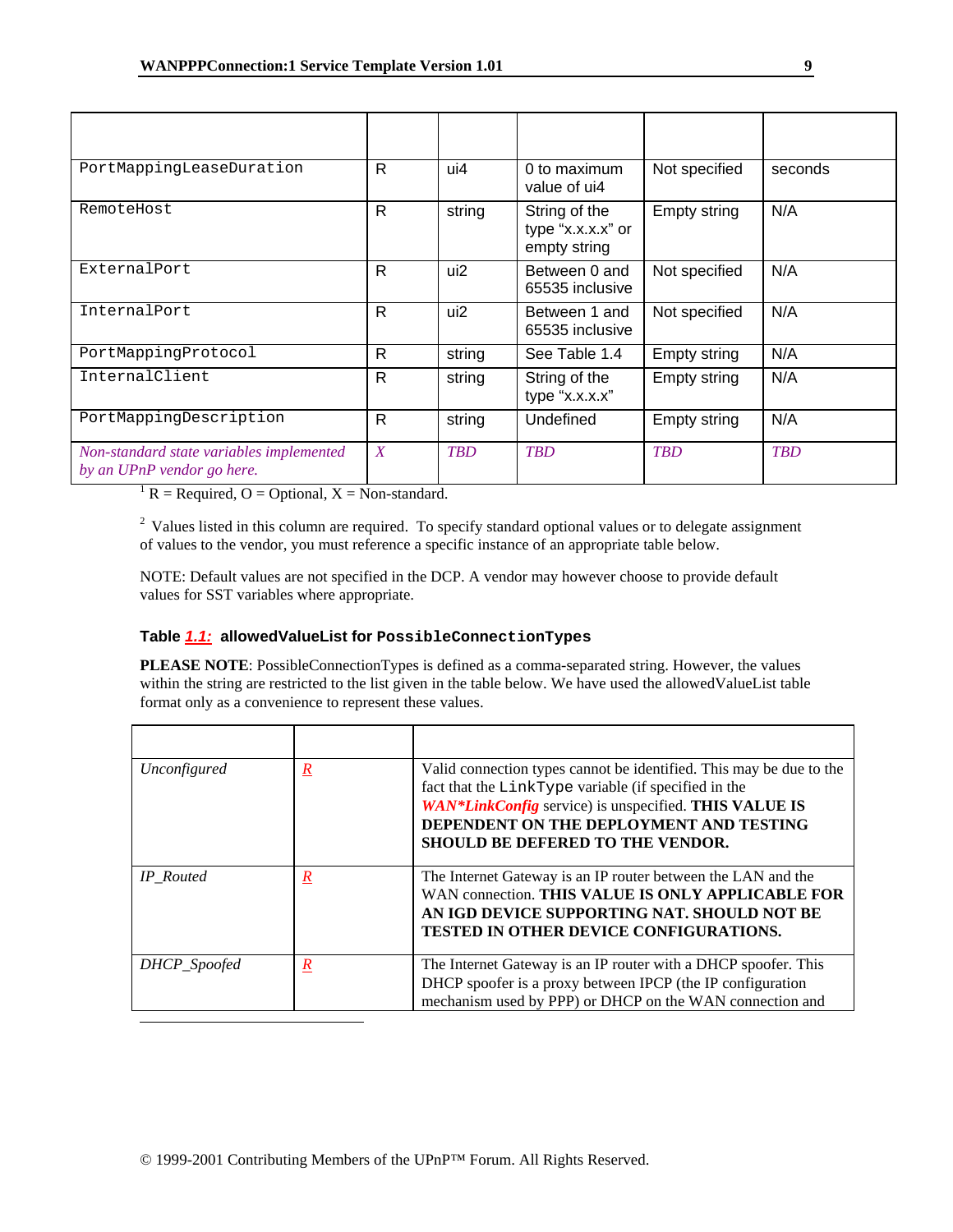|               |                 | DHCP on the LAN. The IP address obtained via IPCP or DHCP<br>from the ISP is relayed back as a DHCP response to a CP on the<br>LAN.                                                                                                                                                       |
|---------------|-----------------|-------------------------------------------------------------------------------------------------------------------------------------------------------------------------------------------------------------------------------------------------------------------------------------------|
| PPPoE_Bridged | $\underline{R}$ | The Internet Gateway is an Ethernet bridge between the LAN and<br>the WAN connection. A PPPoE RAS server at the end of the WAN<br>connection terminates PPPoE connections initiated by control<br>points on the LAN. ONLY VALID IF IGD SUPPORTS THE<br><b>CONFIGURATION AS DESCRIBED.</b> |
| PPTP_Relay    | $\underline{R}$ | The Internet Gateway relays PPP sessions originating via PPTP on<br>the LAN over the WAN configured as PPPoA. The gateway hosts a<br>PPTP PNS to terminate the PPTP connection. ONLY VALID IF<br>IGD SUPPORTS THE CONFIGURATION AS DESCRIBED.                                             |
| L2TP_Relay    | $\underline{R}$ | The Internet Gateway relays PPP sessions originating via L2TP on<br>the LAN over the WAN configured as PPPoA. The gateway hosts a<br>L2TP LNS to terminate the L2TP connection. ONLY VALID IF<br>IGD SUPPORTS THE CONFIGURATION AS DESCRIBED.                                             |
| PPPoE_Relay   | $\mathbf{R}$    | The Internet Gateway relays a PPPoE tunnel on the LAN over the<br>WAN configured as PPPoA. The gateway hosts a PPPoE server /<br>access concentrator to terminate the PPPoE connection on the<br>LAN.e Th ONLY VALID IF IGD SUPPORTS THE<br>CONFIGURATION AS DESCRIBED.                   |

*3* 

**NOTE**: Refer to the *WANConnectionDevice* specification for valid combinations of LinkType and PossibleConnectionTypes for different modems that can support PPP based connections.

The expected behavior of connection related actions for the different connection types is described in the Theory of Operation section.

|  | Table 1.2: allowedValueList for ConnectionStatus |  |
|--|--------------------------------------------------|--|
|--|--------------------------------------------------|--|

| Unconfigured   | $\underline{R}$     | This value indicates that other variables in the service table are<br>either uninitialized or in an invalid state. Examples of such<br>variables include PossibleConnectionTypes,<br>ConnectionType, UserName and Password. |
|----------------|---------------------|-----------------------------------------------------------------------------------------------------------------------------------------------------------------------------------------------------------------------------|
| Connecting     | $\overline{\Omega}$ | The <b>WANConnectionDevice</b> is in the process of initiating a<br>connection for the first time after the connection became<br>disconnected.                                                                              |
| Authenticating | $\Omega$            | The gateway is in the process of authenticating to the ISP for<br>establishing the connection.                                                                                                                              |
| Connected      | $\mathbf{R}$        | At least one client has successfully initiated an Internet connection                                                                                                                                                       |
|                |                     |                                                                                                                                                                                                                             |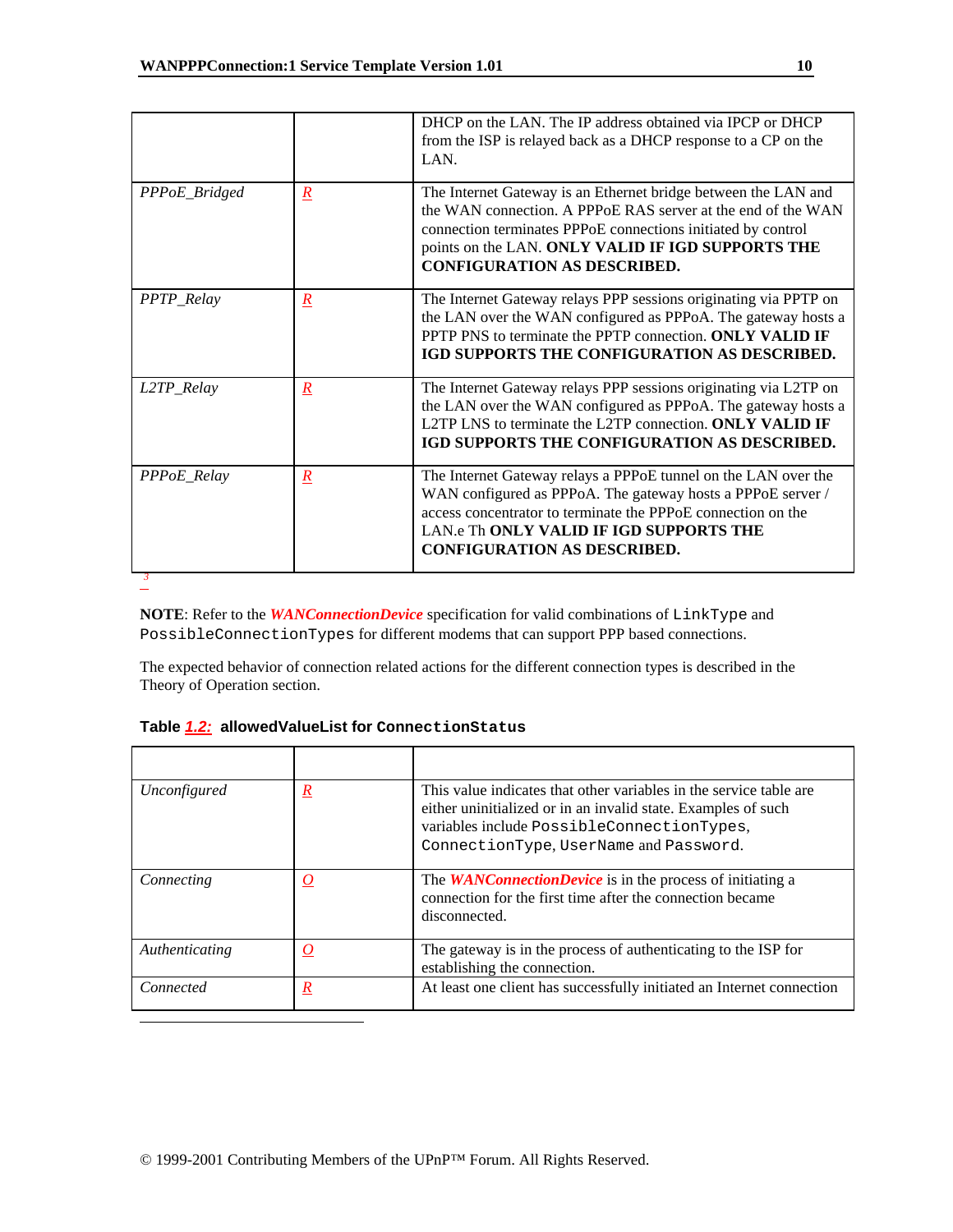|                      |              | using this instance.                                                                                                                                                               |
|----------------------|--------------|------------------------------------------------------------------------------------------------------------------------------------------------------------------------------------|
| PendingDisconnect    | $\Omega$     | The connection is active (packets are allowed to flow through), but<br>will transition to <i>Disconnecting</i> state after a certain period<br>(indicated by WarnDisconnectDelay). |
| <i>Disconnecting</i> | $\Omega$     | The <b>WANConnectionDevice</b> is in the process of terminating a<br>connection. On successful termination, ConnectionStatus<br>transitions to Disconnected.                       |
| <i>Disconnected</i>  | $\mathbf{k}$ | No ISP connection is active (or being activated) from this<br>connection instance. No packets are transiting the gateway.                                                          |

**NOTE**: Whether or not a control point gets notified of the intermediary states of a connection transition may depend on the gateway implementation.

### **Table** *1.3:* **allowedValueList for LastConnectionError**

| $\mathbf{R}$        |
|---------------------|
| $\overline{\Omega}$ |
| 0                   |
| 0                   |
| $\overline{\Omega}$ |
| $\overline{\Omega}$ |
| $\boldsymbol{O}$    |
| $\boldsymbol{O}$    |
| 0                   |
| 0                   |
| $\boldsymbol{O}$    |
| $\overline{\Omega}$ |
| $\overline{\Omega}$ |
| 0                   |
| 0                   |
| $\overline{\Omega}$ |
|                     |

 $\overline{a}$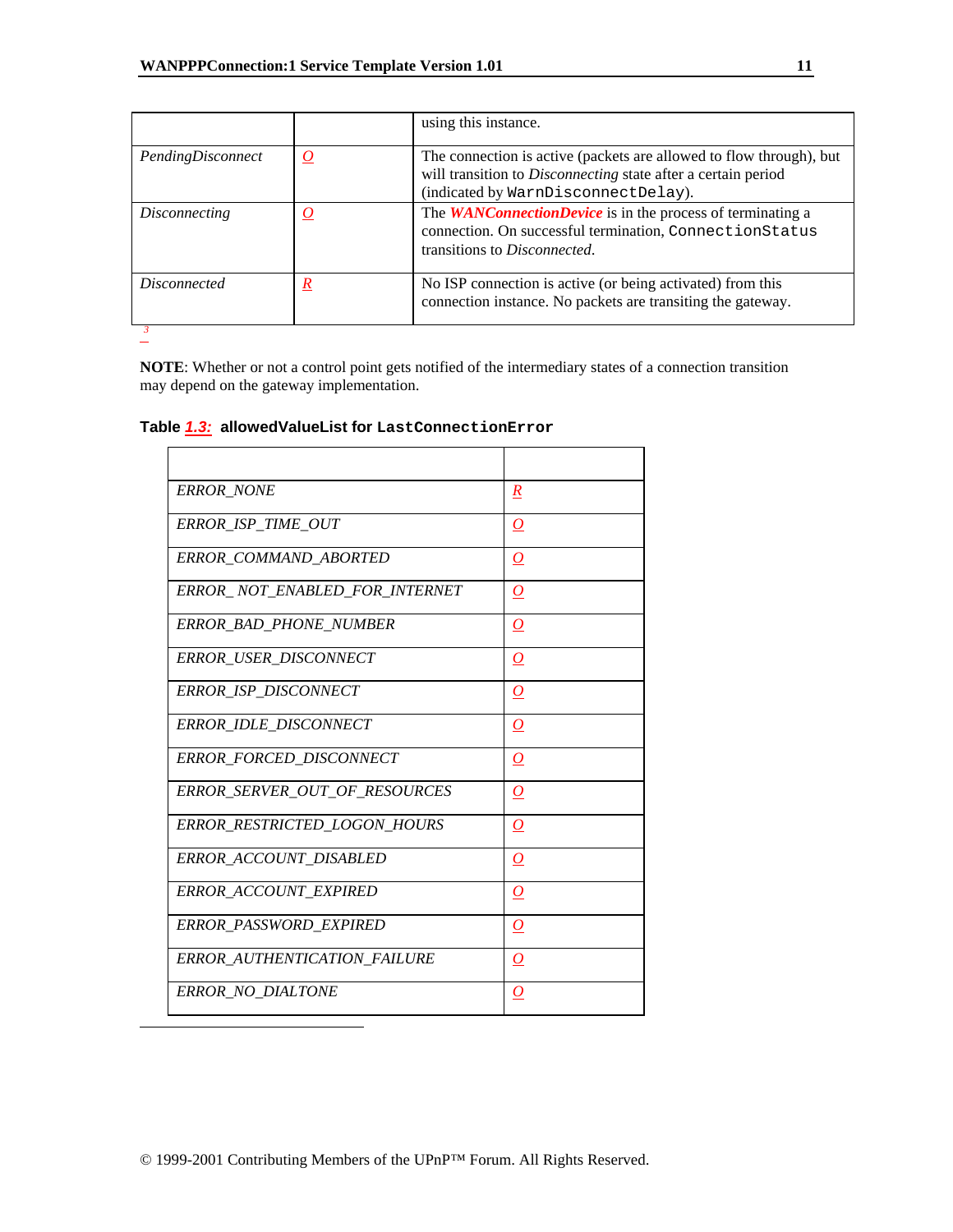| <b>ERROR NO CARRIER</b>           |  |
|-----------------------------------|--|
| <b>ERROR NO ANSWER</b>            |  |
| <b>ERROR LINE BUSY</b>            |  |
| ERROR UNSUPPORTED BITSPERSECOND   |  |
| <b>ERROR TOO MANY LINE ERRORS</b> |  |
| ERROR IP CONFIGURATION            |  |
| ERROR_UNKNOWN                     |  |

*3* 

*3* 

#### **Table** *1.4:* **allowedValueList for PortMappingProtocol**

| <b>TCP</b><br>R |  |
|-----------------|--|
|                 |  |
| UDP             |  |

# **2.2.1. ConnectionType**

This variable is set to specify the connection type for a specific active connection. The value selected must be one from the list specified in PossibleConnectionTypes.

#### **2.2.2. PossibleConnectionTypes**

This variable represents a comma-separated string indicating the types of connections possible in the context of a specific modem and link type. Possible values are a subset or proper subset of values listed in table 1.1

# **2.2.3. ConnectionStatus**

This variable represents current status of an Internet connection. Possible string values are specified in table 1.2

#### **2.2.4. Uptime**

-

This variable represents the time in seconds that this connection has stayed up.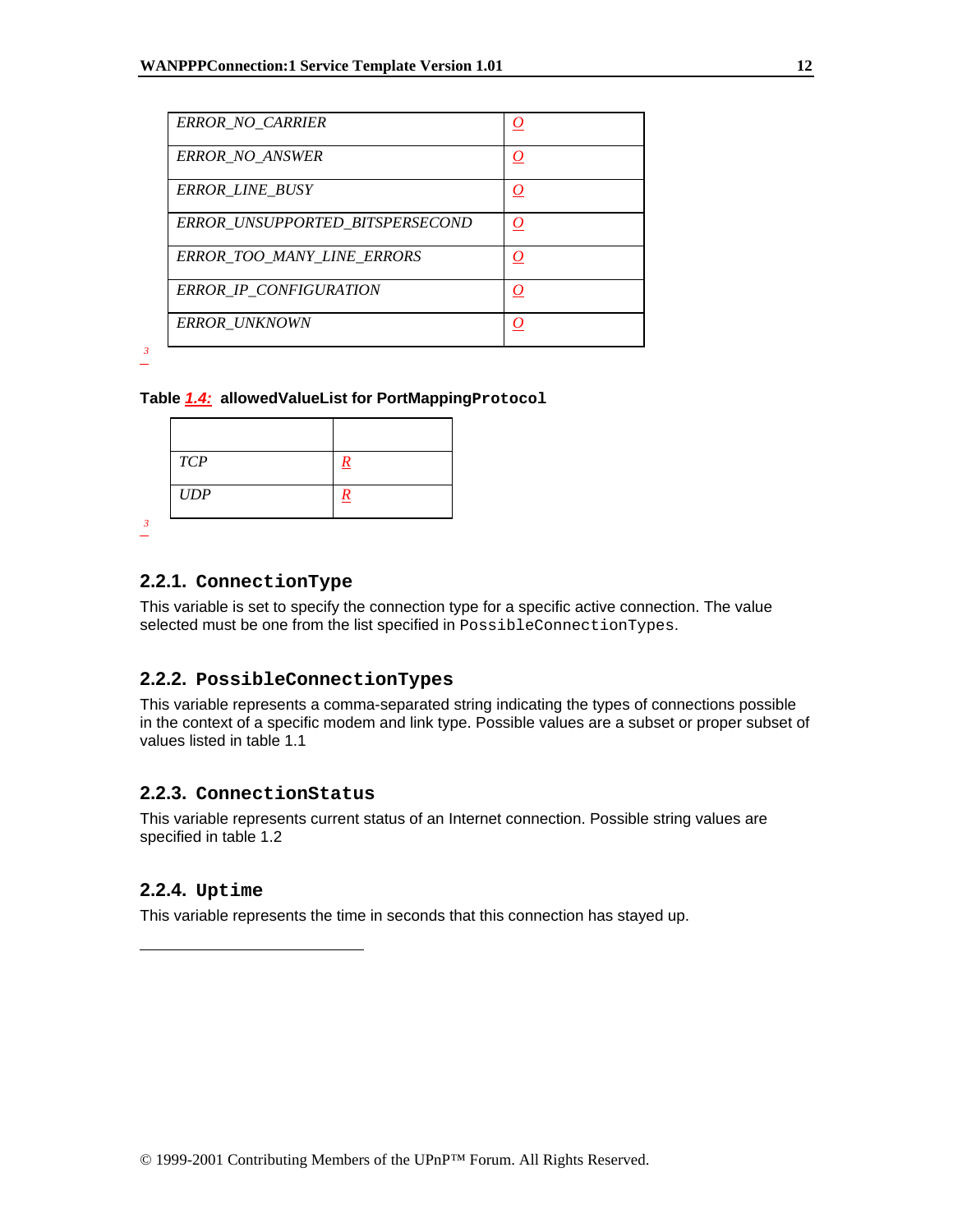### **2.2.5. UpstreamMaxBitRate**

This variable represents the maximum upstream bit rate available to this connection instance. This variable has a static value once a connection is setup.

# **2.2.6. DownstreamMaxBitRate**

This variable represents the maximum downstream bit rate available to this connection instance. This variable has a static value once a connection is setup.

# **2.2.7. LastConnectionError**

This variable is a string that provides information about the cause of failure for the last connection setup attempt. The restricted list of enumeration values are listed in table 1.3

# **2.2.8. AutoDisconnectTime**

This variable represents time in seconds (since the establishment of the connection – measured from the time ConnectionStatus transitions to *Connected*), after which connection termination is automatically initiated by the gateway. This occurs irrespective of whether the connection is being used or not. A value of *zero* for AutoDisconnectTime indicates that the connection is not to be turned off automatically. However, this may be overridden by –

- An implementation specific WAN/Gateway device policy
- EnabledForInternet variable (see WANCommonInterfaceConfig<sup>\*</sup>) being set to 0 by a user control point
- Connection termination initiated by ISP.

If WarnDisconnectDelay is non-zero, the connection state is changed to *PendingDisconnect*. It stays in this state for WarnDisconnectDelay seconds (if no connection requests are made) before switching to *Disconnected*.

# **2.2.9. IdleDisconnectTime**

It represents the idle time of a connection in seconds (since the establishment of the connection), after which connection termination is initiated by the gateway. A value of *zero* for this variable allows infinite idle time – connection will not be terminated due to idle time.

Note: Layer 2 heartbeat packets are included as part of an idle state i.e., they do not reset the idle timer

If WarnDisconnectDelay is non-zero, the connection state is changed to *PendingDisconnect*. It stays in this state for WarnDisconnectDelay seconds (if no connection requests are made) before switching to *Disconnected*.

# **2.2.10.WarnDisconnectDelay**

-

This variable represents time in seconds the ConnectionStatus remains in the *PendingDisconnect* state before transitioning to *Disconnecting* state to drop the connection. For example, if this variable was set to 5 seconds, and one of the clients terminates an active connection, the gateway will wait (with ConnectionStatus as *PendingDisconnect*) for 5 seconds before actual termination of the connection.

<sup>\*</sup> Refer to companion document defined by the UPnP Internet Gateway working committee for more details on this variable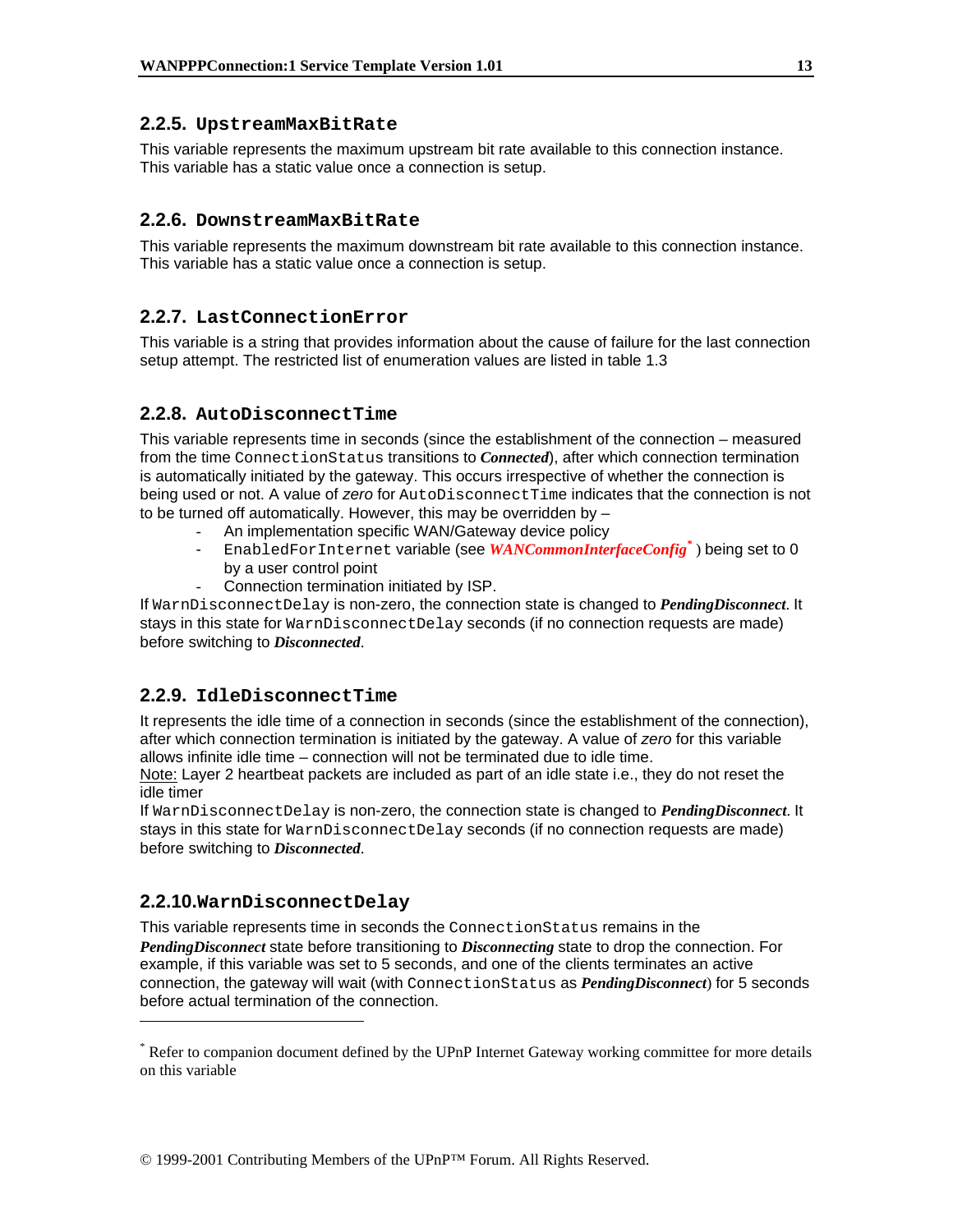A value of *zero* for this variable indicates that no warning will be given to clients before terminating the connection.

# **2.2.11.RSIPAvailable**

This variable indicates if Realm-specific IP (RSIP) is available as a feature on the *InternetGatewayDevice*. RSIP is being defined in the NAT working group in the IETF to allow host-NATing using a standard set of message exchanges. It also allows end-to-end applications that otherwise break if NAT is introduced (e.g. IPsec-based VPNs).

A gateway that does not support RSIP should set this variable to 0.

# **2.2.12.NATEnabled**

This variable indicates if Network Address Translation (NAT) is enabled for this connection.

# **2.2.13.UserName**

This variable refers to the User name used to login to the Internet Service Provider

# **2.2.14.Password**

This variable represents the Authentication token used to login to the ISP. **NOTE**: A vendor may have to implement an encryption protocol to carry the Password over the wire from a control point to an *InternetGatewayDevice*. UPnP does not formalize a mechanism to do so at this time.

# **2.2.15.PPPEncryptionProtocol**

This variable describes the PPP encryption protocol used between the WAN device and the ISP POP. It is a read-only variable. An example of a PPP encryption protocol is MPPE.

#### **2.2.16.PPPCompressionProtocol**

This variable describes the PPP compression protocol used between the WAN device and the ISP POP. It is a read-only variable. An example of a PPP compression protocol would be Van.lacobsen.

#### **2.2.17.PPPAuthenticationProtocol**

This variable describes the PPP authentication protocol used between the WAN device and the ISP POP. It is a read-only variable. Some examples of authentication protocols are PAP, CHAP, MSCHAP.

# **2.2.18.ExternalIPAddress**

This is the external IP address used by NAT for the connection.

#### **2.2.19.PortMappingNumberOfEntries**

This variable indicates the number of NAT port mapping entries (number of elements in the array) configured on this connection.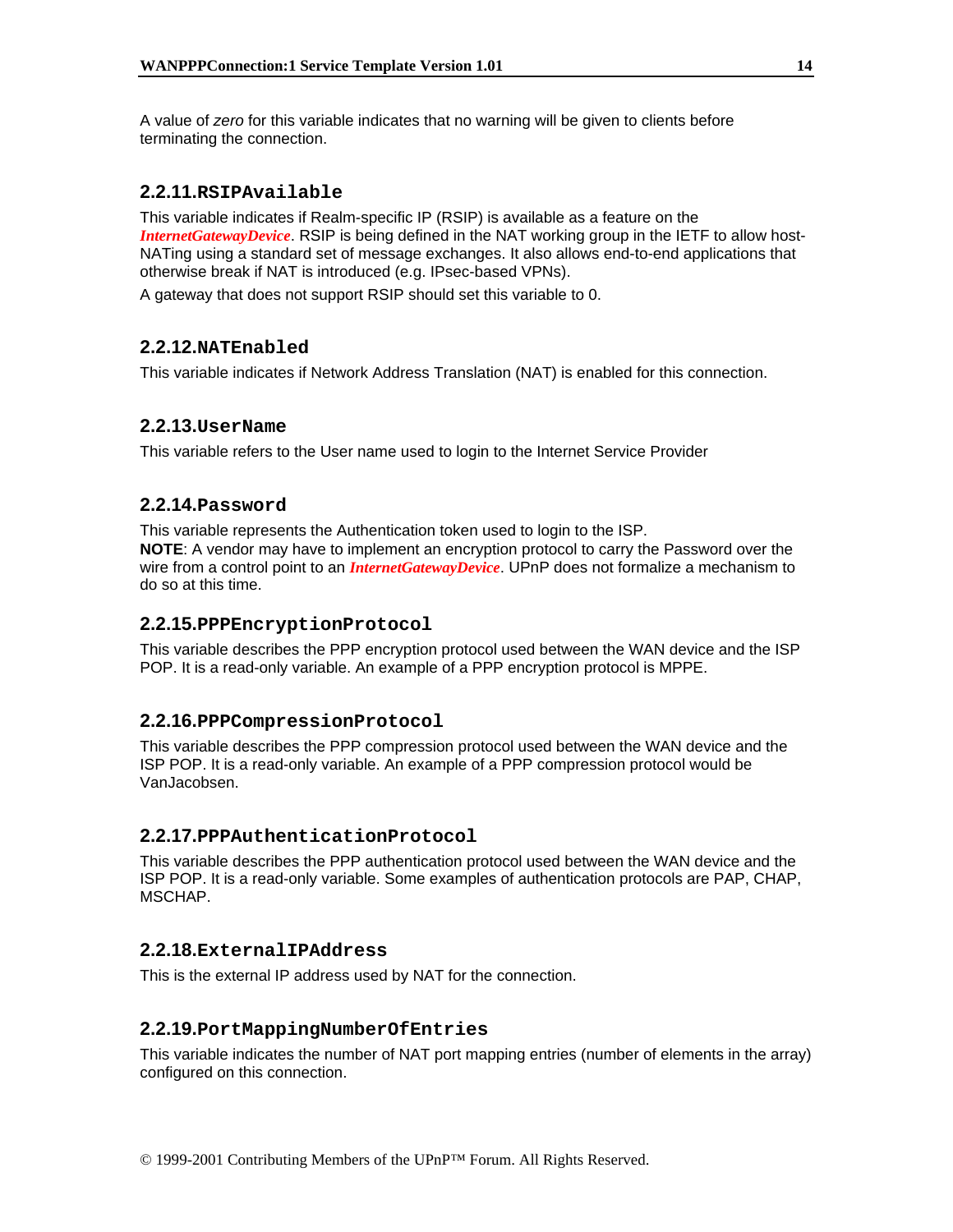#### **2.2.20.PortMappingEnabled**

This variable allows security conscious users to disable and enable dynamic and static NAT port mappings on the IGD.

#### **2.2.21.PortMappingLeaseDuration**

This variable determines the time to live in seconds of a port-mapping lease. A value of 0 means the port mapping is static. Non-zero values will allow support for dynamic port mappings. Note that static port mappings do not necessarily mean persistence of these mappings across device resets or reboots. It is up to a gateway vendor to implement persistence as appropriate for their IGD device.

#### **2.2.22.RemoteHost**

This variable represents the source of inbound IP packets. This will be a wildcard in most cases (i.e. an empty string). NAT vendors are only required to support wildcards. A non-wildcard value will allow for "narrow" port mappings, which may be desirable in some usage scenarios.When RemoteHost is a wildcard, all traffic sent to the ExternalPort on the WAN interface of the gateway is forwarded to the InternalClient on the InternalPort. When RemoteHost is specified as one external IP address as opposed to a wildcard, the NAT will only forward inbound packets from this RemoteHost to the InternalClient, all other packets will be dropped.

#### **2.2.23.ExternalPort**

This variable represents the external port that the NAT gateway would "listen" on for connection requests to a corresponding InternalPort on an InternalClient. Inbound packets to this external port on the WAN interface of the gateway should be forwarded to InternalClient on the InternalPort on which the message was received. If this value is specified as a wildcard (i.e. 0), connection request on all external ports (that are not otherwise mapped) will be forwarded to InternalClient. In the wildcard case, the value(s) of InternalPort on InternalClient are ignored by the IGD for those connections that are forwarded to InternalClient. Obviously only one such entry can exist in the NAT at any time and conflicts are handled with a "first write wins" behavior.

# **2.2.24.InternalPort**

This variable represents the port on InternalClient that the gateway should forward connection requests to. A value of 0 is not allowed. NAT implementations that do not permit different values for ExternalPort and InternalPort will return an error.

#### **2.2.25.PortMappingProtocol**

This variable represents the protocol of the port mapping. Possible values are TCP or UDP.

#### **2.2.26.InternalClient**

This variable represents the IP address or DNS host name of an internal client (on the residential LAN). Note that if the gateway does not support DHCP, it does not have to support DNS host names. Consequently, support for an IP address is mandatory and support for DNS host names is recommended. This value cannot be a wildcard (i.e. empty string). It must be possible to set the InternalClient to the broadcast IP address 255.255.255.255 for UDP mappings. This is to enable multiple NAT clients to use the same well-known port simultaneously.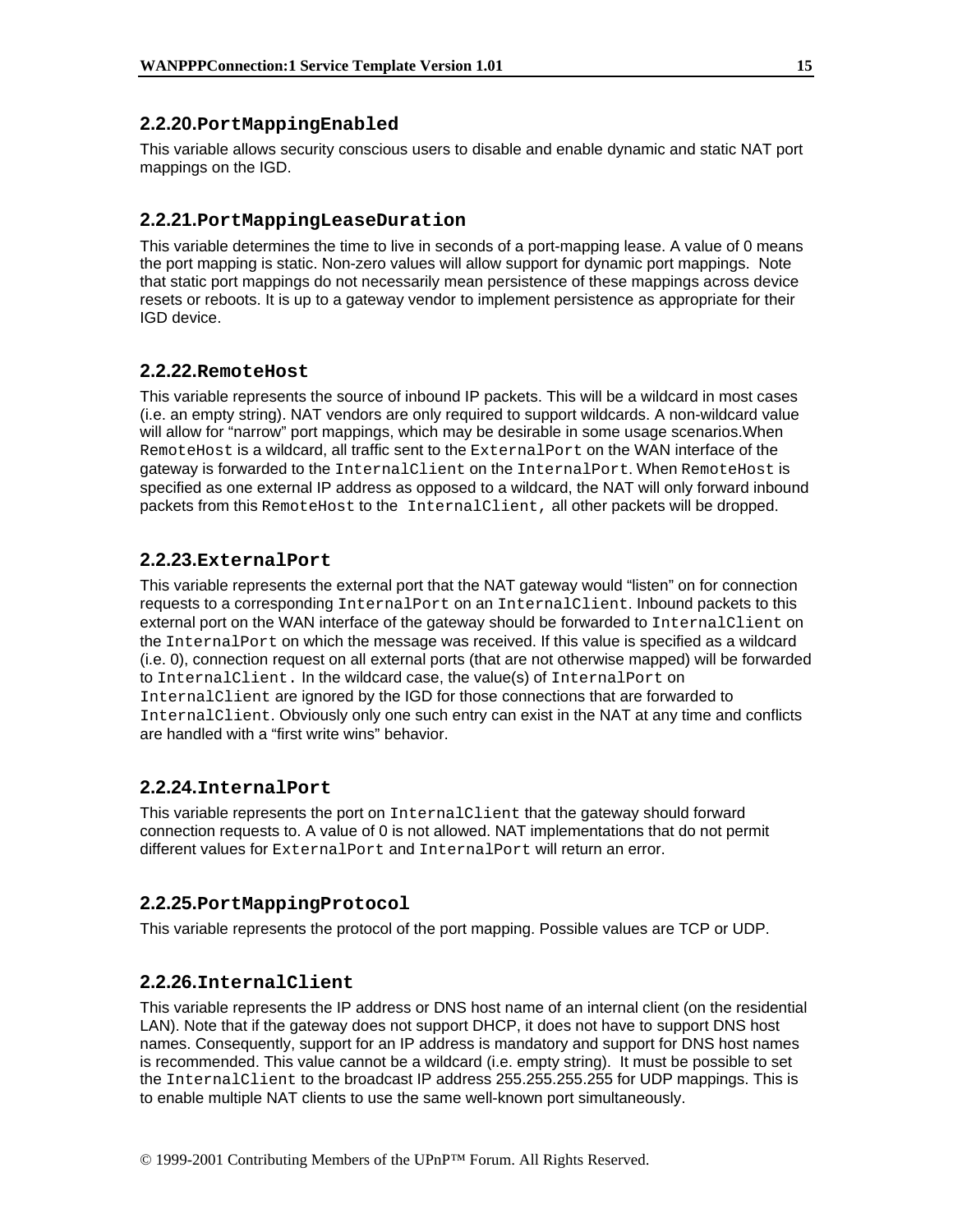# **2.2.27.PortMappingDescription**

This is a string representation of a port mapping and is applicable for static and dynamic port mappings. The format of the description string is not specified and is application dependent. If specified, the description string can be displayed to a user via the UI of a control point, enabling easier management of port mappings. The description string for a port mapping (or a set of related port mappings) may or may not be unique across multiple instantiations of an application on multiple nodes in the residential LAN.

The purpose of NAT port mappings is 2-fold:

- To support the programmatic creation of static port mappings from any control point on the residential network to enable a majority of network services and applications that listen on well known ports.
- To support the programmatic creation of short-lived dynamic port mappings from any control point on the residential network for applications such as multiplayer games, Internet chat and Peer-to-Peer messaging that use external ports for short session-based communication.

A port mapping is essentially an 8-tuple of the type:

```
<PortMappingEnabled, PortMappingLeaseDuration, RemoteHost, ExternalPort, 
InternalPort, PortMappingProtocol, InternalClient, 
PortMappingDescription>
```
The port mapping entry is used by clients to enable forwarding of inbound service requests, if NAT is used as the address translation mechanism between the residential (private) LAN and the Internet. Each 8-tuple configures NAT to listen for packets on the external interface of the **WANConnectionDevice** on behalf of a specific client and dynamically forward connection requests to that client.

#### *If a firewall is co-resident on the gateway, it is assumed that the gateway will appropriately configure the firewall for the port mapping.*

For example, a client on a residential LAN could run an HTTP server and configure the gateway to forward requests from specific hosts on the Internet (WAN) on specific WAN interfaces.

These mappings are represented as an array of entries.

#### Following details about NAT port mappings are worth noting: **Adding / Creating a New Port Mapping:**

If the mapping contains a unique ExternalPort and PortMappingProtocol pair the addition will be successful, unless the NAT is out of resources.

#### **Overwriting Previous / Existing Port Mappings:**

If the RemoteHost, ExternalPort, PortMappingProtocol and InternalClient are exactly the same as an existing mapping, the existing mapping values for InternalPort, PortMappingDescription, PortMappingEnabled and PortMappingLeaseDuration are overwritten.

#### **Rejecting a New Port Mapping:**

In cases where the RemoteHost, ExternalPort and PortMappingProtocol are the same as an existing mapping, but the InternalClient is different, the AddPortMapping action is rejected with an appropriate error.

#### **Add or Reject New Port Mapping behavior based on vendor implementation:**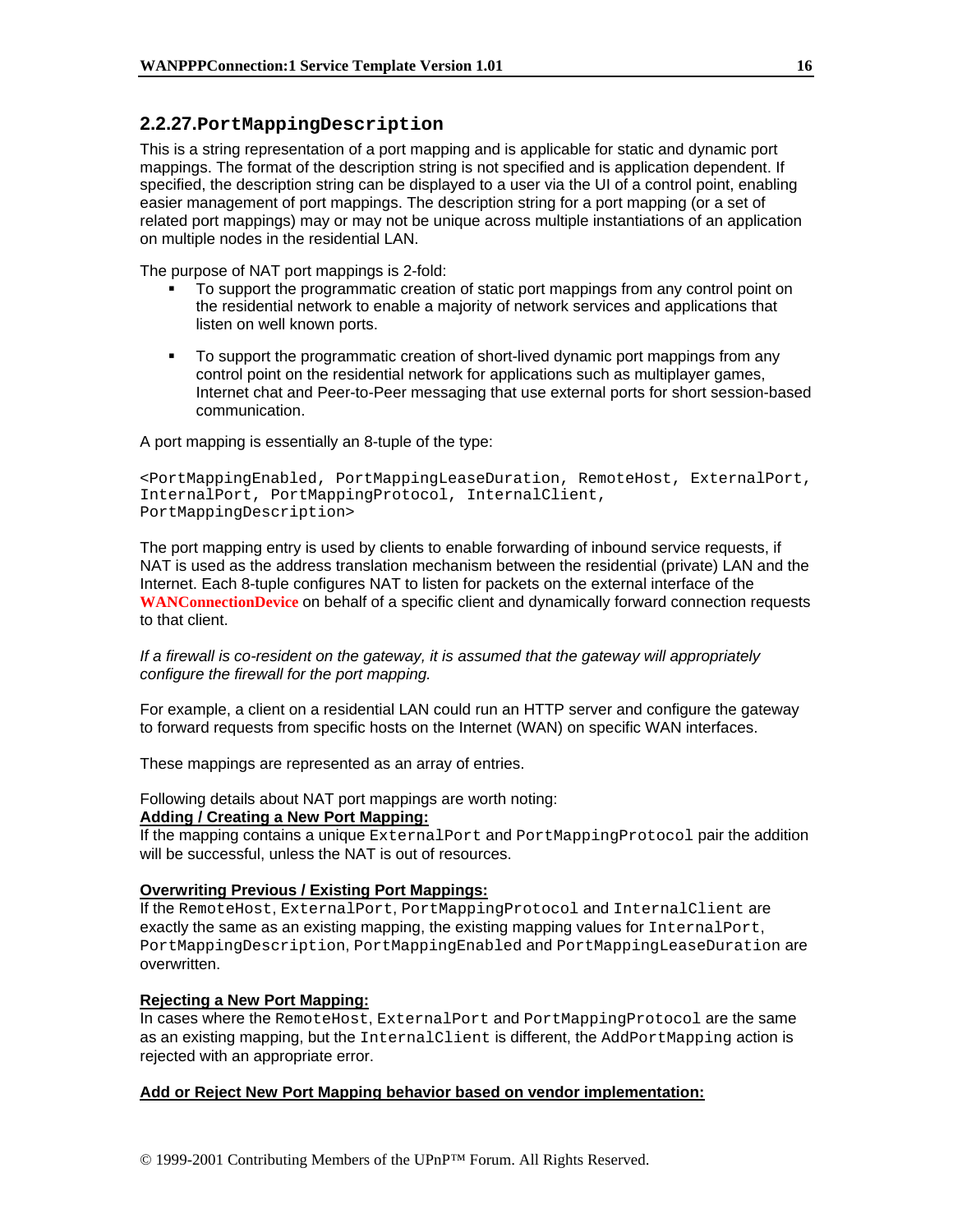In cases where the ExternalPort, PortMappingProtocol and InternalClient are the same, but RemoteHost is different, the vendor can choose to support both mappings simultaneously, or reject the second mapping with an appropriate error.

# **2.2.28.Relationships Between State Variables**

If ConnectionStatus is set to *Unconfigured*, all other variables are set to their default values.

If ConnectionStatus is set to *Disconnected* following variables are set to their default values – UpstreamMaxBitRate, DownstreamMaxBitRate, Uptime, PPPEncryptionProtocol, PPPCompressionProtocol, PPPAuthenticationProtocol.

If NATEnabled is set to 0, other port mapping related set actions are essentially disabled. Get actions may still succeed.

For dynamic port mappings (i.e. port mappings with a finite lease duration), the PortMappingLeaseDuration variable counts down from the value set by the AddPortMapping action. The value counts down **independent** of the state of PortMappingEnabled for that specific port mapping. If a GetGenericPortMappingEntry or GetSpecificPortMappingEntry action is invoked, the remaining time on a port-mapping lease is returned to the control point. For example if a port mapping is added with a lease duration of 1500 seconds and GetSpecificPortMappingEntry is invoked on that port mapping 500 seconds later, PortMappingLeaseDuration will return 1000 as its value (+/- a few seconds accounting for clock drift). When PortMappingLeaseDuration counts to zero, the entry will be deleted by the IGD, **independent** of the state of PortMappingEnabled for that specific port mapping. The IGD will correspondingly modify local NAT (and firewall settings if appropriate) to stop forwarding packets as was specified in the deleted port mapping. This will also cause PortMappingNumberOfEntries to decrement by 1, which will be evented. Dynamic port mappings will not be automatically reinitiated by the  $IGD - it$  is the responsibility of a control point to reinstall the port mapping a few "threshold" seconds before the port mapping is set to expire (i.e. PortMappingLeaseDuration equals zero) to prevent service disruption. The value of "threshold" seconds is implementation dependent.

PortMappingLeaseDuration does not change for static port mappings (i.e. mappings with infinite lease duration) **independent** of the state of PortMappingEnabled variable.

# **2.3. Eventing and Moderation**

| ConnectionType          | <b>No</b> | No | N/A | N/A | N/A |
|-------------------------|-----------|----|-----|-----|-----|
| PossibleConnectionTypes | Yes       | No | N/A | N/A | N/A |
| ConnectionStatus        | Yes       | No | N/A | N/A | N/A |
| Uptime                  | <b>No</b> | No | N/A | N/A | N/A |
| UpstreamMaxBitRate      | No        | No | N/A | N/A | N/A |

#### **Table 2: Event Moderation**

© 1999-2001 Contributing Members of the UPnP™ Forum. All Rights Reserved.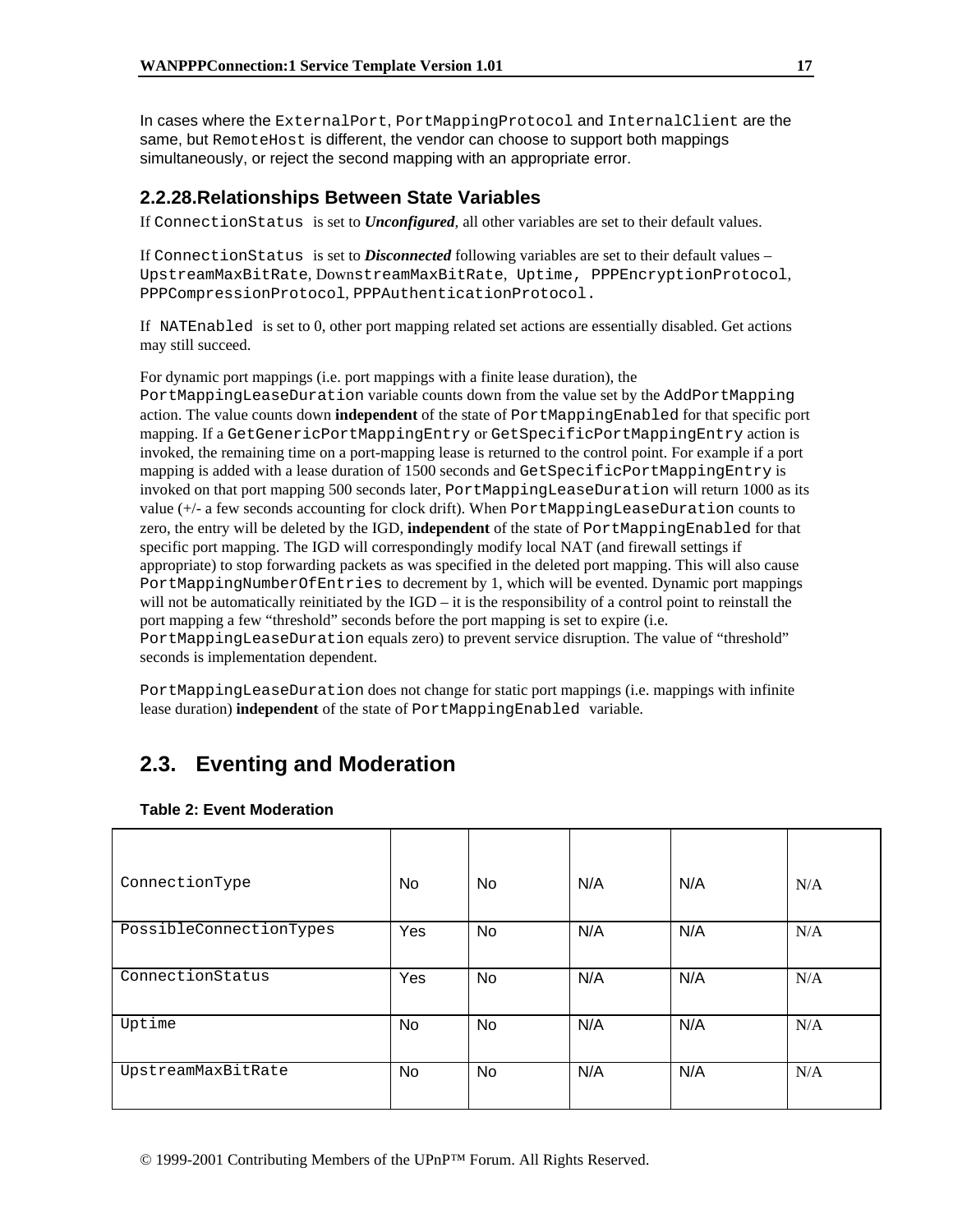| DownstreamMaxBitRate       | No        | <b>No</b> | N/A | N/A | N/A       |
|----------------------------|-----------|-----------|-----|-----|-----------|
| LastConnectionError        | <b>No</b> | <b>No</b> | N/A | N/A | N/A       |
| AutoDisconnectTime         | <b>No</b> | <b>No</b> | N/A | N/A | N/A       |
| IdleDisconnectTime         | <b>No</b> | <b>No</b> | N/A | N/A | N/A       |
| WarnDisconnectDelay        | <b>No</b> | <b>No</b> | N/A | N/A | N/A       |
| RSIPAvailable              | <b>No</b> | <b>No</b> | N/A | N/A | N/A       |
| NATEnabled                 | <b>No</b> | <b>No</b> | N/A | N/A | N/A       |
| UserName                   | <b>No</b> | <b>No</b> | N/A | N/A | N/A       |
| Password                   | <b>No</b> | <b>No</b> | N/A | N/A | N/A       |
| PPPEncryptionProtocol      | <b>No</b> | <b>No</b> | N/A | N/A | N/A       |
| PPPCompressionProtocol     | <b>No</b> | <b>No</b> | N/A | N/A | N/A       |
| PPPAuthenticationProtocol  | <b>No</b> | <b>No</b> | N/A | N/A | N/A       |
| ExternalIPAddress          | Yes       | <b>No</b> | N/A | N/A | N/A       |
| PortMappingNumberOfEntries | Yes       | No        | N/A | N/A | N/A       |
| PortMappingEnabled         | No        | No        | N/A | N/A | $\rm N/A$ |
| PortMappingLeaseDuration   | No        | No        | N/A | N/A | $\rm N/A$ |
| RemoteHost                 | No        | No        | N/A | N/A | $\rm N/A$ |
| ExternalPort               | No        | No        | N/A | N/A | N/A       |
| InternalPort               | No        | No        | N/A | N/A | $\rm N/A$ |
| PortMappingProtocol        | No        | No        | N/A | N/A | N/A       |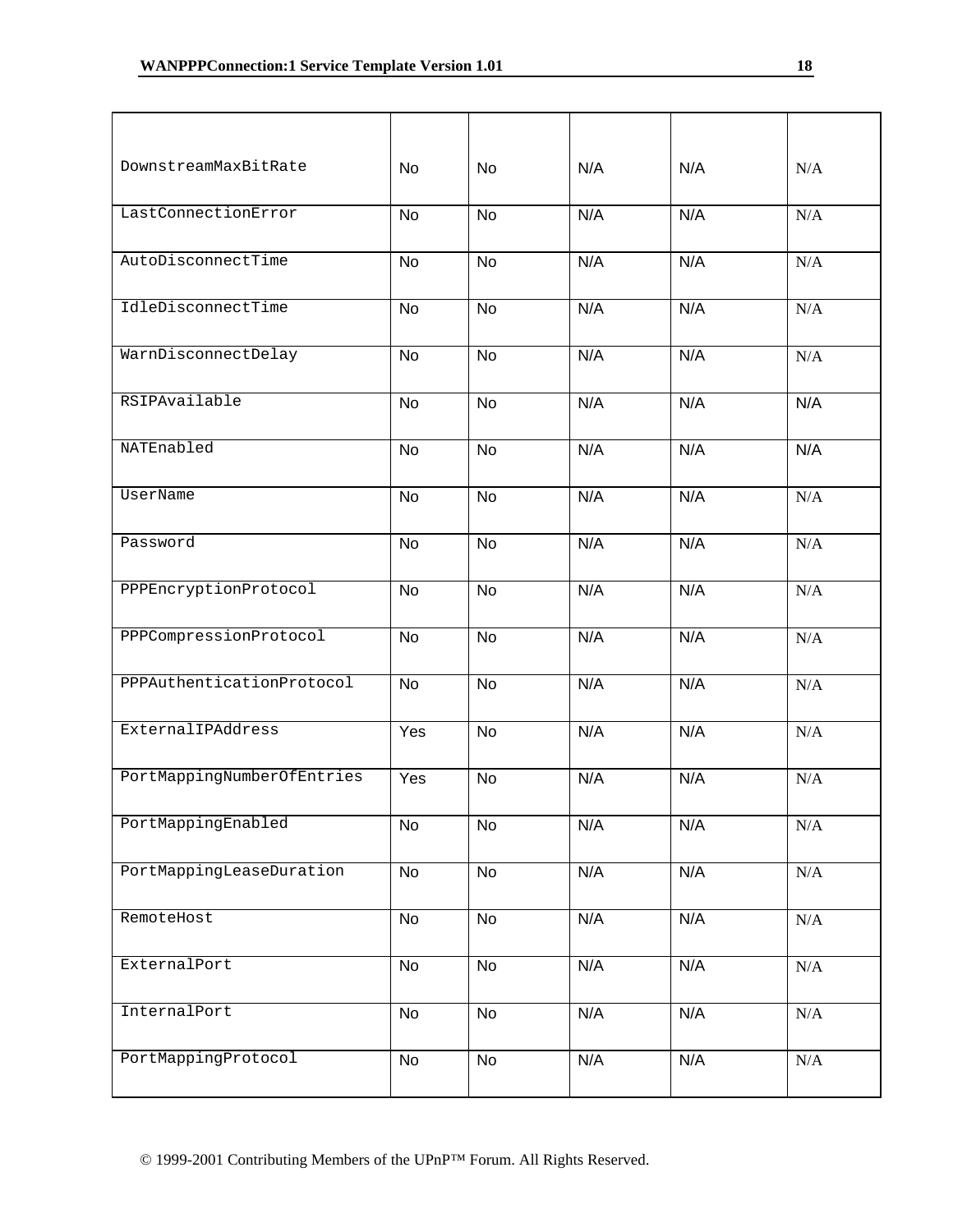| InternalClient                                                            | No         | No         | N/A        | N/A        | N/A        |
|---------------------------------------------------------------------------|------------|------------|------------|------------|------------|
| PortMappingDescription                                                    | No         | No         | N/A        | N/A        | N/A        |
| Non-standard state variables<br>implemented by an UPnP vendor go<br>here. | <b>TBD</b> | <b>TBD</b> | <b>TBD</b> | <b>TBD</b> | <b>TBD</b> |

<sup>1</sup> Determined by N, where Rate = (Event)/(N secs).

 $2$  (N)  $*$  (allowed Value Range Step).

# **2.3.1. Event Model**

Eventing is self-explanatory. Clients use event updates on ConnectionStatus to provide local user feedback and manage connections initiated by local applications. None of the events are moderated.

# **2.4. Actions**

Immediately following this table is detailed information about these actions, including short descriptions of the actions, the effects of the actions on state variables, and error codes defined by the actions.

#### **Table 3: Actions**

| SetConnectionType            | $\overline{R}$   |
|------------------------------|------------------|
| GetConnectionTypeInfo        | $\boldsymbol{R}$ |
| ConfigureConnection          | O                |
| RequestConnection            | $\boldsymbol{R}$ |
| RequestTermination           | O                |
| ForceTermination             | $\boldsymbol{R}$ |
| SetAutoDisconnectTime        | $\bm{O}$         |
| SetIdleDisconnectTime        | O                |
| SetWarnDisconnectDelay       | O                |
| GetStatusInfo                | $\boldsymbol{R}$ |
| GetLinkLayerMaxBitRates      | $\boldsymbol{R}$ |
| GetPPPEncryptionProtocol     | O                |
| GetPPPCompressionProtocol    | $\bm{O}$         |
| GetPPPAuthenticationProtocol | $\bm{O}$         |
| GetUserName                  | O                |
| GetPassword                  | $\overline{O}$   |
| GetAutoDisconnectTime        | $\bm{O}$         |
| GetIdleDisconnectTime        | $\bm{o}$         |
| GetWarnDisconnectDelay       | O                |
| GetNATRSIPStatus             | $\overline{R}$   |

© 1999-2001 Contributing Members of the UPnP™ Forum. All Rights Reserved.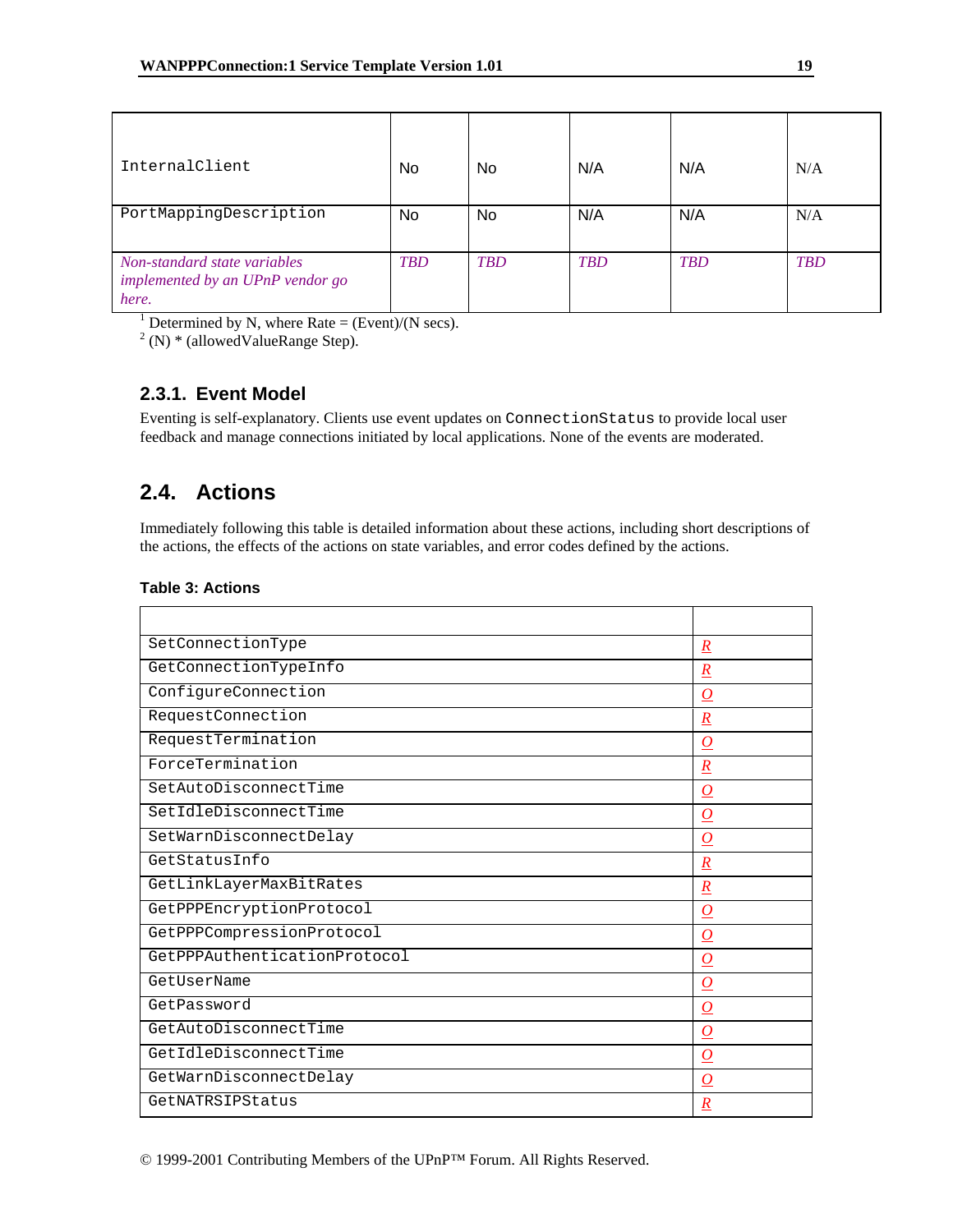| GetGenericPortMappingEntry                                  |  |
|-------------------------------------------------------------|--|
| GetSpecificPortMappingEntry                                 |  |
| AddPortMapping                                              |  |
| DeletePortMapping                                           |  |
| GetExternalIPAddress                                        |  |
| Non-standard actions implemented by an UPnP vendor go here. |  |

 ${}^{1}R$  = Required, O = Optional, X = Non-standard.

# **2.4.1. SetConnectionType**

This action sets up a specific connection type. Clients on the LAN may initiate or share connection only after this action completes or ConnectionType is set to a value other than *Unconfigured*. ConnectionType can be a read-only variable in cases where some form of auto configuration is employed.

# *2.4.1.1. Arguments*

#### **Table 4: Arguments for SetConnectionType**

| ConnectionType<br>NewConnectionType<br><u>IN</u> |
|--------------------------------------------------|
|--------------------------------------------------|

#### *2.4.1.2. Dependency on State (if any)*

#### *2.4.1.3. Effect on State (if any)*

This action sets the connection to a specific type.

#### *2.4.1.4. Errors*

| 402 | Invalid Args                               | See UPnP Device Architecture section on Control.                                                          |
|-----|--------------------------------------------|-----------------------------------------------------------------------------------------------------------|
| 501 | <b>Action Failed</b>                       | See UPnP Device Architecture section on Control.                                                          |
| 703 | <b>InactiveConnection</b><br>StateRequired | Current value of ConnectionStatus should be either<br>Disconnected or Unconfigured to permit this action. |

# **2.4.2. GetConnectionTypeInfo**

This action retrieves the values of the current connection type and allowable connection types.

#### *2.4.2.1. Arguments*

#### **Table 5: Arguments for GetConnectionTypeInfo**

| NewConnectionType | $O U\!1$ | ConnectionType |
|-------------------|----------|----------------|
|                   |          |                |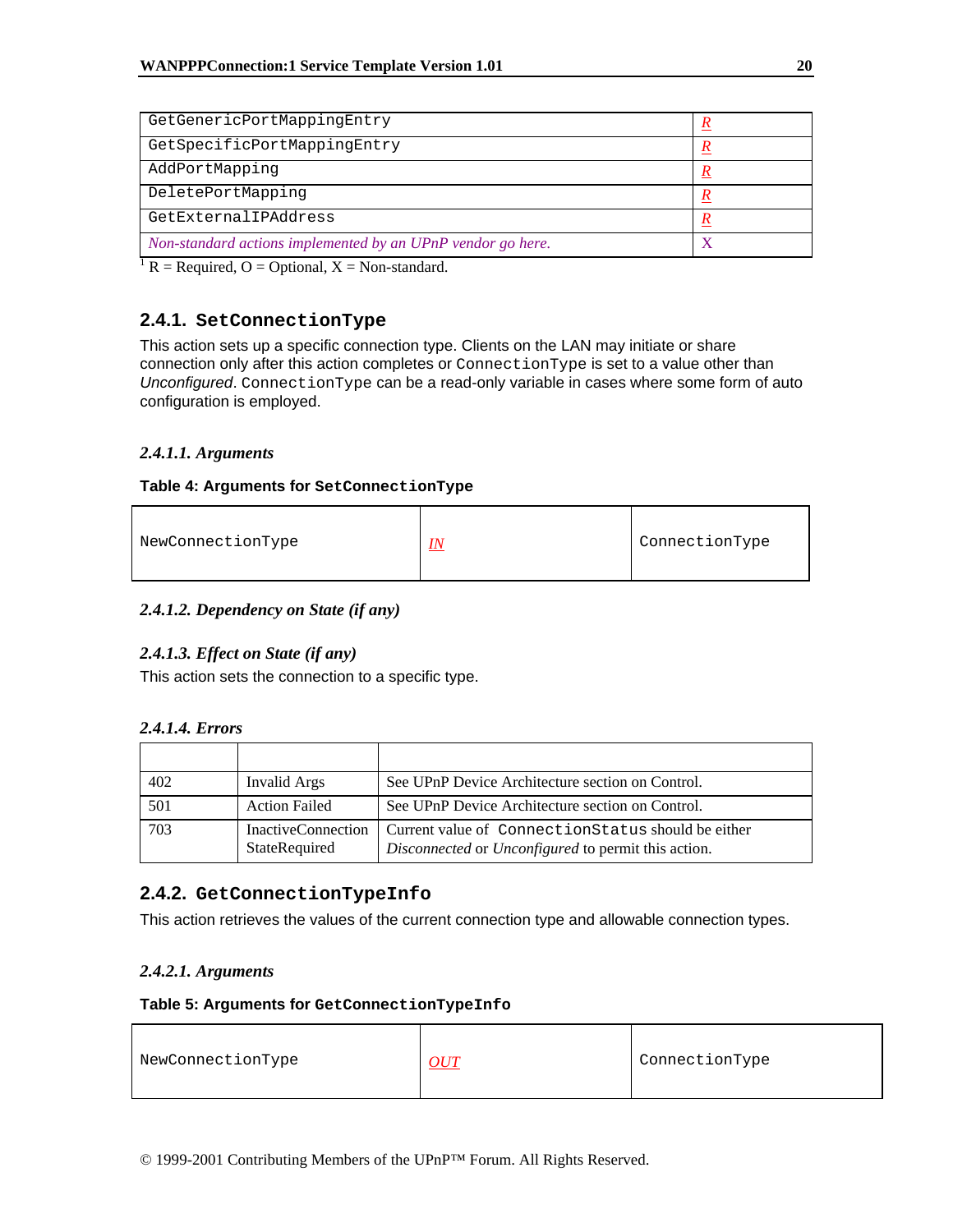| NewPossibleConnectionTypes | OUT | PossibleConnectionTypes |
|----------------------------|-----|-------------------------|
|----------------------------|-----|-------------------------|

*2.4.2.2. Dependency on State (if any)* 

*2.4.2.3. Effect on State (if any)*  None.

#### *2.4.2.4. Errors*

| 402 | Invalid Args         | See UPnP Device Architecture section on Control. |
|-----|----------------------|--------------------------------------------------|
| 501 | <b>Action Failed</b> | See UPnP Device Architecture section on Control. |

# **2.4.3. ConfigureConnection**

A client may send this command to configure a PPP connection on the WAN device and change ConnectionStatus to *Disconnected* from *Unconfigured*. By doing so, the client is implicitly allowing any other client in the residential network to initiate a connection using this configuration. The client may choose an instance of a connection service in the *Unconfigured* state and configure it, or change an existing configuration on a *Disconnected* connection. By passing NULL values for the parameters, this command may also be used to set the ConnectionStatus from *Disconnected* to *Unconfigured*.

**NOTE**: Gateway implementations may choose to keep sensitive information such as Password from being read by a client.

#### *2.4.3.1. Arguments*

#### **Table 6: Arguments for ConfigureConnection**

| NewUserName | IN     | UserName |
|-------------|--------|----------|
| NewPassword | $I\!N$ | Password |

#### *2.4.3.2. Dependency on State (if any)*

#### *2.4.3.3. Effect on State (if any)*

This action creates a new connection profile for subsequent use in initiating a dialup session. This is very similar to creating a new connection icon on a user's PC. The gateway is expected to cache the state variable values for future use.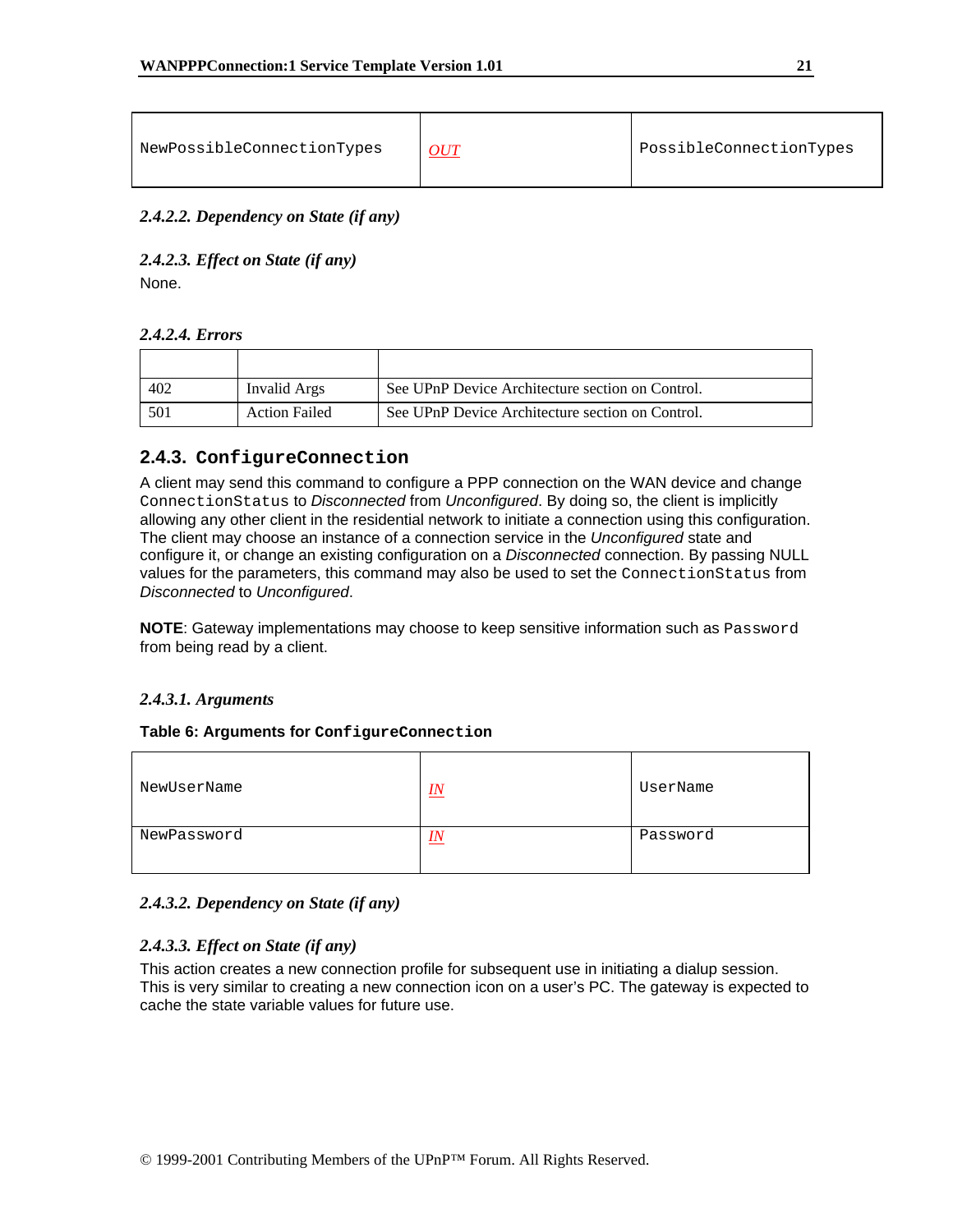| 402 | Invalid Args                                  | See UPnP Device Architecture section on Control.                                                           |
|-----|-----------------------------------------------|------------------------------------------------------------------------------------------------------------|
| 501 | <b>Action Failed</b>                          | See UPnP Device Architecture section on Control.                                                           |
| 703 | InactiveConnection<br>StateRequired           | Current value of Connection Status should be either<br>Disconnected or Unconfigured to permit this action. |
| 719 | ActionDisallowed<br>WhenAutoConfigE<br>nabled | The specified action is not permitted when auto configuration is<br>enabled on the modem                   |

#### *2.4.3.4. Errors*

# **2.4.4. RequestConnection**

A client sends this action to initiate a connection on an instance of a connection service that has a configuration already defined. RequestConnection causes the ConnectionStatus to immediately change to Connecting (if implemented) unless the action is not permitted in the current state of the IGD or the specific service instance. This change of state will be evented. RequestConnection should synchronously return at this time in accordance with UPnP architecture requirements that mandate that an action can take no more than 30 seconds to respond synchronously. However, the actual connection setup may take several seconds more to complete. For example, in the case of POTS dial-up connections, the RequestConnection action may trigger the IGD to dial several previously configured phone numbers in sequence and report a failure only if all connection attempts fail. If the connection setup is successful, ConnectionStatus will change to Connected and will be evented. If the connection setup is not successful, ConnectionStatus will eventually revert back to Disconnected and will be evented. LastConnectionError will be set appropriately in either case. While this may be obvious, it is worth noting that a control point must not source packets to the Internet until ConnectionStatus is updated to Connected, or the IGD may drop packets until it transitions to the Connected state. The following implementation guidelines are also worth noting:

- The IGD should implement a timeout mechanism to ensure that it does not remain in the Connecting state forever. The timeout values are implementation dependent.
- The IGD may take several seconds (or even a few minutes) to transition from the Connecting state to the Connected state. Control points should moderate the polling frequency of the ConnectionStatus variable on the IGD so as to not create data storms on the network.
- Control points should manage a timeout for initiated connections to recover from catastrophic failures on the IGD. The timeout values are implementation dependent.

See 'Theory of Operation' section below for more details.

#### *2.4.4.1. Arguments*

This action does not have any arguments.

#### *2.4.4.2. Dependency on State (if any)*

#### *2.4.4.3. Effect on State (if any)*

If successful, ConnectionStatus is changed to Connected.

#### *2.4.4.4. Errors*

| 402 | Invalid Args | See UPnP Device Architecture section on Control. |
|-----|--------------|--------------------------------------------------|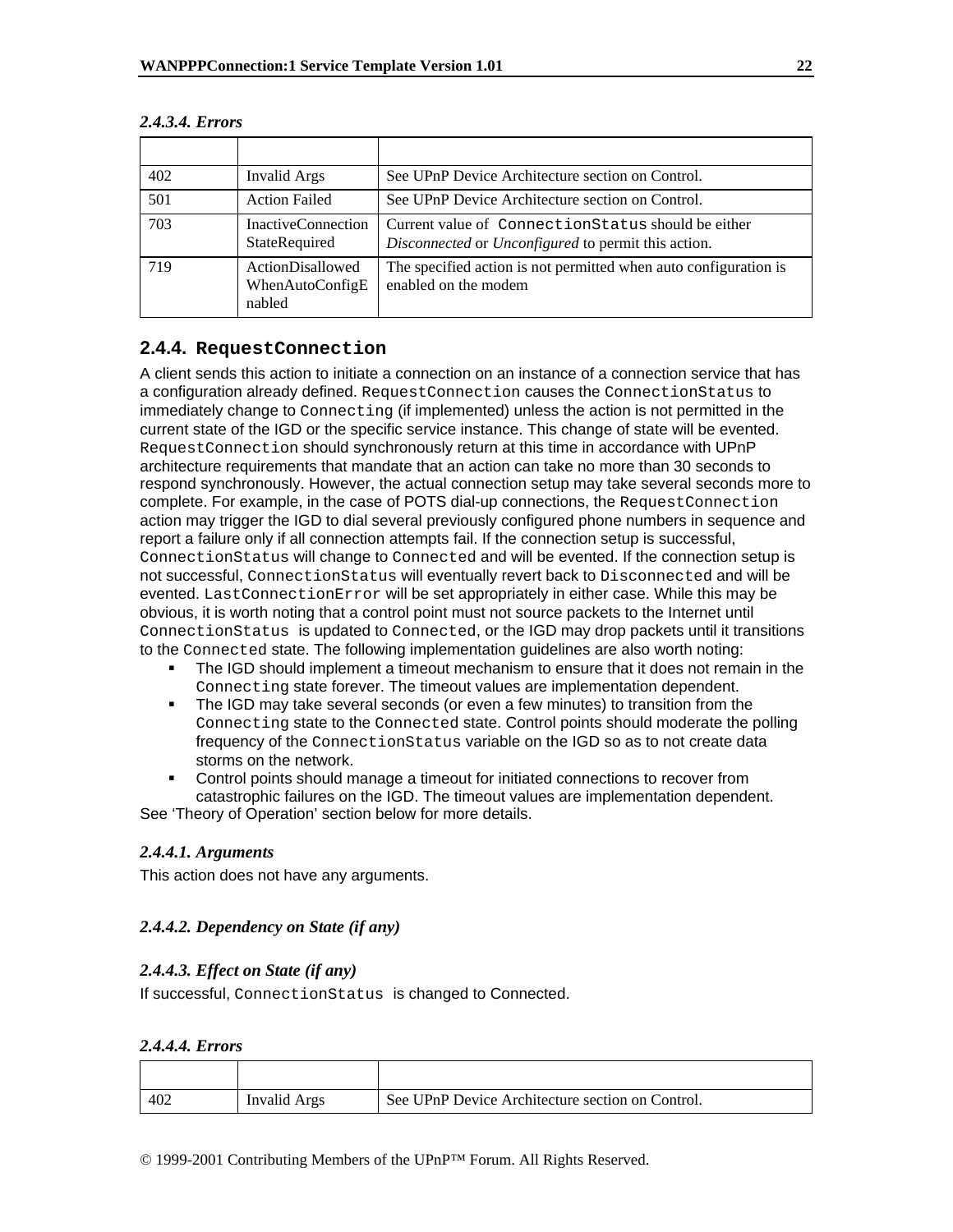| 704 | ConnectionSetupFa<br>iled          | There was a failure in setting up the IP or PPP connection with the<br>service provider. See LastConnectionError for more<br>details |
|-----|------------------------------------|--------------------------------------------------------------------------------------------------------------------------------------|
| 705 | ConnectionSetupIn<br>Progress      | The connection is already in the process of being setup.                                                                             |
| 706 | <b>ConnectionNotCon</b><br>figured | Current ConnectionStatus is Unconfigured                                                                                             |
| 707 | DisconnectInProgr<br>ess           | The connection is in the process of being torn down.                                                                                 |
| 708 | InvalidLayer2Addr<br>ess           | Corresponding Link Config service has an invalid VPI/VCI or<br>phone number.                                                         |
| 709 | InternetAccessDisa<br>bled         | The EnabledForInternet flag is set to 0.                                                                                             |
| 710 | InvalidConnection<br>Type          | This action is not permitted for the specified ConnectionType.                                                                       |

# **2.4.5. RequestTermination**

A client may send this command to any connection instance in *Connected, Connecting* or *Authenticating* state to change ConnectionStatus to *Disconnected*. Connection state changes to *PendingDisconnect* depending on the value of WarnDisconnectDelay variable. Connection termination will depend on whether other clients intend to continue to use the connection. The process of terminating a connection is described in Theory of Operation section.

### *2.4.5.1. Arguments*

This action does not have any arguments.

# *2.4.5.2. Dependency on State (if any)*

#### *2.4.5.3. Effect on State (if any)*

If successful, ConnectionStatus is changed to Disconnected.

#### *2.4.5.4. Errors*

| 402 | Invalid Args                     | See UPnP Device Architecture section on Control.                           |
|-----|----------------------------------|----------------------------------------------------------------------------|
| 501 | <b>Action Failed</b>             | See UPnP Device Architecture section on Control.                           |
| 707 | DisconnectInProgr<br>ess         | The connection is in the process of being torn down.                       |
| 710 | <b>InvalidConnection</b><br>Type | This command is valid only when ConnectionType is IP-<br>Routed            |
| 711 | ConnectionAlready<br>Terminated  | An attempt was made to terminate a connection that is no longer<br>active. |

# **2.4.6. ForceTermination**

A client may send this command to any connection instance in *Connected, Connecting, Authenticating, PendingDisconnect or Disconnecting* state to change ConnectionStatus to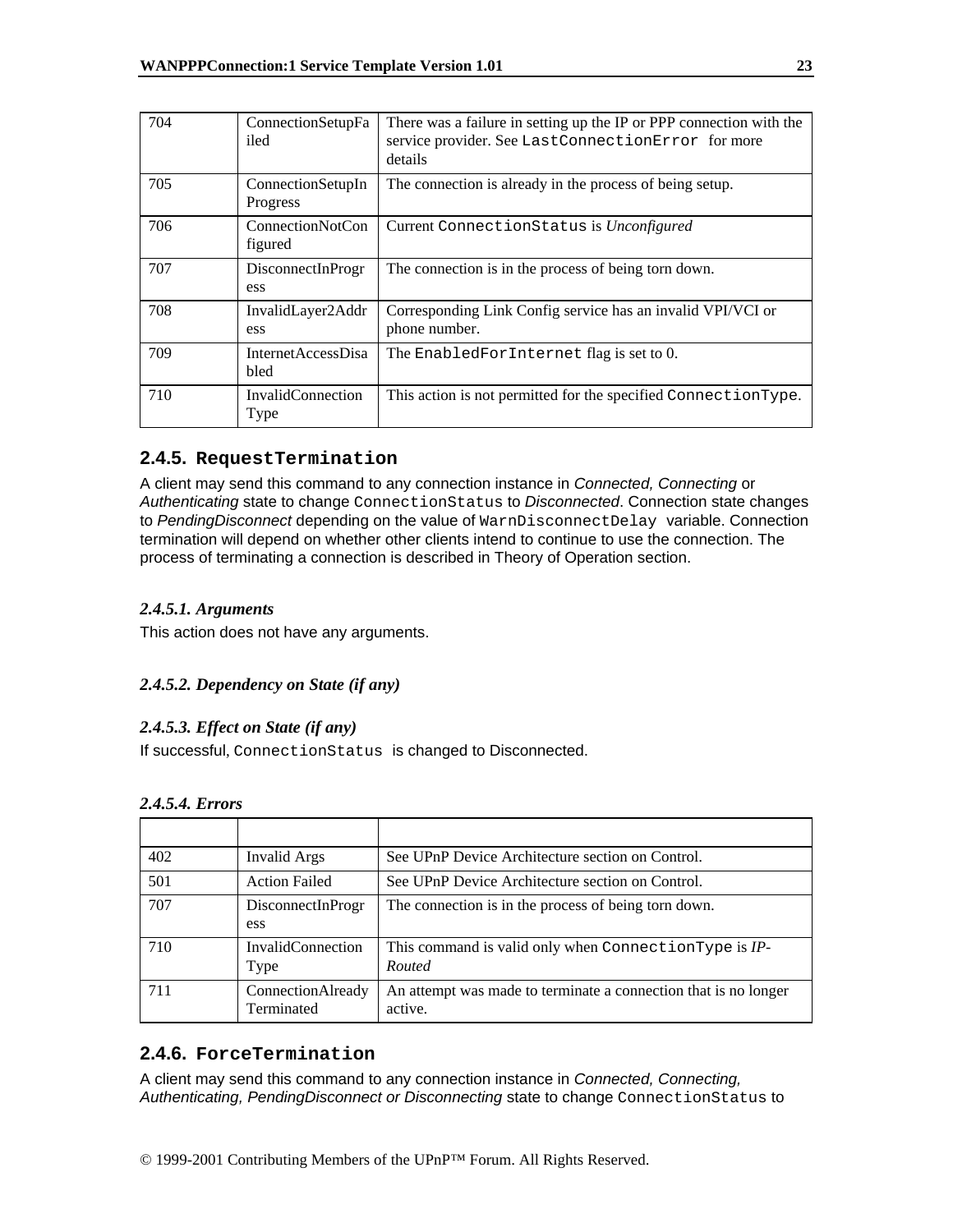*Disconnected*. Connection state immediately transitions to *Disconnected* irrespective of the setting of WarnDisconnectDelay variable. The process of terminating a connection is described in Theory of Operation section.

### *2.4.6.1. Arguments*

This action does not have any arguments.

### *2.4.6.2. Dependency on State (if any)*

#### *2.4.6.3. Effect on State (if any)*

If successful, ConnectionStatus is changed to Disconnected.

#### *2.4.6.4. Errors*

| 402 | Invalid Args                          | See UPnP Device Architecture section on Control.                           |
|-----|---------------------------------------|----------------------------------------------------------------------------|
| 501 | <b>Action Failed</b>                  | See UPnP Device Architecture section on Control.                           |
| 707 | DisconnectInProgr<br>ess <sup>-</sup> | The connection is in the process of being torn down.                       |
| 710 | <b>InvalidConnection</b><br>Type      | This command is valid only when ConnectionType is IP-<br>Routed            |
| 711 | ConnectionAlready<br>Terminated       | An attempt was made to terminate a connection that is no longer<br>active. |

#### **2.4.7. SetAutoDisconnectTime**

This action sets the time (in seconds) after which an active connection is automatically disconnected.

#### *2.4.7.1. Arguments*

#### **Table 7: Arguments for SetAutoDisconnectTime**

| NewAutoDisconnectTime | AutoDisconnectTime |
|-----------------------|--------------------|
|                       |                    |

#### *2.4.7.2. Dependency on State (if any)*

#### *2.4.7.3. Effect on State (if any)*

After expiration of specified time, ConnectionStatus is changed to Disconnected.

# *2.4.7.4. Errors*

| 402 | Invalid Args         | See UPnP Device Architecture section on Control. |
|-----|----------------------|--------------------------------------------------|
| 501 | <b>Action Failed</b> | See UPnP Device Architecture section on Control. |

© 1999-2001 Contributing Members of the UPnP™ Forum. All Rights Reserved.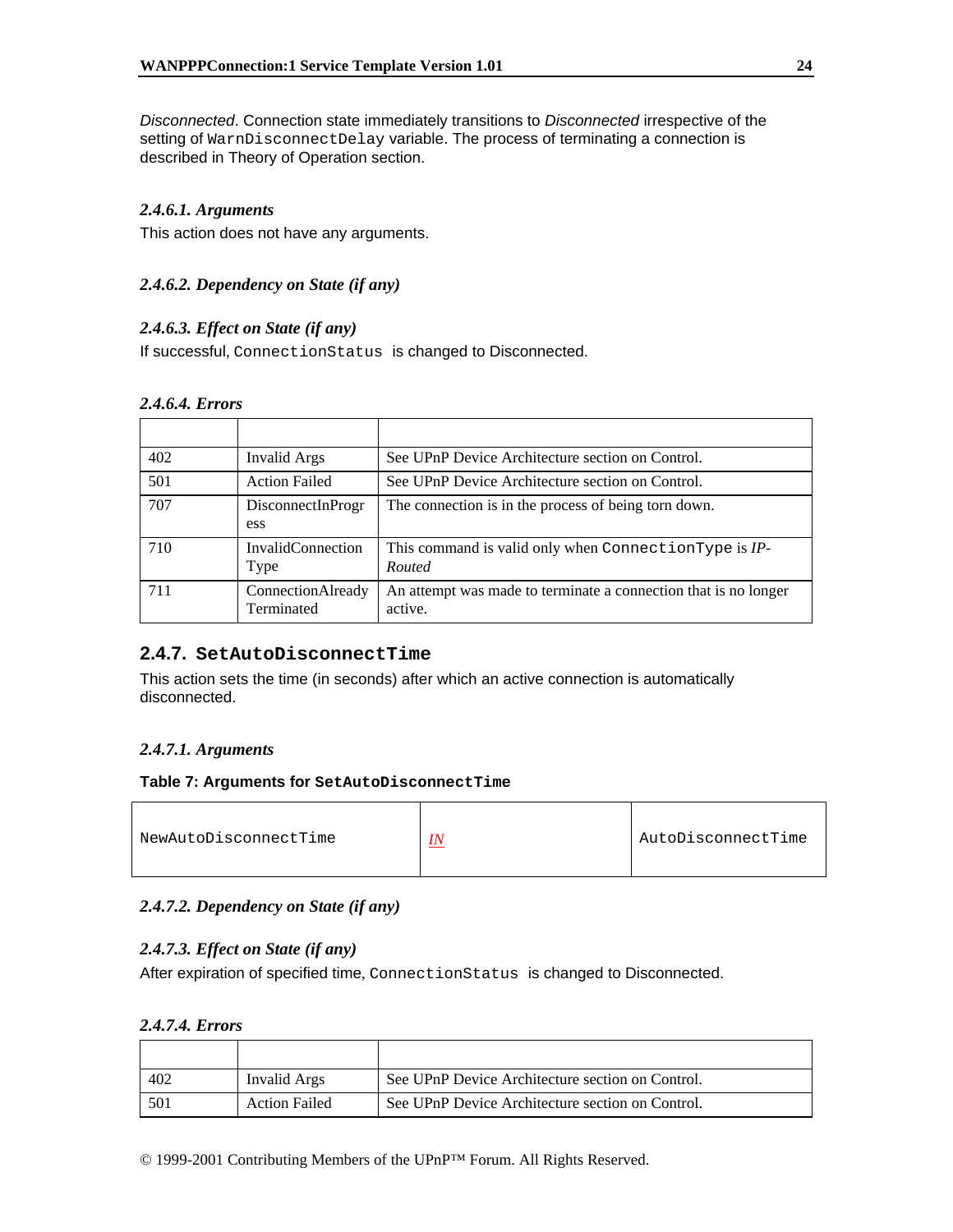# **2.4.8. SetIdleDisconnectTime**

This action specifies the idle time (in seconds) after which a connection may be disconnected. The actual disconnect will occur after WarnDisconnectDelay time elapses.

#### *2.4.8.1. Arguments*

#### **Table 8: Arguments for SetIdleDisconnectTime**

| IdleDisconnectTime<br>NewIdleDisconnectTime<br>$I\!N$ |  |  |  |
|-------------------------------------------------------|--|--|--|
|-------------------------------------------------------|--|--|--|

#### *2.4.8.2. Dependency on State (if any)*

#### *2.4.8.3. Effect on State (if any)*

After the time specified in seconds expires, connection termination is initiated. The intermediate connection states before the connection is terminated will depend on WarnDisconnectDelay.

#### *2.4.8.4. Errors*

| 402 | Invalid Args         | See UPnP Device Architecture section on Control. |
|-----|----------------------|--------------------------------------------------|
| 501 | <b>Action Failed</b> | See UPnP Device Architecture section on Control. |

#### **2.4.9. SetWarnDisconnectDelay**

This action specifies the number of seconds of warning to each (potentially) active user of a connection before a connection is terminated.

#### *2.4.9.1. Arguments*

#### **Table 9: Arguments for SetWarnDisconnectDelay**

| NewWarnDisconnectDelay | <u>IN</u> | WarnDisconnectDelay |
|------------------------|-----------|---------------------|
|------------------------|-----------|---------------------|

#### *2.4.9.2. Dependency on State (if any)*

#### *2.4.9.3. Effect on State (if any)*

After the time specified in seconds expires, the connection is terminated.

#### *2.4.9.4. Errors*

| 402 | Invalid Args         | See UPnP Device Architecture section on Control. |
|-----|----------------------|--------------------------------------------------|
| 501 | <b>Action Failed</b> | See UPnP Device Architecture section on Control. |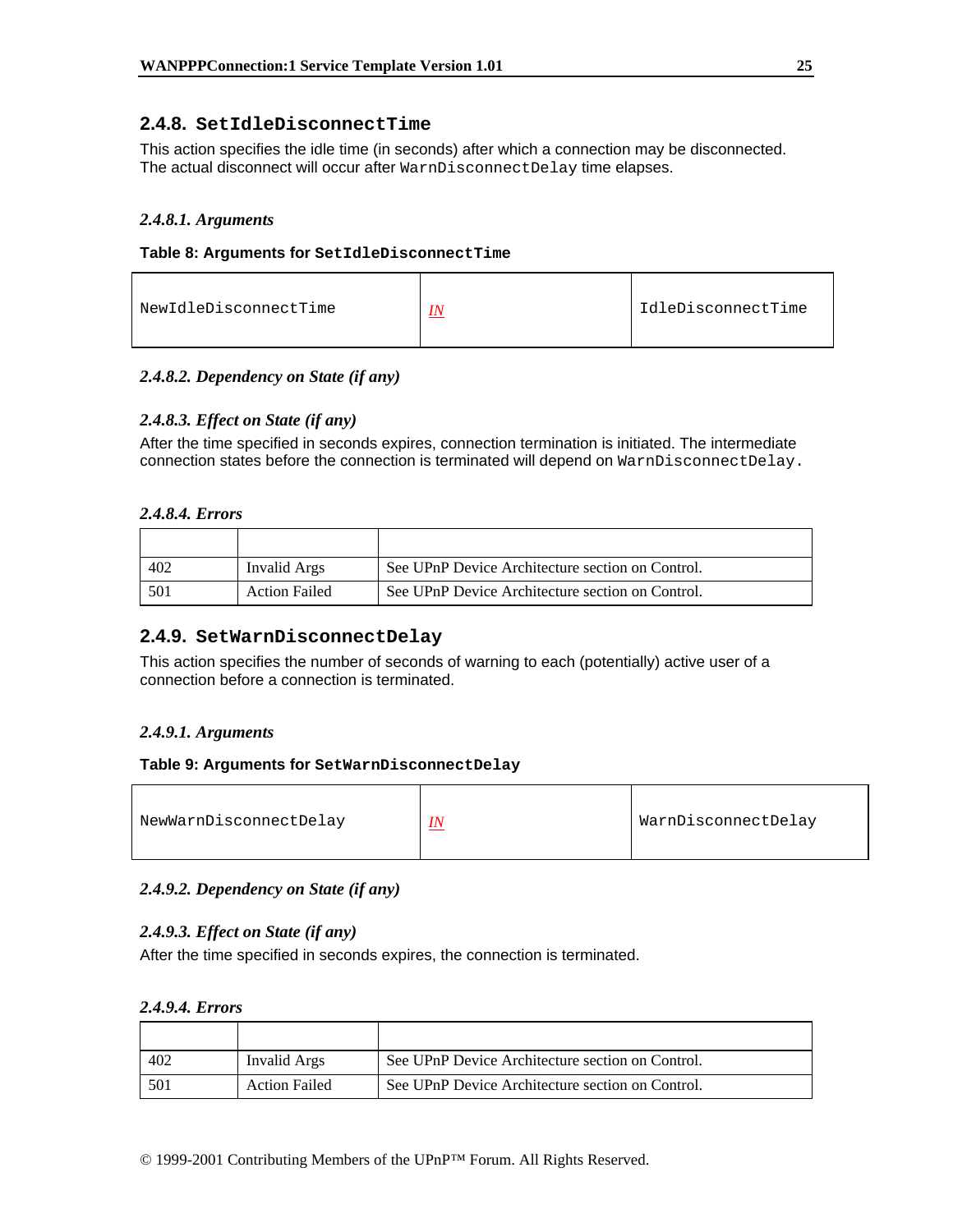# **2.4.10.GetStatusInfo**

This action retrieves the values of state variables pertaining to connection status.

### *2.4.10.1. Arguments*

#### **Table 10: Arguments for GetStatusInfo**

| NewConnectionStatus    | OUT        | ConnectionStatus    |
|------------------------|------------|---------------------|
| NewLastConnectionError | <b>OUT</b> | LastConnectionError |
| NewUptime              | OUT        | Uptime              |

# *2.4.10.2.Dependency on State (if any)*

*2.4.10.3.Effect on State (if any)*  None.

#### *2.4.10.4.Errors*

| 402 | Invalid Args | See UPnP Device Architecture section on Control. |
|-----|--------------|--------------------------------------------------|

### **2.4.11.GetLinkLayerMaxBitRates**

This action retrieves the maximum upstream and downstream bit rates for the connection.

#### *2.4.11.1. Arguments*

#### **Table 11: Arguments for GetLinkLayerMaxBitRates**

| NewUpstreamMaxBitRate   | OUT           | UpstreamMaxBitRate   |
|-------------------------|---------------|----------------------|
| NewDownstreamMaxBitRate | $\partial UI$ | DownstreamMaxBitRate |

#### *2.4.11.2.Dependency on State (if any)*

# *2.4.11.3.Effect on State (if any)*

None.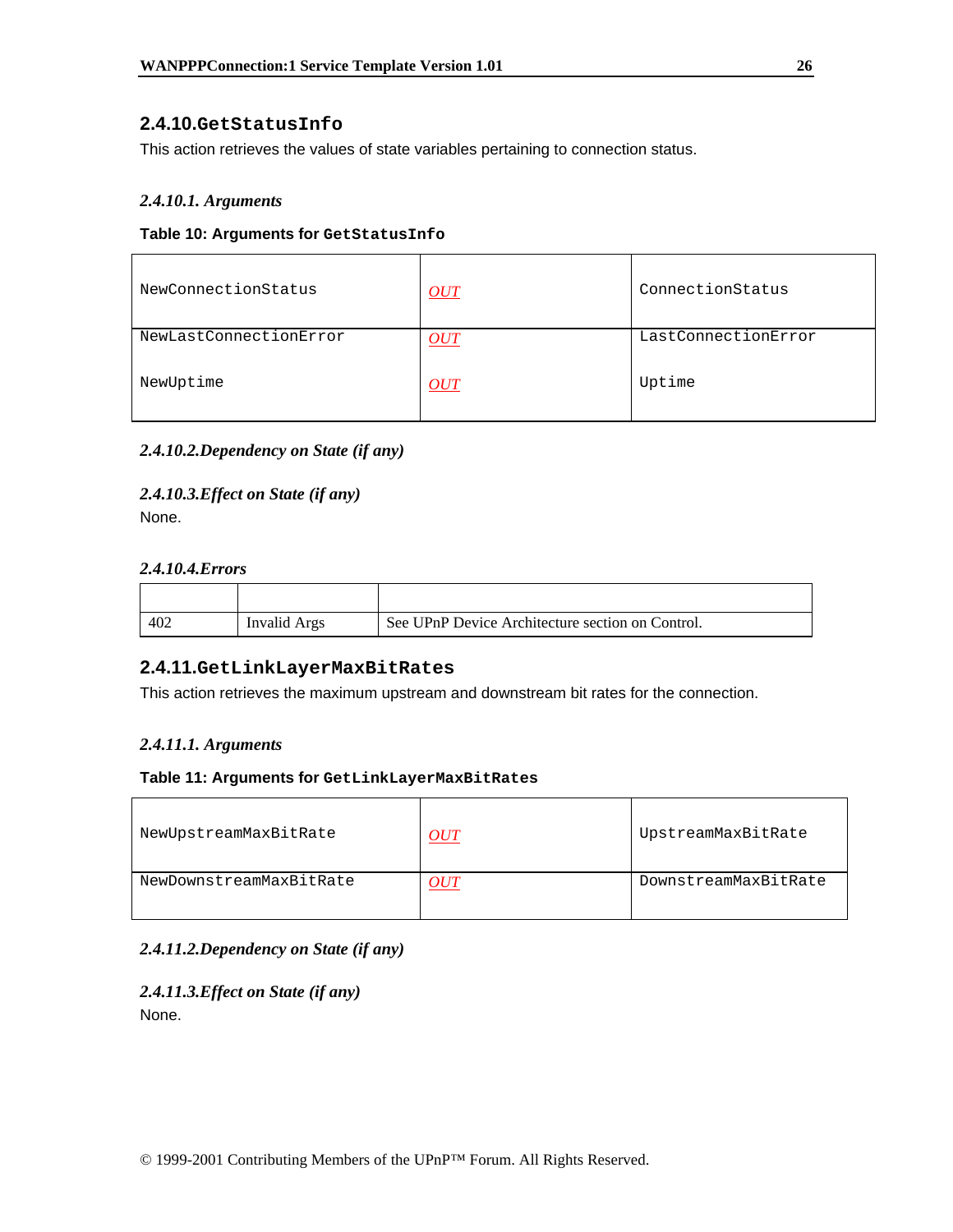# *2.4.11.4.Errors*

| 402 | Invalid Args | See UPnP Device Architecture section on Control. |
|-----|--------------|--------------------------------------------------|

# **2.4.12.GetPPPEncryptionProtocol**

This action retrieves the link layer (PPP) encryption protocol used for this connection.

# *2.4.12.1.Arguments*

#### **Table 12: Arguments for GetPPPEncryptionProtocol**

| NewPPPEncryptionProtocol | OUT | PPPEncryptionProtocol |
|--------------------------|-----|-----------------------|
|--------------------------|-----|-----------------------|

# *2.4.12.2.Dependency on State (if any)*

*2.4.12.3.Effect on State (if any)*  None.

#### *2.4.12.4.Errors*

| 402 | Invalid Args         | See UPnP Device Architecture section on Control. |
|-----|----------------------|--------------------------------------------------|
| 501 | <b>Action Failed</b> | See UPnP Device Architecture section on Control. |

# **2.4.13.GetPPPCompressionProtocol**

This action retrieves the link layer (PPP) compression protocol used for this connection.

# *2.4.13.1.Arguments*

#### **Table 13: Arguments for GetPPPCompressionProtocol**

| NewPPPCompressionProtocol | PPPCompressionProtocol |
|---------------------------|------------------------|
|                           |                        |

# *2.4.13.2.Dependency on State (if any)*

#### *2.4.13.3.Effect on State (if any)*  None.

#### *2.4.13.4.Errors*

| 402 | Invalid Args | See UPnP Device Architecture section on Control. |
|-----|--------------|--------------------------------------------------|

© 1999-2001 Contributing Members of the UPnP™ Forum. All Rights Reserved.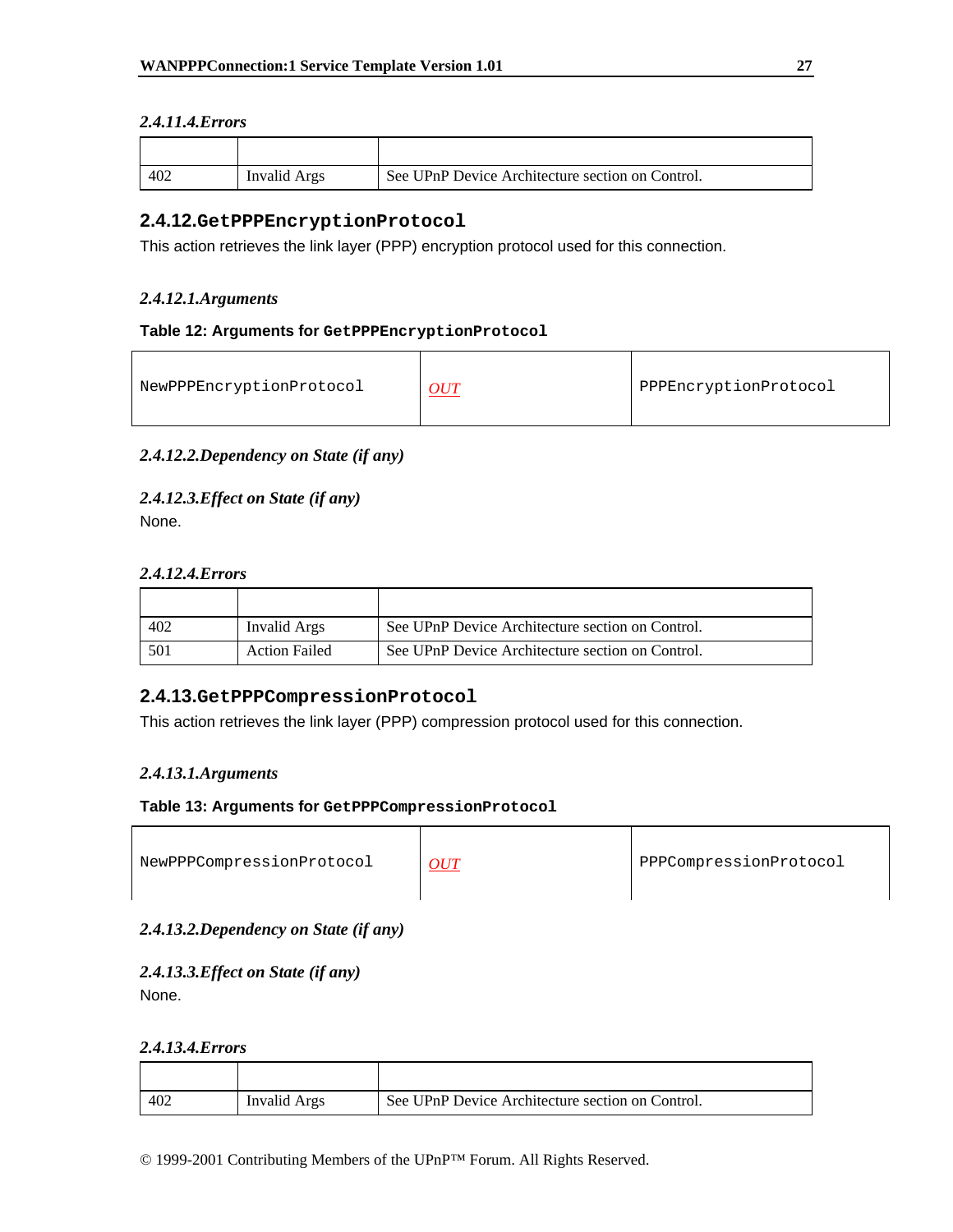| -501 | Failed<br>Action F | See UPnP Device Architecture section on Control. |
|------|--------------------|--------------------------------------------------|
|------|--------------------|--------------------------------------------------|

# **2.4.14.GetPPPAuthenticationProtocol**

This action retrieves the link layer (PPP) authentication protocol for this connection.

#### *2.4.14.1.Arguments*

#### **Table 14: Arguments for GetPPPAuthenticationProtocol**

#### *2.4.14.2.Dependency on State (if any)*

*2.4.14.3.Effect on State (if any)*  None.

#### *2.4.14.4.Errors*

| 402 | Invalid Args         | See UPnP Device Architecture section on Control. |
|-----|----------------------|--------------------------------------------------|
| 501 | <b>Action Failed</b> | See UPnP Device Architecture section on Control. |

# **2.4.15.GetUserName**

This action retrieves the user name used for the activation of a connection.

#### *2.4.15.1.Arguments*

#### **Table 15: Arguments for GetuserName**

| NewUserName | UserName |
|-------------|----------|
|             |          |

#### *2.4.15.2.Dependency on State (if any)*

#### *2.4.15.3.Effect on State (if any)*  None.

#### *2.4.15.4.Errors*

| 402 | Invalid Args | See UPnP Device Architecture section on Control. |
|-----|--------------|--------------------------------------------------|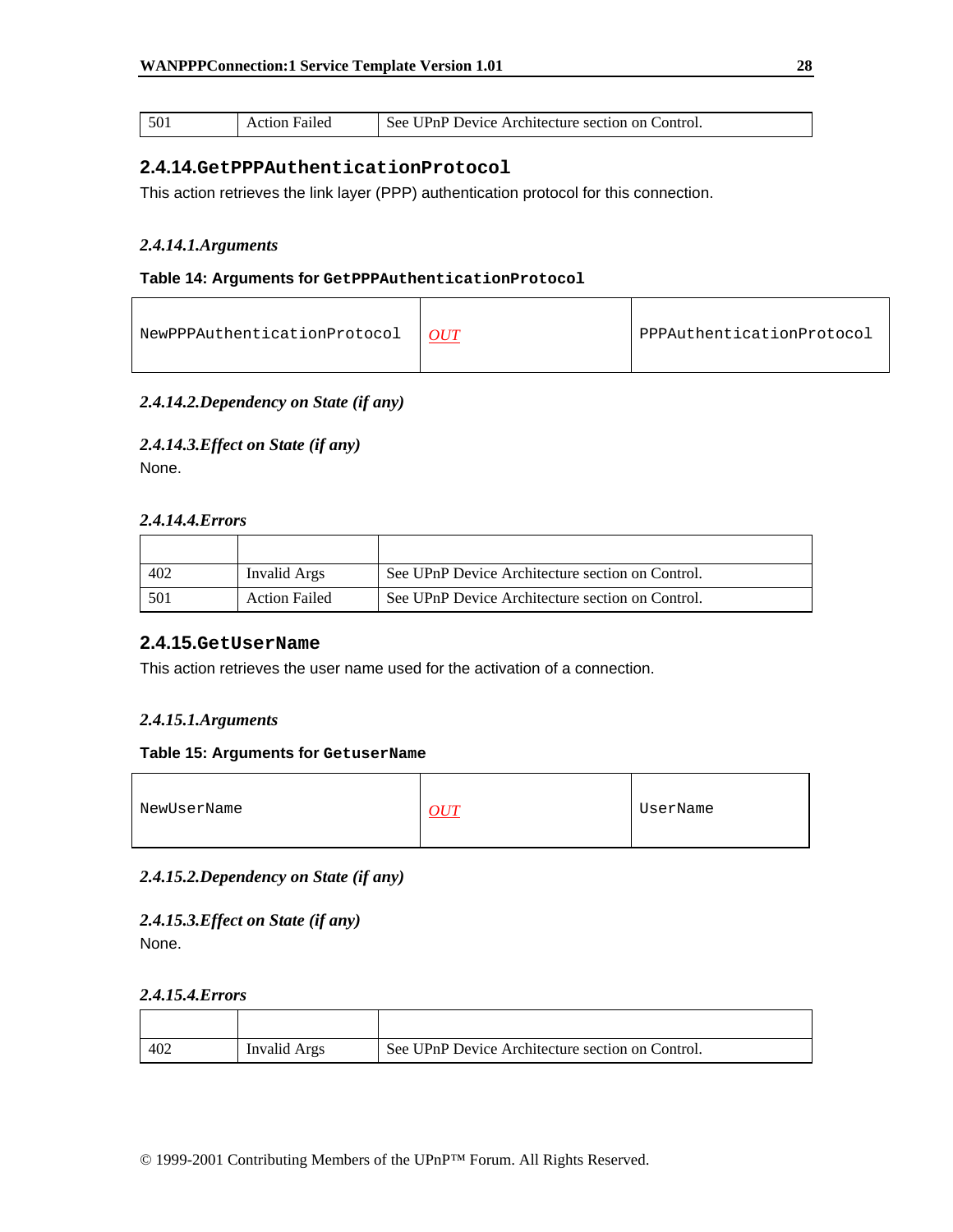# **2.4.16.GetPassword**

This action retrieves the password used for the activation of a connection.

#### *2.4.16.1.Arguments*

#### **Table 16: Arguments for GetPassword**

| NewPassword<br>Password |  |  |
|-------------------------|--|--|
|-------------------------|--|--|

### *2.4.16.2.Dependency on State (if any)*

### *2.4.16.3.Effect on State (if any)*

None.

#### *2.4.16.4.Errors*

| 40 <sup>2</sup> | Invalid Args | See UPnP Device Architecture section on Control. |
|-----------------|--------------|--------------------------------------------------|

# **2.4.17.GetAutoDisconnectTime**

This action retrieves the time (in seconds) after which an active connection is automatically disconnected.

#### *2.4.17.1.Arguments*

#### **Table 17: Arguments for GetAutoDisconnectTime**

| NewAutoDisconnectTime |  | AutoDisconnectTime |
|-----------------------|--|--------------------|
|-----------------------|--|--------------------|

#### *2.4.17.2.Dependency on State (if any)*

*2.4.17.3.Effect on State (if any)*  None.

#### *2.4.17.4.Errors*

| 402 | Invalid Args | See UPnP Device Architecture section on Control. |
|-----|--------------|--------------------------------------------------|

# **2.4.18.GetIdleDisconnectTime**

This action retrieves the idle time (in seconds) after which a connection may be disconnected.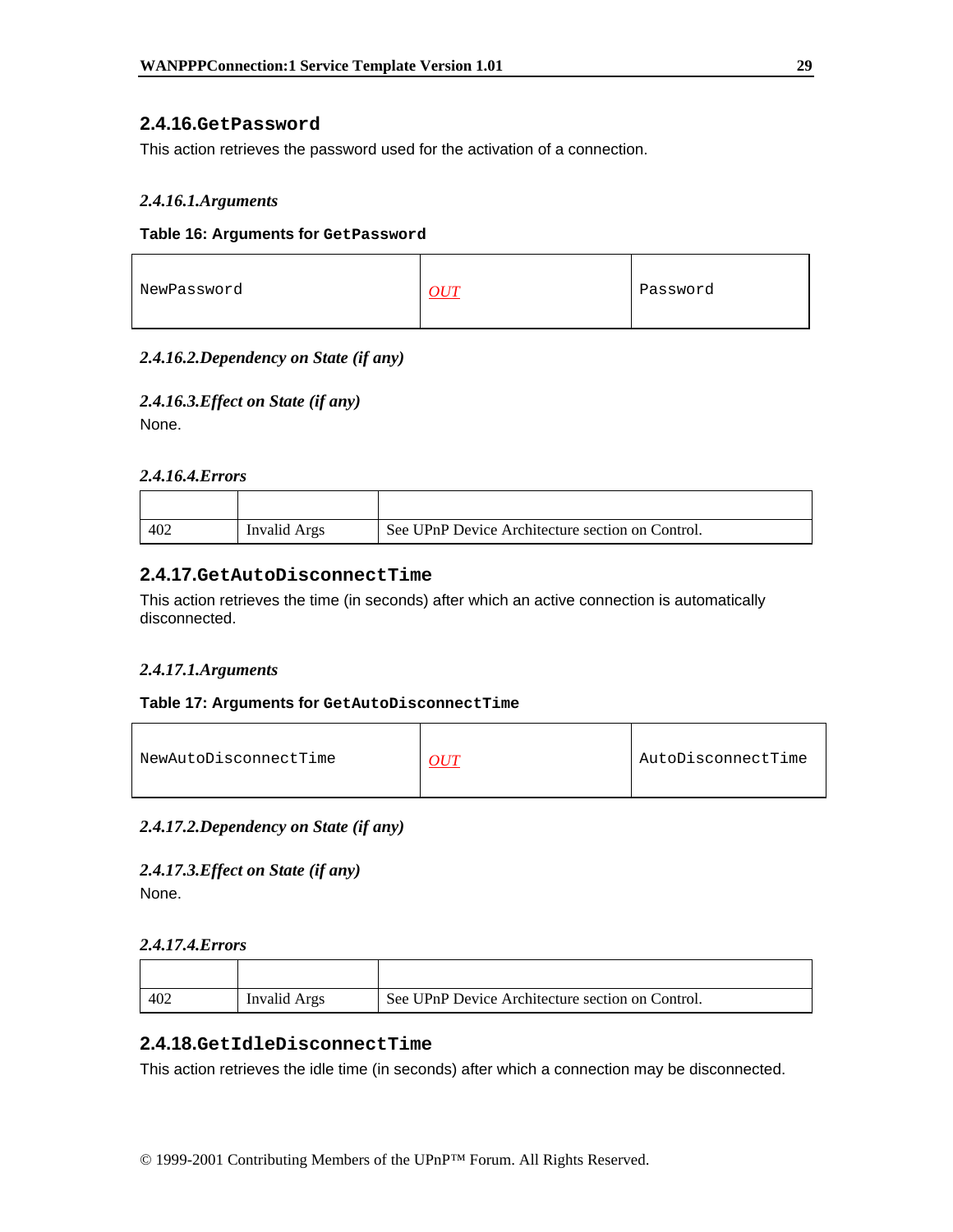#### *2.4.18.1.Arguments*

#### **Table 18: Arguments for GetIdleDisconnectTime**

| NewIdleDisconnectTime | I IdleDisconnectTime |
|-----------------------|----------------------|
|                       |                      |

#### *2.4.18.2.Dependency on State (if any)*

# *2.4.18.3.Effect on State (if any)*

None.

#### *2.4.18.4.Errors*

| 402 | Invalid Args | See UPnP Device Architecture section on Control. |
|-----|--------------|--------------------------------------------------|

# **2.4.19.GetWarnDisconnectDelay**

This action retrieves the number of seconds of warning to each (potentially) active user of a connection before a connection is terminated.

# *2.4.19.1.Arguments*

#### **Table 19: Arguments for GetWarnDisconnectDelay**

| NewWarnDisconnectDelay | OUT | WarnDisconnectDelay |
|------------------------|-----|---------------------|
|                        |     |                     |

#### *2.4.19.2.Dependency on State (if any)*

# *2.4.19.3.Effect on State (if any)*

None.

#### *2.4.19.4.Errors*

| 402 | Invalid Args | See UPnP Device Architecture section on Control. |
|-----|--------------|--------------------------------------------------|

# **2.4.20.GetNATRSIPStatus**

This action retrieves the current state of NAT and RSIP on the gateway for this connection.

#### *2.4.20.1.Arguments*

#### **Table 20: Arguments for GetNATRSIPStatus**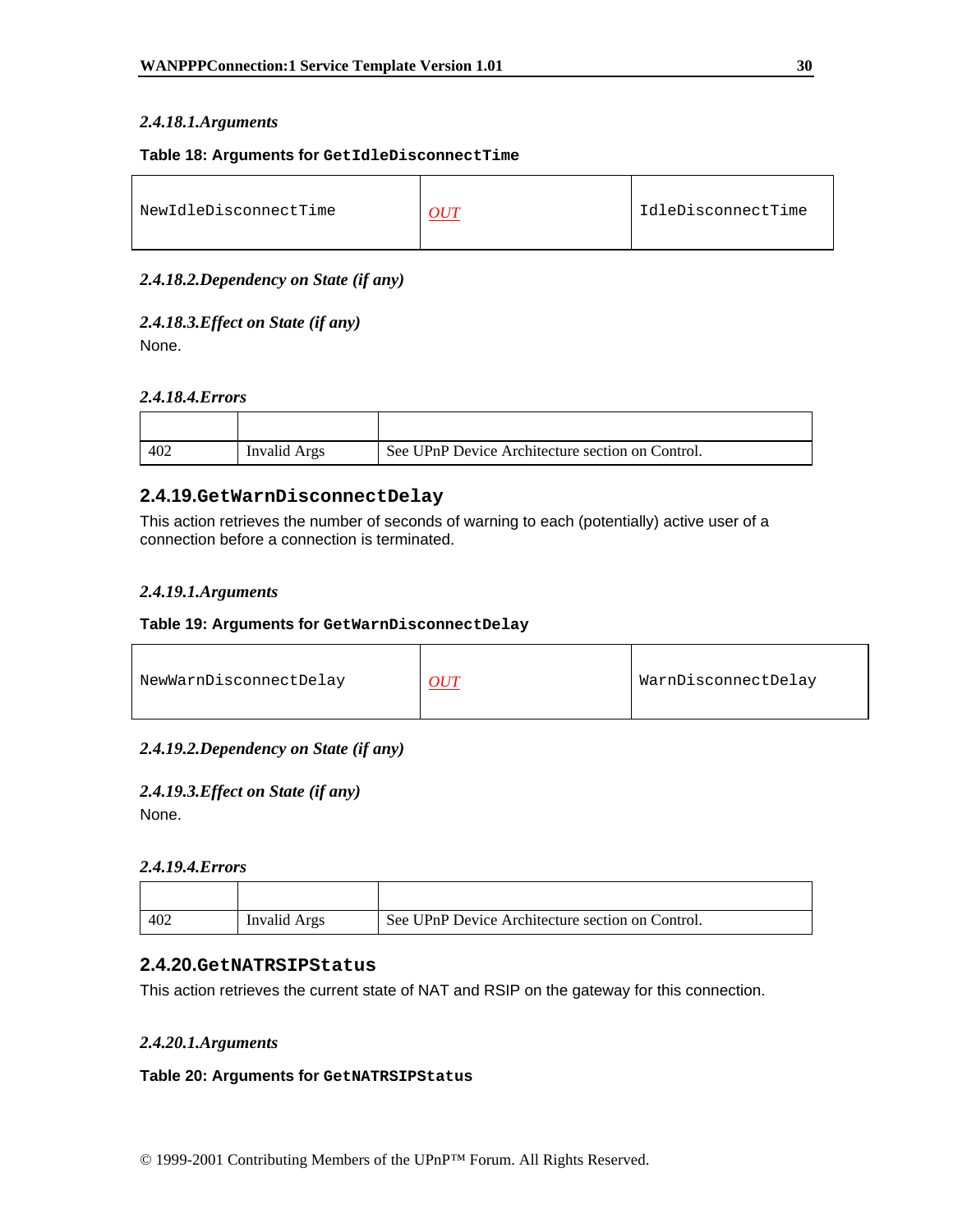| NewRSIPAvailable | OUT         | RSIPAvailable |
|------------------|-------------|---------------|
| NewNATEnabled    | <u> OUT</u> | NATEnabled    |

### *2.4.20.2.Dependency on State (if any)*

# *2.4.20.3.Effect on State (if any)*

None.

# *2.4.20.4.Errors*

| 402 | Invalid Args | See UPnP Device Architecture section on Control. |
|-----|--------------|--------------------------------------------------|

# **2.4.21.GetGenericPortMappingEntry**

This action retrieves NAT port mappings one entry at a time. Control points can call this action with an incrementing array index until no more entries are found on the gateway. If PortMappingNumberOfEntries is updated during a call, the process may have to start over. Entries in the array are contiguous. As entries are deleted, the array is compacted, and the evented variable PortMappingNumberOfEntries is decremented. Port mappings are logically stored as an array on the IGD and retrieved using an array index ranging from 0 to PortMappingNumberOfEntries-1.

#### *2.4.21.1.Arguments*

# **Table 21: Arguments for GetGenericPortMappingEntry**

| NewPortMappingIndex       | $I\!N$ | PortMappingNumberOfEntries |
|---------------------------|--------|----------------------------|
| NewRemoteHost             | OUT    | RemoteHost                 |
| NewExternalPort           | OUT    | ExternalPort               |
| NewProtocol               | OUT    | PortMappingProtocol        |
| NewInternalPort           | OUT    | InternalPort               |
| NewInternalClient         | OUT    | InternalClient             |
| NewEnabled                | OUT    | PortMappingEnabled         |
| NewPortMappingDescription | OUT    | PortMappingDescription     |
|                           |        |                            |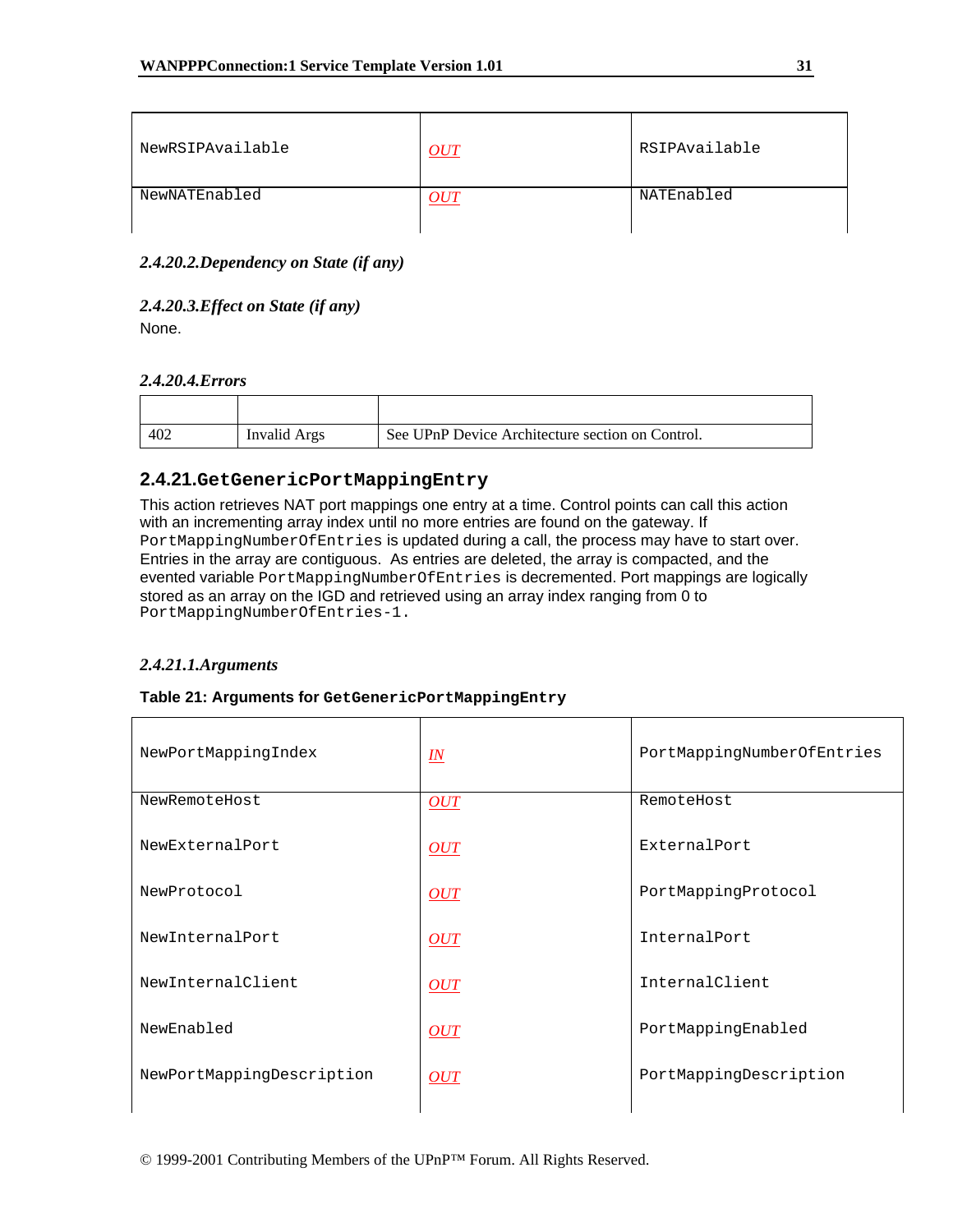| NewLeaseDuration | $\sim$ $\frac{O}{L}$ | PortMappingLeaseDuration |
|------------------|----------------------|--------------------------|
|------------------|----------------------|--------------------------|

*2.4.21.2.Dependency on State (if any)* 

*2.4.21.3.Effect on State (if any)*  None.

#### *2.4.21.4.Errors*

| 402 | Invalid Args | See UPnP Device Architecture section on Control.                |
|-----|--------------|-----------------------------------------------------------------|
|     |              |                                                                 |
| 713 | xInvalid     | SpecifiedArrayInde   The specified array index is out of bounds |

# **2.4.22.GetSpecificPortMappingEntry**

This action reports the Static Port Mapping specified by the unique tuple of RemoteHost, ExternalPort and PortMappingProtocol.

#### *2.4.22.1.Arguments*

| NewRemoteHost             | $\underline{I} \underline{N}$ | RemoteHost               |
|---------------------------|-------------------------------|--------------------------|
| NewExternalPort           | $\underline{I} \underline{N}$ | ExternalPort             |
| NewProtocol               | $\underline{I} \underline{N}$ | PortMappingProtocol      |
| NewInternalPort           | OUT                           | InternalPort             |
| NewInternalClient         | OUT                           | InternalClient           |
| NewEnabled                | OUT                           | PortMappingEnabled       |
| NewPortMappingDescription | OUT                           | PortMappingDescription   |
| NewLeaseDuration          | OUT                           | PortMappingLeaseDuration |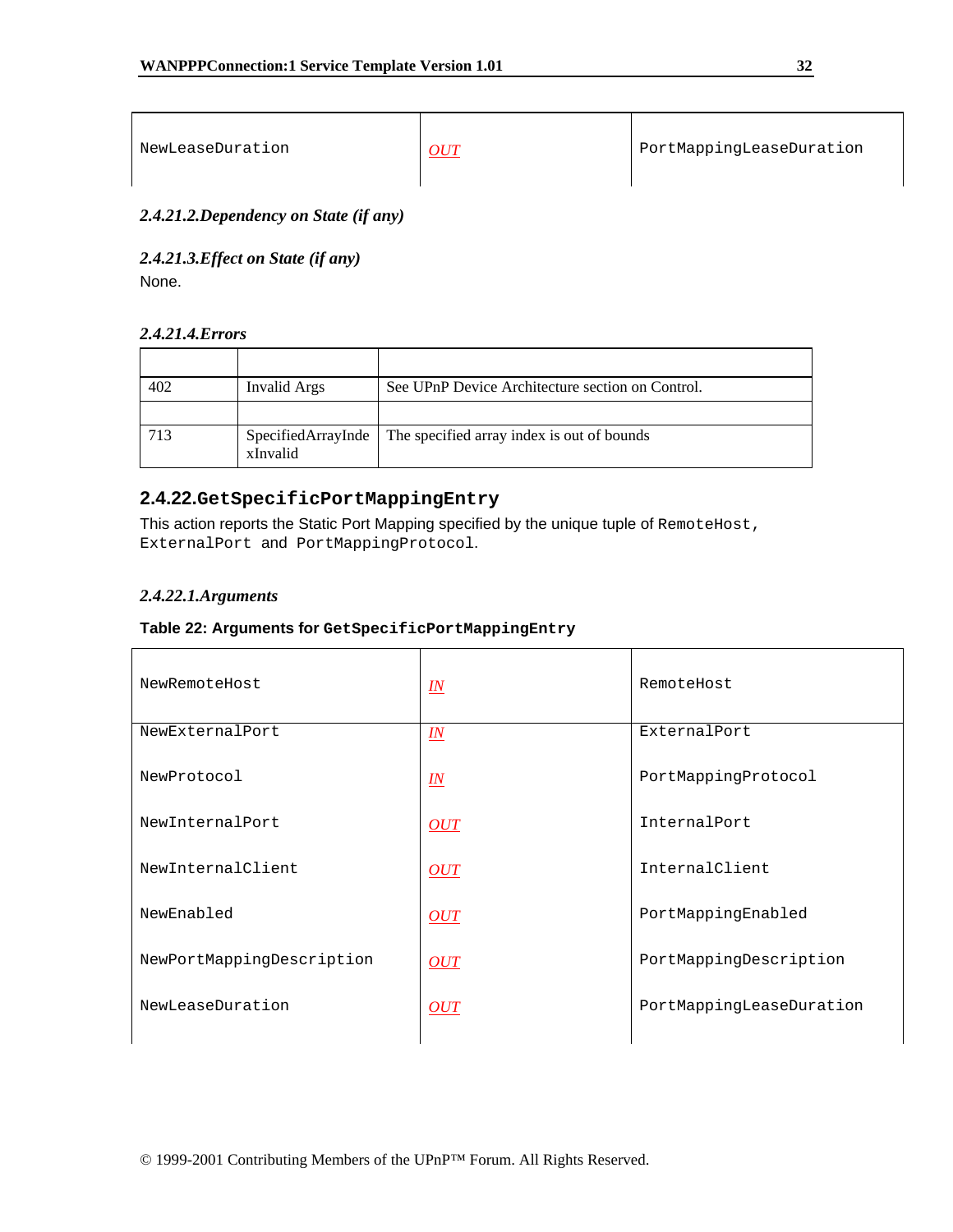# *2.4.22.2.Dependency on State (if any)*

# *2.4.22.3.Effect on State (if any)*  None.

# *2.4.22.4.Errors*

| 402 | Invalid Args | See UPnP Device Architecture section on Control.                   |
|-----|--------------|--------------------------------------------------------------------|
| 714 | ay           | NoSuchEntryInArr   The specified value does not exist in the array |

# **2.4.23.AddPortMapping**

This action creates a new port mapping or overwrites an existing mapping with the same internal client. If the ExternalPort and PortMappingProtocol pair is already mapped to another internal client, an error is returned.

**NOTE**: Not all NAT implementations will support:

- Wildcard value (i.e. 0) for ExternalPort
- InternalPort values that are different from ExternalPort
- Dynamic port mappings i.e. with non-Infinite PortMappingLeaseDuration

#### *2.4.23.1.Arguments*

#### **Table 23: Arguments for AddPortMapping**

| NewRemoteHost             | $\underline{I}N$              | RemoteHost               |
|---------------------------|-------------------------------|--------------------------|
| NewExternalPort           | $\underline{IN}$              | ExternalPort             |
| NewProtocol               | $\underline{\mathit{IN}}$     | PortMappingProtocol      |
| NewInternalPort           | $\underline{I} \underline{N}$ | InternalPort             |
| NewInternalClient         | $\underline{I}N$              | InternalClient           |
| NewEnabled                | $\underline{I} \underline{N}$ | PortMappingEnabled       |
| NewPortMappingDescription | $\underline{I}N$              | PortMappingDescription   |
| NewLeaseDuration          | $\underline{I}N$              | PortMappingLeaseDuration |
|                           |                               |                          |

#### *2.4.23.2.Dependency on State (if any)*

*2.4.23.3.Effect on State (if any)*  None.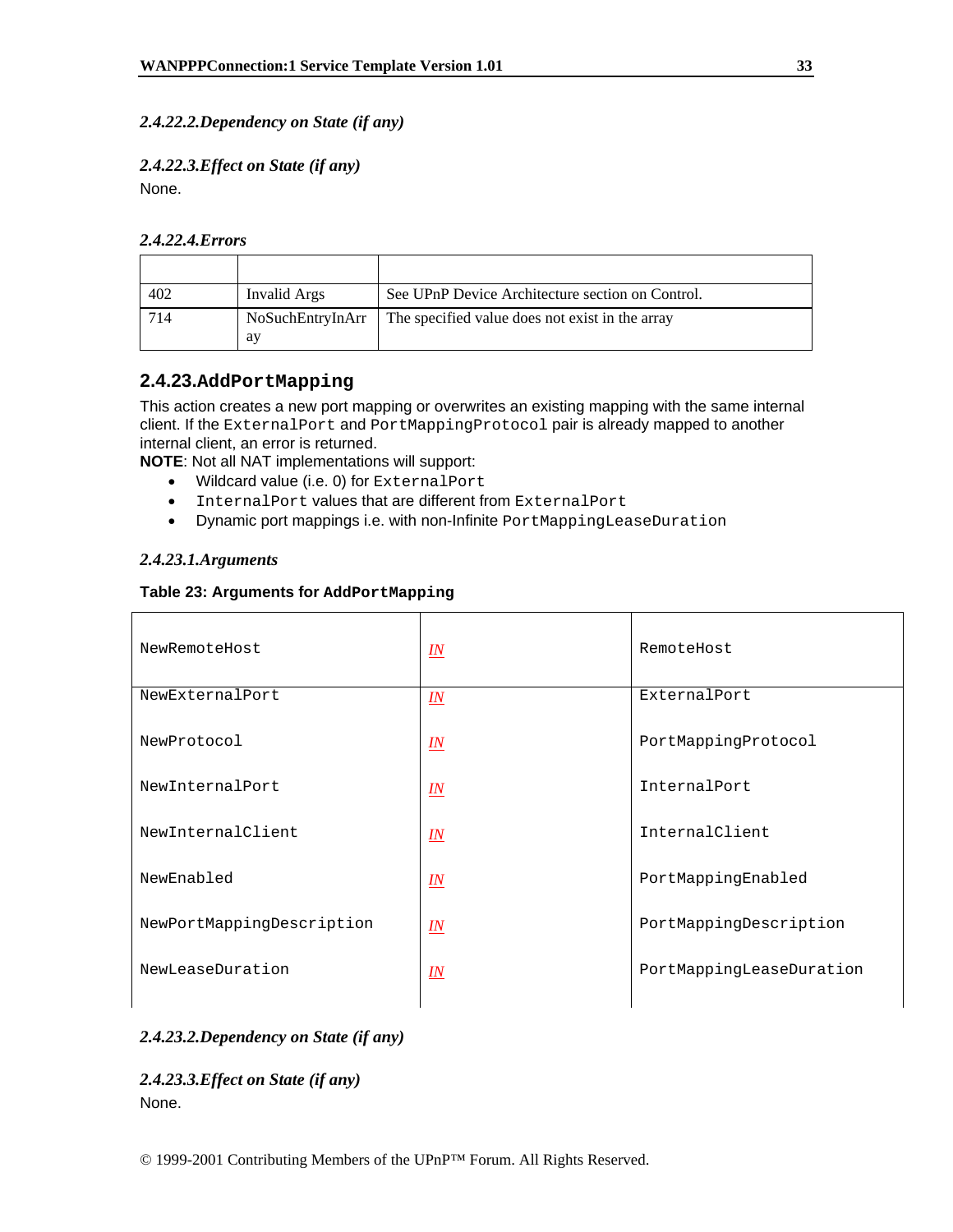| 402 | <b>Invalid Args</b>                  | See UPnP Device Architecture section on Control.                                                   |
|-----|--------------------------------------|----------------------------------------------------------------------------------------------------|
| 501 | <b>Action Failed</b>                 | See UPnP Device Architecture section on Control.                                                   |
| 715 | WildCardNotPermi<br>ttedInSrcIP      | The source IP address cannot be wild-carded                                                        |
| 716 | WildCardNotPermi<br>ttedInExtPort    | The external port cannot be wild-carded                                                            |
| 718 | ConflictInMapping<br>Entry           | The port mapping entry specified conflicts with a mapping<br>assigned previously to another client |
| 724 | SamePortValuesRe<br>quired           | Internal and External port values must be the same                                                 |
| 725 | OnlyPermanentLea<br>sesSupported     | The NAT implementation only supports permanent lease times on<br>port mappings                     |
| 726 | RemoteHostOnlyS<br>upportsWildcard   | RemoteHost must be a wildcard and cannot be a specific IP<br>address or DNS name                   |
| 727 | ExternalPortOnlyS<br>upportsWildcard | External Port must be a wildcard and cannot be a specific port<br>value                            |

#### *2.4.23.4.Errors*

# **2.4.24.DeletePortMapping**

This action deletes a previously instantiated port mapping. As each entry is deleted, the array is compacted, and the evented variable PortMappingNumberOfEntries is decremented.

#### *2.4.24.1.Arguments*

### **Table 24: Arguments for DeletePortMapping**

| NewRemoteHost   | $I\!N$           | RemoteHost          |
|-----------------|------------------|---------------------|
| NewExternalPort | $\underline{I}N$ | ExternalPort        |
| NewProtocol     | IN               | PortMappingProtocol |

#### *2.4.24.2.Dependency on State (if any)*

#### *2.4.24.3.Effect on State (if any)*

Inbound connections are no longer permitted on the port mapping being deleted.

#### *2.4.24.4.Errors*

| 402 | Invalid Args | See UPnP Device Architecture section on Control. |
|-----|--------------|--------------------------------------------------|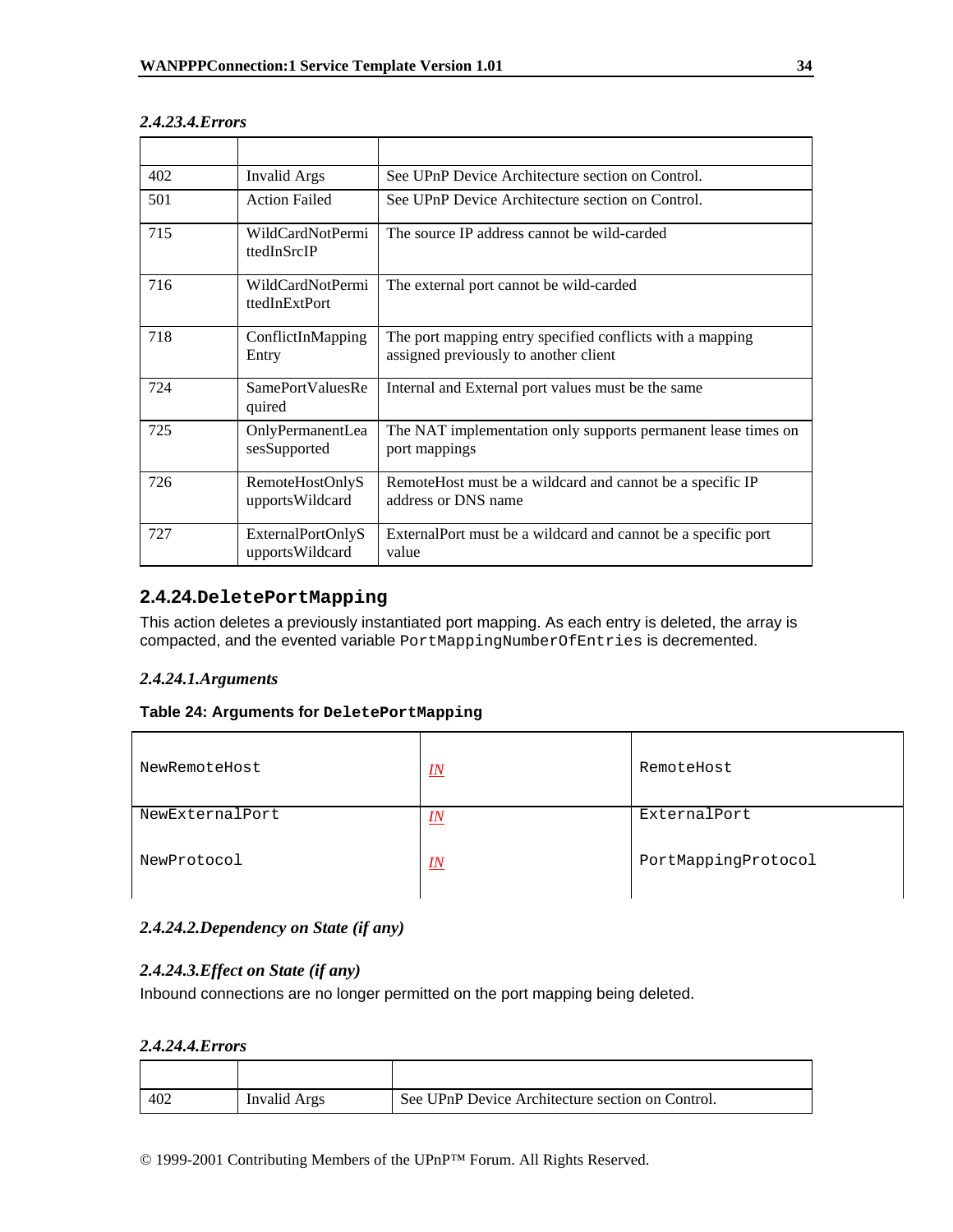|  | NoSuchEntryInArray | The specified value does not exist in the array |
|--|--------------------|-------------------------------------------------|
|--|--------------------|-------------------------------------------------|

#### **2.4.25.GetExternalIPAddress**

This action retrieves the value of the external IP address on this connection instance.

#### *2.4.25.1.Arguments*

#### **Table 25: Arguments for GetExternalIPAddress**

| ExternalIPAddress<br>NewExternalIPAddress<br>OUT |
|--------------------------------------------------|
|--------------------------------------------------|

#### *2.4.25.2.Dependency on State (if any)*

#### *2.4.25.3.Effect on State (if any)*  None.

#### *2.4.25.4.Errors*

| 402 | Invalid Args         | See UPnP Device Architecture section on Control. |
|-----|----------------------|--------------------------------------------------|
| 501 | <b>Action Failed</b> | See UPnP Device Architecture section on Control. |

# **2.4.26.Non-Standard Actions Implemented by a UPnP Vendor**

To facilitate certification, non-standard actions implemented by UPnP vendors should be included in this service template. The UPnP Device Architecture lists naming requirements for non-standard actions (see the section on Description).

# **2.4.27.Relationships Between Actions**

Actions initiated by a client may have different results depending on whether the state of the gateway was changed as a result of another client's actions. For example, the action RequestConnection might not be successful in changing the ConnectionStatus to *Connected* if the gateway receives RequestTermination on the same connection (while it is in the process of connecting) from another client.

# **2.4.28.Common Error Codes**

The following table lists error codes common to actions for this service type. If an action results in multiple errors, the most specific error should be returned.

| 401 | Invalid Action | See UPnP Device Architecture section on Control. |
|-----|----------------|--------------------------------------------------|
| 402 | Invalid Args   | See UPnP Device Architecture section on Control. |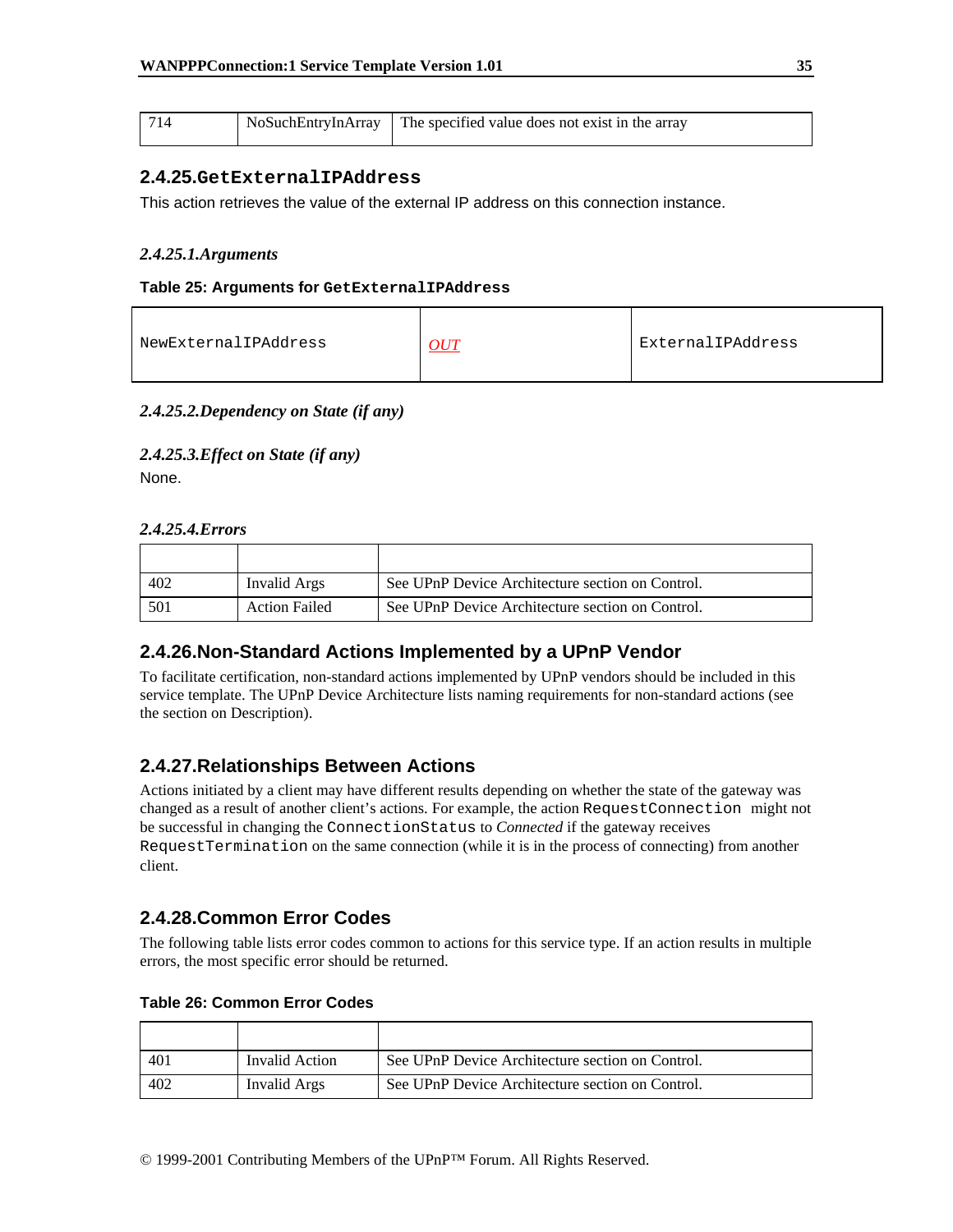| 404     | Invalid Var          | See UPnP Device Architecture section on Control.                      |
|---------|----------------------|-----------------------------------------------------------------------|
| 501     | <b>Action Failed</b> | See UPnP Device Architecture section on Control.                      |
| 600-699 | <b>TBD</b>           | Common action errors. Defined by UPnP Forum Technical<br>Committee.   |
| 701-799 |                      | Common action errors defined by the UPnP Forum working<br>committees. |
| 800-899 | <b>TRD</b>           | (Specified by UPnP vendor.)                                           |

# **2.5. Theory of Operation**

When a *WANDevice* is initialized, it is initialized with one or more instances of *WANConnectionDevice* depending on the number of physical links (VCs for DSL, ISPs for POTS) the gateway is configured to support. Note that in the case of POTS only one of *WANConnectionDevice* instances can be operational at a time. One or more instances of *WANPPPConnection* service will be initialized depending on the static number of maximum PPP configurations supported on the *WANConnectionDevice*. In the case of DSL for example, more than one *WANConnectionDevice* instance (PPP connection) can be active at a time on the same VC. Even in the case of POTS, the gateway implementation may choose to initialize more than one instance of *WANPPPConnection* service even though the interface supports only one connection at a time.

Figure 1 below illustrates the steps a control point goes through to initiate or share Internet connections. Note that for POTS connections, the ConnectionType variable will typically be preset to *IP\_Routed*.



**Figure 1 Connection Initiation Steps** 

1. A control point that wants to access Internet first scans the different *WANPPPConnection* service instances and retrieves the PossibleConnectionTypes and ConnectionType variables for each service.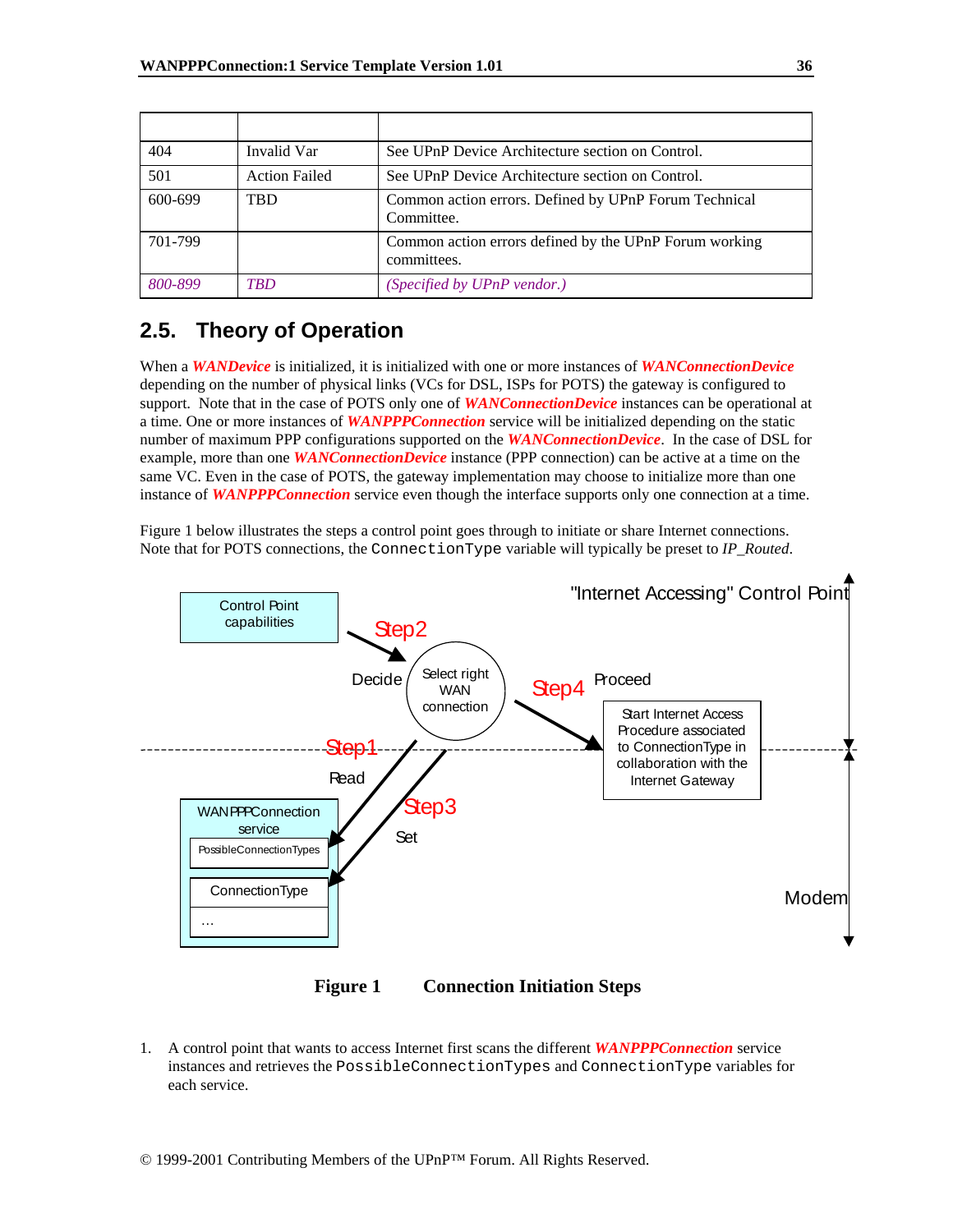For each scanned connection, the control point first checks ConnectionType to see if the connection is already configured. If the connection is configured (the ConnectionType value is not *Unconfigured*), it checks if the *Connection Procedure* associated with the current value of ConnectionType is convenient and if the connection is really available (by checking ConnectionStatus).

If the connection is not configured, the control point matches the values in PossibleConnectionTypes against the values corresponding to *Connection Procedures* it can support and it is interested in.

- 2. If PossibleConnectionTypes contains such a value, it selects it by setting the variable ConnectionType.
- 3. The control point then starts the *Connection Procedure* associated with the chosen ConnectionType value.

The *Connection Procedures* associated to each value of ConnectionType are described in the table below. The table can be understood with the following algorithm:

```
If(PossibleConnectionTypes contains value in Column 1) and 
(CP capabilities supports the corresponding value in Column 2) and 
(CP wants to use this connection) 
{ 
     set ConnectionType to value in Column 1. 
     do list of elementary tasks in column 4.
```

```
}
```

| Value of<br>ConnectionType | Control point capabilities | Step<br>$N^{\circ}$ | Follow-up steps for control point                                  |
|----------------------------|----------------------------|---------------------|--------------------------------------------------------------------|
| <b>IP</b> Routed           | <b>IP</b> Stack            |                     | Set the default gateway address to the Internet<br>Gateway address |
|                            |                            | $\mathfrak{D}$      | Send IP packets through the gateway                                |
| PPTP_Relay                 | <b>PPTP</b> client         |                     | Open a PPTP tunnel to gateway and send IP<br>packets over it.      |
| L2TP_Relay                 | L2TP client                |                     | Open a L2TP tunnel to gateway and send IP<br>packets over it.      |
| <b>PPPoE</b> Relay         | PPPoE client               |                     | Open a PPPoE tunnel (to gateway) and send IP<br>packets over it.   |
| PPPoE_Bridged              | PPP <sub>O</sub> E client  |                     | Open a PPPoE tunnel (to ISP) and send IP<br>packets into it.       |
| DHCP_Spoofed               | $DHCP$ client + IP Stack   |                     | Send a DHCP request and wait for the answer.                       |
|                            |                            | $\overline{2}$      | Send IP packets through the Internet Gateway                       |

## **Connection Procedures**

Specific connection related actions are now described in greater detail.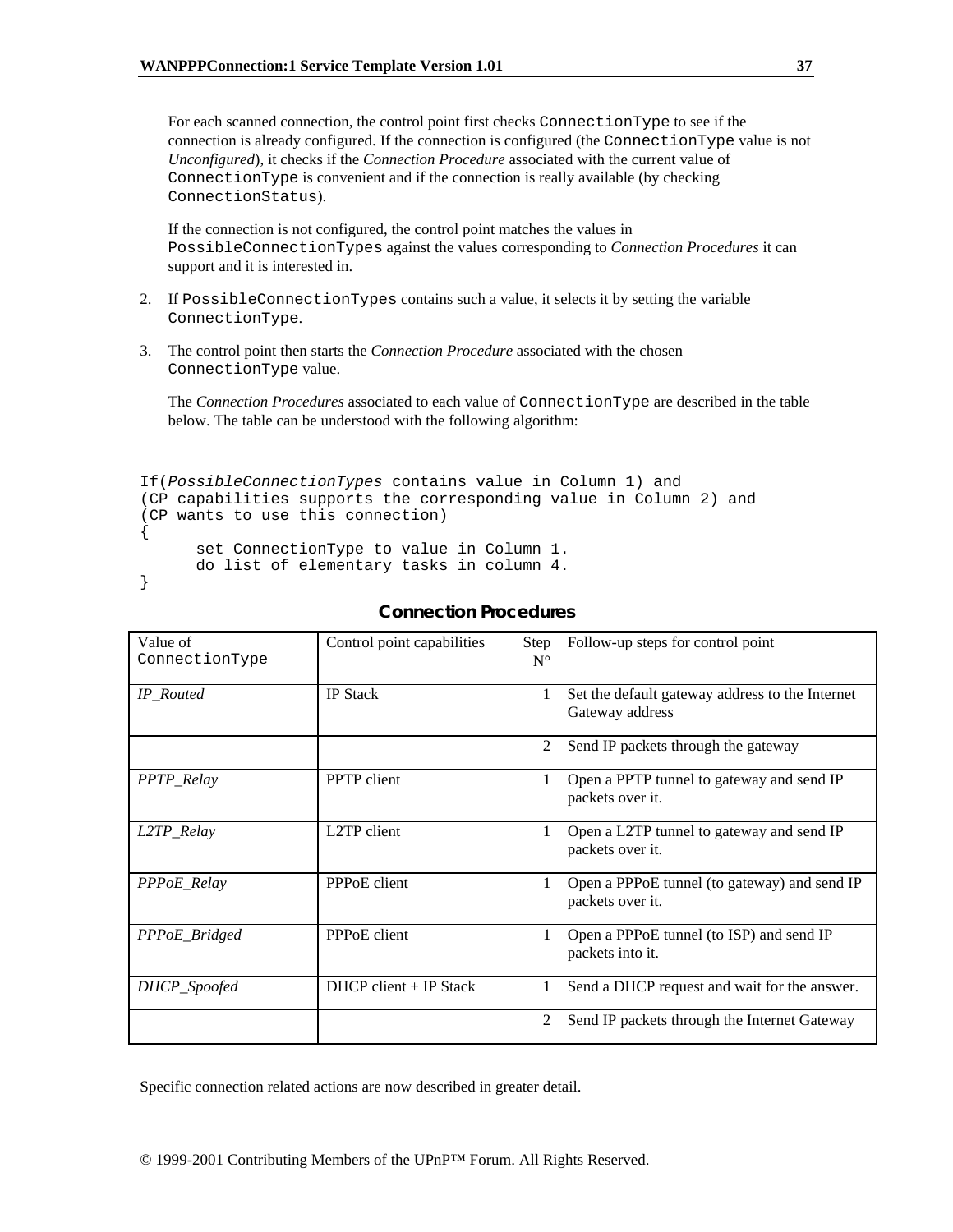## **2.5.1. Connection Initiation**

A UPnP client sends the RequestConnection action to a specific instance of the *WANPPPConnection* service on a particular *WANConnectionDevice*.to inform the gateway of its intent to use Internet access.

A UPnP client initiates a PPP connection in one of the following ways

- ConfigureConnection command followed by RequestConnection to a connection instance in the *Unconfigured* connection state. In this case the configuration would be available for other clients to use, if it is not explicitly cleared from the SST when the connection becomes *Disconnected*.
- RequestConnection command to a *Disconnected* (but configured) connection.

A client desiring to use an already active connection would send the RequestConnection command to a specific instance of *WANPPPConnection* service that is *Connected*.

If this command is sent to a connection that is not previously configured or improperly configured, the client will be notified with an appropriate error code. This is also the case if the *WANPPPConnection* service is used to request a connection before the corresponding Link Configuration service is configured - For e.g., VC info in *WANDSLLinkConfig* service for DSL, Phone number in *WANPOTSLinkConfig* service for POTS.

Figure 2 below illustrates the state transition diagram when all states are implemented by the gateway. Required states are in shaded ovals.

When a client sends a RequestConnection command to a *Disconnected* (but configured) connection, the *WANConnectionDevice* initiates the connection to ISP may transition through optional intermediate connection states (*Authenticating* and *Connecting*) and eventing on these states is implementation dependent. Depending on whether the connection is successful, ConnectionStatus is changed to *Connected* or *Disconnected*. A client may retrieve LastConnectionError in case of connection failure.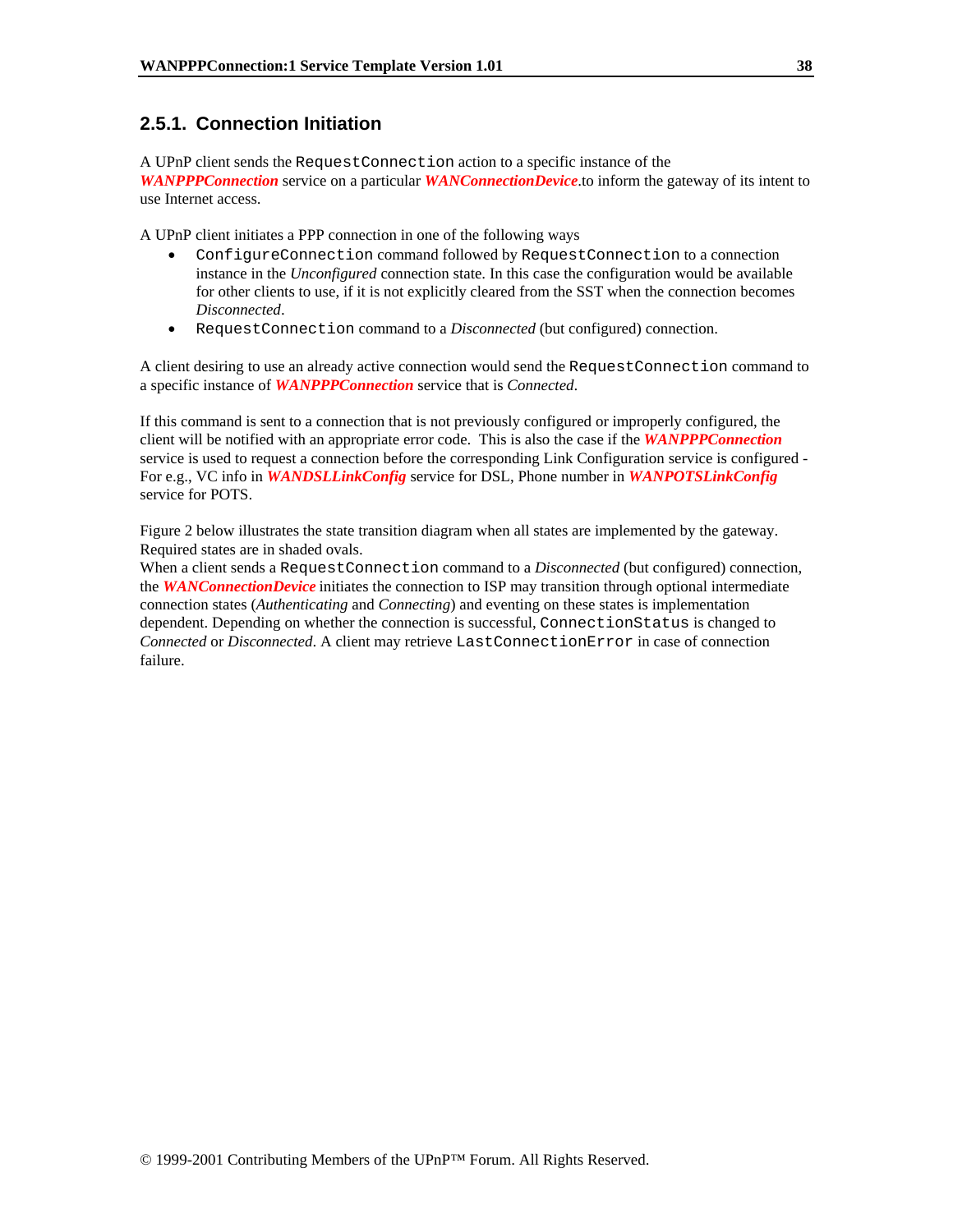When a connection service gets a RequestConnection command, if the ConnectionStatus is:

- *Connecting, Authenticating* or *Disconnecting:* an error is returned.
- *Disconnected:* a connection is attempted (ConnectionStatus may transition to *Connecting)*. If this is successful, ConnectionStatus changes to *Connected.*
- *PendingDisconnect:* it is changed to *Connected.*
- *Connected*: the client is allowed to use the connection if ConnectionType is *IP\_routed,*  otherwise an error is returned.



**Figure 2 State Diagram for PPP Connections**

RequestConnection may fail (causing an error code to be returned) under the following conditions:

- 1. Network failure in reaching the ISP
- 2. ISP login failure
- 3. ConnectionStatus is *Connecting, Authenticating* or *Unconfigured*
- 4. Corresponding Link interface configuration service was not yet configured
- 5. EnabledForInternet variable in *WANCommonInterfaceConfig* is set to 0 (false)

LastConnectionError will indicate the cause of error if connection setup fails due to error conditions 1 or 2 above.

The connection set up may be aborted by a client (by issuing RequestTermination or ForceTermination)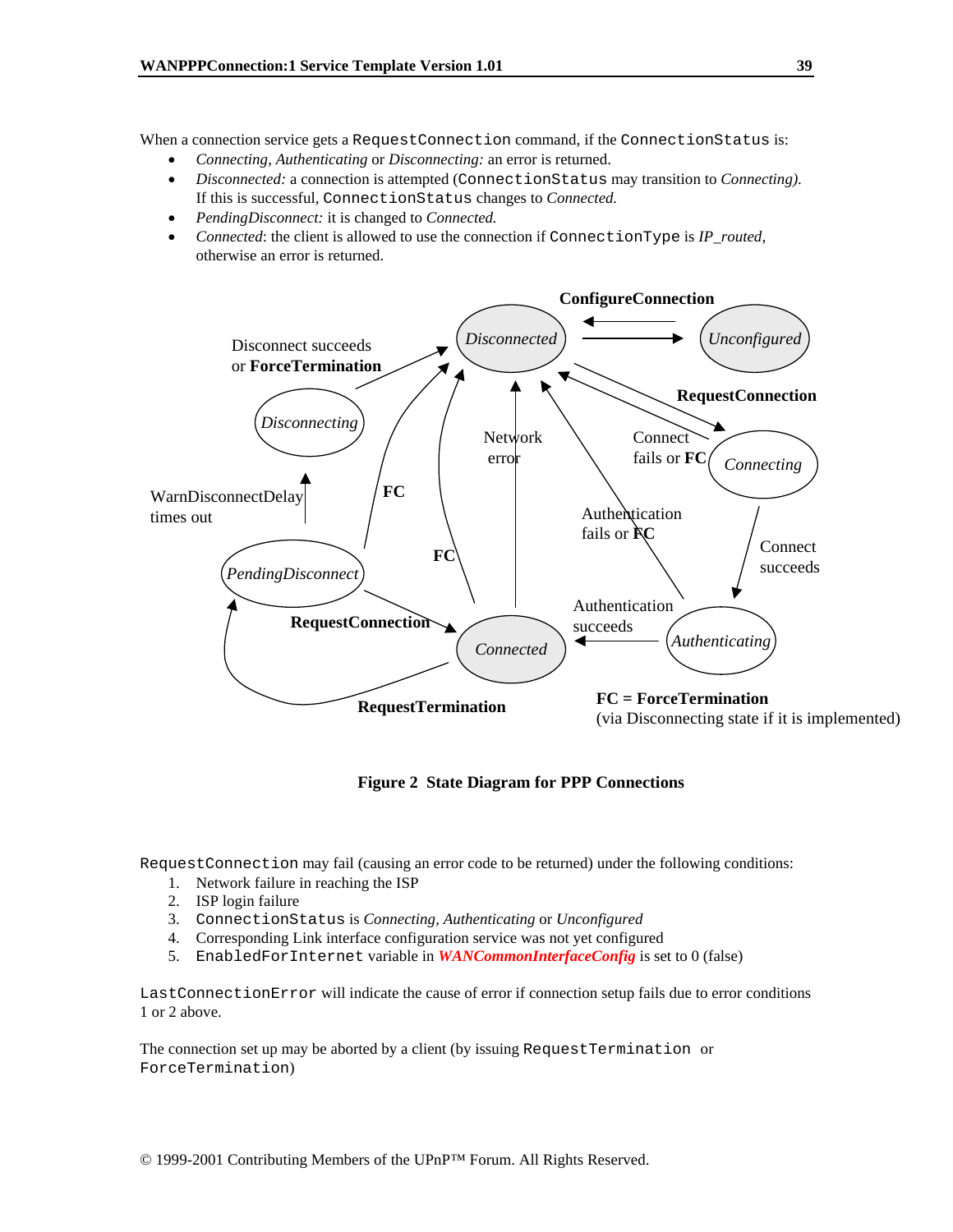# **2.5.2. Connection Termination**

Connection Termination can be explicit (by a client sending RequestTermination or ForceTermination action) or implicit (because of AutoDisconnectTime or IdleDisconnectTime coming into effect).

A UPnP client sends RequestTermination or ForceTermination action to a specific instance of the *WANPPPConnection* service on a particular *WANConnectionDevice* to inform the gateway that the PPP connection to the Internet should be terminated.

A connection termination may be initiated due to:

- 1. A RequestTermination or ForceTermination command from a client
- 2. AutoDisconnectTime or IdleDisconnectTime coming into effect
- 3. A deployment specific Gateway policy
- 4. EnabledForInternet variable (in *WANCommonInterfaceConfig* service) being set to 0
- 5. An ISP initiated connection termination or network failure

At this point ConnectionStatus transitions (resulting in notification to clients registered for this event) immediately to one of the following:

- *PendingDisconnect* (if RequestTermination is implemented in the gateway and called by a client): This occurs if WarnDisconnectDelay is non-zero and the cause for termination is 1 or 2 (as mentioned above). The PPP connection is still active in this state. This is useful for giving clients using a connection a chance to react when a connection termination is in progress. If the termination is due to a Gateway policy (3 above), a specific implementation of the Gateway may chose to warn the clients by transitioning to this state.
	- o If clients choose to ignore the notification, the connection will be terminated after the time (in seconds) specified as WarnDisconnectDelay. ConnectionStatus transitions to *Disconnecting.*
	- o If *any* client sends RequestConnection command at this point, the gateway MAY choose to discontinue the termination process by changing ConnectionStatus to *Connected.* If connection is not restored, the gateway will return error code indicating that the connection was in the process of being torn down.
- *Disconnecting –*this can happen in the following cases
	- o ForceTermination command was called
	- o RequestTermination called, and if no other clients are using the connection, the gateway may choose to skip *PendingDisconnect* state.
	- o WarnDisconnectDelay is zero and the cause for termination is RequestTermination or 2 (as mentioned above).
	- o termination was triggered by EnabledForInternet variable being set to 0
	- o termination was triggered by ISP
	- o termination occurred due to a Gateway policy, and the specific implementation chose not to warn the clients by switching directly to this state – essentially overriding the value of WarnDisconnectDelay.
	- When transitioning to this state, the PPP connection is inactive immediately.
- *Disconnected* if the above two optional states are not implemented.

If the connection state is *Connecting* when a client issues a RequestTermination, the state transitions to *Disconnected* directly – it does not go to *PendingDisconnect* even if WarnDisconnectDelay is non-zero.

As mentioned before, in the case of termination because of a Gateway policy the action (whether clients are warned or not) depends upon the gateway implementation.

When a client receives a *PendingDisconnect* notification, it can do one of two things:

• Ignore it and let the disconnect proceed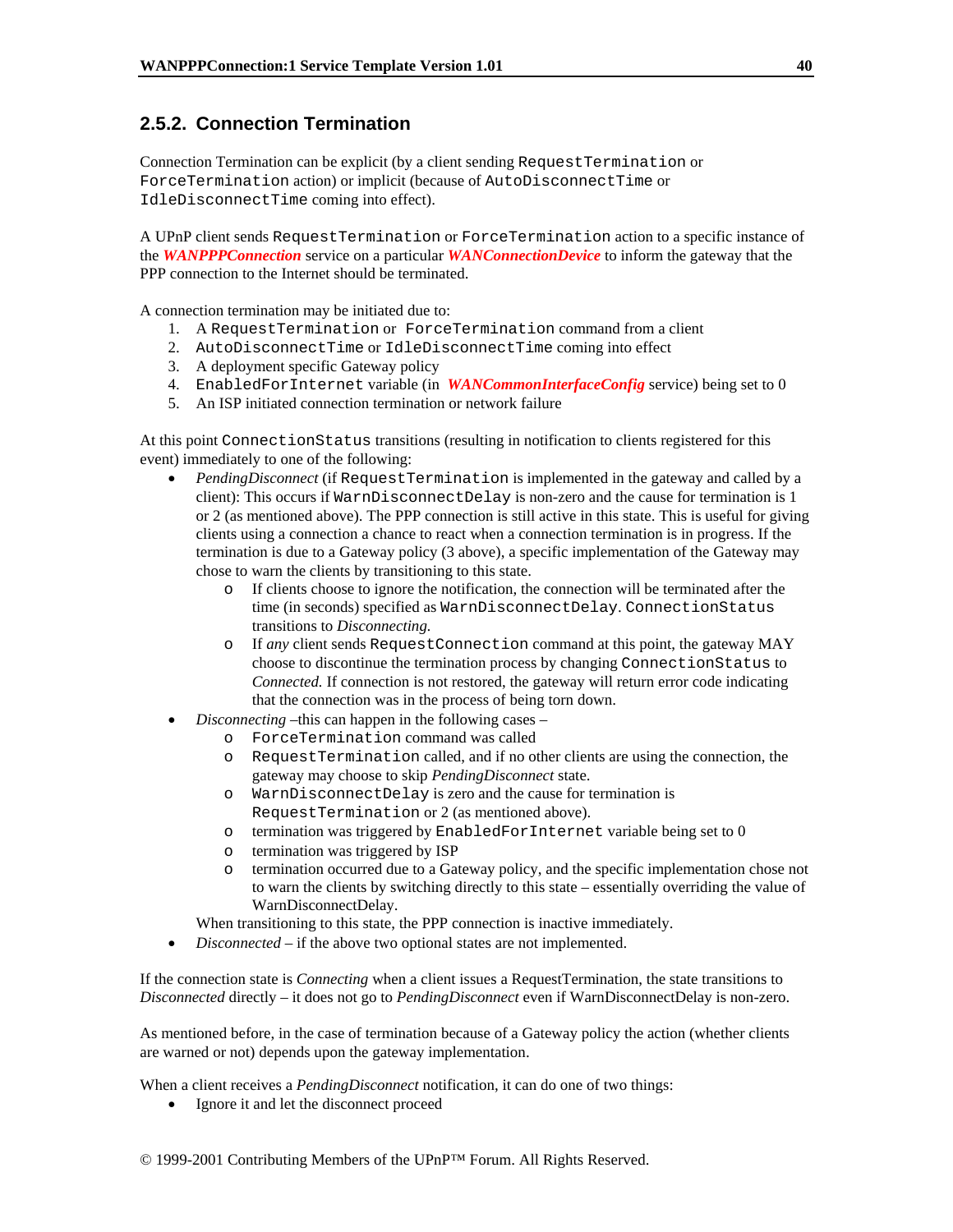• Send a RequestConnection command – the client can keep the connection from disconnecting – this is implementation dependent as pointed out earlier.

## **2.5.3. Connection Scenarios**

As previously mentioned, the possible connection types for a *WANPPPConnection* are *IP\_Routed*, *DHCP\_Spoofed*, *PPPoE\_Bridged*, *PPTP\_Relay*, *L2TP\_Relay*, and *PPPoE\_Relay*. The connection scenarios for these different types of connections and the role of connection related actions are described in more detail below.

#### *2.5.3.1. IP\_Routed*

In this scenario, some pre-configuration may be required for a *WANPPPConnection*. A control point (CP) may use the ConfigureConnection (optional) action to setup the connection parameters such as *username* and *password*.

If the IP\_Routed connection is the default connection on the IGD a CP on the LAN that desires to use the connection is not required to send the RequestConnection action even if the connection is not *active*. If the connection is configured but *inactive*, the IGD will initiate a WAN connection upon receiving any outbound packets from the CP (assuming the 'dial-on-demand' option is enabled on the IGD) **or** upon receiving a RequestConnection action. This may translate to a PPP connection setup and configuration via IP Configuration Protocol (IPCP). It results in a transition of

ConnectionStatus to *active*. The IGD shares the routable WAN IP address with CPs on the LAN using Network Address Translation (NAT). The CPs on the LAN are assigned private IP addresses in response to their DHCP requests (CPs may self-assign non-routable IP addresses in certain IGD configurations).

If the IGD supports multiple WAN connection instances, the RequestConnection action is intended for a CP to specify a *WANPPPConnection* instance (that in all likelihood is different from the default connection).

A CP may use RequestTermination or ForceTermination to disconnect the IGD from the WAN (this involves releasing any previously acquired IP resources from the ISP).

RequestTermination: A CP can invoke this action, if available, to terminate an *active* connection. As an example, if three CPs were sharing a WAN connection instance and if each were to call RequestTermination, the IGD may release IP resources acquired from the ISP on the three instances of RequestTermination to conserve IP resources. If *WarnDisconnectDelay* is implemented and is non-zero the IGD is required to change the ConnectionStatus from *Connected* to *PendingDisconnect* and wait until *WarnDisconnectDelay* seconds elapse before transitioning to the *Disconnected* state.

ForceTermination: The IGD will immediately release all WAN IP resources, disregarding the value of *WarnDisconnectDelay* variable.

An example of an implementation of this connection type is an IGD modeling a PC or embedded gateway with a POTS modem as a WAN interface.

#### *2.5.3.2. DHCP\_Spoofed*

This scenario may require some a priori configuration that is similar to the IP\_Routed case. It is mostly applicable to cases where the WAN connection type is PPP and LAN connections are based on IP. If this is the default connection instance, a CP on the LAN need not invoke the RequestConnection action prior to initiating any communication to the WAN, even if the ConnectionStatus is not *active*. The IP address obtained via IPCP or DHCP from the ISP is relayed back as a DHCP response to a CP on the LAN. The IP address may be obtained a priori (as would be the case for "always-on" connections) or may be obtained via a dial-on-demand connection. The relaying of the routable IP address to a CP results in the transition of ConnectionStatus to *active*. Subsequently, the IGD essentially forwards packets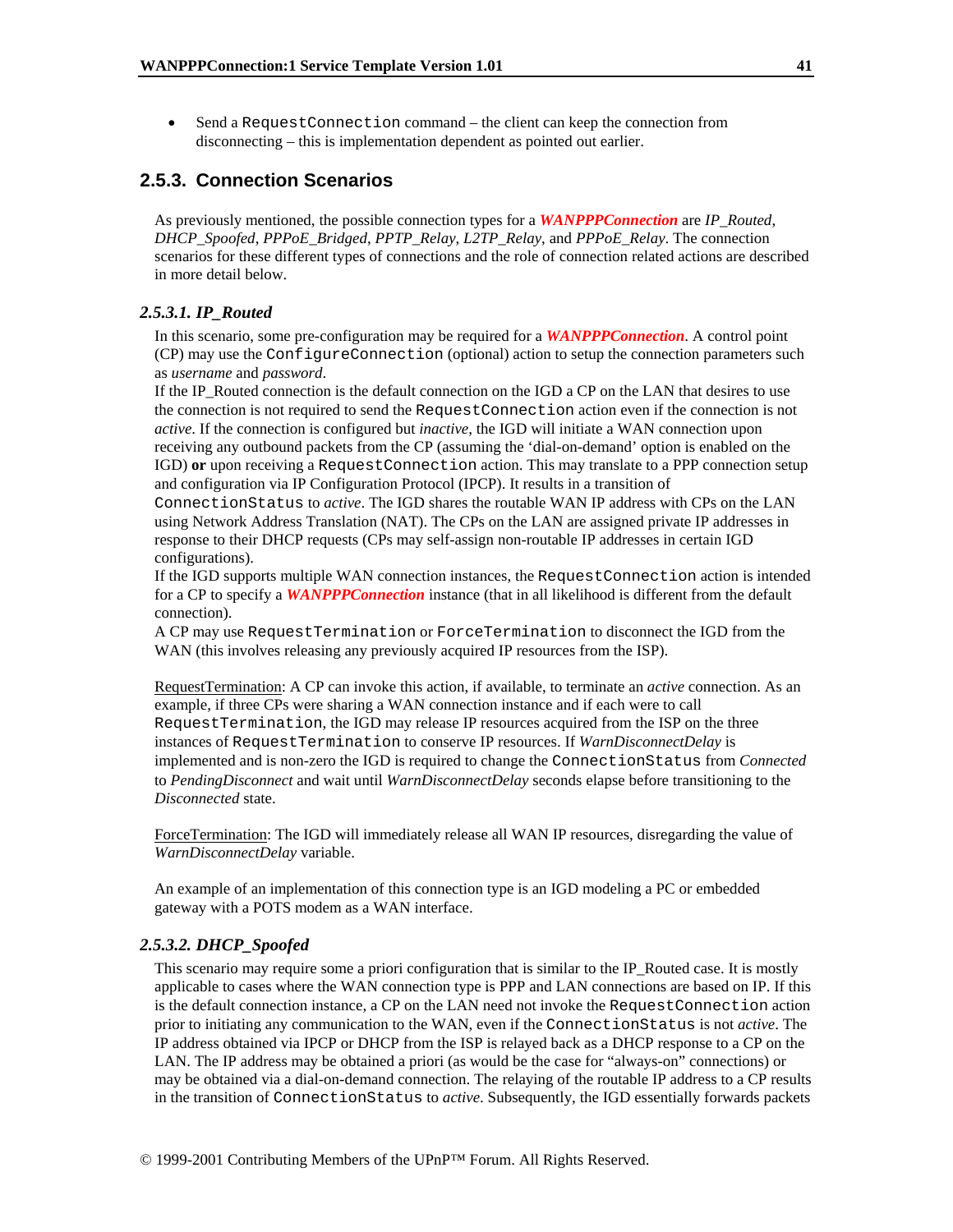to and from the CP. If a connection were already *active*, the CP is returned a private IP address for its DHCP request – this implies that that CP would be unable to communicate to nodes on the WAN. This connection type essentially creates an implicit one-to-one binding between a CP on the LAN and a routable IP address on the WAN, making it virtually impossible for other CPs to share the connection. Furthermore, a CP that supports DHCP\_Spoofed connections must support dual-homing with the other "interface" bound to an appropriate private IP address to be able to continue IP (UPnP) communications with the IGD after it is assigned a routable IP address. A CP that is actively using a DHCP\_Spoofed connection may issue a RequestTermination or ForceTermination action through a secondary interface (if the CP is multi-homed) to end the use of this connection. Alternatively, a CP that is not using the connection may issue RequestTermination or ForceTermination to disconnect the IGD from the WAN. The termination actions result in ConnectionStatus being changed to *inactive* - ceasing packet flow on the link. Also, it is assumed that the IGD is capable of source address based routing, necessitated by the implicit mapping of a CP to a WAN IP address.

If this were not the default connection, the CP may get a private IP address for a normal DHCP request. The CP may then use the RequestConnection action to notify the IGD that it intends to reserve the DHCP\_Spoofed WAN connection to itself. If the connection is already a*ctive*, IGD returns an **error**. If this action is successful, when the CP resends its DHCP request it will be assigned a routable WAN IP address. Ending the use of the connection would require the CP to issue RequestTermination or ForceTermination as mentioned before.

An example of an implementation of this scenario would be an IGD with an integrated DSL modem on the WAN interface that implements PPPoA on one of its virtual circuits.

#### *2.5.3.3. PPPoE\_Bridged*

In this scenario, the CP on the LAN initiates a PPP session to the WAN (bridged through IGD) and gets a routable IP address via IPCP instead of DHCP. All Ethernet packets from the CP on the LAN are bridged to the WAN by the IGD. Packets from other clients will not be bridged over this connection. A CP may use the RequestConnection action to select a specific WAN connection instance, followed typically by a PPP connection request. All Ethernet packets (including IPCP requests) from this CP get redirected (bridged) through the default WAN connection. This assumes that that the IGD is capable of source (MAC) address based bridging. The CP that is actively using the connection may issue RequestTermination or ForceTermination actions through a secondary interface (if the CP is multi-homed) to end the use of this connection and change the ConnectionStatus to *Inactive*. Alternatively, a CP that is not using the connection may issue RequestTermination or ForceTermination to disconnect IGD from the WAN.

A *PPPoE\_Bridged* session that is initiated on the WAN interface of an IGD is modeled differently. In this case, multiple IP sessions from CPs on the LAN may be routed/NAT'ed over a single *PPPoE\_Bridged* connection. A *WANPPPConnection* with the *ConnectionType* set to **IP\_Routed** will model this scenario.

#### *2.5.3.4. PPTP\_Relay, L2TP\_Relay, PPPoE\_Relay*

In each of these scenarios, the LAN CP initiates a PPP connection to the WAN but essentially tunnels these packets to the IGD over an Ethernet/IP LAN link. The IGD de-tunnels and forwards the packets on the WAN (via PPPoA). However, the behavior of the LAN CP and usage of connection related actions is similar to that of an *IP\_Bridged* connection.

If an IGD supports multiple WAN connection instances and has one active (PPP) bridged connection, it cannot allow other WAN connections to be simultaneously active unless it supports source (MAC) address based bridging on that bridged connection, where the source MAC address identifies a CP. The RequestConnection action returns an error if this were the case.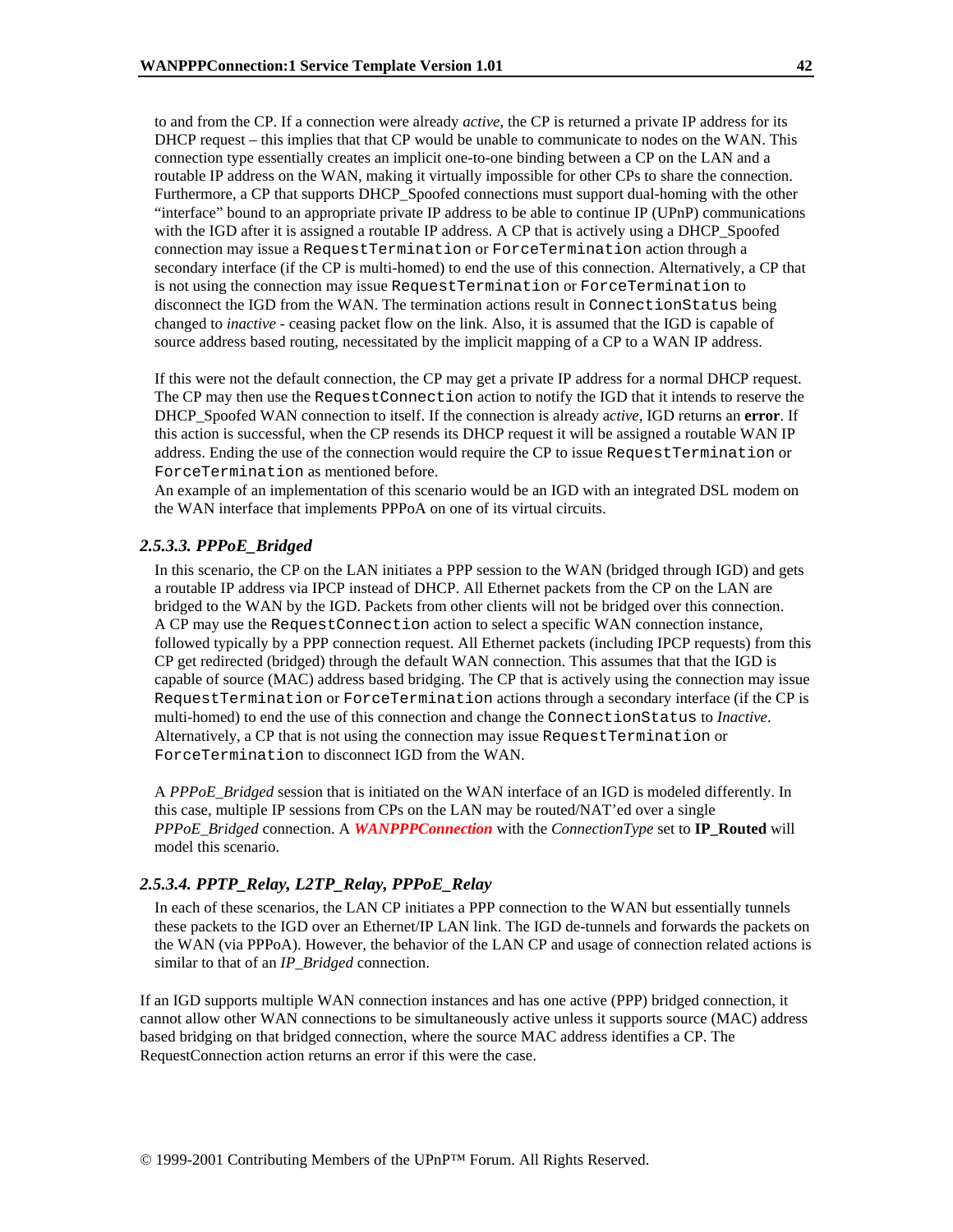## **2.5.4. Non-UPnP compliant clients**

The gateway SHOULD support non-UPnP compliant devices by making it is possible for a client to start accessing the Internet (effectively Dial-on-Demand) without sending RequestConnection command. The client in this scenario cannot specify which particular *WANConnectionDevice* or

*WANPPPConnection* it wants to use. The *WANPPPConnection* to be used is identified using the DefaultConnectionService identified in *Layer3Forwarding* service. Also, the client will not be able to terminate the connection or use the other features of *WANPPPConnection* service (like detecting connection speed or port mapping).

## **2.5.5. VPN connections**

VPN sessions may be established on a PPP connection initiated at the gateway. There are 2 cases to consider:

- o A client on the residential LAN initiates a VPN session. In this case, the VPN is transparent to the *WANPPPConnection* instance and is not visible in the UPnP context.
- o A VPN client is initiated on the gateway. In this case, the VPN session would use a *WANPPPConnection* instance. A VPN service to model this scenario is not standardized in this WC – it is possible however, as a vendor extension. One possible way to do this is to provide a VPN service in *InternetGatewayDevice* outside of *WANDevice*. The state table for this service would support configuration attributes that are essential for setting up a VPN connection. These would include parameters such as
	- o IP address(es) of VPN Gateway
	- o Security Protocols to be used
	- o Authentication and Privacy parameters specific to a security protocol
	- o Session time-out delay

In addition, it would also contain a ConnectionService variable that specifies a *WANPPPConnection* service instance in a *WANConnectionDevice*. A comma-separated 2-tuple uniquely identifies the service:

uuid:*device-UUID*:*WANConnectionDevice*:*v* , urn:**upnp-org**:**serviceId**:*serviceID.* 

The VPN service would support a RequestConnection action that would in turn invoke the RequestConnection of the corresponding *WANPPPConnection* service like any other UPnP client.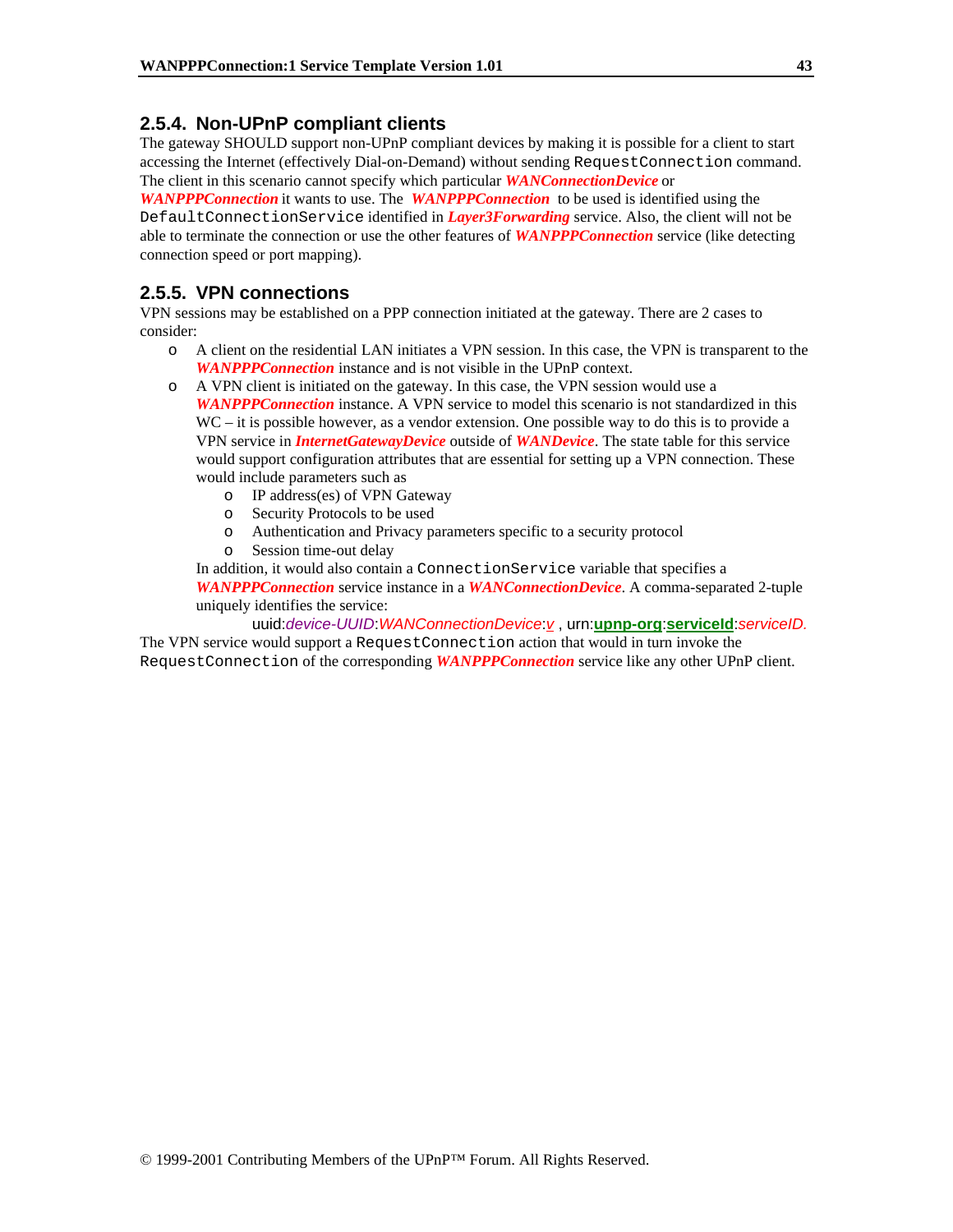# **3. XML Service Description**

```
<?xml version="1.0"?> 
<scpd xmlns="urn:schemas-upnp-org:service-1-0"> 
   <specVersion> 
     <major>1</major> 
     <minor>0</minor> 
   </specVersion> 
   <actionList> 
    <action> 
     <name>SetConnectionType</name> 
       <argumentList> 
          <argument> 
            <name>NewConnectionType</name> 
            <direction>in</direction> 
            <relatedStateVariable>ConnectionType</relatedStateVariable> 
         </argument> 
       </argumentList> 
     </action> 
     <action> 
     <name>GetConnectionTypeInfo</name> 
       <argumentList> 
          <argument> 
            <name>NewConnectionType</name> 
            <direction>out</direction> 
            <relatedStateVariable>ConnectionType</relatedStateVariable> 
         </argument> 
          <argument> 
            <name>NewPossibleConnectionTypes</name> 
            <direction>out</direction> 
            <relatedStateVariable>PossibleConnectionTypes
                                        </relatedStateVariable> 
         </argument> 
       </argumentList> 
     </action> 
     <action> 
     <name>ConfigureConnection</name> 
       <argumentList> 
          <argument> 
            <name>NewUserName</name> 
            <direction>in</direction> 
            <relatedStateVariable>UserName</relatedStateVariable> 
          </argument> 
          <argument> 
            <name>NewPassword</name> 
            <direction>in</direction> 
            <relatedStateVariable>Password</relatedStateVariable> 
         </argument> 
       </argumentList> 
     </action> 
     <action> 
     <name>RequestConnection</name> 
     </action> 
     <action> 
     <name>RequestTermination</name>
```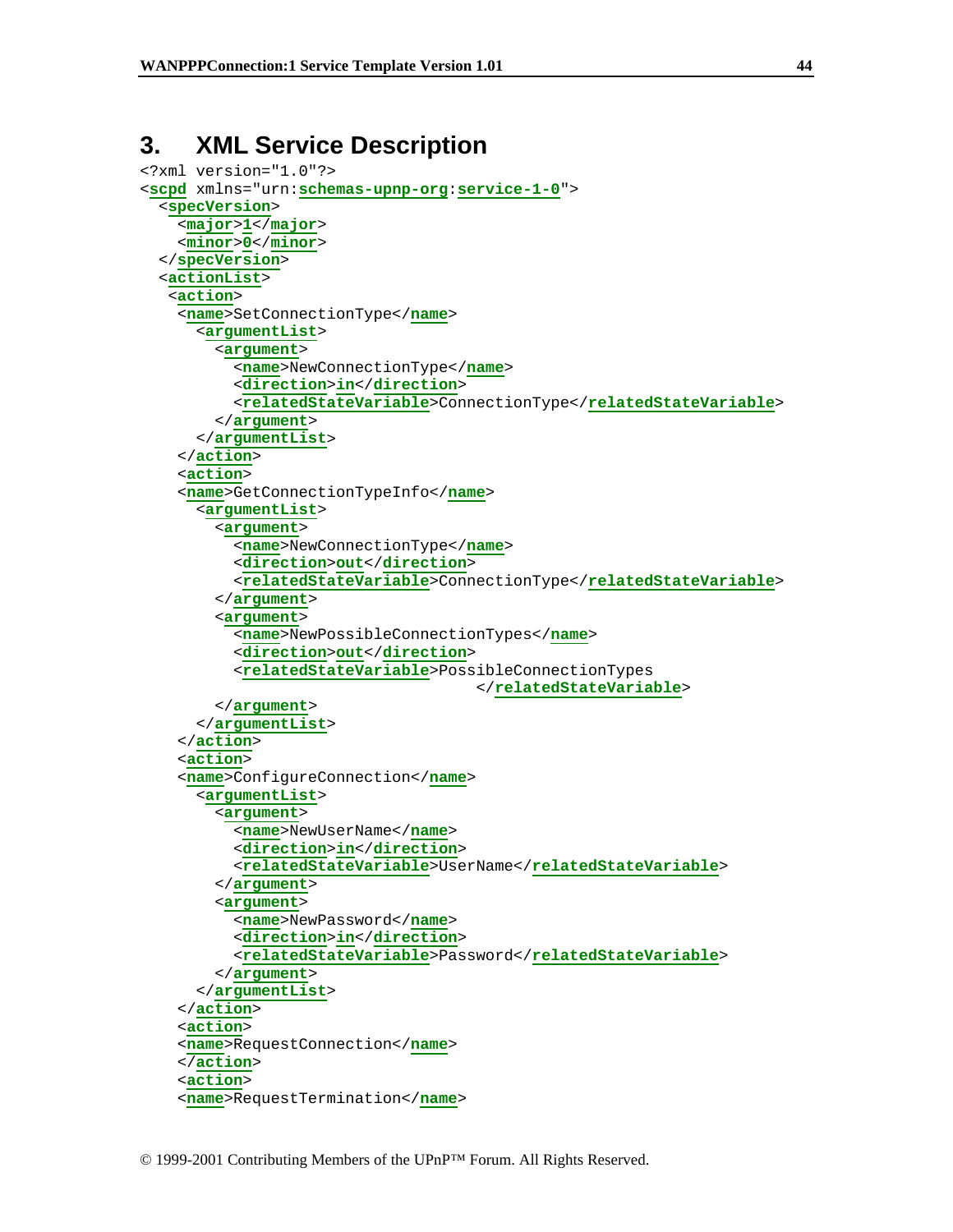```
 </action> 
 <action> 
 <name>ForceTermination</name> 
 </action> 
 <action> 
 <name>SetAutoDisconnectTime</name> 
   <argumentList> 
     <argument> 
       <name>NewAutoDisconnectTime</name> 
       <direction>in</direction> 
      <relatedStateVariable>AutoDisconnectTime</relatedStateVariable> 
     </argument> 
   </argumentList> 
 </action> 
 <action> 
 <name>SetIdleDisconnectTime</name> 
   <argumentList> 
     <argument> 
       <name>NewIdleDisconnectTime</name> 
       <direction>in</direction> 
      <relatedStateVariable>IdleDisconnectTime</relatedStateVariable> 
     </argument> 
   </argumentList> 
 </action> 
 <action> 
 <name>SetWarnDisconnectDelay</name> 
   <argumentList> 
     <argument> 
       <name>NewWarnDisconnectDelay</name> 
       <direction>in</direction> 
     <relatedStateVariable>WarnDisconnectDelay</relatedStateVariable> 
     </argument> 
   </argumentList> 
 </action> 
 <action> 
 <name>GetStatusInfo</name> 
   <argumentList> 
     <argument> 
       <name>NewConnectionStatus</name> 
       <direction>out</direction> 
       <relatedStateVariable>ConnectionStatus</relatedStateVariable> 
     </argument> 
     <argument> 
       <name>NewLastConnectionError</name> 
       <direction>out</direction> 
     <relatedStateVariable>LastConnectionError</relatedStateVariable> 
     </argument> 
     <argument> 
       <name>NewUptime</name> 
       <direction>out</direction> 
       <relatedStateVariable>Uptime</relatedStateVariable> 
     </argument> 
   </argumentList> 
 </action>
```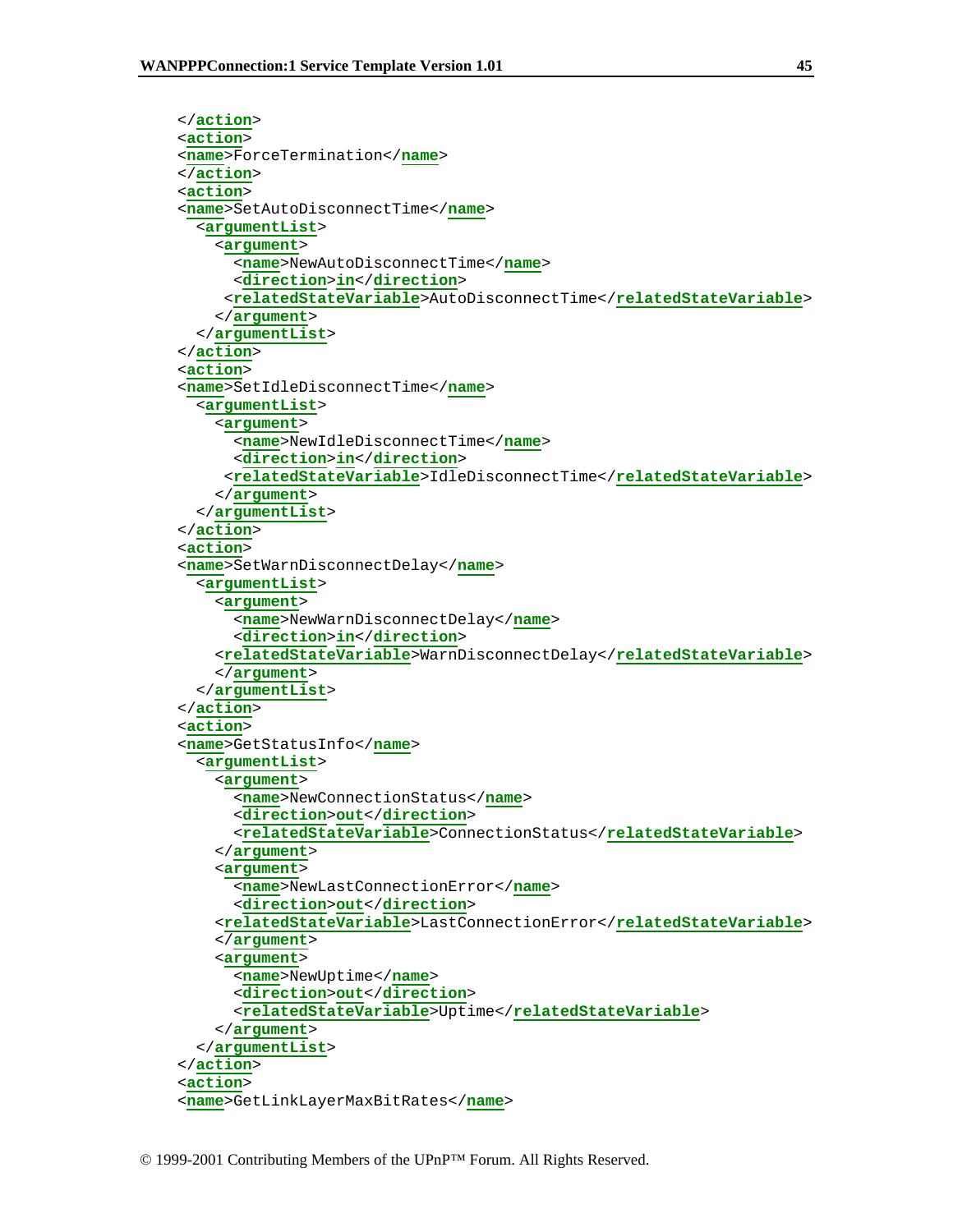```
 <argumentList> 
          <argument> 
            <name>NewUpstreamMaxBitRate</name> 
            <direction>out</direction> 
<relatedStateVariable>UpstreamMaxBitRate</relatedStateVariable> 
          </argument> 
          <argument> 
            <name>NewDownstreamMaxBitRate</name> 
            <direction>out</direction> 
<relatedStateVariable>DownstreamMaxBitRate</relatedStateVariable> 
         </argument> 
       </argumentList> 
     </action> 
     <action> 
     <name>GetPPPEncryptionProtocol</name> 
       <argumentList> 
          <argument> 
            <name>NewPPPEncryptionProtocol</name> 
            <direction>out</direction> 
<relatedStateVariable>PPPEncryptionProtocol</relatedStateVariable> 
          </argument> 
       </argumentList> 
     </action> 
     <action> 
     <name>GetPPPCompressionProtocol</name> 
       <argumentList> 
          <argument> 
            <name>NewPPPCompressionProtocol</name> 
            <direction>out</direction> 
<relatedStateVariable>PPPCompressionProtocol</relatedStateVariable> 
          </argument> 
       </argumentList> 
     </action> 
     <action> 
     <name>GetPPPAuthenticationProtocol</name> 
       <argumentList> 
          <argument> 
            <name>NewPPPAuthenticationProtocol</name> 
            <direction>out</direction> 
<relatedStateVariable>PPPAuthenticationProtocol</relatedStateVariable> 
          </argument> 
       </argumentList> 
     </action> 
     <action> 
     <name>GetUserName</name> 
       <argumentList> 
          <argument> 
            <name>NewUserName</name> 
            <direction>out</direction> 
            <relatedStateVariable>UserName</relatedStateVariable> 
         </argument> 
       </argumentList> 
     </action> 
     <action> 
     <name>GetPassword</name>
```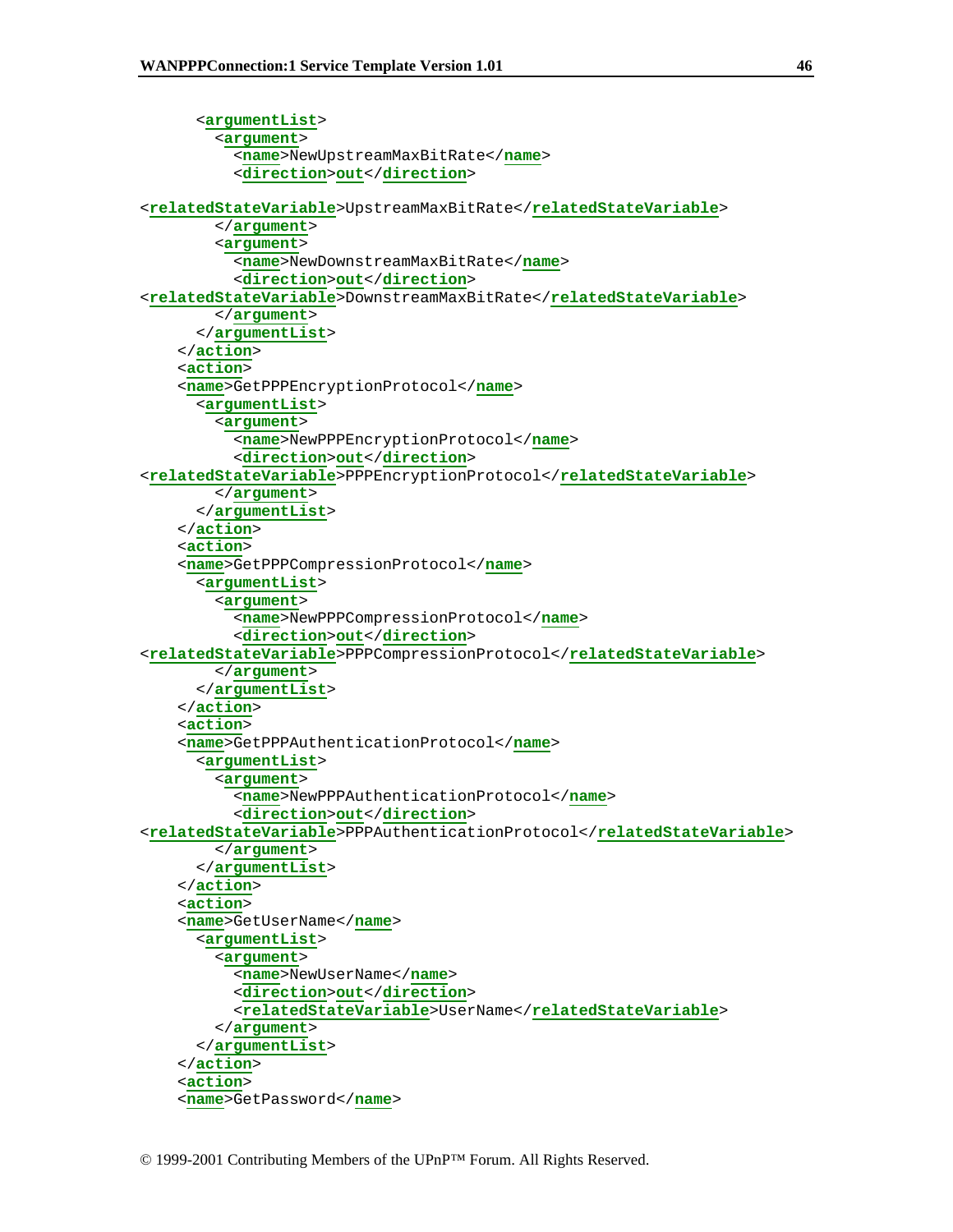```
 <argumentList> 
     <argument> 
       <name>NewPassword</name> 
       <direction>out</direction> 
       <relatedStateVariable>Password</relatedStateVariable> 
     </argument> 
   </argumentList> 
 </action> 
 <action> 
 <name>GetAutoDisconnectTime</name> 
   <argumentList> 
     <argument> 
       <name>NewAutoDisconnectTime</name> 
       <direction>out</direction> 
      <relatedStateVariable>AutoDisconnectTime</relatedStateVariable> 
     </argument> 
   </argumentList> 
 </action> 
 <action> 
 <name>GetIdleDisconnectTime</name> 
   <argumentList> 
     <argument> 
       <name>NewIdleDisconnectTime</name> 
       <direction>out</direction> 
      <relatedStateVariable>IdleDisconnectTime</relatedStateVariable> 
     </argument> 
   </argumentList> 
 </action> 
 <action> 
 <name>GetWarnDisconnectDelay</name> 
   <argumentList> 
     <argument> 
       <name>NewWarnDisconnectDelay</name> 
       <direction>out</direction> 
     <relatedStateVariable>WarnDisconnectDelay</relatedStateVariable> 
     </argument> 
   </argumentList> 
 </action> 
 <action> 
 <name>GetNATRSIPStatus</name> 
   <argumentList> 
     <argument> 
       <name>NewRSIPAvailable</name> 
       <direction>out</direction> 
       <relatedStateVariable>RSIPAvailable</relatedStateVariable> 
     </argument> 
     <argument> 
       <name>NewNATEnabled</name> 
       <direction>out</direction> 
       <relatedStateVariable>NATEnabled</relatedStateVariable> 
     </argument> 
   </argumentList> 
 </action> 
 <action> 
 <name>GetGenericPortMappingEntry</name> 
   <argumentList>
```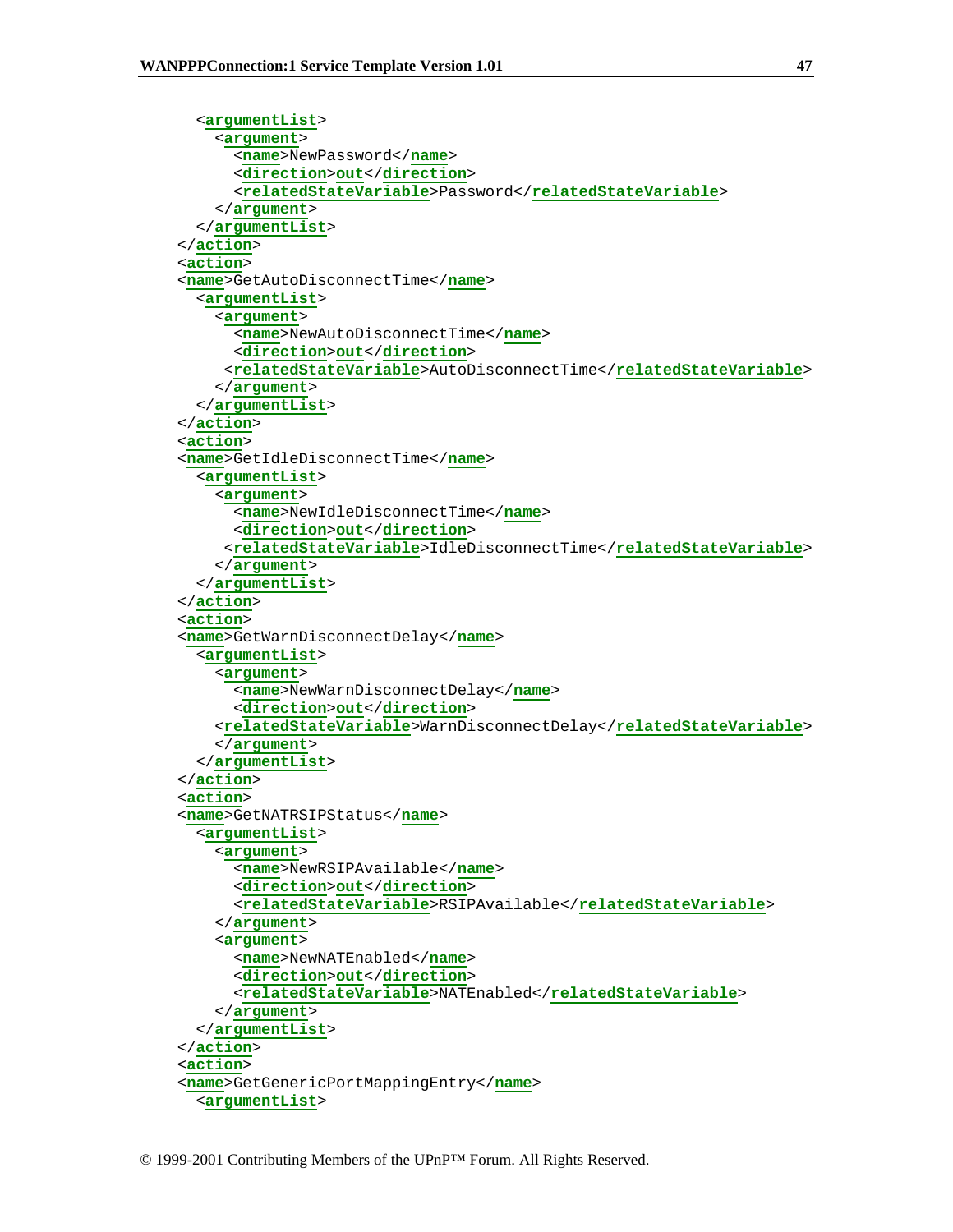```
 <argument> 
            <name>NewPortMappingIndex</name> 
            <direction>in</direction> 
<relatedStateVariable>PortMappingNumberOfEntries</relatedStateVariable> 
         </argument> 
         <argument> 
            <name>NewRemoteHost</name> 
            <direction>out</direction> 
            <relatedStateVariable>RemoteHost</relatedStateVariable> 
         </argument> 
          <argument> 
            <name>NewExternalPort</name> 
           <direction>out</direction> 
            <relatedStateVariable>ExternalPort</relatedStateVariable> 
         </argument> 
          <argument> 
            <name>NewProtocol</name> 
            <direction>out</direction> 
          <relatedStateVariable>PortMappingProtocol</relatedStateVariable> 
         </argument> 
         <argument> 
            <name>NewInternalPort</name> 
            <direction>out</direction> 
            <relatedStateVariable>InternalPort</relatedStateVariable> 
          </argument> 
          <argument> 
            <name>NewInternalClient</name> 
           <direction>out</direction> 
            <relatedStateVariable>InternalClient</relatedStateVariable> 
         </argument> 
          <argument> 
            <name>NewEnabled</name> 
           <direction>out</direction> 
          <relatedStateVariable>PortMappingEnabled</relatedStateVariable> 
         </argument> 
          <argument> 
            <name>NewPortMappingDescription</name> 
            <direction>out</direction> 
      <relatedStateVariable>PortMappingDescription</relatedStateVariable> 
         </argument> 
         <argument> 
            <name>NewLeaseDuration</name> 
            <direction>out</direction> 
<relatedStateVariable>PortMappingLeaseDuration</relatedStateVariable> 
         </argument> 
       </argumentList> 
     </action> 
     <action> 
     <name>GetSpecificPortMappingEntry </name> 
       <argumentList> 
          <argument> 
           <name>NewRemoteHost</name> 
            <direction>in</direction> 
            <relatedStateVariable>RemoteHost</relatedStateVariable> 
          </argument> 
         <argument>
```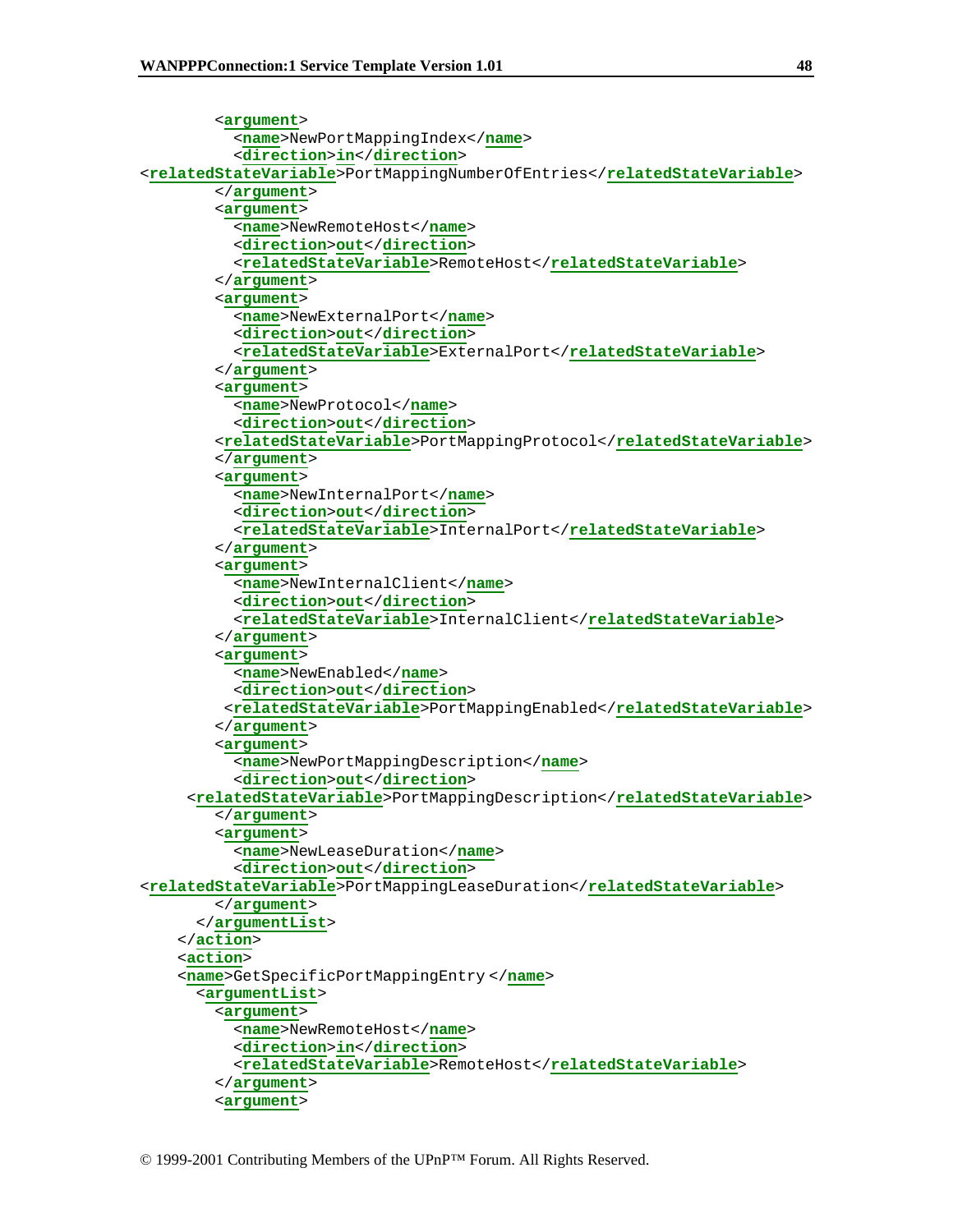```
 <name>NewExternalPort</name> 
            <direction>in</direction> 
            <relatedStateVariable>ExternalPort</relatedStateVariable> 
         </argument> 
          <argument> 
            <name>NewProtocol</name> 
            <direction>in</direction> 
          <relatedStateVariable>PortMappingProtocol</relatedStateVariable> 
         </argument> 
          <argument> 
           <name>NewInternalPort</name> 
           <direction>out</direction> 
            <relatedStateVariable>InternalPort</relatedStateVariable> 
         </argument> 
          <argument> 
            <name>NewInternalClient</name> 
            <direction>out</direction> 
            <relatedStateVariable>InternalClient</relatedStateVariable> 
         </argument> 
          <argument> 
            <name>NewEnabled</name> 
           <direction>out</direction> 
          <relatedStateVariable>PortMappingEnabled</relatedStateVariable> 
         </argument> 
          <argument> 
            <name>NewPortMappingDescription</name> 
            <direction>out</direction> 
<relatedStateVariable>PortMappingDescription</relatedStateVariable> 
         </argument> 
         <argument> 
            <name>NewLeaseDuration</name> 
            <direction>out</direction> 
<relatedStateVariable>PortMappingLeaseDuration</relatedStateVariable> 
         </argument> 
       </argumentList> 
     </action> 
     <action> 
     <name>AddPortMapping </name> 
       <argumentList> 
          <argument> 
            <name>NewRemoteHost</name> 
            <direction>in</direction> 
            <relatedStateVariable>RemoteHost</relatedStateVariable> 
         </argument> 
          <argument> 
            <name>NewExternalPort</name> 
           <direction>in</direction> 
            <relatedStateVariable>ExternalPort</relatedStateVariable> 
         </argument> 
          <argument> 
            <name>NewProtocol</name> 
            <direction>in</direction> 
         <relatedStateVariable>PortMappingProtocol</relatedStateVariable> 
         </argument> 
          <argument> 
            <name>NewInternalPort</name>
```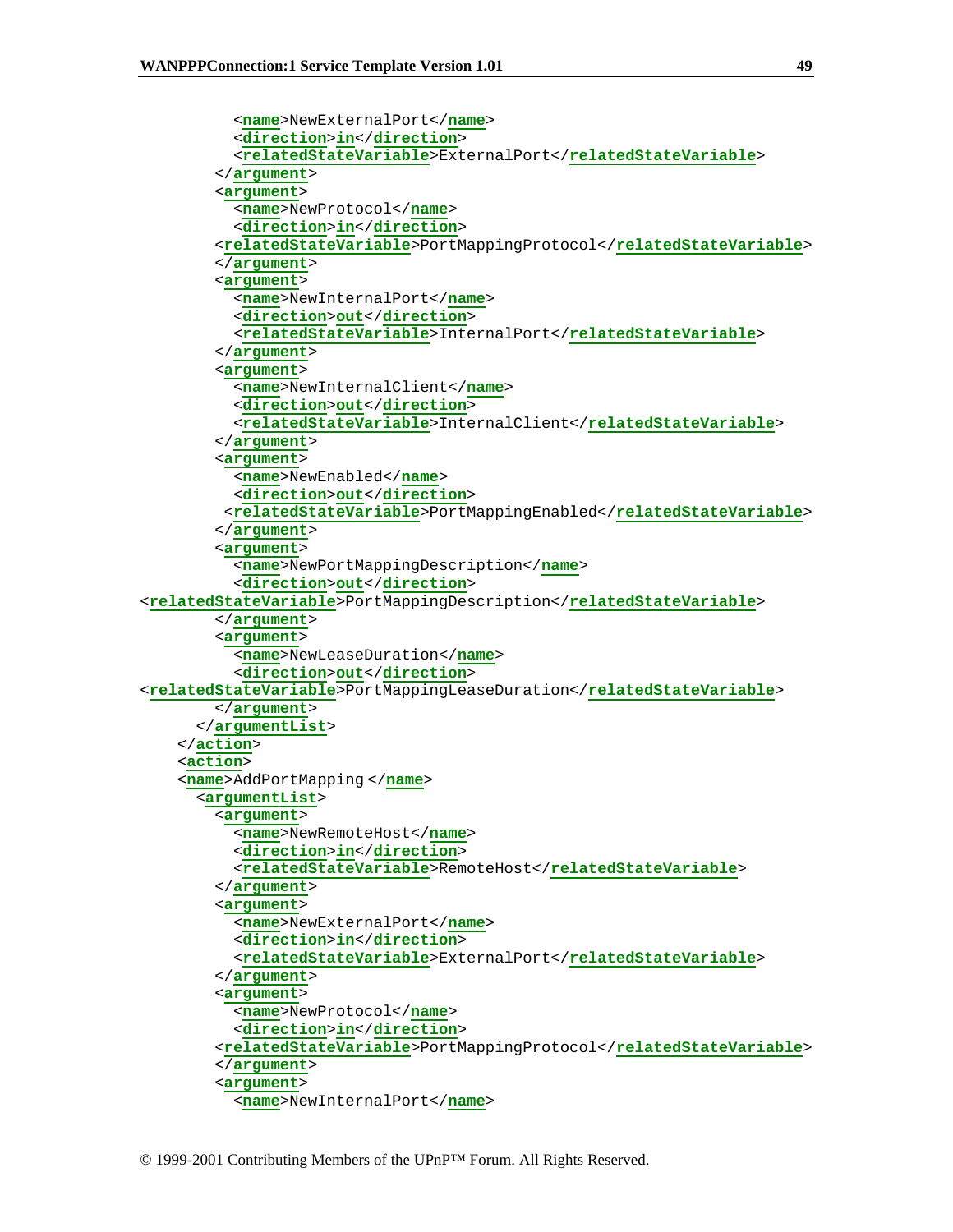```
 <direction>in</direction> 
            <relatedStateVariable>InternalPort</relatedStateVariable> 
         </argument> 
          <argument> 
            <name>NewInternalClient</name> 
           <direction>in</direction> 
            <relatedStateVariable>InternalClient</relatedStateVariable> 
         </argument> 
         <argument> 
            <name>NewEnabled</name> 
            <direction>in</direction> 
<relatedStateVariable>PortMappingEnabled</relatedStateVariable> 
         </argument> 
         <argument> 
            <name>NewPortMappingDescription</name> 
            <direction>in</direction> 
      <relatedStateVariable>PortMappingDescription</relatedStateVariable> 
         </argument> 
          <argument> 
            <name>NewLeaseDuration</name> 
            <direction>in</direction> 
<relatedStateVariable>PortMappingLeaseDuration</relatedStateVariable> 
         </argument> 
       </argumentList> 
     </action> 
     <action> 
     <name>DeletePortMapping</name> 
       <argumentList> 
          <argument> 
            <name>NewRemoteHost</name> 
            <direction>in</direction> 
            <relatedStateVariable>RemoteHost</relatedStateVariable> 
         </argument> 
          <argument> 
            <name>NewExternalPort</name> 
           <direction>in</direction> 
            <relatedStateVariable>ExternalPort</relatedStateVariable> 
         </argument> 
         <argument> 
            <name>NewProtocol</name> 
            <direction>in</direction> 
         <relatedStateVariable>PortMappingProtocol</relatedStateVariable> 
         </argument> 
      </argumentList> 
     </action> 
     <action> 
     <name>GetExternalIPAddress</name> 
       <argumentList> 
         <argument> 
            <name>NewExternalIPAddress</name> 
           <direction>out</direction> 
         <relatedStateVariable>ExternalIPAddress</relatedStateVariable> 
         </argument> 
       </argumentList> 
     </action>
```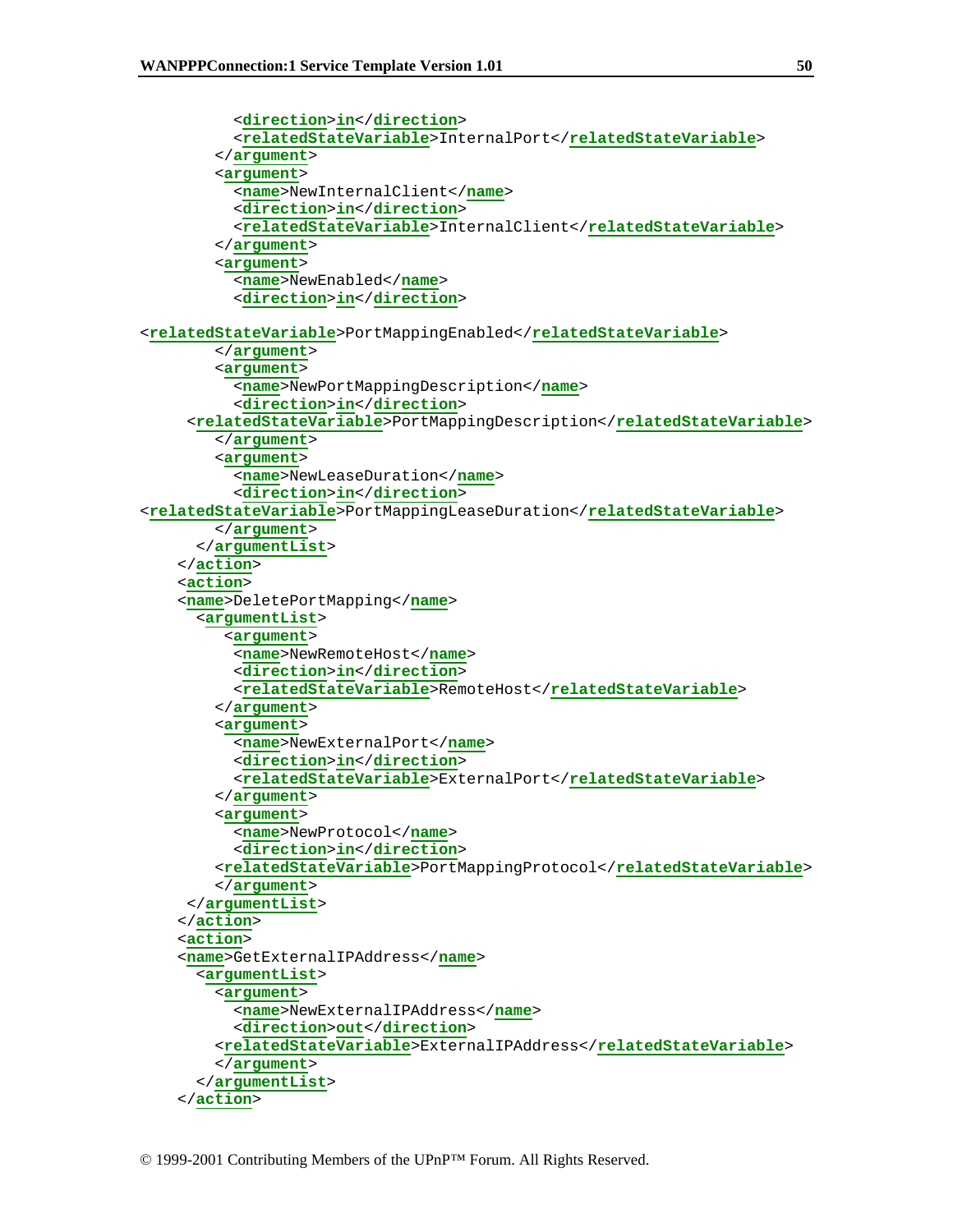```
 <!-- Declarations for other actions added by UPnP vendor (if any) go 
here --> 
   </actionList> 
   <serviceStateTable> 
     <stateVariable sendEvents="no"> 
       <name>ConnectionType</name> 
       <dataType>string</dataType> 
  </stateVariable> 
     <stateVariable sendEvents="yes"> 
       <name>PossibleConnectionTypes</name> 
       <dataType>string</dataType> 
       <allowedValueList> 
         <allowedValue>Unconfigured</allowedValue> 
         <allowedValue>IP_Routed</allowedValue> 
         <allowedValue>DHCP_Spoofed</allowedValue> 
         <allowedValue>PPPOE_Bridged</allowedValue> 
         <allowedValue>PPTP_Relay</allowedValue> 
         <allowedValue>L2TP_Relay</allowedValue> 
         <allowedValue>PPOE_Relay</allowedValue> 
       </allowedValueList> 
     </stateVariable> 
     <stateVariable sendEvents="yes"> 
       <name>ConnectionStatus</name> 
       <dataType>string</dataType> 
<allowedValueList> 
         <allowedValue>Unconfigured</allowedValue> 
         <allowedValue>Connecting</allowedValue> 
         <allowedValue>Authenticating</allowedValue> 
         <allowedValue>Connected</allowedValue> 
         <allowedValue>PendingDisconnect</allowedValue> 
         <allowedValue>Disconnecting</allowedValue> 
         <allowedValue>Disconnected</allowedValue> 
       </allowedValueList> 
     </stateVariable> 
     <stateVariable sendEvents="no"> 
       <name>Uptime</name> 
       <dataType>ui4</dataType> 
     </stateVariable> 
     <stateVariable sendEvents="no"> 
       <name>UpstreamMaxBitRate</name> 
       <dataType>ui4</dataType> 
     </stateVariable> 
     <stateVariable sendEvents="no"> 
       <name>DownstreamMaxBitRate</name> 
       <dataType>ui4</dataType> 
     </stateVariable> 
     <stateVariable sendEvents="no"> 
       <name>LastConnectionError</name> 
       <dataType>string</dataType> 
       <allowedValueList> 
         <allowedValue>ERROR_NONE</allowedValue> 
         <allowedValue>ERROR_ISP_TIME_OUT</allowedValue> 
         <allowedValue>ERROR_COMMAND_ABORTED</allowedValue> 
         <allowedValue>ERROR_NOT_ENABLED_FOR_INTERNET</allowedValue> 
         <allowedValue>ERROR_BAD_PHONE_NUMBER</allowedValue> 
         <allowedValue>ERROR_USER_DISCONNECT</allowedValue>
```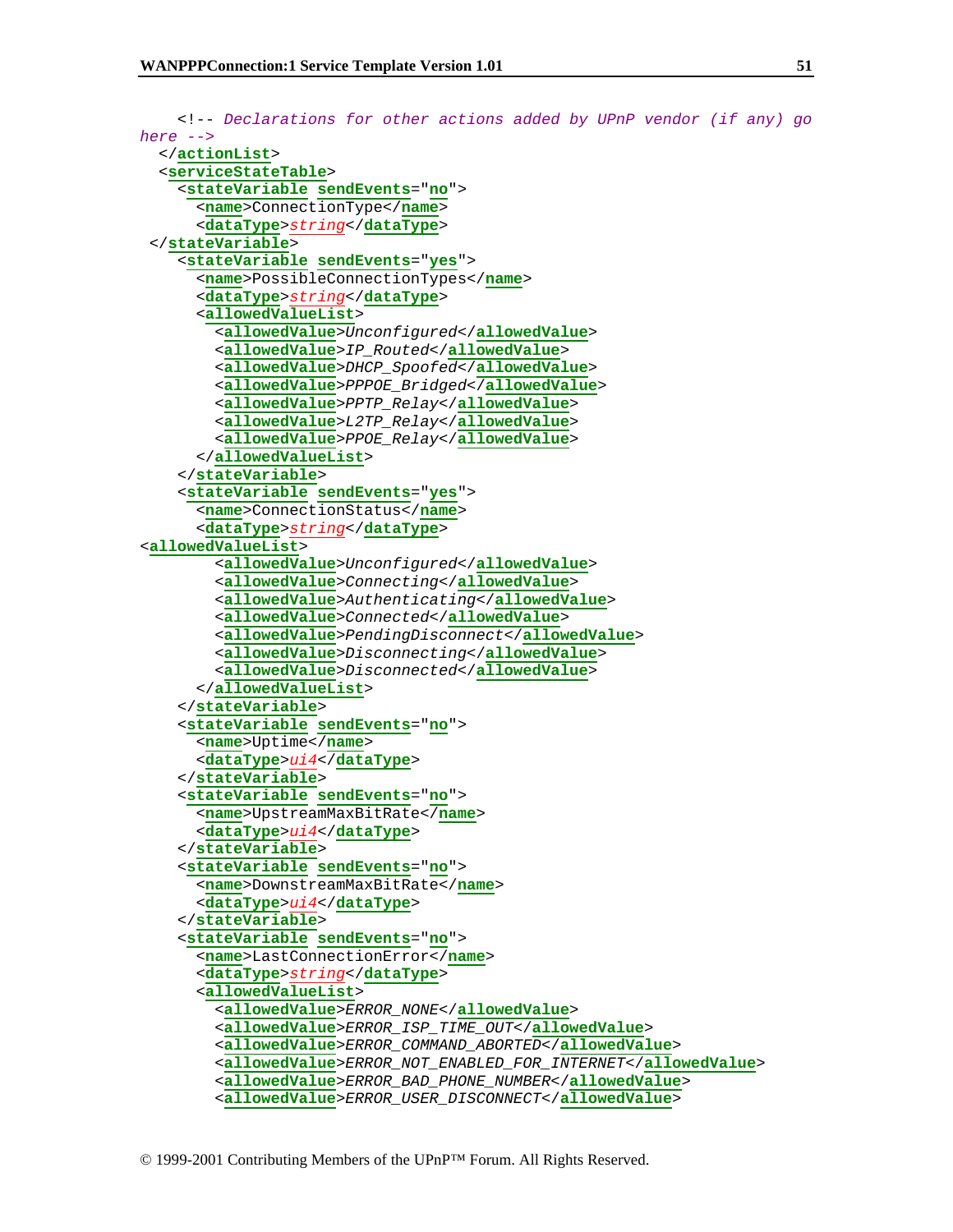```
 <allowedValue>ERROR_ISP_DISCONNECT</allowedValue> 
     <allowedValue>ERROR_IDLE_DISCONNECT</allowedValue> 
     <allowedValue>ERROR_FORCED_DISCONNECT</allowedValue> 
     <allowedValue>ERROR_SERVER_OUT_OF_RESOURCES</allowedValue> 
     <allowedValue>ERROR_RESTRICTED_LOGON_HOURS</allowedValue> 
     <allowedValue>ERROR_ACCOUNT_DISABLED</allowedValue> 
     <allowedValue>ERROR_ACCOUNT_EXPIRED</allowedValue> 
     <allowedValue>ERROR_PASSWORD_EXPIRED</allowedValue> 
     <allowedValue>ERROR_AUTHENTICATION_FAILURE</allowedValue> 
     <allowedValue>ERROR_NO_DIALTONE</allowedValue> 
     <allowedValue>ERROR_NO_CARRIER</allowedValue> 
     <allowedValue>ERROR_NO_ANSWER</allowedValue> 
     <allowedValue>ERROR_LINE_BUSY</allowedValue> 
     <allowedValue>ERROR_UNSUPPORTED_BITSPERSECOND</allowedValue> 
     <allowedValue>ERROR_TOO_MANY_LINE_ERRORS</allowedValue> 
     <allowedValue>ERROR_IP_CONFIGURATION</allowedValue> 
     <allowedValue>ERROR_UNKNOWN</allowedValue> 
   </allowedValueList> 
 </stateVariable> 
  <stateVariable sendEvents="no"> 
   <name>AutoDisconnectTime</name> 
   <dataType>ui4</dataType> 
 </stateVariable> 
 <stateVariable sendEvents="no"> 
   <name>IdleDisconnectTime</name> 
   <dataType>ui4</dataType> 
 </stateVariable> 
 <stateVariable sendEvents="no"> 
   <name>WarnDisconnectDelay</name> 
   <dataType>ui4</dataType> 
 </stateVariable> 
 <stateVariable sendEvents="no"> 
   <name>RSIPAvailable</name> 
   <dataType>boolean</dataType> 
 </stateVariable> 
 <stateVariable sendEvents="no"> 
   <name>NATEnabled</name> 
   <dataType>boolean</dataType> 
 </stateVariable> 
 <stateVariable sendEvents="no"> 
   <name>UserName</name> 
   <dataType>string</dataType> 
 </stateVariable> 
 <stateVariable sendEvents="no"> 
   <name>Password</name> 
   <dataType>string</dataType> 
 </stateVariable> 
 <stateVariable sendEvents="no"> 
   <name>PPPEncryptionProtocol</name> 
   <dataType>string</dataType> 
 </stateVariable> 
 <stateVariable sendEvents="no"> 
   <name>PPPCompressionProtocol</name> 
   <dataType>string</dataType> 
 </stateVariable> 
 <stateVariable sendEvents="no">
```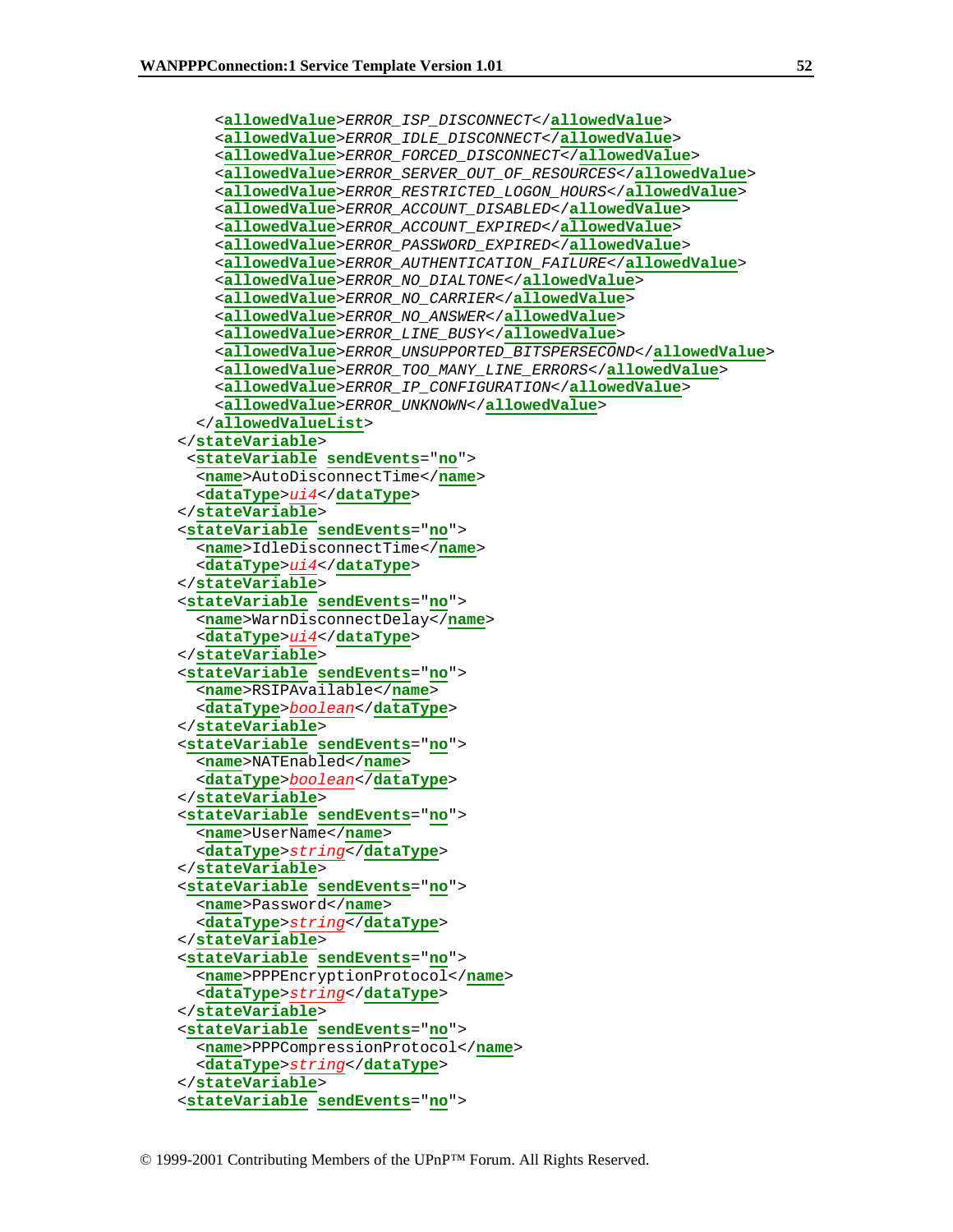```
 <name>PPPAuthenticationProtocol</name> 
       <dataType>string</dataType> 
     </stateVariable> 
     <stateVariable sendEvents="yes"> 
       <name>ExternalIPAddress</name> 
       <dataType>string</dataType> 
     </stateVariable> 
     <stateVariable sendEvents="yes"> 
       <name>PortMappingNumberOfEntries</name> 
       <dataType>ui2</dataType> 
     </stateVariable> 
     <stateVariable sendEvents="no"> 
       <name>PortMappingEnabled</name> 
       <dataType>boolean</dataType> 
     </stateVariable> 
     <stateVariable sendEvents="no"> 
       <name>PortMappingLeaseDuration</name> 
       <dataType>ui4</dataType> 
     </stateVariable> 
     <stateVariable sendEvents="no"> 
       <name>RemoteHost</name> 
       <dataType>string</dataType> 
     </stateVariable> 
     <stateVariable sendEvents="no"> 
       <name>ExternalPort</name> 
       <dataType>ui2</dataType> 
     </stateVariable> 
     <stateVariable sendEvents="no"> 
       <name>InternalPort</name> 
       <dataType>ui2</dataType> 
     </stateVariable> 
     <stateVariable sendEvents="no"> 
       <name>PortMappingProtocol</name> 
       <dataType>string</dataType> 
       <allowedValueList> 
          <allowedValue>TCP</allowedValue> 
          <allowedValue>UDP</allowedValue> 
       </allowedValueList> 
     </stateVariable> 
     <stateVariable sendEvents="no"> 
       <name>InternalClient</name> 
       <dataType>string</dataType> 
     </stateVariable> 
     <stateVariable sendEvents="no"> 
       <name>PortMappingDescription</name> 
       <dataType>string</dataType> 
     </stateVariable> 
     <!-- Declarations for other state variables added by UPnP vendor (if 
any) go here --> 
   </serviceStateTable> 
</scpd>
```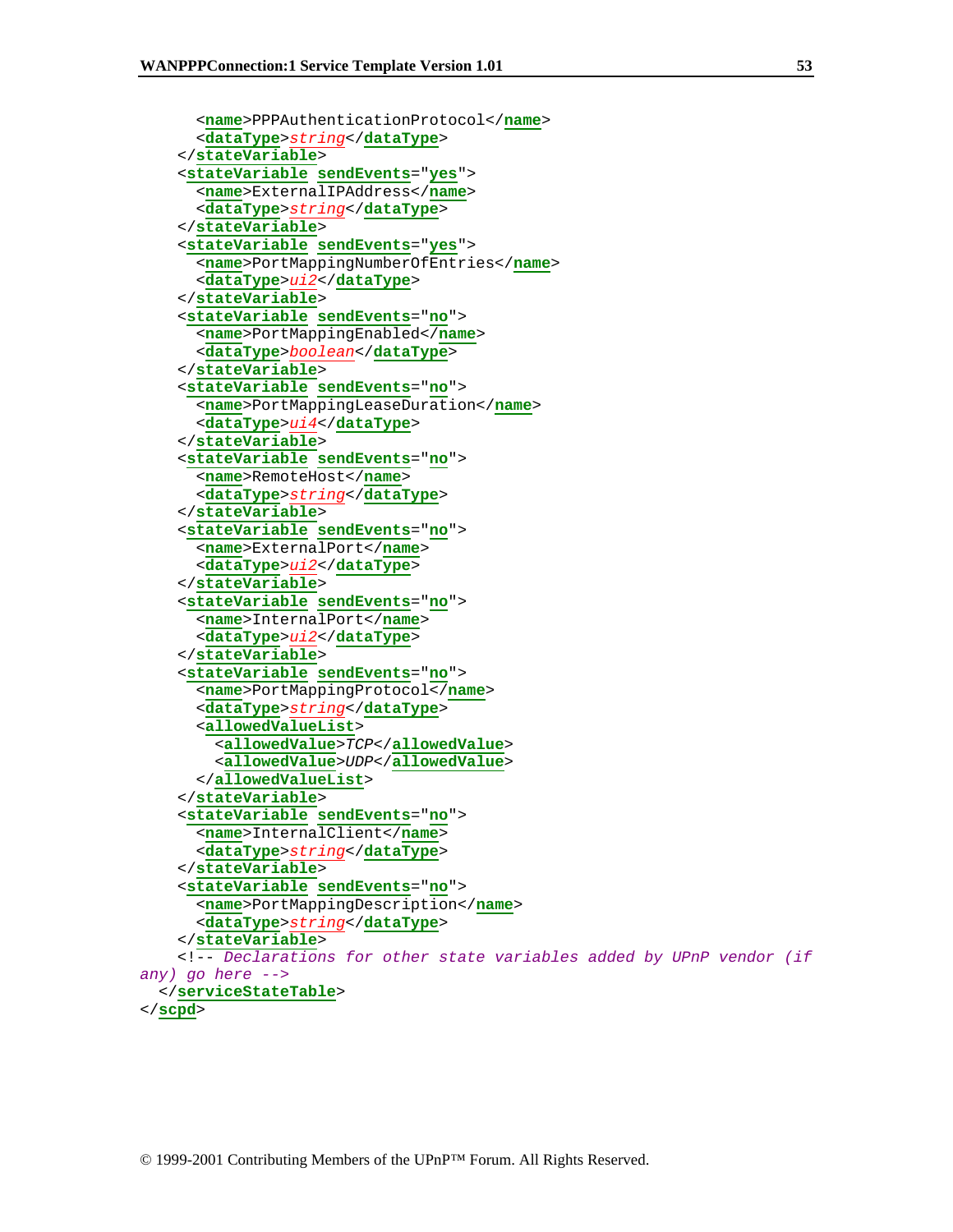# **4. Test**

## **SetConnectionType / GetConnectionTypeInfo**

Test Sequence 1: To test success path Semantic class: 4 Pre-condition:

> Connection must be inactive. To verify, call GetStatusInfo and check OUT argument ConnectionStatus. Value should be Unconfigured or Disconnected.

| GetConnectionTypeInfo | Success=200 |
|-----------------------|-------------|
|-----------------------|-------------|

| In-Arg                  | <b>Values</b>                                                                | <b>State Variables</b> | <b>Current State</b> | Expected<br><b>State</b> |
|-------------------------|------------------------------------------------------------------------------|------------------------|----------------------|--------------------------|
|                         |                                                                              | <b>NA</b>              | <b>NA</b>            | <b>NA</b>                |
| Out-Arg                 | <b>Expected Value</b>                                                        |                        |                      |                          |
| ConnectionType          | <b>NA</b>                                                                    |                        |                      |                          |
| PossibleConnectionTypes | Initialized to a<br>list of allowable<br>connection types<br>(see Table 1.1) |                        |                      |                          |
|                         |                                                                              | Error Code (if any)    | <b>NA</b>            | <b>NA</b>                |

**SetConnectionType Success=200** 

| In-Arg         | Values                                                              | <b>State Variables</b> | <b>Current State</b> | Expected<br><b>State</b> |
|----------------|---------------------------------------------------------------------|------------------------|----------------------|--------------------------|
| ConnectionType | Must be one of the values<br>returned in<br>PossibleConnectionTypes | ΝA                     | ΝA                   | ΝA                       |
| Out-Arg        | <b>Expected Value</b>                                               | ConnectionStatus*      | Unconfigured         | <b>Disconnected</b>      |
|                |                                                                     | Error Code (if any)    | ΝA                   | ΝA                       |

**\* The state change on ConnectionStatus will not occur if the current state is already set to Disconnected.** 

Test Sequence 2: To test Set followed by Get Semantic class: 1 Pre-condition: None

Same as test sequence 1, followed by the following: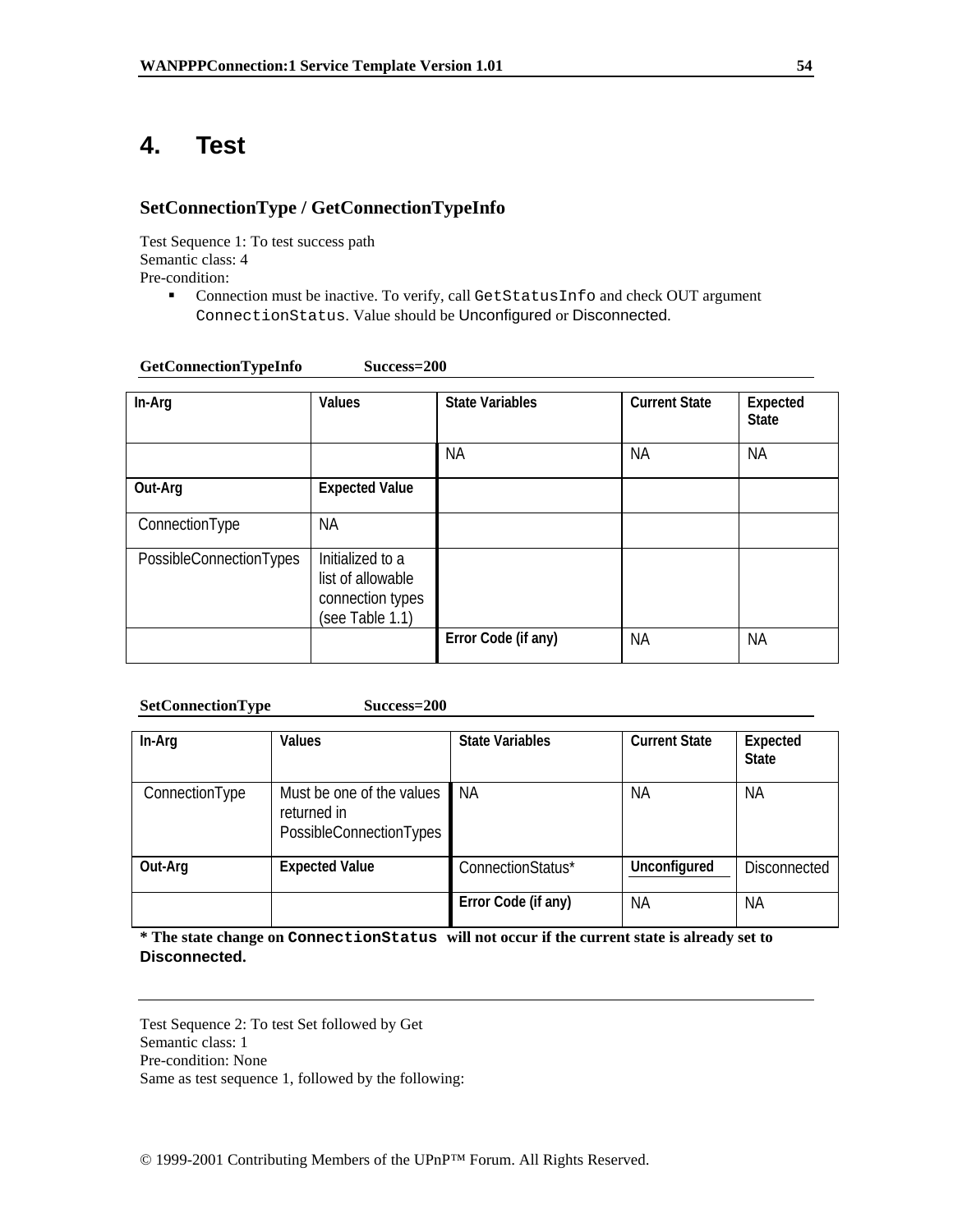| GetConnectionTypeInfo | Success=200 |
|-----------------------|-------------|
|-----------------------|-------------|

| In-Arg                  | Values                                                                       | <b>State Variables</b> | <b>Current State</b> | Expected<br><b>State</b> |
|-------------------------|------------------------------------------------------------------------------|------------------------|----------------------|--------------------------|
|                         |                                                                              | <b>NA</b>              | <b>NA</b>            | <b>NA</b>                |
| Out-Arg                 | <b>Expected Value</b>                                                        |                        |                      |                          |
| ConnectionType          | Set in previous<br>SetConnectionType<br>action                               |                        |                      |                          |
| PossibleConnectionTypes | Initialized to a<br>list of allowable<br>connection types<br>(see Table 1.1) |                        |                      |                          |
|                         |                                                                              | Error Code (if any)    | <b>NA</b>            | <b>NA</b>                |

Test Sequence 3: To test error 703 Semantic class: 4 Pre-conditions:

- If ConnectionStatus is set to Unconfigured, dependent variables such as ConnectionType, UserName and/or Password may have to be initialized first
- If EnabledForInternet is implemented and set to 0, action SetEnabledForInternet in WANCommonInterfaceConfig MUST be invoked first to set the value to 1 prior to invoking RequestConnection.
- WAN connectivity must be provisioned to allow RequestConnection to complete successfully.
- For DSL-integrated IGD Only: If the device does NOT support AutoConfig, LinkType in WANDSLLinkConfig MUST be set to a valid value PRIOR to executing the above sequence of actions

| In-Arg              | Values                        | <b>State Variables</b> | <b>Current State</b> | Expected<br><b>State</b> |
|---------------------|-------------------------------|------------------------|----------------------|--------------------------|
|                     |                               | <b>NA</b>              | <b>NA</b>            | <b>NA</b>                |
| Out-Arg             | <b>Expected Value</b>         |                        |                      |                          |
| ConnectionStatus    | Should not be<br>Unconfigured |                        |                      |                          |
| LastConnectionError | <b>NA</b>                     |                        |                      |                          |
| Uptime              | <b>NA</b>                     |                        |                      |                          |
|                     |                               | Error Code (if any)    | <b>NA</b>            | <b>NA</b>                |

| GetStatusInfo | Success=200 |
|---------------|-------------|
|---------------|-------------|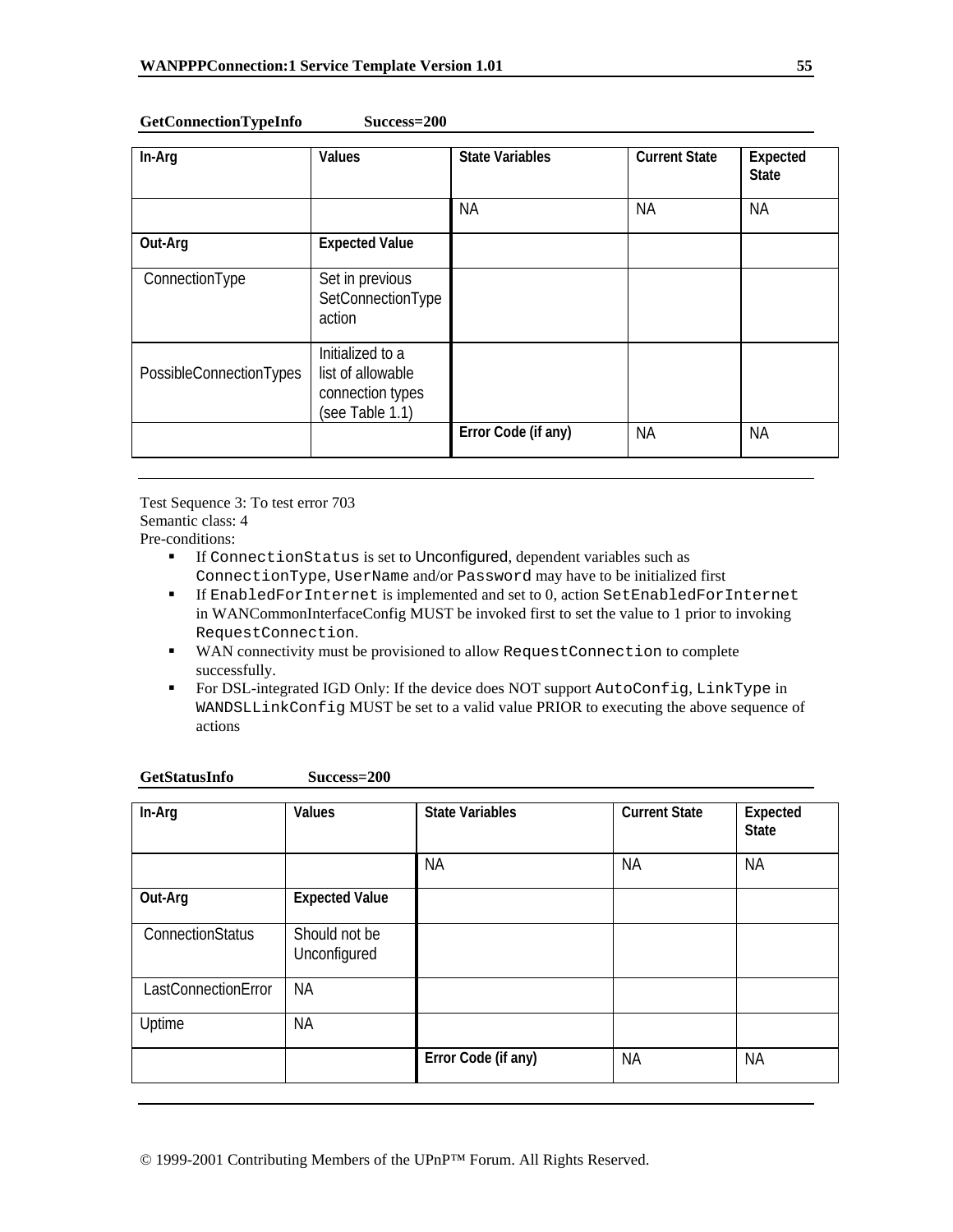**RequestConnection Success=200** 

| In-Arg  | <b>Values</b>         | <b>State Variables</b> | <b>Current State</b> | Expected<br><b>State</b> |
|---------|-----------------------|------------------------|----------------------|--------------------------|
|         |                       | ConnectionStatus       | <b>Disconnected</b>  | Connected<br>(evented)   |
| Out-Arg | <b>Expected Value</b> |                        |                      |                          |
|         |                       | Error Code (if any)    | <b>NA</b>            | <b>NA</b>                |

#### **SetConnectionType Success=200**

| In-Arg         | <b>Values</b>                                                       | <b>State Variables</b> | <b>Current State</b> | Expected<br><b>State</b> |
|----------------|---------------------------------------------------------------------|------------------------|----------------------|--------------------------|
| ConnectionType | Must be one of the values<br>returned in<br>PossibleConnectionTypes | ΝA                     | ΝA                   | <b>NA</b>                |
| Out-Arg        | <b>Expected Value</b>                                               |                        |                      |                          |
|                |                                                                     | Error Code (if any)    | 703                  | <b>NA</b>                |

## **ConfigureConnection / GetUserName / GetPassword**

NOTE: These tests are only valid if the optional actions are supported by the IGD.

Test Sequence 4: To test success path Semantic class: 4 Pre-conditions: None

| <b>GetStatusInfo</b> | Success=200 |
|----------------------|-------------|
|----------------------|-------------|

| In-Arg              | Values                                 | <b>State Variables</b> | <b>Current State</b> | Expected<br><b>State</b> |
|---------------------|----------------------------------------|------------------------|----------------------|--------------------------|
|                     |                                        | <b>NA</b>              | <b>NA</b>            | ΝA                       |
| Out-Arg             | <b>Expected Value</b>                  |                        |                      |                          |
| ConnectionStatus    | Unconfigured or<br><b>Disconnected</b> |                        |                      |                          |
| LastConnectionError | <b>NA</b>                              |                        |                      |                          |
| Uptime              | <b>NA</b>                              |                        |                      |                          |
|                     |                                        | Error Code (if any)    | <b>NA</b>            | <b>NA</b>                |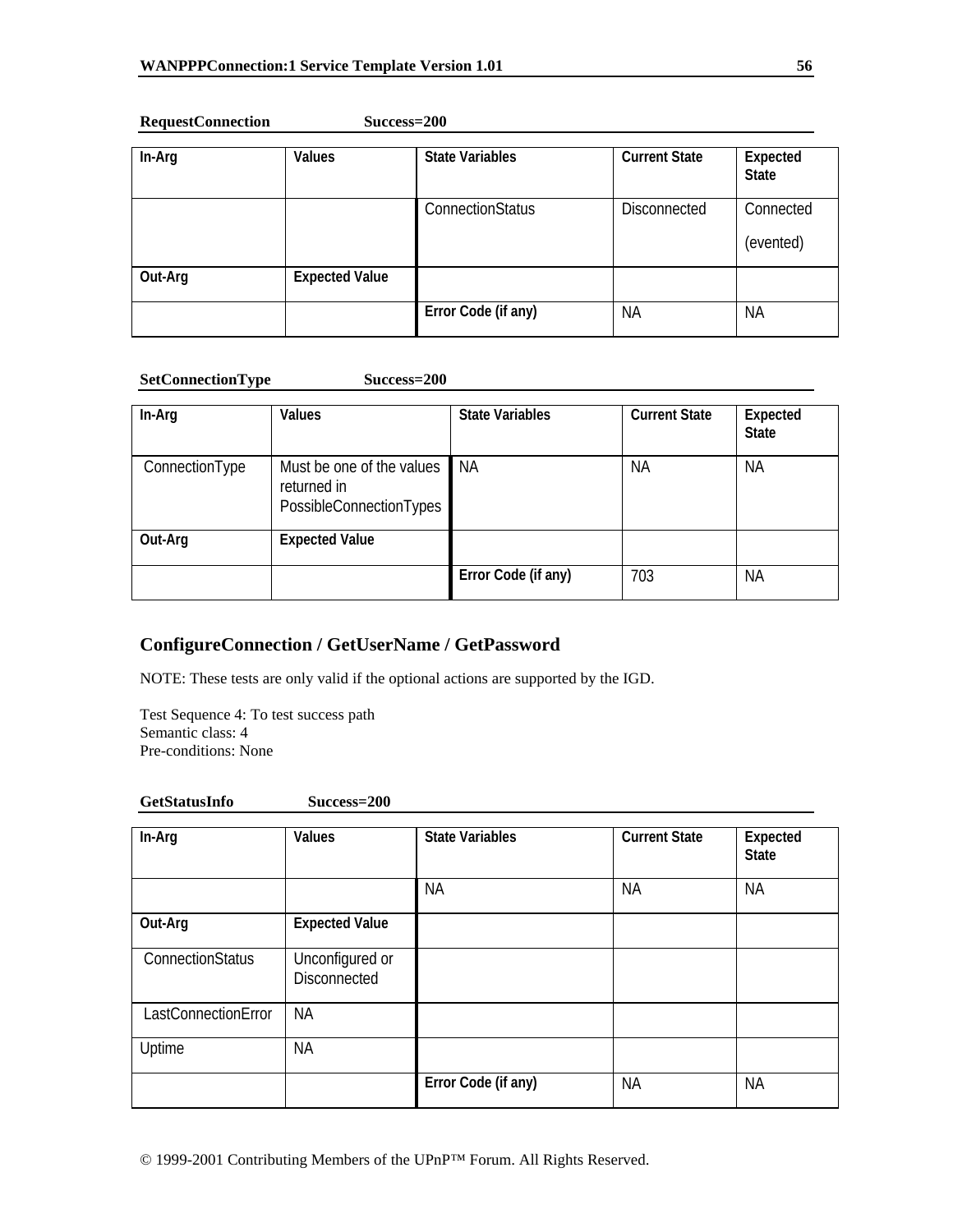| In-Arg          | <b>Values</b>         | <b>State Variables</b> | <b>Current State</b> | Expected<br><b>State</b> |
|-----------------|-----------------------|------------------------|----------------------|--------------------------|
| <b>UserName</b> | Valid string          | <b>NA</b>              | <b>NA</b>            | <b>NA</b>                |
| Password        | Valid string          |                        |                      |                          |
| Out-Arg         | <b>Expected Value</b> |                        |                      |                          |
|                 |                       | Error Code (if any)    | <b>NA</b>            | <b>NA</b>                |

### **ConfigureConnection Success=200**

#### **GetUserName Success=200**

| In-Arg          | Values                              | <b>State Variables</b> | <b>Current State</b> | Expected<br><b>State</b> |
|-----------------|-------------------------------------|------------------------|----------------------|--------------------------|
|                 |                                     | <b>NA</b>              | ΝA                   | <b>NA</b>                |
| Out-Arg         | <b>Expected Value</b>               |                        |                      |                          |
| <b>UserName</b> | Value set in<br>ConfigureConnection |                        |                      |                          |
|                 |                                     | Error Code (if any)    | <b>NA</b>            | <b>NA</b>                |

#### **GetPassword Success=200**

| In-Arg    | Values                              | <b>State Variables</b> | <b>Current State</b> | Expected<br><b>State</b> |
|-----------|-------------------------------------|------------------------|----------------------|--------------------------|
|           |                                     | <b>NA</b>              | <b>NA</b>            | <b>NA</b>                |
| Out-Arg   | <b>Expected Value</b>               |                        |                      |                          |
| Password* | Value set in<br>ConfigureConnection |                        |                      |                          |
|           |                                     | Error Code (if any)    | <b>NA</b>            | <b>NA</b>                |

\* Some implementations may not return the password value in cleartext. The test should not fail if this were the case.

NOTE: For DSL-integrated IGD Only: If AutoConfig is enabled, the above success path test should fail and return error 719.

Test Sequence 5: To test ConnectionStatus change Semantic class: 4 Pre-conditions: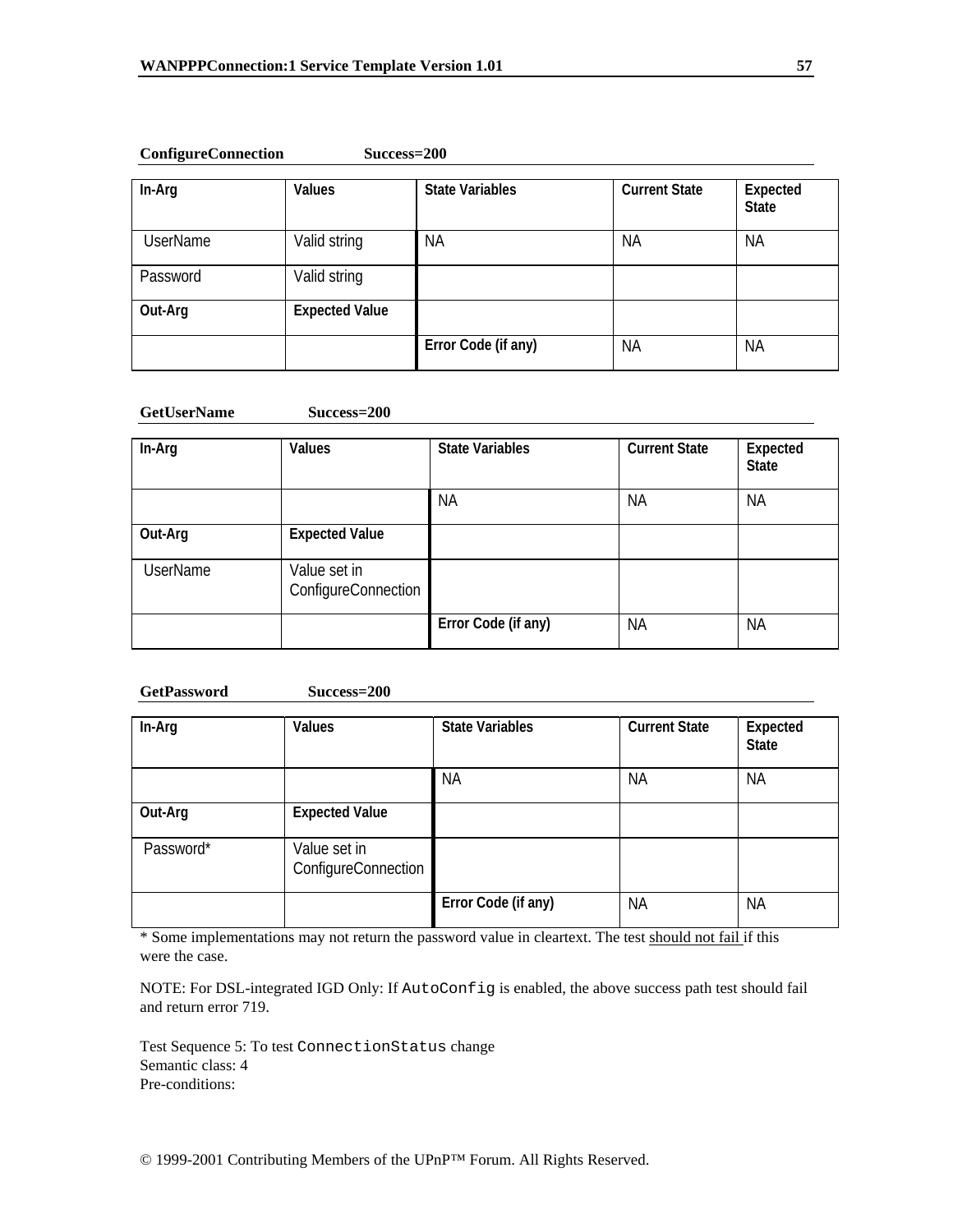A connection should be already configured and a connection should not be active - i.e. ConnectionStatus must be set to Disconnected

| <b>ConfigureConnection</b> | Success=200           |                        |                      |                           |
|----------------------------|-----------------------|------------------------|----------------------|---------------------------|
| In-Arg                     | <b>Values</b>         | <b>State Variables</b> | <b>Current State</b> | Expected<br><b>State</b>  |
| <b>UserName</b>            | Empty string          | ConnectionStatus       | <b>Disconnected</b>  | Unconfigured<br>(evented) |
| Password                   | Empty string          |                        |                      |                           |
| Out-Arg                    | <b>Expected Value</b> |                        |                      |                           |
|                            |                       | Error Code (if any)    | <b>NA</b>            | <b>NA</b>                 |

Test Sequence 6: To test error 703

**Semantic class: 3** 

Pre-conditions:

• IGD settings (e.g. LinkType, UserName and Password) should be pre-configured and WAN connectivity provisioned as described earlier, to enable RequestConnection to succeed.

| In-Arg  | Values                | <b>State Variables</b> | <b>Current State</b> | Expected<br><b>State</b> |
|---------|-----------------------|------------------------|----------------------|--------------------------|
|         |                       | ConnectionStatus       | <b>Disconnected</b>  | Connected<br>(evented)   |
| Out-Arg | <b>Expected Value</b> |                        |                      |                          |
|         |                       | Error Code (if any)    | <b>NA</b>            | <b>NA</b>                |

| <b>ConfigureConnection</b> | $Success=200$ |
|----------------------------|---------------|
|                            |               |

**RequestConnection Success=200** 

| In-Arg          | <b>Values</b>         | <b>State Variables</b> | <b>Current State</b> | Expected<br><b>State</b> |
|-----------------|-----------------------|------------------------|----------------------|--------------------------|
| <b>UserName</b> | <b>Empty string</b>   | ΝA                     | <b>NA</b>            | <b>NA</b>                |
| Password        | Empty string          |                        |                      |                          |
| Out-Arg         | <b>Expected Value</b> |                        |                      |                          |
|                 |                       | Error Code (if any)    | 703                  | <b>NA</b>                |

### **RequestConnection**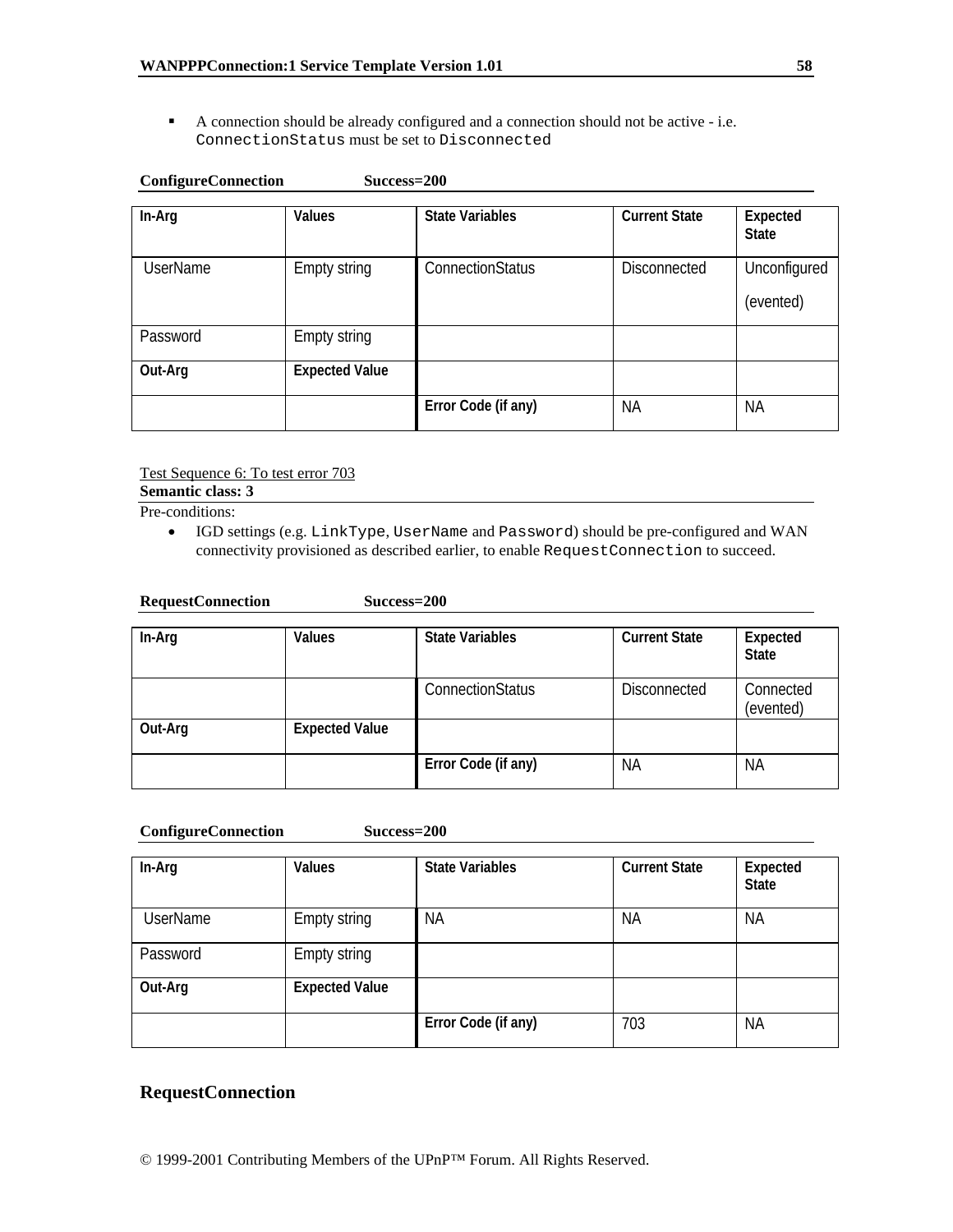Test Sequence 7: To test success path Semantic class: 3 Pre-conditions:

- IGD settings (e.g. LinkType, UserName and Password) should be pre-configured and WAN connectivity provisioned as described earlier, to enable RequestConnection to succeed.
- If EnabledForInternet is implemented in WANCommonInterfaceConfig, it should be set to 1 prior to executing this sequence of actions.

| In-Arg              | Values                | <b>State Variables</b> | <b>Current State</b> | Expected<br><b>State</b> |
|---------------------|-----------------------|------------------------|----------------------|--------------------------|
|                     |                       | <b>NA</b>              | <b>NA</b>            | <b>NA</b>                |
| Out-Arg             | <b>Expected Value</b> |                        |                      |                          |
| ConnectionStatus    | <b>Disconnected</b>   |                        |                      |                          |
| LastConnectionError | <b>NA</b>             |                        |                      |                          |
| Uptime              | <b>NA</b>             |                        |                      |                          |
|                     |                       | Error Code (if any)    | <b>NA</b>            | <b>NA</b>                |

| <b>RequestConnection</b> | $Success=200$ |
|--------------------------|---------------|
|                          |               |

| In-Arg  | Values                | <b>State Variables</b> | <b>Current State</b> | Expected<br><b>State</b> |
|---------|-----------------------|------------------------|----------------------|--------------------------|
|         |                       | ConnectionStatus       | <b>Disconnected</b>  | Connected<br>(evented)   |
| Out-Arg | <b>Expected Value</b> |                        |                      |                          |
|         |                       | Error Code (if any)    | <b>NA</b>            | <b>NA</b>                |

#### **GetStatusInfo Success=200**

| In-Arg                  | Values                | <b>State Variables</b> | <b>Current State</b> | Expected<br><b>State</b> |
|-------------------------|-----------------------|------------------------|----------------------|--------------------------|
|                         |                       | <b>NA</b>              | <b>NA</b>            | <b>NA</b>                |
| Out-Arg                 | <b>Expected Value</b> |                        |                      |                          |
| <b>ConnectionStatus</b> | Connected             |                        |                      |                          |
| LastConnectionError     | ERROR NONE            |                        |                      |                          |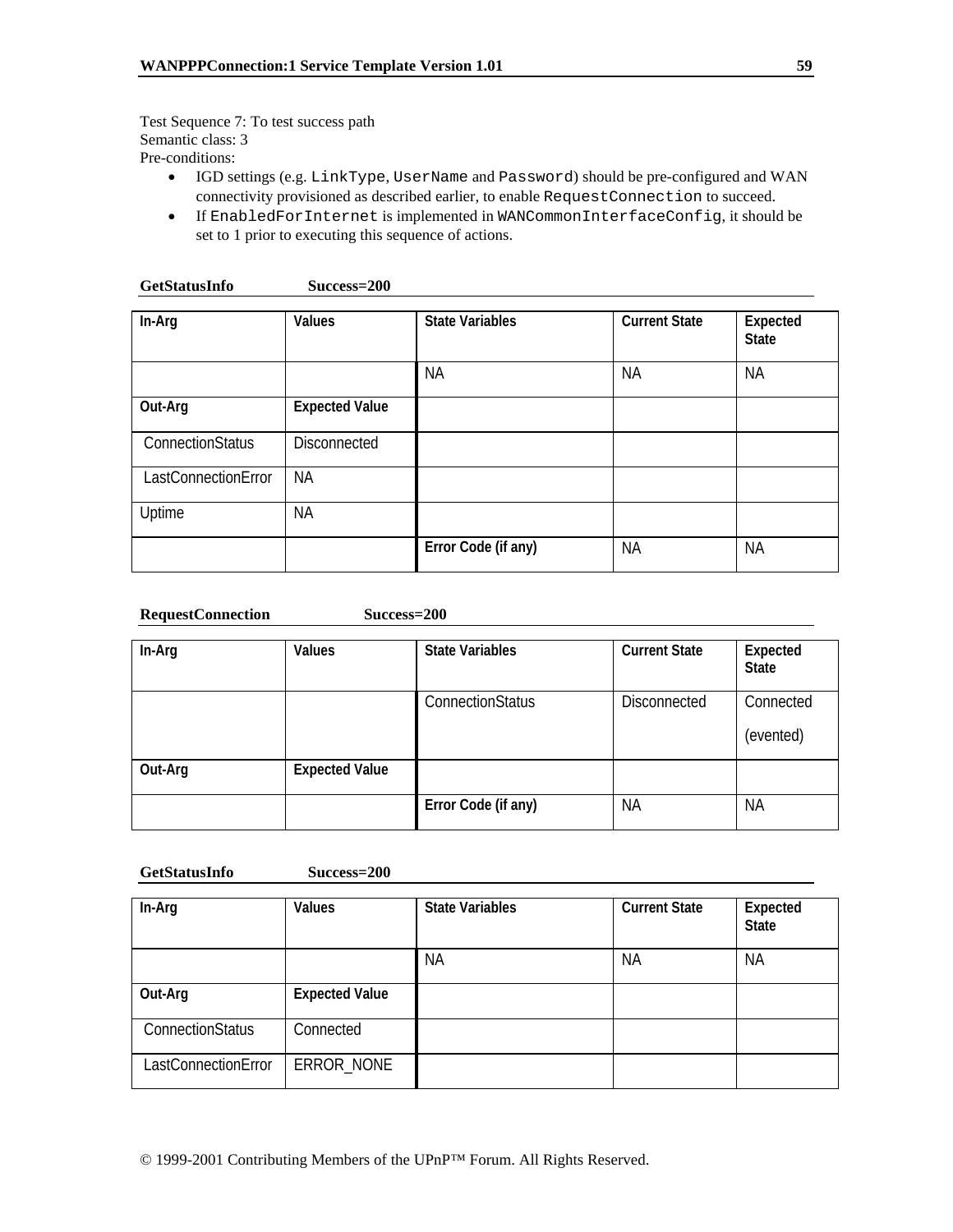| <b>Jptime</b> | <b>NA</b> |                     |           |           |
|---------------|-----------|---------------------|-----------|-----------|
|               |           | Error Code (if any) | <b>NA</b> | <b>NA</b> |

Test Sequence 8: To test error 704 Semantic class: 3 Pre-conditions:

- The IGD must be physically disconnected from the ISP/headend or the WAN link must be in use prior to running the following test sequence
- IGD settings (e.g. LinkType, UserName and Password) should be pre-configured to otherwise enable RequestConnection to succeed

| <b>RequestConnection</b> | Success=200           |                        |                      |                          |
|--------------------------|-----------------------|------------------------|----------------------|--------------------------|
| In-Arg                   | Values                | <b>State Variables</b> | <b>Current State</b> | Expected<br><b>State</b> |
|                          |                       | ConnectionStatus       | <b>Disconnected</b>  | No change                |
| Out-Arg                  | <b>Expected Value</b> |                        |                      |                          |
|                          |                       | Error Code (if any)    | 704                  | <b>NA</b>                |

**GetStatusInfo Success=200** 

| In-Arg                  | Values                         | <b>State Variables</b> | <b>Current State</b> | Expected<br><b>State</b> |
|-------------------------|--------------------------------|------------------------|----------------------|--------------------------|
|                         |                                | <b>NA</b>              | <b>NA</b>            | <b>NA</b>                |
| Out-Arg                 | <b>Expected Value</b>          |                        |                      |                          |
| <b>ConnectionStatus</b> | Connected                      |                        |                      |                          |
| LastConnectionError     | Valid error code;<br>see below |                        |                      |                          |
| Uptime                  | <b>NA</b>                      |                        |                      |                          |
|                         |                                | Error Code (if any)    | <b>NA</b>            | <b>NA</b>                |

Some examples of possible error values for LastConnectionError are ERROR\_NO\_DIALTONE or ERROR\_LINE\_BUSY

Test Sequence 9: To test error 706 Semantic class: 3

Pre-conditions:

 Follow sequence of actions outlined earlier to ensure that ConnectionStatus is Unconfigured.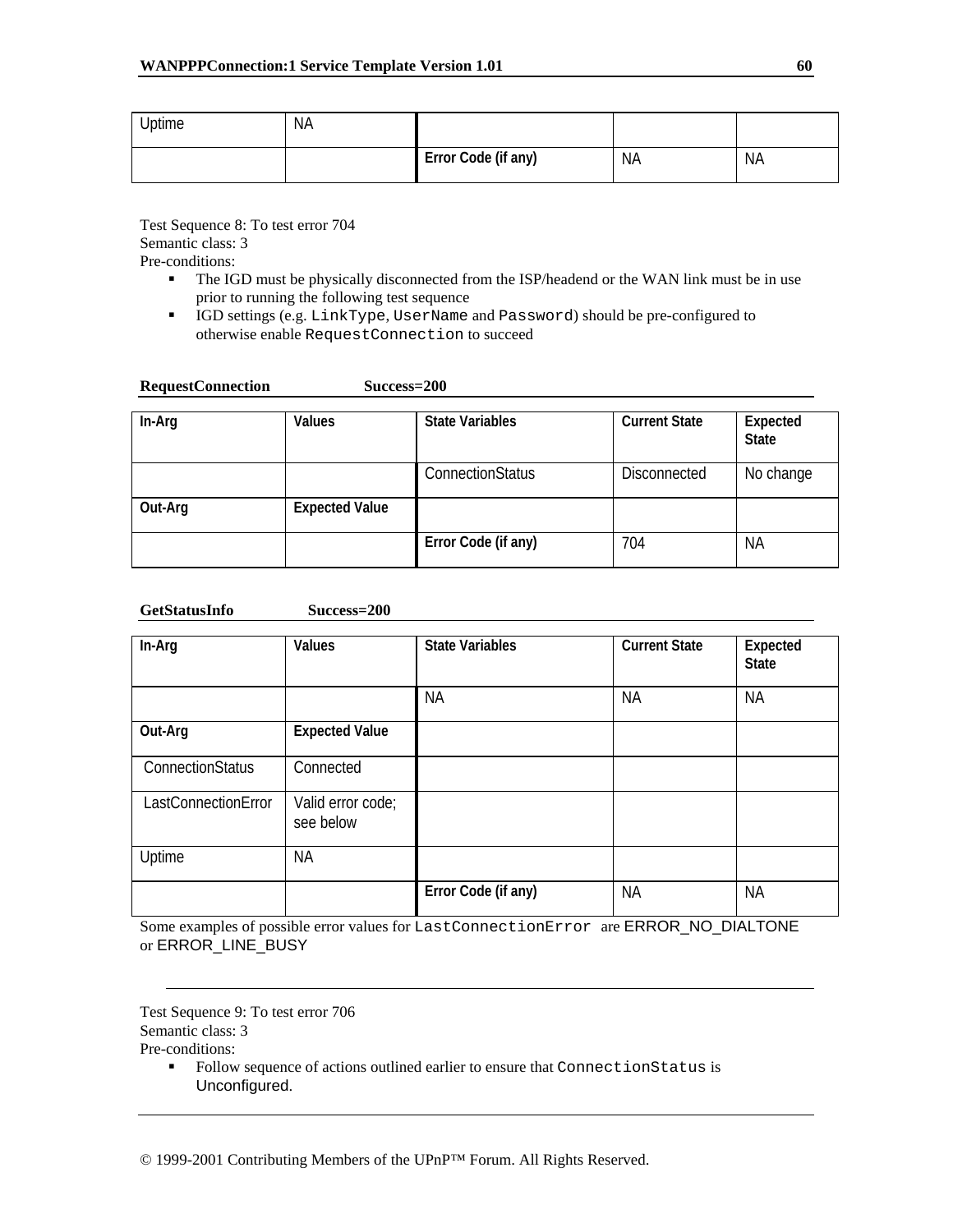| In-Arg  | Values                | <b>State Variables</b> | <b>Current State</b> | Expected<br><b>State</b> |
|---------|-----------------------|------------------------|----------------------|--------------------------|
|         |                       | ConnectionStatus       | <b>Disconnected</b>  | No change                |
| Out-Arg | <b>Expected Value</b> |                        |                      |                          |
|         |                       | Error Code (if any)    | 706                  | <b>NA</b>                |

#### **RequestConnection Success=200**

Test Sequence 10: To test error 705 Semantic class: 3

**RequestConnection Success=200** 

Pre-conditions:

- Follow sequence of actions outlined earlier to ensure that ConnectionStatus is Disconnected.
- IGD settings (e.g. LinkType, UserName and Password) should be pre-configured and WAN connectivity provisioned as described earlier, to enable RequestConnection to succeed.

| In-Arg  | <b>Values</b>         | <b>State Variables</b> | <b>Current State</b> | Expected<br><b>State</b> |
|---------|-----------------------|------------------------|----------------------|--------------------------|
|         |                       | ConnectionStatus       | <b>Disconnected</b>  | Connected<br>(evented)   |
| Out-Arg | <b>Expected Value</b> |                        |                      |                          |
|         |                       | Error Code (if any)    | 706                  | ΝA                       |

**RequestConnection Success=200** Executed in sequence with no time delay

| In-Arg  | <b>Values</b>         | <b>State Variables</b> | <b>Current State</b> | Expected<br><b>State</b> |
|---------|-----------------------|------------------------|----------------------|--------------------------|
|         |                       | <b>NA</b>              | <b>NA</b>            | ΝA                       |
| Out-Arg | <b>Expected Value</b> |                        |                      |                          |
|         |                       | Error Code (if any)    | 705                  | <b>NA</b>                |

NOTE: It may not be possible to reproduce this test in certain deployments where connection setup is almost instantaneous.

Test Sequence 11: To test error 707 Semantic class: 3 Pre-conditions: Follow sequence of actions outlined earlier to ensure that ConnectionStatus is Disconnected.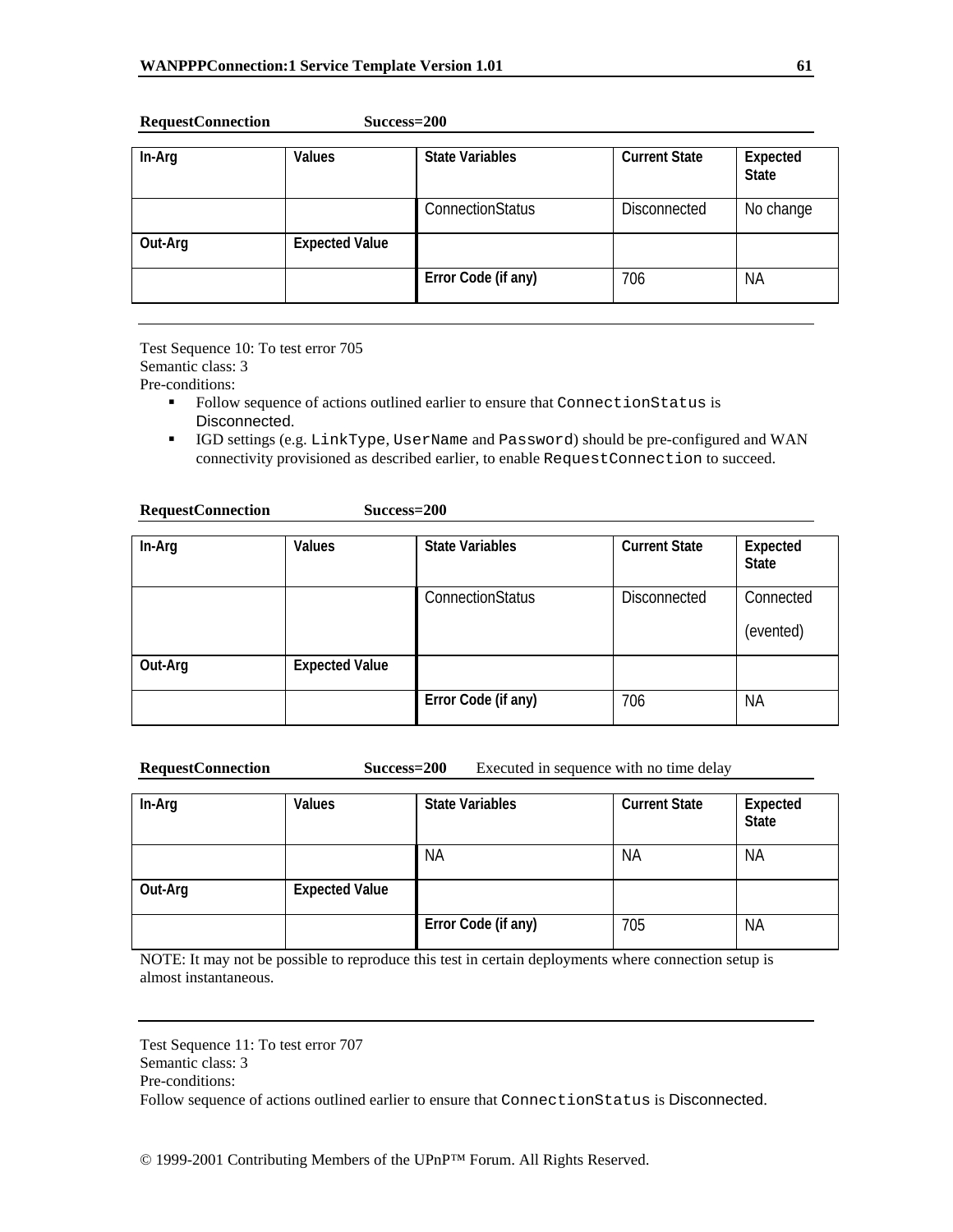IGD settings (e.g. LinkType, UserName and Password) should be pre-configured and WAN connectivity provisioned as described earlier, to enable RequestConnection to succeed.

| <b>RequestConnection</b> | Success=200           |                         |                      |                          |
|--------------------------|-----------------------|-------------------------|----------------------|--------------------------|
| In-Arg                   | Values                | <b>State Variables</b>  | <b>Current State</b> | Expected<br><b>State</b> |
|                          |                       | <b>ConnectionStatus</b> | <b>Disconnected</b>  | Connected<br>(evented)   |
| Out-Arg                  | <b>Expected Value</b> |                         |                      |                          |
|                          |                       | Error Code (if any)     | <b>NA</b>            | <b>NA</b>                |

| <b>ForceTermination</b> |                       | Success=200             |                      |                                  |  |
|-------------------------|-----------------------|-------------------------|----------------------|----------------------------------|--|
| In-Arg                  | Values                | <b>State Variables</b>  | <b>Current State</b> | <b>Expected State</b>            |  |
|                         |                       | <b>ConnectionStatus</b> | Connected            | <b>Disconnected</b><br>(evented) |  |
| Out-Arg                 | <b>Expected Value</b> |                         |                      |                                  |  |
|                         |                       | Error Code (if any)     | ΝA                   | <b>NA</b>                        |  |

**RequestConnection Success=200** Executed in sequence with no time delay

| In-Arg  | <b>Values</b>         | <b>State Variables</b> | <b>Current State</b> | Expected<br><b>State</b> |
|---------|-----------------------|------------------------|----------------------|--------------------------|
|         |                       | <b>NA</b>              | <b>NA</b>            | <b>NA</b>                |
| Out-Arg | <b>Expected Value</b> |                        |                      |                          |
|         |                       | Error Code (if any)    | 707                  | <b>NA</b>                |

NOTE: It may not be possible to reproduce this test in certain deployments where connection teardown is almost instantaneous.

Test Sequence 12: To test error 709 Semantic class: 3

Pre-conditions:

 Vendor must implement SetEnabledForInternet and related actions in the WANCommonInterfaceConfig service.

| In-Arg | Values | <b>State Variables</b> | <b>Current State</b> | Expected<br><b>State</b> |
|--------|--------|------------------------|----------------------|--------------------------|
|--------|--------|------------------------|----------------------|--------------------------|

© 1999-2001 Contributing Members of the UPnP™ Forum. All Rights Reserved.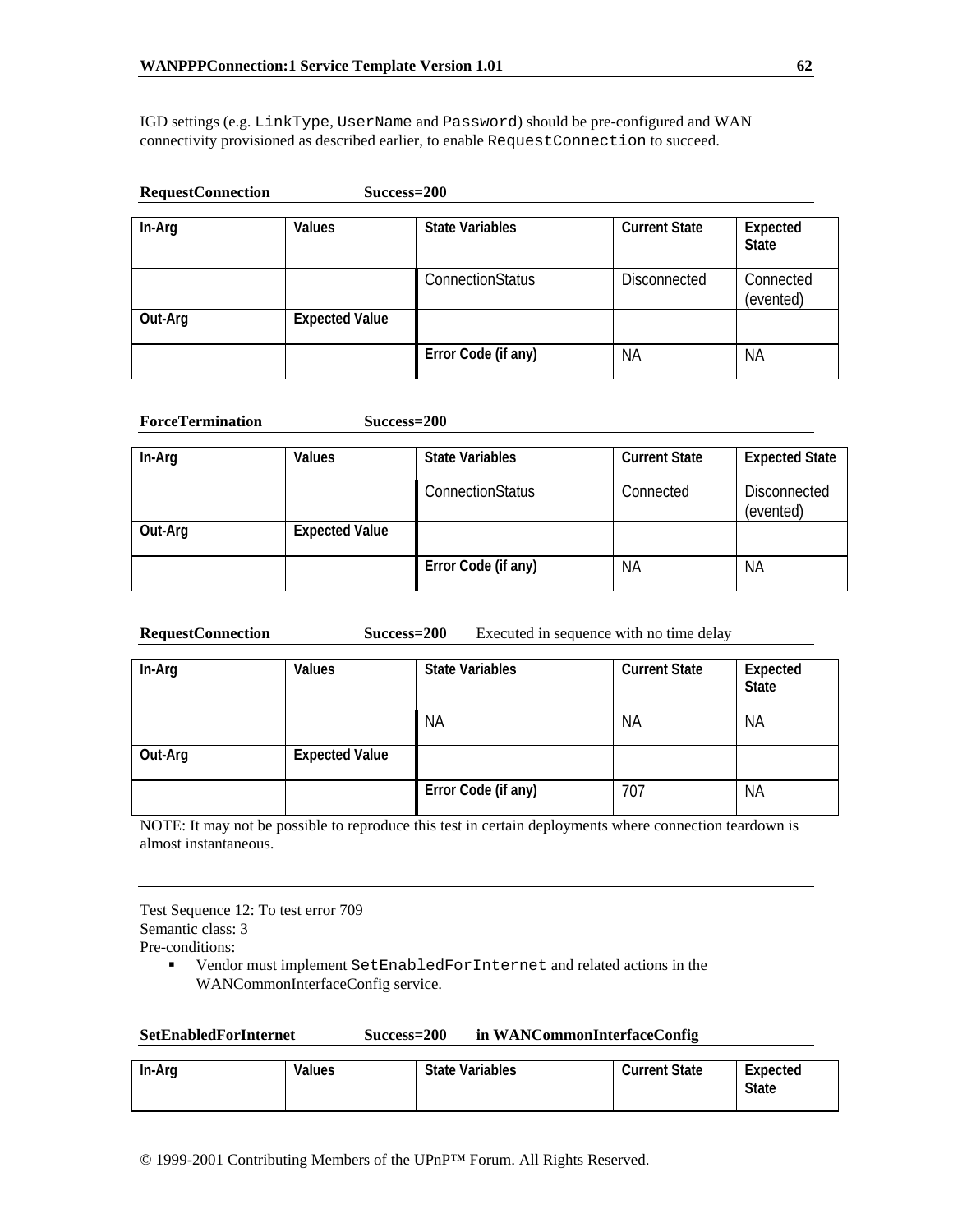| EnabledForInternet |                       | <b>NA</b>           | <b>NA</b> | <b>NA</b> |
|--------------------|-----------------------|---------------------|-----------|-----------|
| Out-Arg            | <b>Expected Value</b> |                     |           |           |
|                    |                       | Error Code (if any) | <b>NA</b> | <b>NA</b> |

#### **RequestConnection Success=200**

| In-Arg  | Values                | <b>State Variables</b> | <b>Current State</b> | Expected<br><b>State</b> |
|---------|-----------------------|------------------------|----------------------|--------------------------|
|         |                       | <b>NA</b>              | <b>NA</b>            | <b>NA</b>                |
| Out-Arg | <b>Expected Value</b> |                        |                      |                          |
|         |                       | Error Code (if any)    | 709                  | <b>NA</b>                |

Test Sequence 13: To test error 708 Semantic class: 3

Pre-conditions:

- POTS IGD Only: SetISPInfo in POTSLinkConfig with empty ISPPhoneNumber. The action should succeed.
- DSL-integrated IGD Only: SetDestinationAddress in WANDSLLinkConfig to invalid value.

| <b>SetISPInfo</b> | Success=200 | POTS IGD Only in WANPOTSLinkConfig |
|-------------------|-------------|------------------------------------|
|                   |             |                                    |

| In-Arg                | Values                | <b>State Variables</b> | <b>Current State</b> | Expected<br><b>State</b> |
|-----------------------|-----------------------|------------------------|----------------------|--------------------------|
| <b>ISPPhoneNumber</b> | Empty string          | <b>NA</b>              | <b>NA</b>            | <b>NA</b>                |
| <b>ISPInfo</b>        | <b>NA</b>             |                        |                      |                          |
| LinkType              | <b>NA</b>             |                        |                      |                          |
| Out-Arg               | <b>Expected Value</b> |                        |                      |                          |
|                       |                       | Error Code (if any)    | <b>NA</b>            | <b>NA</b>                |

#### **SetDestinationAddress Success=200** DSL IGD Only in WANDSLLinkConfig

In-Arg **Values** State Variables Current State Expected **State**  DestinationAddress Empty string NA NA NA NA NA **Out-Arg Expected Value**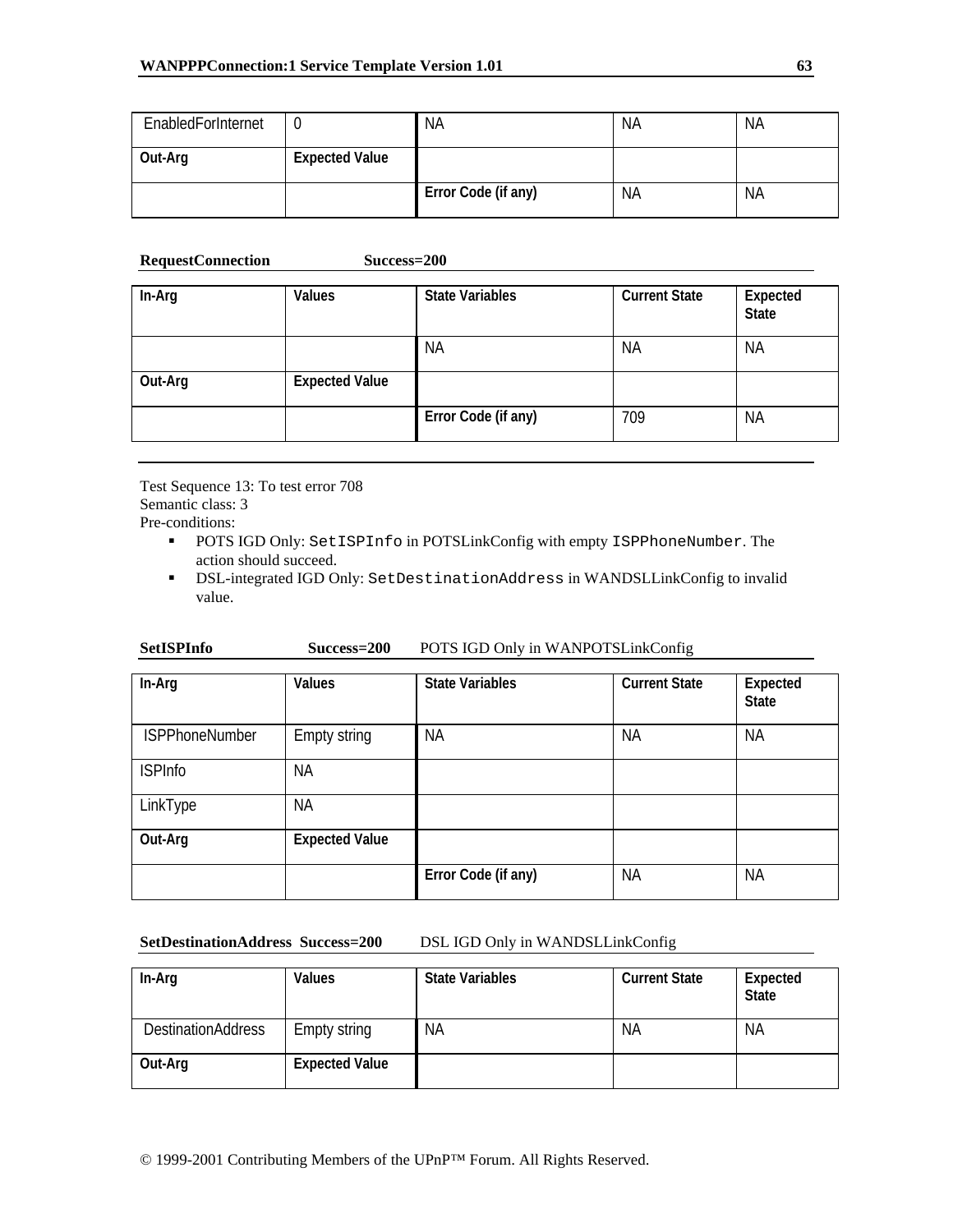|  | <br>. <del>.</del><br>anv<br>900 ) (م)<br>6 H<br>. .<br>$\sim$ $\sim$ | NA. | NA. |
|--|-----------------------------------------------------------------------|-----|-----|
|  |                                                                       |     |     |

| <b>RequestConnection</b> | $Success=200$ |
|--------------------------|---------------|
|--------------------------|---------------|

| In-Arg  | <b>Values</b>         | <b>State Variables</b> | <b>Current State</b> | Expected<br><b>State</b> |
|---------|-----------------------|------------------------|----------------------|--------------------------|
|         |                       | <b>NA</b>              | <b>NA</b>            | <b>NA</b>                |
| Out-Arg | <b>Expected Value</b> |                        |                      |                          |
|         |                       | Error Code (if any)    | 708                  | ΝA                       |

Test Sequence 14: To test error 710 Semantic class: 3 Pre-conditions: None

### **SetConnectionType Success=200**

| In-Arg         | Values                                                                                                                                               | <b>State Variables</b> | <b>Current State</b> | Expected<br><b>State</b> |
|----------------|------------------------------------------------------------------------------------------------------------------------------------------------------|------------------------|----------------------|--------------------------|
| ConnectionType | Must be one of the values<br>returned in<br>PossibleConnectionTypes<br>but incompatible with<br>RequestConnection. An<br>example is<br>PPPoE_Bridged | ΝA                     | NА                   | ΝA                       |
| Out-Arg        | <b>Expected Value</b>                                                                                                                                | ConnectionStatus       | <b>Disconnected</b>  | No change                |
|                |                                                                                                                                                      | Error Code (if any)    | NА                   | <b>NA</b>                |

#### **RequestConnection Success=200**

| In-Arg  | Values                | <b>State Variables</b> | <b>Current State</b> | Expected<br><b>State</b> |
|---------|-----------------------|------------------------|----------------------|--------------------------|
|         |                       | <b>NA</b>              | <b>NA</b>            | <b>NA</b>                |
| Out-Arg | <b>Expected Value</b> |                        |                      |                          |
|         |                       | Error Code (if any)    | 710                  | <b>NA</b>                |

# **RequestConnection / SetAutoDisconnectTime**

Test Sequence 15: To test success path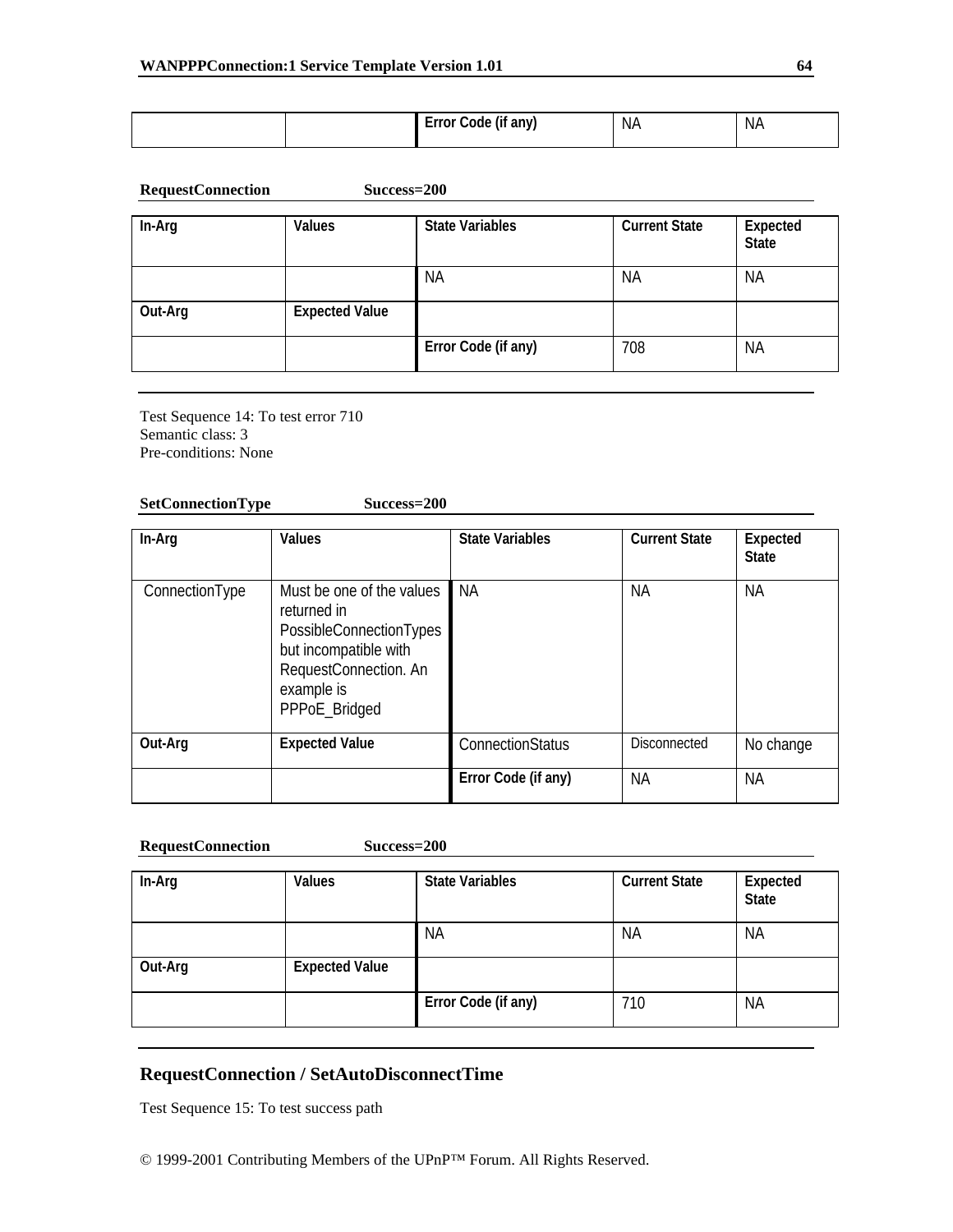Semantic class: 3 Pre-conditions:

Follow sequence of actions outlined earlier to ensure that ConnectionStatus is Disconnected.

#### **SetAutoDisconnectTime Success=200**

| In-Arg             | <b>Values</b>         | <b>State Variables</b> | <b>Current State</b> | Expected<br><b>State</b> |
|--------------------|-----------------------|------------------------|----------------------|--------------------------|
| AutoDisconnectTime | 30                    | <b>NA</b>              | <b>NA</b>            | <b>NA</b>                |
| Out-Arg            | <b>Expected Value</b> |                        |                      |                          |
|                    |                       | Error Code (if any)    | <b>NA</b>            | <b>NA</b>                |

#### **RequestConnection Success=200**

| In-Arg  | Values                | <b>State Variables</b>  | <b>Current State</b> | Expected<br><b>State</b> |
|---------|-----------------------|-------------------------|----------------------|--------------------------|
|         |                       | <b>ConnectionStatus</b> | Disconnected         | Connected<br>(evented)   |
| Out-Arg | <b>Expected Value</b> |                         |                      |                          |
|         |                       | Error Code (if any)     | ΝA                   | <b>NA</b>                |

After 30 seconds, ConnectionStatus will change to Disconnecting and eventually Disconnected and will be evented.

## **RequestConnection / SetIdleDisconnectTime**

Test Sequence 16: To test success path Semantic class: 3 Pre-conditions:

> Follow sequence of actions outlined earlier to ensure that ConnectionStatus is Disconnected.

#### **SetIdleDisconnectTime Success=200**

| In-Arg                    | <b>Values</b>         | <b>State Variables</b> | <b>Current State</b> | Expected<br><b>State</b> |
|---------------------------|-----------------------|------------------------|----------------------|--------------------------|
| <b>IdleDisconnectTime</b> | 30                    | <b>NA</b>              | <b>NA</b>            | <b>NA</b>                |
| Out-Arg                   | <b>Expected Value</b> |                        |                      |                          |
|                           |                       | Error Code (if any)    | ΝA                   | <b>NA</b>                |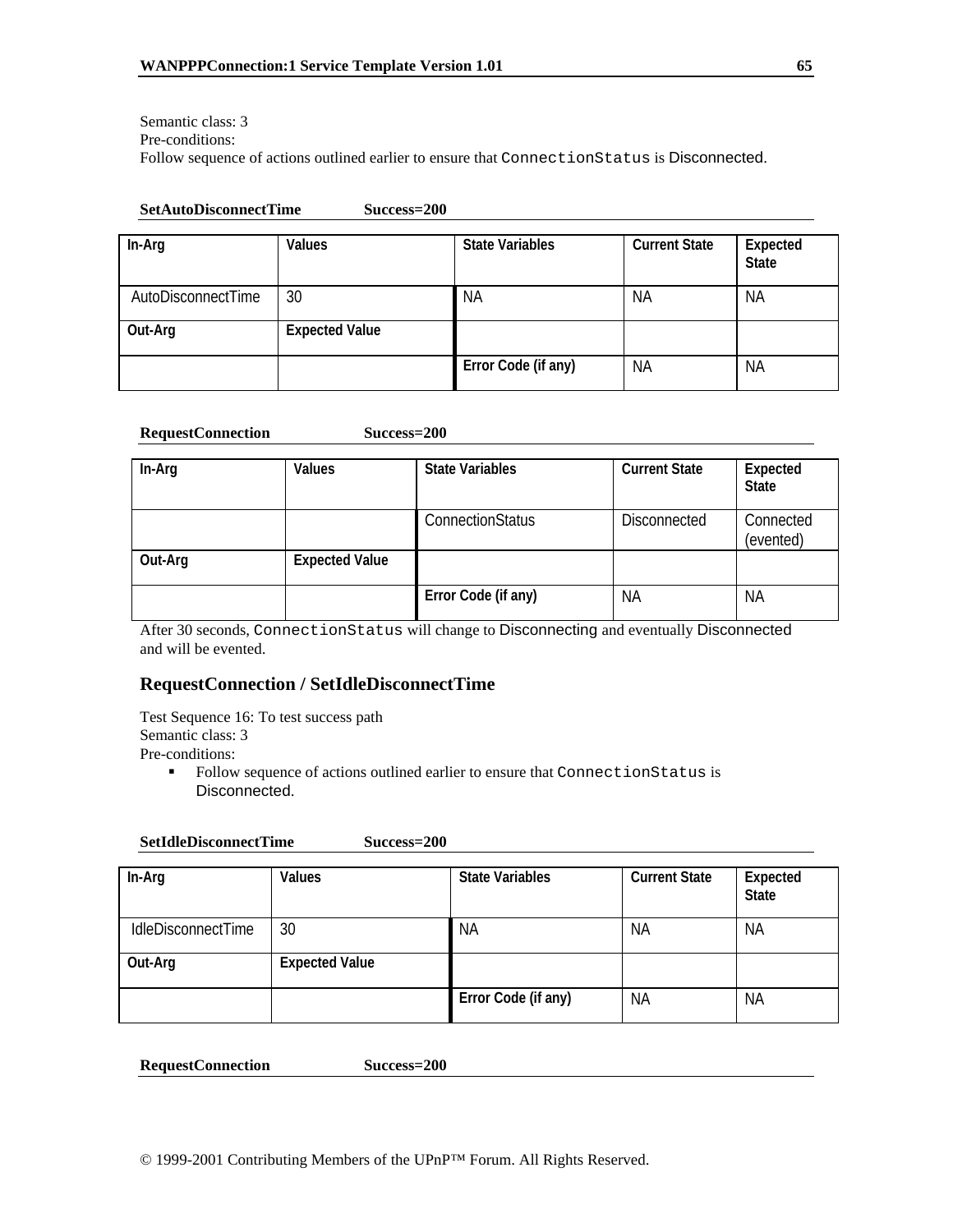| In-Arg  | Values                | <b>State Variables</b>  | <b>Current State</b> | Expected<br><b>State</b> |
|---------|-----------------------|-------------------------|----------------------|--------------------------|
|         |                       | <b>ConnectionStatus</b> | Disconnected         | Connected<br>(evented)   |
| Out-Arg | <b>Expected Value</b> |                         |                      |                          |
|         |                       | Error Code (if any)     | <b>NA</b>            | <b>NA</b>                |

After 30 seconds of no IP traffic on the connection, ConnectionStatus will change to Disconnecting and eventually Disconnected and will be evented.

NOTE: IdleDisconnectTime requires no traffic for specified period of time in seconds, which may be difficult to reproduce.

## **RequestConnection /SetWarnDisconnectDelay**

Test Sequence 17: To test success path Semantic class: 3 Pre-conditions:

> Follow sequence of actions outlined earlier to ensure that ConnectionStatus is Disconnected.

#### **SetAutoDisconnectTime Success=200**

| In-Arg             | <b>Values</b>         | <b>State Variables</b> | <b>Current State</b> | Expected<br><b>State</b> |
|--------------------|-----------------------|------------------------|----------------------|--------------------------|
| AutoDisconnectTime | 30                    | <b>NA</b>              | <b>NA</b>            | <b>NA</b>                |
| Out-Arg            | <b>Expected Value</b> |                        |                      |                          |
|                    |                       | Error Code (if any)    | <b>NA</b>            | <b>NA</b>                |

#### **SetWarnDisconnectDelay Success=200**

| In-Arg              | <b>Values</b>         | <b>State Variables</b> | <b>Current State</b> | Expected<br><b>State</b> |
|---------------------|-----------------------|------------------------|----------------------|--------------------------|
| WarnDisconnectDelay | 30                    | <b>NA</b>              | <b>NA</b>            | <b>NA</b>                |
| Out-Arg             | <b>Expected Value</b> |                        |                      |                          |
|                     |                       | Error Code (if any)    | <b>NA</b>            | <b>NA</b>                |

| In-Arg | Values | <b>State Variables</b> | <b>Current State</b> | Expected<br><b>State</b> |
|--------|--------|------------------------|----------------------|--------------------------|
|        |        | ConnectionStatus       | <b>Disconnected</b>  | Connected<br>(evented)   |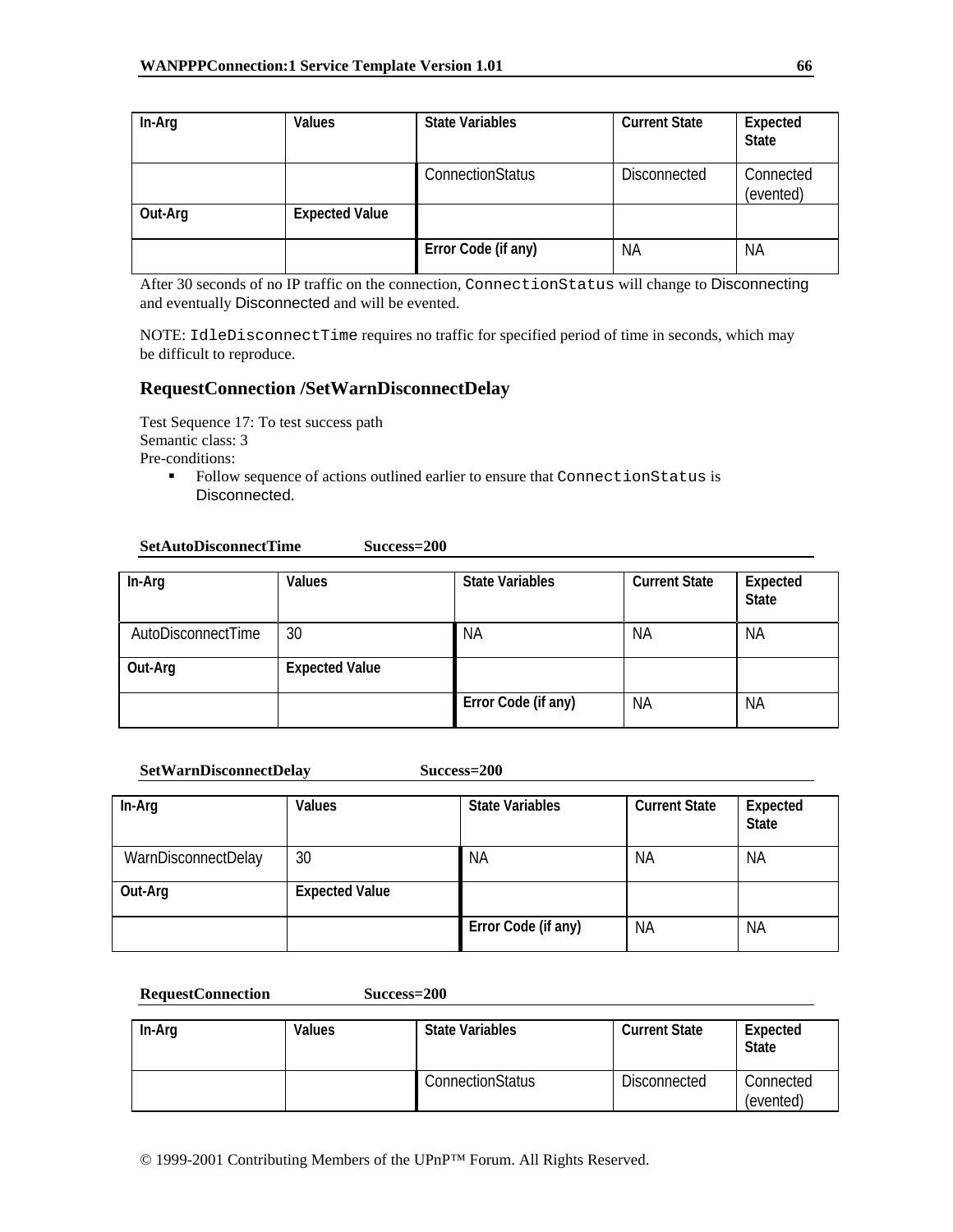| Out-Arg | <b>Expected Value</b> |                     |    |    |
|---------|-----------------------|---------------------|----|----|
|         |                       | Error Code (if any) | ΝA | ΝA |

After 30 seconds, ConnectionStatus will change to PendingDisconnect and eventually will be evented. After 15 seconds, ConnectionStatus will change to Disconnected and will be evented.

## **RequestTermination**

Test Sequence 18: To test success path Semantic class: 3 Pre-conditions:

> Follow sequence of actions outlined earlier to ensure that ConnectionStatus is Disconnected.

| <b>RequestConnection</b> | Success=200 |
|--------------------------|-------------|
|                          |             |

| In-Arg  | <b>Values</b>         | <b>State Variables</b> | <b>Current State</b> | Expected<br><b>State</b> |
|---------|-----------------------|------------------------|----------------------|--------------------------|
|         |                       | ConnectionStatus       | Disconnected         | Connected<br>(evented)   |
| Out-Arg | <b>Expected Value</b> |                        |                      |                          |
|         |                       | Error Code (if any)    | <b>NA</b>            | <b>NA</b>                |

| Success=200<br><b>RequestTermination</b> |  |
|------------------------------------------|--|
|------------------------------------------|--|

| In-Arg  | Values                | <b>State Variables</b>  | <b>Current State</b> | <b>Expected State</b>     |
|---------|-----------------------|-------------------------|----------------------|---------------------------|
|         |                       | <b>ConnectionStatus</b> | Connected            | Disconnected<br>(evented) |
| Out-Arg | <b>Expected Value</b> |                         |                      |                           |
|         |                       | Error Code (if any)     | <b>NA</b>            | <b>NA</b>                 |

NOTE: This test sequence presumes that the connection is configured a priori. If not, follow steps to configure the connection

Test Sequence 19: To test error 711 Semantic class: 3

Pre-conditions:

 Follow sequence of actions outlined earlier to ensure that ConnectionStatus is Disconnected.

| In-Arg | Values | <b>State Variables</b> | <b>Current State</b> | Expected<br><b>State</b> |
|--------|--------|------------------------|----------------------|--------------------------|
|        |        |                        |                      |                          |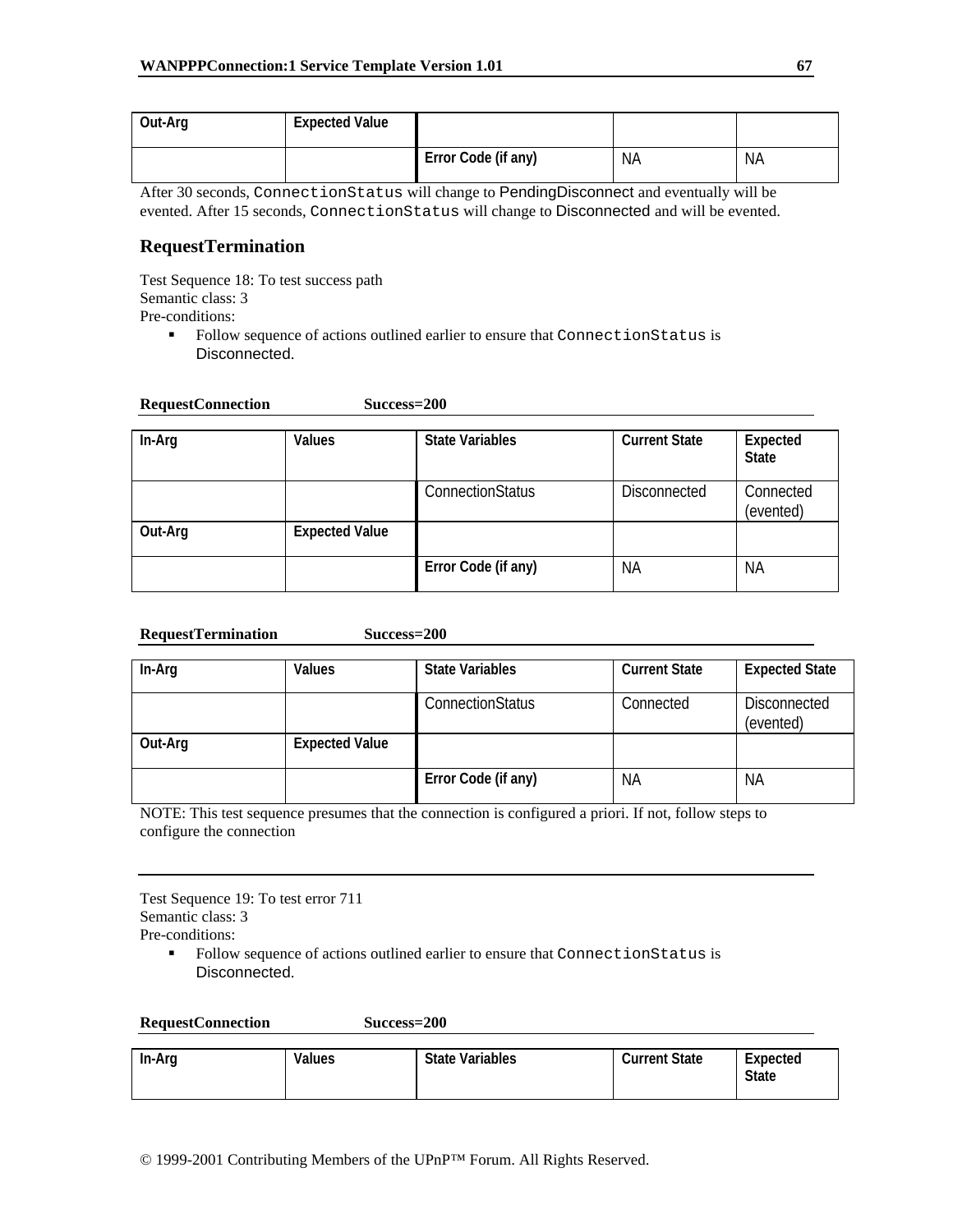|         |                       | ConnectionStatus    | Disconnected | Connected<br>(evented) |
|---------|-----------------------|---------------------|--------------|------------------------|
| Out-Arg | <b>Expected Value</b> |                     |              |                        |
|         |                       | Error Code (if any) | <b>NA</b>    | <b>NA</b>              |

#### **RequestTermination Success=200**

| In-Arg  | Values                | <b>State Variables</b>  | <b>Current State</b> | <b>Expected State</b>            |
|---------|-----------------------|-------------------------|----------------------|----------------------------------|
|         |                       | <b>ConnectionStatus</b> | Connected            | <b>Disconnected</b><br>(evented) |
| Out-Arg | <b>Expected Value</b> |                         |                      |                                  |
|         |                       | Error Code (if any)     | ΝA                   | ΝA                               |

#### **RequestTermination Success=200**

| In-Arg  | Values                | <b>State Variables</b> | <b>Current State</b> | Expected<br>State |
|---------|-----------------------|------------------------|----------------------|-------------------|
|         |                       | <b>NA</b>              | <b>NA</b>            | <b>NA</b>         |
| Out-Arg | <b>Expected Value</b> |                        |                      |                   |
|         |                       | Error Code (if any)    | 711                  | <b>NA</b>         |

Test Sequence 20: To test error 707 Semantic class: 3

Pre-conditions:

 Follow sequence of actions outlined earlier to ensure that ConnectionStatus is Disconnected.

| In-Arg  | Values                | <b>State Variables</b> | <b>Current State</b> | Expected<br><b>State</b> |
|---------|-----------------------|------------------------|----------------------|--------------------------|
|         |                       | ConnectionStatus       | <b>Disconnected</b>  | Connected<br>(evented)   |
| Out-Arg | <b>Expected Value</b> |                        |                      |                          |
|         |                       | Error Code (if any)    | <b>NA</b>            | <b>NA</b>                |

**RequestTermination Success=200**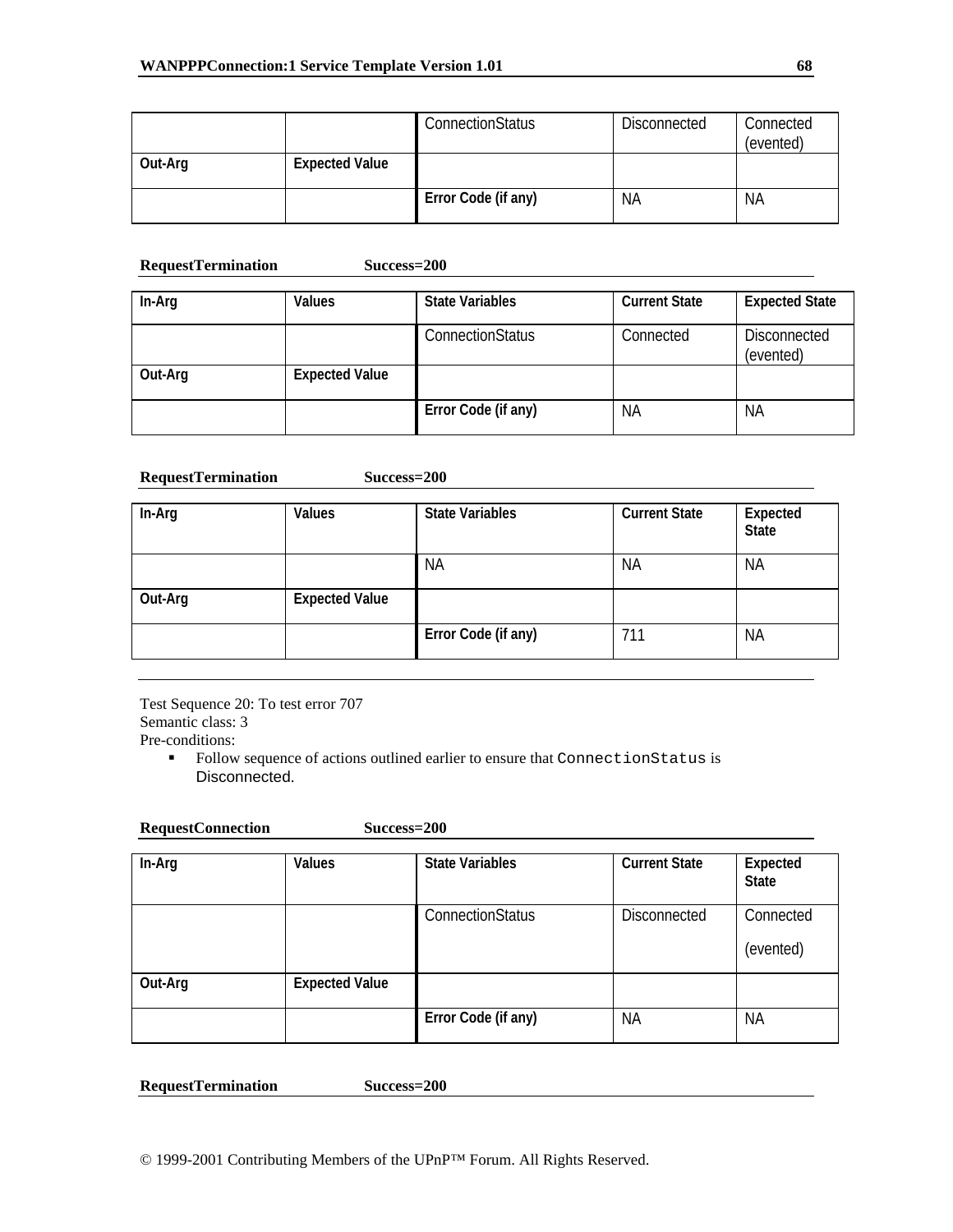| In-Arg  | Values                | <b>State Variables</b> | <b>Current State</b> | Expected<br><b>State</b>         |
|---------|-----------------------|------------------------|----------------------|----------------------------------|
|         |                       | ConnectionStatus       | Connected            | <b>Disconnected</b><br>(evented) |
| Out-Arg | <b>Expected Value</b> |                        |                      |                                  |
|         |                       | Error Code (if any)    | <b>NA</b>            | <b>NA</b>                        |

#### **RequestTermination Success=200** Executed in sequence with no time delay

| In-Arg  | Values                | <b>State Variables</b> | <b>Current State</b> | Expected<br><b>State</b> |
|---------|-----------------------|------------------------|----------------------|--------------------------|
|         |                       | <b>NA</b>              | ΝA                   | <b>NA</b>                |
| Out-Arg | <b>Expected Value</b> |                        |                      |                          |
|         |                       | Error Code (if any)    | 707                  | <b>NA</b>                |

NOTE: This test may not be possible in certain deployments where connection teardown is almost instantaneous.

Test Sequence 21: To test error 710 Semantic class: 3 Pre-conditions: Follow sequence of actions outlined earlier to ensure that ConnectionStatus is Disconnected.

### **SetConnectionType Success=200**

| In-Arg         | Values                                                                                                                                               | <b>State Variables</b> | <b>Current State</b> | Expected<br><b>State</b> |
|----------------|------------------------------------------------------------------------------------------------------------------------------------------------------|------------------------|----------------------|--------------------------|
| ConnectionType | Must be one of the values<br>returned in<br>PossibleConnectionTypes<br>but incompatible with<br>RequestConnection. An<br>example is<br>PPPoE_Bridged | ΝA                     | NА                   | ΝA                       |
| Out-Arg        | <b>Expected Value</b>                                                                                                                                | ConnectionStatus       | <b>Disconnected</b>  | No change                |
|                |                                                                                                                                                      | Error Code (if any)    | <b>NA</b>            | <b>NA</b>                |

Follow steps to activate the connection (i.e. ConnectionStatus is Connected).

 **RequestTermination Success=200** 

© 1999-2001 Contributing Members of the UPnP™ Forum. All Rights Reserved.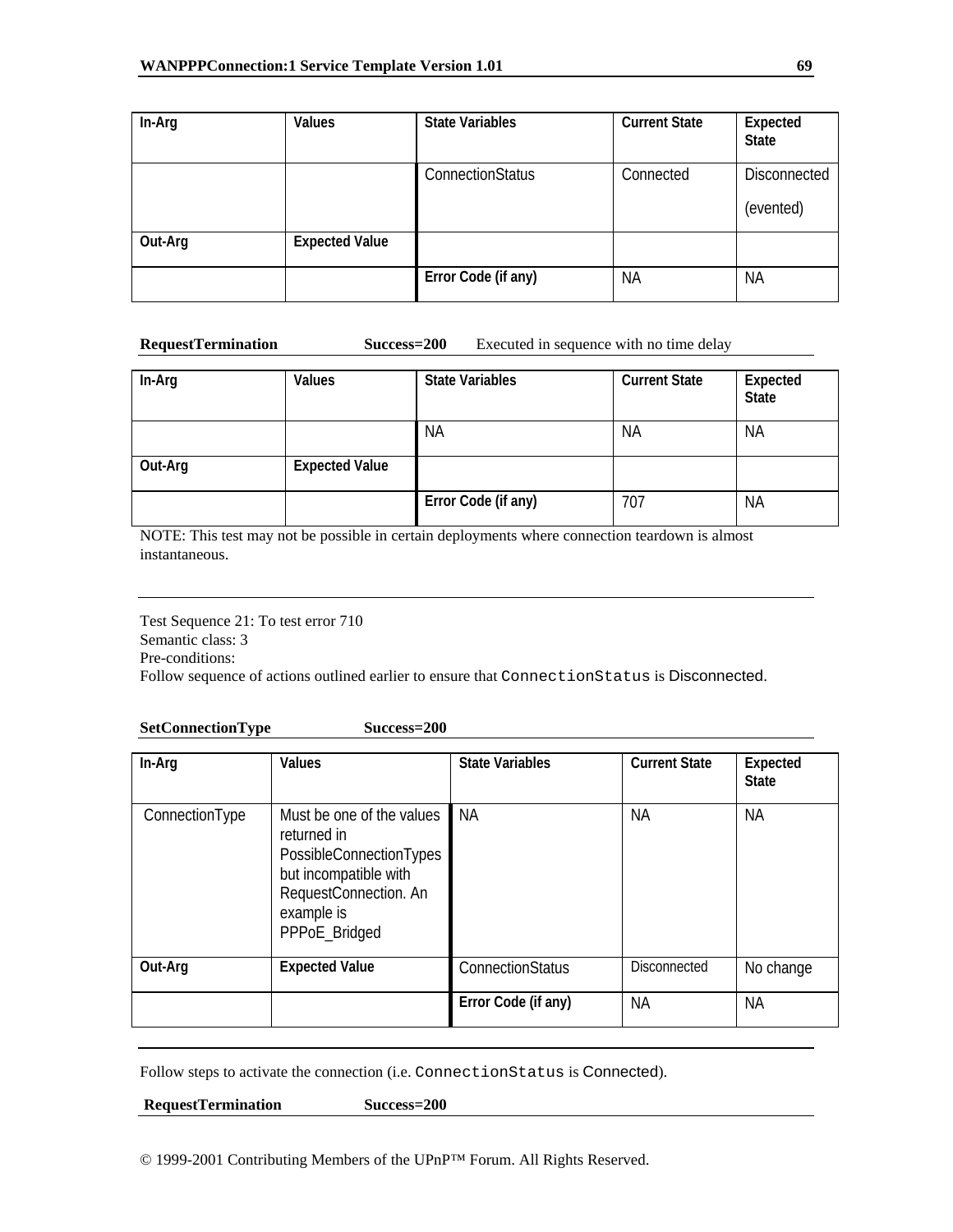| In-Arg  | Values                | <b>State Variables</b> | <b>Current State</b> | Expected<br><b>State</b> |
|---------|-----------------------|------------------------|----------------------|--------------------------|
|         |                       | <b>NA</b>              | <b>NA</b>            | <b>NA</b>                |
| Out-Arg | <b>Expected Value</b> |                        |                      |                          |
|         |                       | Error Code (if any)    | 710                  | <b>NA</b>                |

# **RequestTermination / SetWarnDisconnectDelay**

Test Sequence 22: To test success path Semantic class: 3 Pre-conditions:

 Follow sequence of actions outlined earlier to ensure that ConnectionStatus is Disconnected.

Success=200

| In-Arg              | Values                | <b>State Variables</b> | <b>Current State</b> | Expected<br><b>State</b> |
|---------------------|-----------------------|------------------------|----------------------|--------------------------|
| WarnDisconnectDelay | 30                    | <b>NA</b>              | <b>NA</b>            | <b>NA</b>                |
| Out-Arg             | <b>Expected Value</b> |                        |                      |                          |
|                     |                       | Error Code (if any)    | <b>NA</b>            | <b>NA</b>                |

#### **RequestConnection Success=200**

| In-Arg  | Values                | <b>State Variables</b> | <b>Current State</b> | Expected<br><b>State</b> |
|---------|-----------------------|------------------------|----------------------|--------------------------|
|         |                       | ConnectionStatus       | <b>Disconnected</b>  | Connected<br>(evented)   |
| Out-Arg | <b>Expected Value</b> |                        |                      |                          |
|         |                       | Error Code (if any)    | <b>NA</b>            | <b>NA</b>                |

## **RequestTermination Success=200**

| In-Arg  | Values                | <b>State Variables</b>  | <b>Current State</b> | Expected<br><b>State</b>                  |
|---------|-----------------------|-------------------------|----------------------|-------------------------------------------|
|         |                       | <b>ConnectionStatus</b> | Connected            | Pending<br><b>Disconnect</b><br>(evented) |
| Out-Arg | <b>Expected Value</b> |                         |                      |                                           |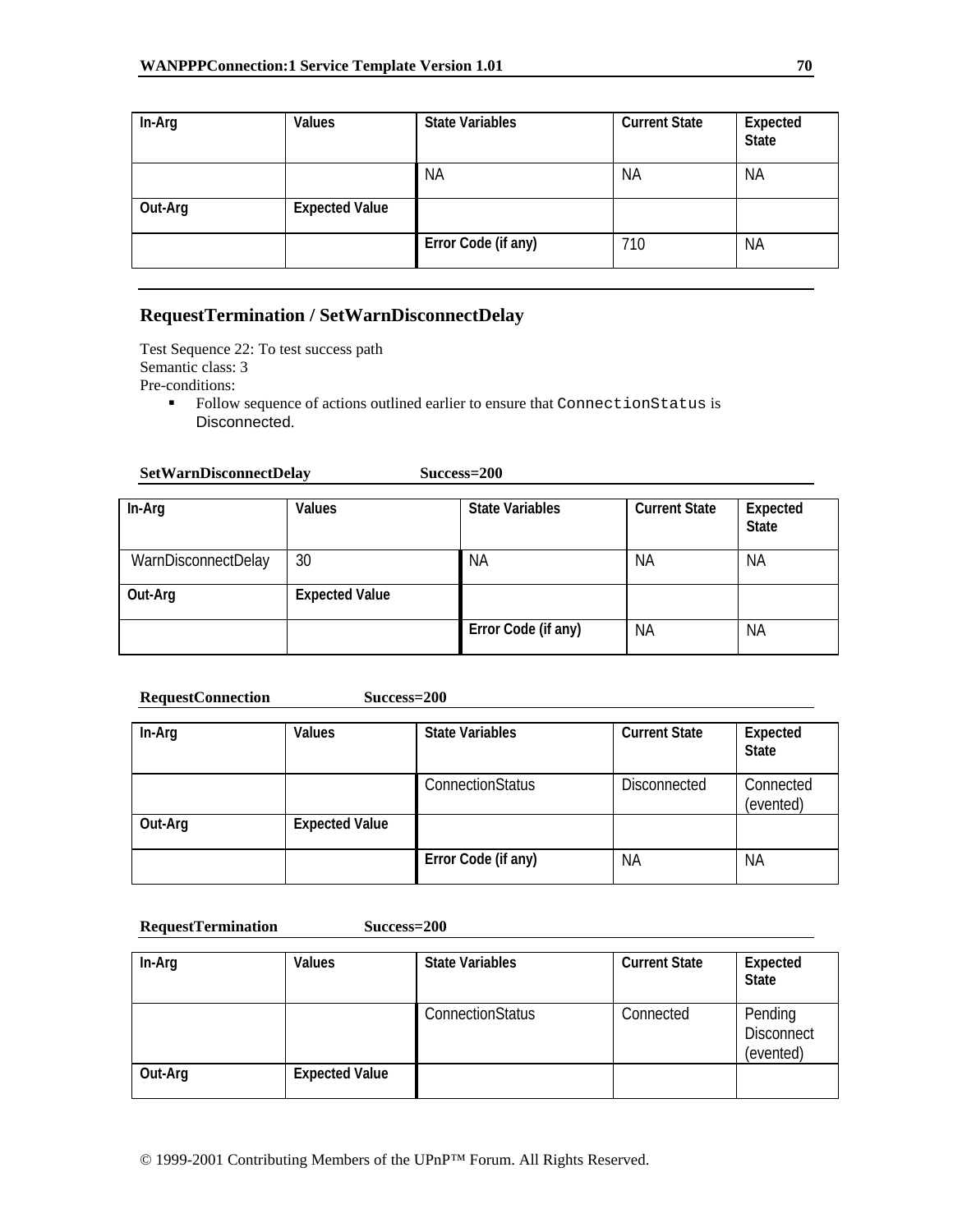| $\cdots$<br><b>NA</b><br>-----<br>Code<br>any)<br>(IT<br>NА<br><b>E</b> rror<br>$\sim$ $\sim$ |  |
|-----------------------------------------------------------------------------------------------|--|
|-----------------------------------------------------------------------------------------------|--|

After 30 seconds, ConnectionStatus will change to Disconnected and will be evented.

## **ForceTermination**

Test Sequence 23: To test success path Semantic class: 3 Pre-conditions:

**RequestConnection Success=200** 

Follow sequence of actions outlined earlier to ensure that ConnectionStatus is Disconnected.

| In-Arg  | Values                | <b>State Variables</b> | <b>Current State</b> | Expected<br><b>State</b> |
|---------|-----------------------|------------------------|----------------------|--------------------------|
|         |                       | ConnectionStatus       | <b>Disconnected</b>  | Connected<br>(evented)   |
| Out-Arg | <b>Expected Value</b> |                        |                      |                          |
|         |                       | Error Code (if any)    | <b>NA</b>            | <b>NA</b>                |

#### **ForceTermination Success=200**

| In-Arg  | Values                | <b>State Variables</b> | <b>Current State</b> | <b>Expected State</b>            |
|---------|-----------------------|------------------------|----------------------|----------------------------------|
|         |                       | ConnectionStatus       | Connected            | <b>Disconnected</b><br>(evented) |
| Out-Arg | <b>Expected Value</b> |                        |                      |                                  |
|         |                       | Error Code (if any)    | <b>NA</b>            | <b>NA</b>                        |

NOTE: This test sequence presumes that the connection is configured a priori. If not, follow steps to configure the connection

Test Sequence 24: To test error 711 Semantic class: 3

Pre-conditions:

Follow sequence of actions outlined earlier to ensure that ConnectionStatus is Disconnected.

| <b>RequestConnection</b> | Success=200 |
|--------------------------|-------------|
|--------------------------|-------------|

| In-Arg | Values | <b>State Variables</b> | <b>Current State</b> | Expected<br><b>State</b> |
|--------|--------|------------------------|----------------------|--------------------------|
|        |        | ConnectionStatus       | Disconnected         | Connected<br>(evented)   |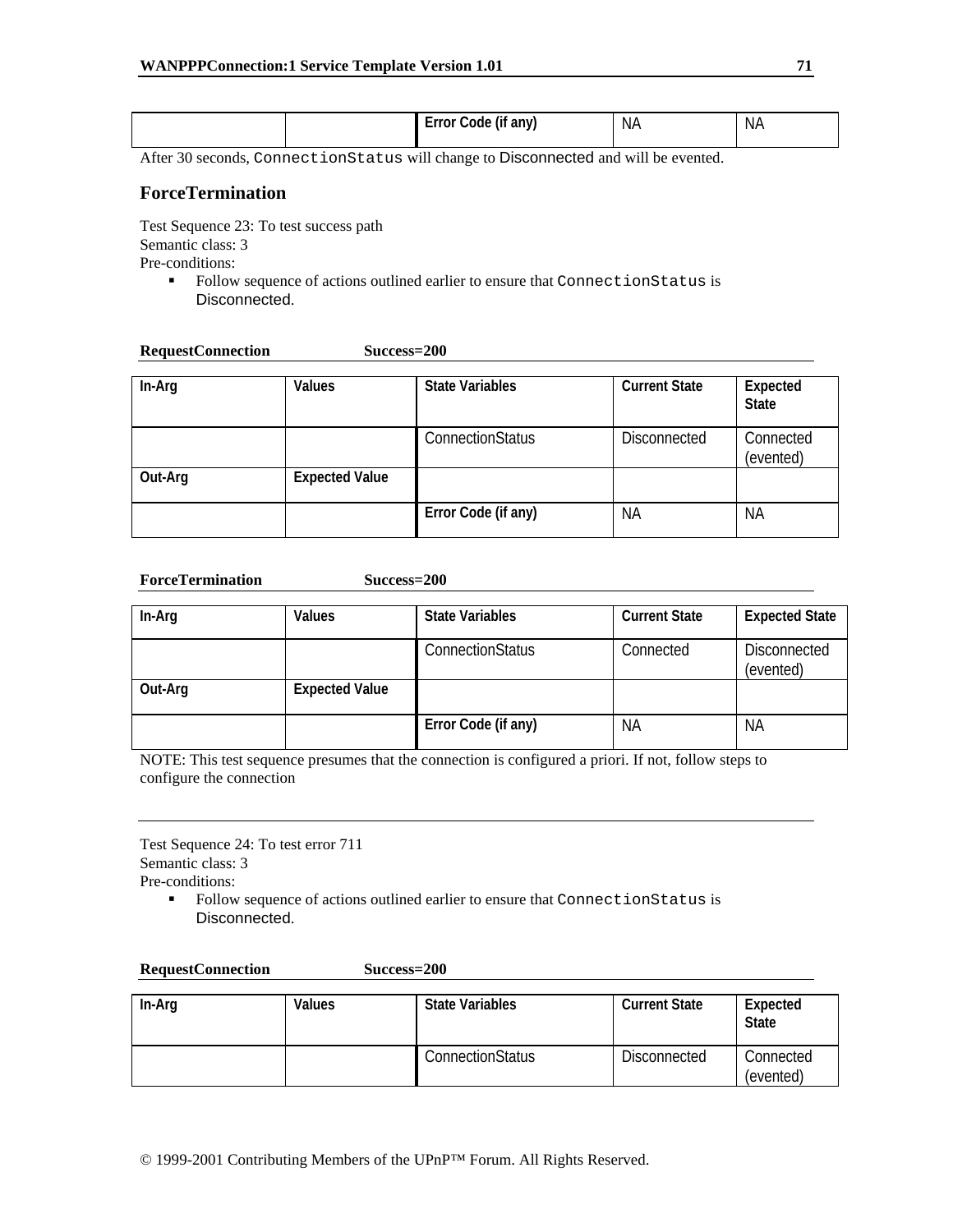| Out-Arg | <b>Expected Value</b> |                     |           |           |
|---------|-----------------------|---------------------|-----------|-----------|
|         |                       | Error Code (if any) | <b>NA</b> | <b>NA</b> |

| <b>ForceTermination</b> | $Success=200$         |                        |                      |                                  |
|-------------------------|-----------------------|------------------------|----------------------|----------------------------------|
| In-Arg                  | Values                | <b>State Variables</b> | <b>Current State</b> | <b>Expected State</b>            |
|                         |                       | ConnectionStatus       | Connected            | <b>Disconnected</b><br>(evented) |
| Out-Arg                 | <b>Expected Value</b> |                        |                      |                                  |
|                         |                       | Error Code (if any)    | <b>NA</b>            | <b>NA</b>                        |

#### **ForceTermination Success=200**

| In-Arg  | Values                | <b>State Variables</b> | <b>Current State</b> | Expected<br><b>State</b> |
|---------|-----------------------|------------------------|----------------------|--------------------------|
|         |                       | <b>NA</b>              | <b>NA</b>            | <b>NA</b>                |
| Out-Arg | <b>Expected Value</b> |                        |                      |                          |
|         |                       | Error Code (if any)    | 711                  | <b>NA</b>                |

Test Sequence 25: To test error 707 Semantic class: 3 Pre-conditions:

> Follow sequence of actions outlined earlier to ensure that ConnectionStatus is Disconnected.

| <b>RequestConnection</b> | $Success=200$         |                         |                      |                          |
|--------------------------|-----------------------|-------------------------|----------------------|--------------------------|
| In-Arg                   | Values                | <b>State Variables</b>  | <b>Current State</b> | Expected<br><b>State</b> |
|                          |                       | <b>ConnectionStatus</b> | <b>Disconnected</b>  | Connected<br>(evented)   |
| Out-Arg                  | <b>Expected Value</b> |                         |                      |                          |
|                          |                       | Error Code (if any)     | <b>NA</b>            | <b>NA</b>                |

**ForceTermination Success=200** 

| In-Arg | Values | <b>State Variables</b> | <b>Current State</b> | <b>Expected State</b>            |
|--------|--------|------------------------|----------------------|----------------------------------|
|        |        | ConnectionStatus       | Connected            | <b>Disconnected</b><br>(evented) |

© 1999-2001 Contributing Members of the UPnP™ Forum. All Rights Reserved.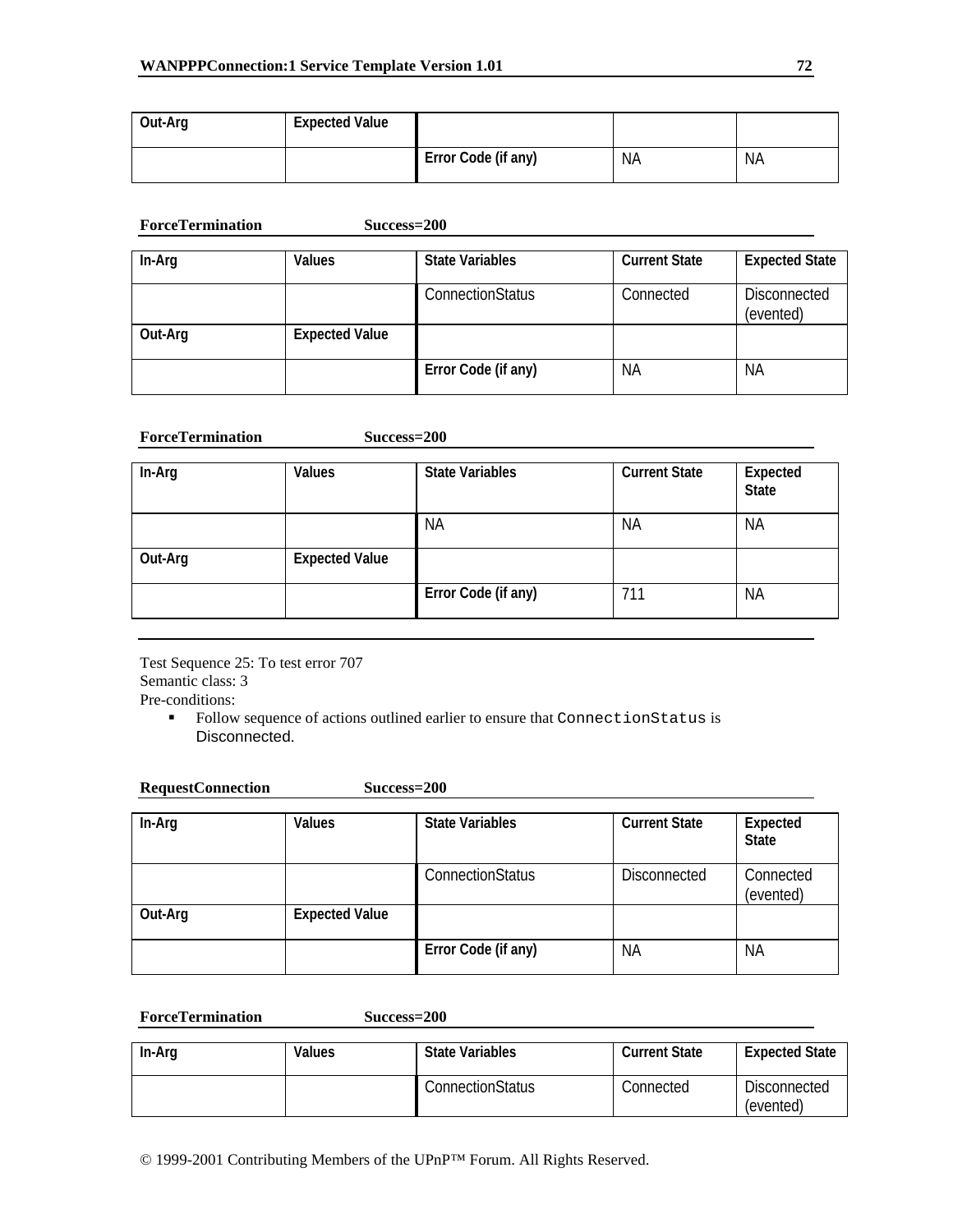| Out-Arg | <b>Expected Value</b> |                     |           |    |
|---------|-----------------------|---------------------|-----------|----|
|         |                       | Error Code (if any) | <b>NA</b> | NA |

| <b>ForceTermination</b><br>Success=200 | Executed in sequence with no time delay |
|----------------------------------------|-----------------------------------------|
|----------------------------------------|-----------------------------------------|

| In-Arg  | Values                | <b>State Variables</b> | <b>Current State</b> | Expected<br><b>State</b> |
|---------|-----------------------|------------------------|----------------------|--------------------------|
|         |                       | <b>NA</b>              | <b>NA</b>            | <b>NA</b>                |
| Out-Arg | <b>Expected Value</b> |                        |                      |                          |
|         |                       | Error Code (if any)    | 707                  | <b>NA</b>                |

NOTE: This test may not be possible in certain deployments where connection teardown is almost instantaneous.

Test Sequence 26: To test error 710 Semantic class: 3 Pre-conditions:

> Follow sequence of actions outlined earlier to ensure that ConnectionStatus is Disconnected.

**SetConnectionType Success=200** 

| In-Arg         | Values                                                                                                                                               | <b>State Variables</b> | <b>Current State</b> | Expected<br><b>State</b> |
|----------------|------------------------------------------------------------------------------------------------------------------------------------------------------|------------------------|----------------------|--------------------------|
| ConnectionType | Must be one of the values<br>returned in<br>PossibleConnectionTypes<br>but incompatible with<br>RequestConnection. An<br>example is<br>PPPoE_Bridged | <b>NA</b>              | NА                   | NA.                      |
| Out-Arg        | <b>Expected Value</b>                                                                                                                                | ConnectionStatus       | Disconnected         | No change                |
|                |                                                                                                                                                      | Error Code (if any)    | ΝA                   | ΝA                       |

Follow steps to activate the connection (i.e. ConnectionStatus is Connected).

**ForceTermination Success=200** 

| In-Arg | Values | <b>State Variables</b> | <b>Current State</b> | Expected<br><b>State</b> |
|--------|--------|------------------------|----------------------|--------------------------|
|--------|--------|------------------------|----------------------|--------------------------|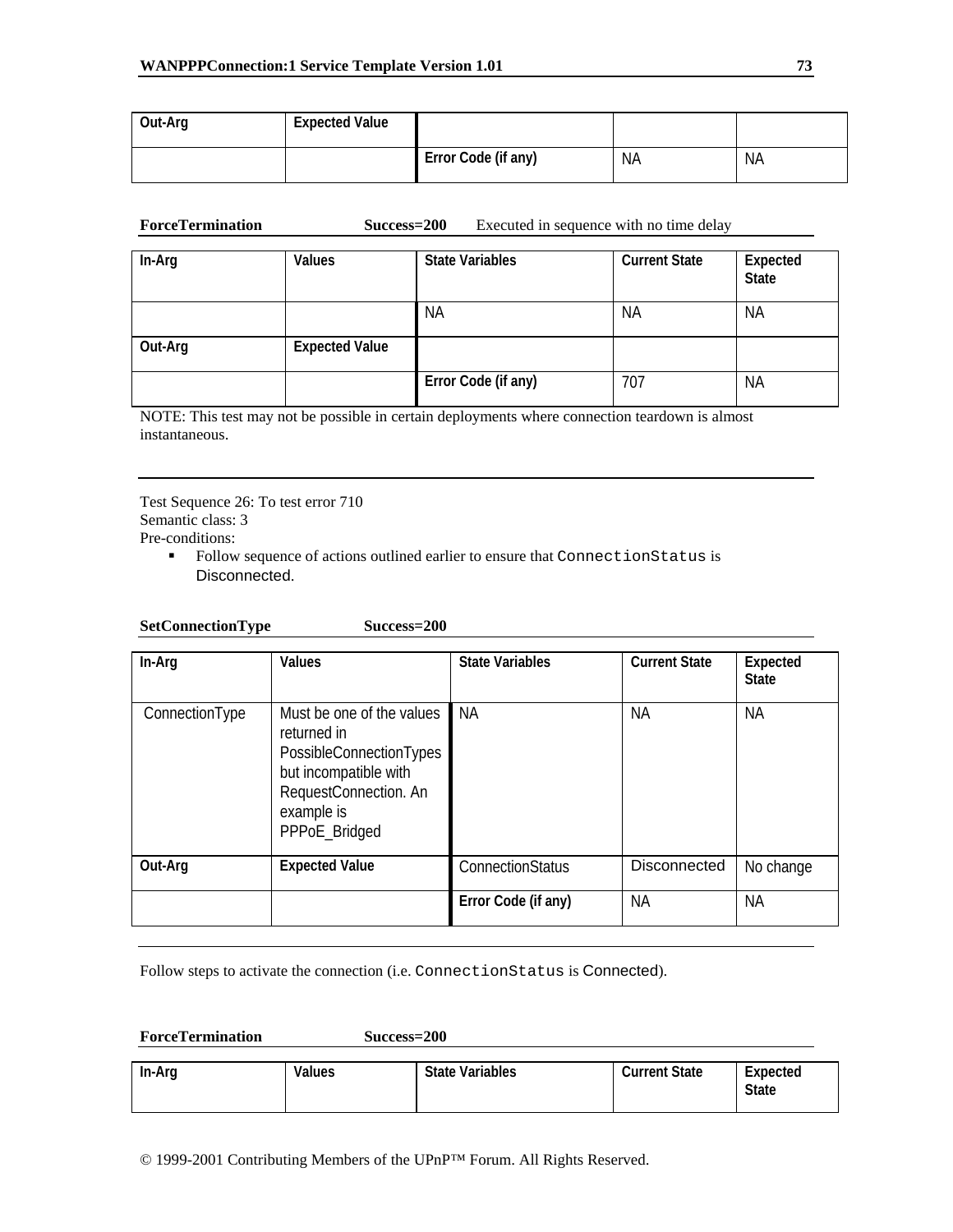|         |                       | <b>NA</b>           | <b>NA</b> | <b>NA</b> |
|---------|-----------------------|---------------------|-----------|-----------|
| Out-Arg | <b>Expected Value</b> |                     |           |           |
|         |                       | Error Code (if any) | 710       | <b>NA</b> |

## **ForceTermination / SetWarnDisconnectDelay**

Test Sequence 27: To test the fact that WarnDisconnectDelay has no effect on ForceTermination Semantic class: 3

Pre-conditions:

Follow sequence of actions outlined earlier to ensure that ConnectionStatus is Disconnected.

### **SetWarnDisconnectDelay Success=200**

| In-Arg              | <b>Values</b>         | <b>State Variables</b> | <b>Current State</b> | Expected<br><b>State</b> |
|---------------------|-----------------------|------------------------|----------------------|--------------------------|
| WarnDisconnectDelay | 30                    | ΝA                     | <b>NA</b>            | <b>NA</b>                |
| Out-Arg             | <b>Expected Value</b> |                        |                      |                          |
|                     |                       | Error Code (if any)    | <b>NA</b>            | <b>NA</b>                |

#### **RequestConnection Success=200**

| In-Arg  | Values                | <b>State Variables</b>  | <b>Current State</b> | Expected<br><b>State</b> |
|---------|-----------------------|-------------------------|----------------------|--------------------------|
|         |                       | <b>ConnectionStatus</b> | <b>Disconnected</b>  | Connected<br>(evented)   |
| Out-Arg | <b>Expected Value</b> |                         |                      |                          |
|         |                       | Error Code (if any)     | ΝA                   | <b>NA</b>                |

| <b>ForceTermination</b> | Success=200           |                        |                      |                                  |
|-------------------------|-----------------------|------------------------|----------------------|----------------------------------|
| In-Arg                  | <b>Values</b>         | <b>State Variables</b> | <b>Current State</b> | <b>Expected State</b>            |
|                         |                       | ConnectionStatus       | Connected            | <b>Disconnected</b><br>(evented) |
| Out-Arg                 | <b>Expected Value</b> |                        |                      |                                  |
|                         |                       | Error Code (if any)    | <b>NA</b>            | <b>NA</b>                        |

# **AddPortMapping / DeletePortMapping**

Test Sequence 28: To test success path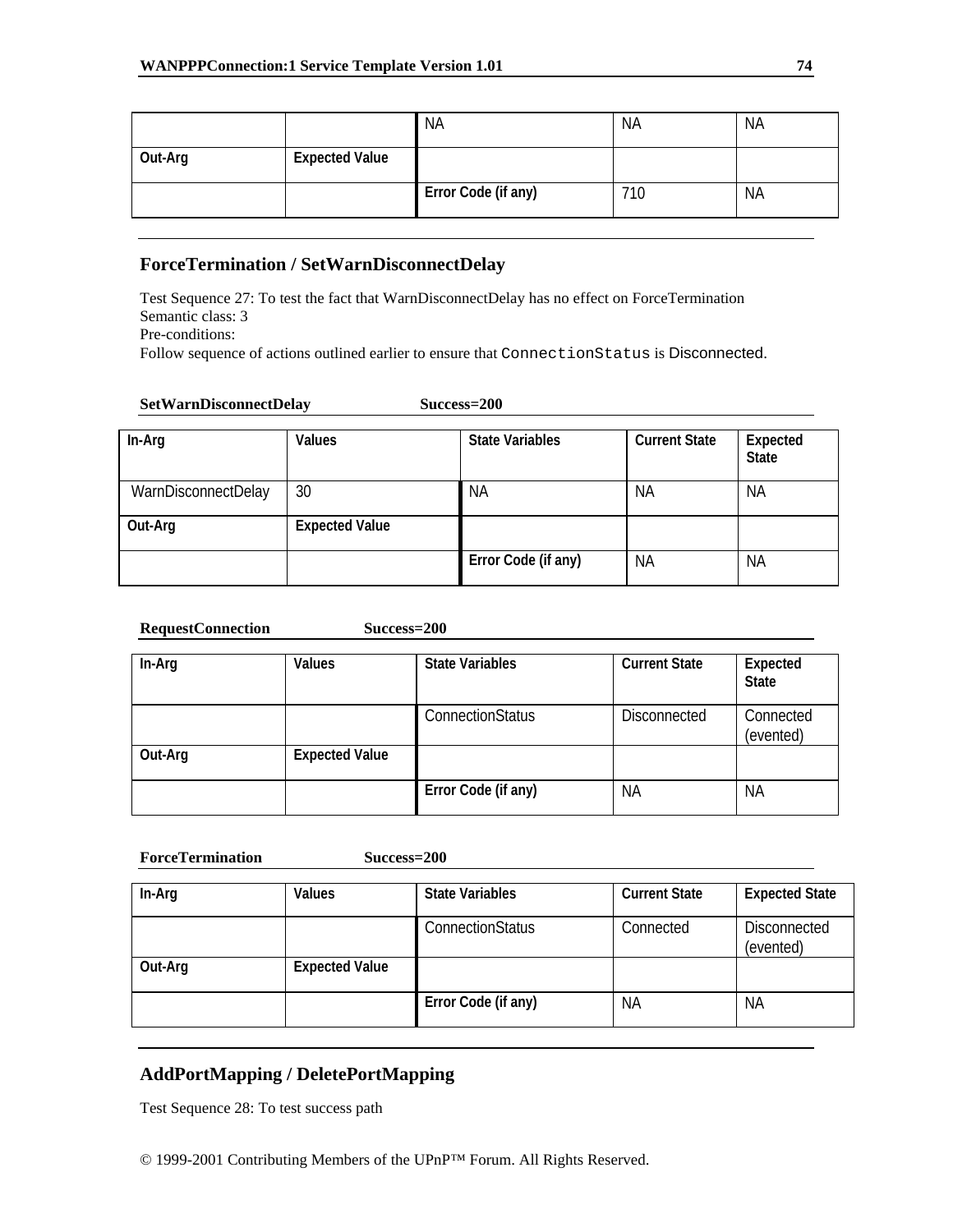Semantic class: 2 Pre-conditions:

> **Port mapping entry being added should not already exist in the port mapping table. Values** provided below serve only as an example.

| <b>GetPortMappingNumberOfEntries</b><br>Success=200 |                         |                        |                      |                          |
|-----------------------------------------------------|-------------------------|------------------------|----------------------|--------------------------|
| In-Arg                                              | Values                  | <b>State Variables</b> | <b>Current State</b> | Expected<br><b>State</b> |
|                                                     |                         | <b>NA</b>              | ΝA                   | NA                       |
| Out-Arg                                             | <b>Expected Value</b>   |                        |                      |                          |
| PortMappingNumberOfEntries                          | 0 or a positive integer | Error Code (if any)    | ΝA                   | <b>NA</b>                |

#### **AddPortMapping Success=200**

| In-Arg                   | Values                  | <b>State Variables</b>     | Current<br><b>State</b>        | Expected<br><b>State</b>       |
|--------------------------|-------------------------|----------------------------|--------------------------------|--------------------------------|
| RemoteHost               | A valid IP address      | PortMappingNumberOfEntries | 0 or a<br>positive<br>integrer | Increment<br>by 1<br>(evented) |
| ExternalPort             | 80                      |                            |                                |                                |
| PortMappingProtocol      | <b>TCP</b>              |                            |                                |                                |
| InternalPort             | 80                      |                            |                                |                                |
| InternalClient           | A valid IP address      |                            |                                |                                |
| PortMappingEnabled       | 1                       |                            |                                |                                |
| PortMappingDescription   | <b>Test Description</b> |                            |                                |                                |
| PortMappingLeaseDuration | $\overline{0}$          |                            |                                |                                |
| Out-Arg                  | <b>Expected Value</b>   |                            |                                |                                |
|                          |                         | Error Code (if any)        | <b>NA</b>                      | <b>NA</b>                      |

#### **GetPortMappingNumberOfEntries Success=200**

| In-Arg  | Values                | <b>State Variables</b> | <b>Current State</b> | Expected<br><b>State</b> |
|---------|-----------------------|------------------------|----------------------|--------------------------|
|         |                       | <b>NA</b>              | <b>NA</b>            | <b>NA</b>                |
| Out-Arg | <b>Expected Value</b> |                        |                      |                          |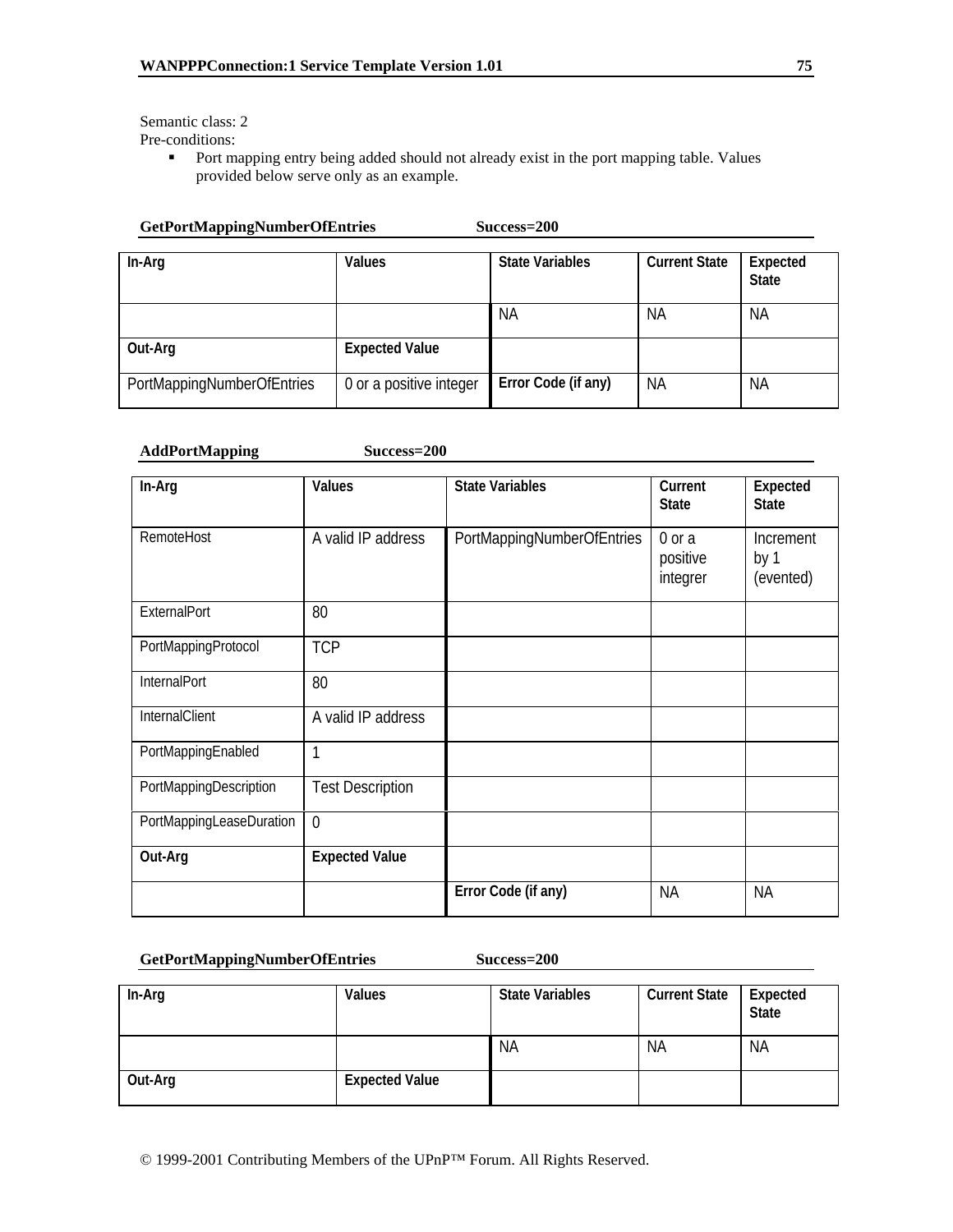| PortMappingNumberOfEntries<br>more than the value<br>retrieved prior to the<br>AddPortMapping<br>action | Error Code (if any) | ΝA | <b>NA</b> |
|---------------------------------------------------------------------------------------------------------|---------------------|----|-----------|
|---------------------------------------------------------------------------------------------------------|---------------------|----|-----------|

Test Sequence 29: To test error 718 Semantic class: 2 Pre-conditions:

> **Port mapping entry being added should not already exist in the port mapping table. Values** provided below serve only as an example.

| <b>AddPortMapping</b> |  |
|-----------------------|--|
|-----------------------|--|

Success=200

| In-Arg                   | Values                  | <b>State Variables</b>     | Current<br><b>State</b>           | Expected<br><b>State</b>              |
|--------------------------|-------------------------|----------------------------|-----------------------------------|---------------------------------------|
| RemoteHost               | A valid IP address      | PortMappingNumberOfEntries | $0$ or $a$<br>positive<br>integer | <b>Increment</b><br>by 1<br>(evented) |
| ExternalPort             | 80                      |                            |                                   |                                       |
| PortMappingProtocol      | <b>TCP</b>              |                            |                                   |                                       |
| InternalPort             | 80                      |                            |                                   |                                       |
| InternalClient           | A valid IP address      |                            |                                   |                                       |
| PortMappingEnabled       | 1                       |                            |                                   |                                       |
| PortMappingDescription   | <b>Test Description</b> |                            |                                   |                                       |
| PortMappingLeaseDuration | $\overline{0}$          |                            |                                   |                                       |
| Out-Arg                  | <b>Expected Value</b>   |                            |                                   |                                       |
|                          |                         | Error Code (if any)        | <b>NA</b>                         | <b>NA</b>                             |

#### **AddPortMapping Success=200**

| In-Arg              | <b>Values</b>      | <b>State Variables</b>     | Current<br><b>State</b>       | Expected<br><b>State</b> |
|---------------------|--------------------|----------------------------|-------------------------------|--------------------------|
| RemoteHost          | A valid IP address | PortMappingNumberOfEntries | 0 or a<br>positive<br>integer | No change                |
| <b>ExternalPort</b> | 80                 |                            |                               |                          |
| PortMappingProtocol | <b>TCP</b>         |                            |                               |                          |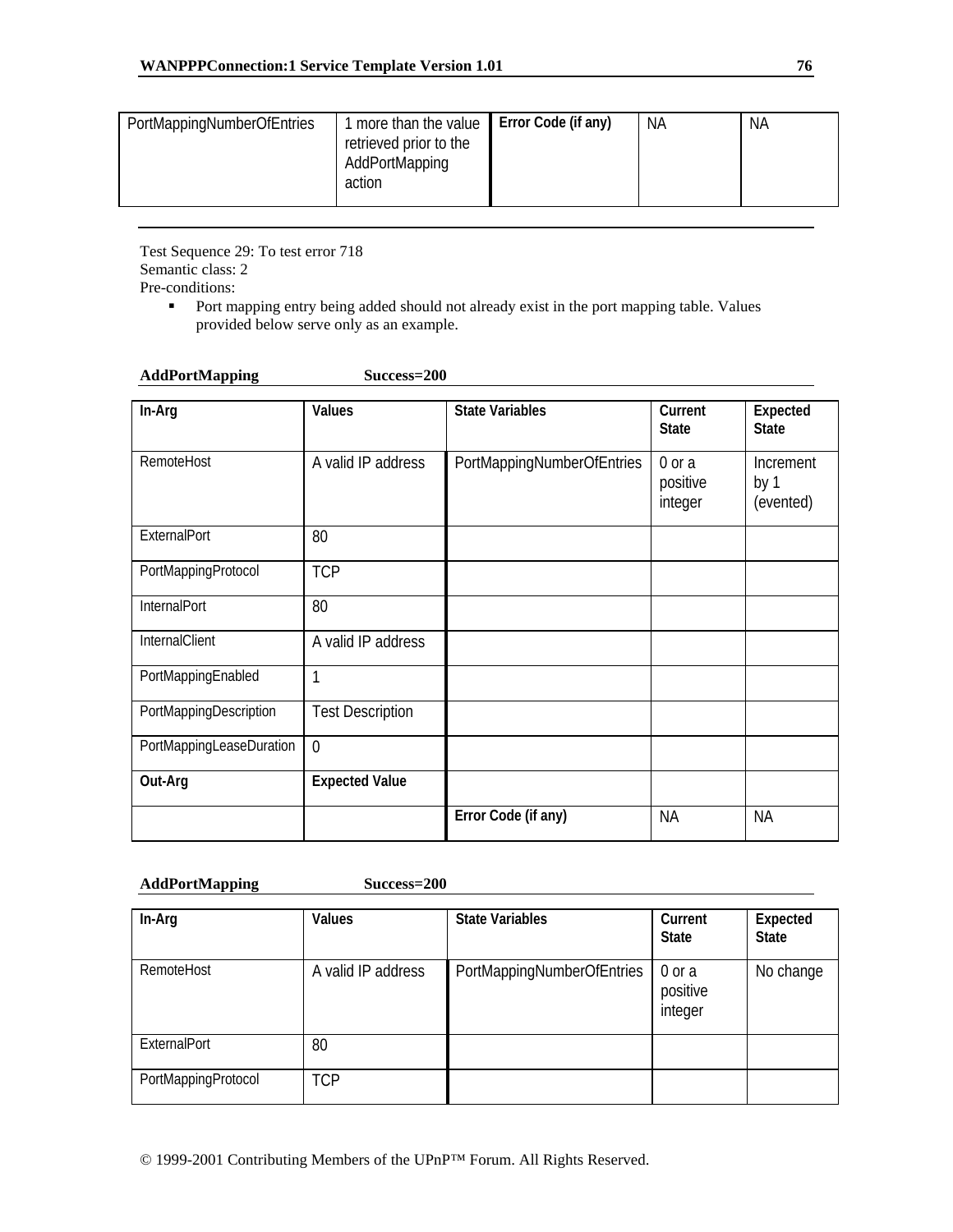| InternalPort             | 81                      |                     |     |           |
|--------------------------|-------------------------|---------------------|-----|-----------|
| InternalClient           | A valid IP address      |                     |     |           |
| PortMappingEnabled       |                         |                     |     |           |
| PortMappingDescription   | <b>Test Description</b> |                     |     |           |
| PortMappingLeaseDuration | $\overline{0}$          |                     |     |           |
| Out-Arg                  | <b>Expected Value</b>   |                     |     |           |
|                          |                         | Error Code (if any) | 718 | <b>NA</b> |

Test Sequence 30: To test success path with DeletePortMapping

Semantic class: 2

Pre-conditions:

Port mapping entry being added should not already exist in the port mapping table. Values provided below serve only as an example.

### **AddPortMapping Success=200**

| In-Arg                   | Values                  | <b>State Variables</b>     | Current<br><b>State</b>           | Expected<br><b>State</b>       |
|--------------------------|-------------------------|----------------------------|-----------------------------------|--------------------------------|
| RemoteHost               | A valid IP address      | PortMappingNumberOfEntries | $0$ or $a$<br>positive<br>integer | Increment<br>by 1<br>(evented) |
| ExternalPort             | 80                      |                            |                                   |                                |
| PortMappingProtocol      | <b>TCP</b>              |                            |                                   |                                |
| InternalPort             | 80                      |                            |                                   |                                |
| InternalClient           | A valid IP address      |                            |                                   |                                |
| PortMappingEnabled       | 1                       |                            |                                   |                                |
| PortMappingDescription   | <b>Test Description</b> |                            |                                   |                                |
| PortMappingLeaseDuration | $\overline{0}$          |                            |                                   |                                |
| Out-Arg                  | <b>Expected Value</b>   |                            |                                   |                                |
|                          |                         | Error Code (if any)        | <b>NA</b>                         | <b>NA</b>                      |

#### **DeletePortMapping Success=200**

| In-Arg | Values | <b>State Variables</b> | Current<br><b>State</b> | Expected<br><b>State</b> |
|--------|--------|------------------------|-------------------------|--------------------------|
|--------|--------|------------------------|-------------------------|--------------------------|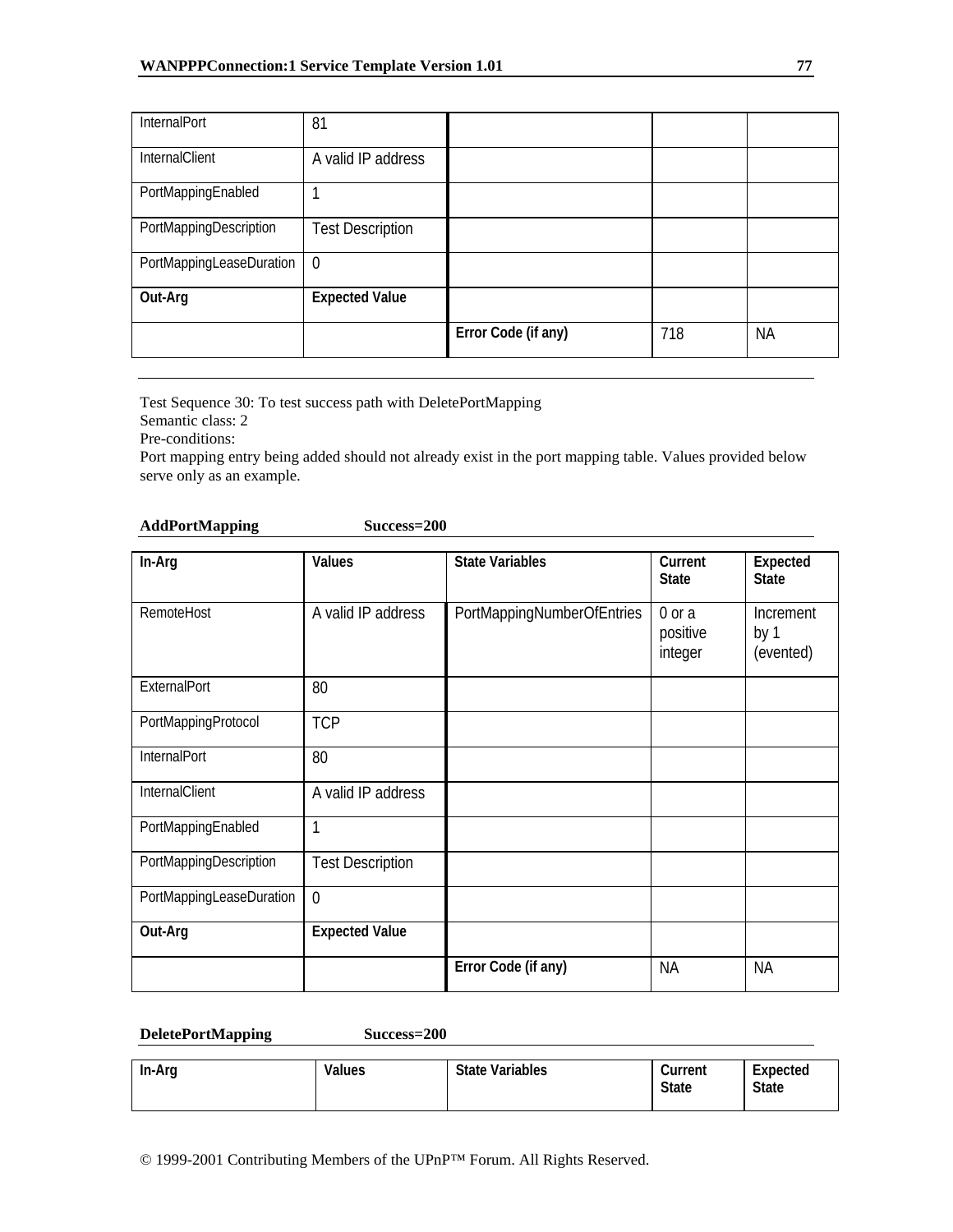| RemoteHost          | A valid IP address    | PortMappingNumberOfEntries | A positive<br>integer | Decrement<br>by 1 |
|---------------------|-----------------------|----------------------------|-----------------------|-------------------|
|                     |                       |                            |                       | (evented)         |
| <b>ExternalPort</b> | 80                    |                            |                       |                   |
| PortMappingProtocol | <b>TCP</b>            |                            |                       |                   |
| Out-Arg             | <b>Expected Value</b> |                            |                       |                   |
|                     |                       | Error Code (if any)        | <b>NA</b>             | <b>NA</b>         |

Test Sequence 31: To test error 714 Semantic class: 2 Pre-conditions:

> **Port mapping entry being added should not already exist in the port mapping table. Values** provided below serve only as an example.

| <b>AddPortMapping</b> | Success=200 |
|-----------------------|-------------|
|                       |             |

| In-Arg                   | Values                  | <b>State Variables</b>     | Current<br><b>State</b>       | Expected<br><b>State</b>       |
|--------------------------|-------------------------|----------------------------|-------------------------------|--------------------------------|
| RemoteHost               | A valid IP address      | PortMappingNumberOfEntries | 0 or a<br>positive<br>integer | Increment<br>by 1<br>(evented) |
| ExternalPort             | 80                      |                            |                               |                                |
| PortMappingProtocol      | <b>TCP</b>              |                            |                               |                                |
| InternalPort             | 80                      |                            |                               |                                |
| InternalClient           | A valid IP address      |                            |                               |                                |
| PortMappingEnabled       | 1                       |                            |                               |                                |
| PortMappingDescription   | <b>Test Description</b> |                            |                               |                                |
| PortMappingLeaseDuration | $\overline{0}$          |                            |                               |                                |
| Out-Arg                  | <b>Expected Value</b>   |                            |                               |                                |
|                          |                         | Error Code (if any)        | <b>NA</b>                     | <b>NA</b>                      |

**DeletePortMapping Success=200** 

| In-Arg | Values | <b>State Variables</b> | Current<br><b>State</b> | Expected<br><b>State</b> |
|--------|--------|------------------------|-------------------------|--------------------------|
|        |        |                        |                         |                          |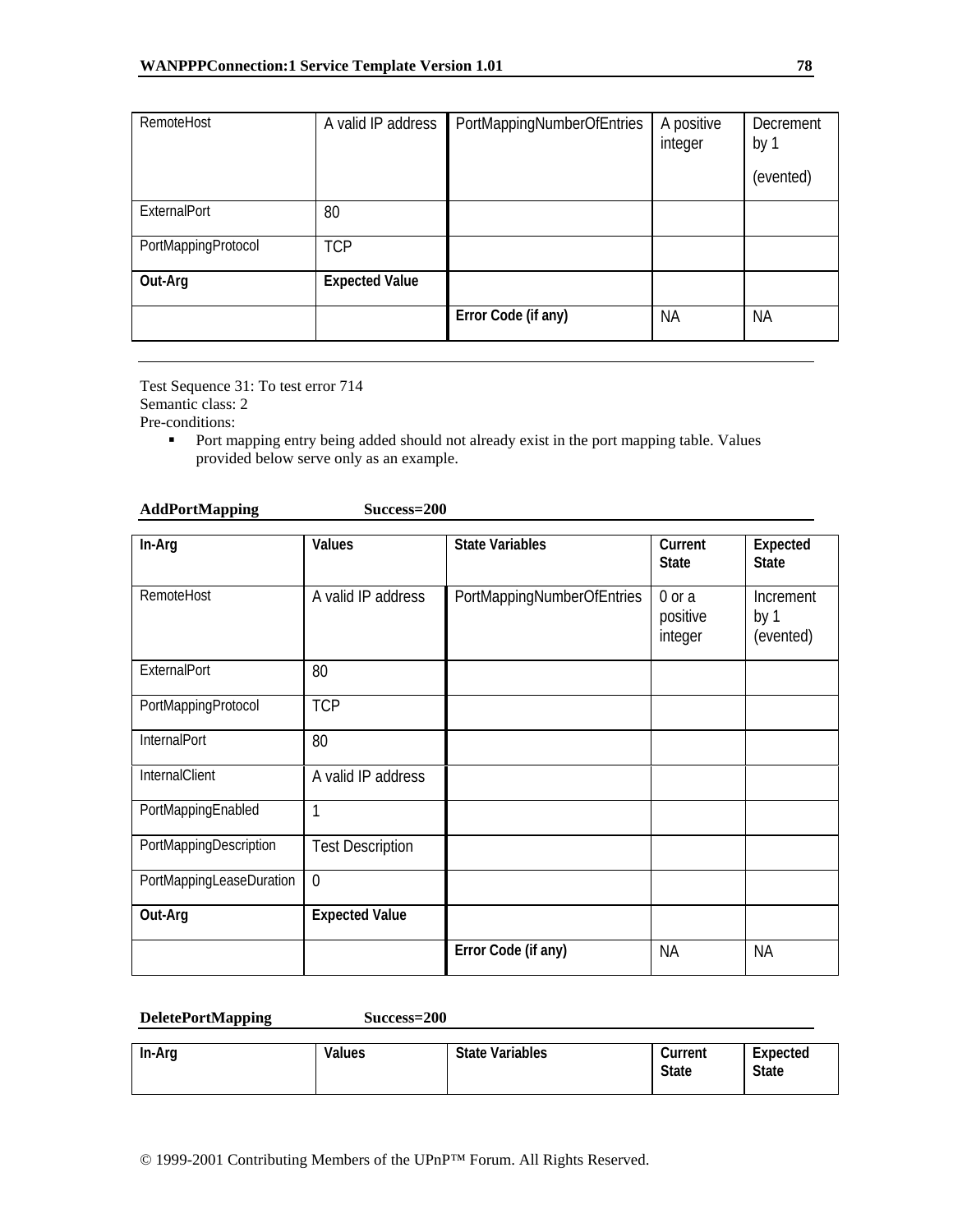| RemoteHost          | A valid IP address    | PortMappingNumberOfEntries | A positive<br>integer | Decrement<br>by 1 |
|---------------------|-----------------------|----------------------------|-----------------------|-------------------|
|                     |                       |                            |                       | (evented)         |
| <b>ExternalPort</b> | 80                    |                            |                       |                   |
| PortMappingProtocol | <b>TCP</b>            |                            |                       |                   |
| Out-Arg             | <b>Expected Value</b> |                            |                       |                   |
|                     |                       | Error Code (if any)        | <b>NA</b>             | <b>NA</b>         |

#### **DeletePortMapping Success=200**

| In-Arg              | <b>Values</b>         | <b>State Variables</b>     | Current<br><b>State</b>       | Expected<br><b>State</b> |
|---------------------|-----------------------|----------------------------|-------------------------------|--------------------------|
| RemoteHost          | A valid IP address    | PortMappingNumberOfEntries | 0 or a<br>positive<br>integer | No change                |
| ExternalPort        | 80                    |                            |                               |                          |
| PortMappingProtocol | <b>TCP</b>            |                            |                               |                          |
| Out-Arg             | <b>Expected Value</b> |                            |                               |                          |
|                     |                       | Error Code (if any)        | 714                           | NА                       |

Test Sequence 32: To test error 724 Semantic class: 2 Pre-conditions:

**Port mapping entry being added should not already exist in the port mapping table. Values** provided below serve only as an example.

NOTE: This test is ONLY for implementations that do not support different values for ExternalPort and InternalPort.

#### **AddPortMapping Success=200**

| In-Arg       | <b>Values</b>      | <b>State Variables</b>     | Current<br><b>State</b>       | Expected<br><b>State</b> |
|--------------|--------------------|----------------------------|-------------------------------|--------------------------|
| RemoteHost   | A valid IP address | PortMappingNumberOfEntries | 0 or a<br>positive<br>integer | No change                |
| ExternalPort | 85                 |                            |                               |                          |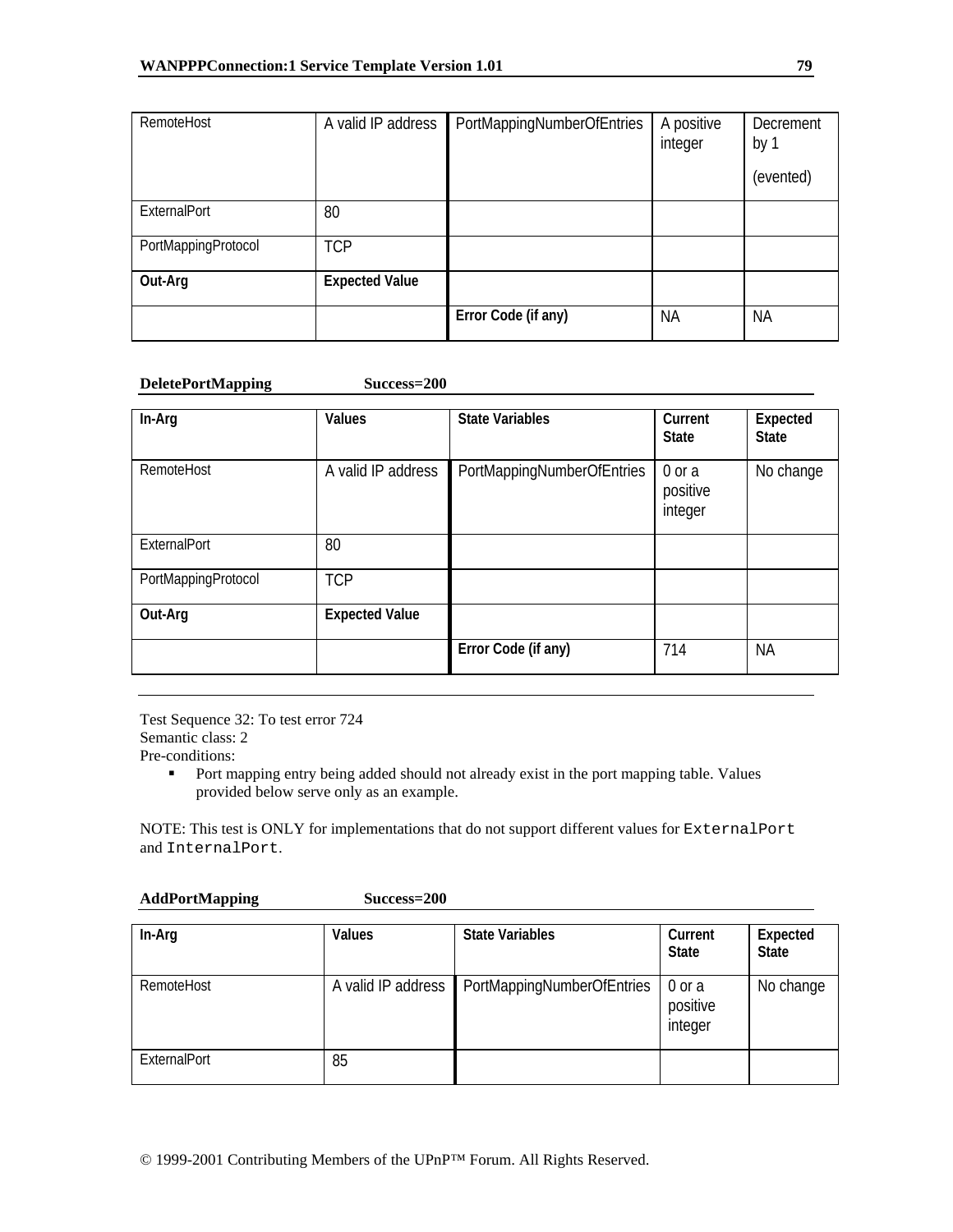| PortMappingProtocol      | <b>TCP</b>              |                     |     |           |
|--------------------------|-------------------------|---------------------|-----|-----------|
| InternalPort             | 80                      |                     |     |           |
| <b>InternalClient</b>    | A valid IP address      |                     |     |           |
| PortMappingEnabled       | 1                       |                     |     |           |
| PortMappingDescription   | <b>Test Description</b> |                     |     |           |
| PortMappingLeaseDuration | $\overline{0}$          |                     |     |           |
| Out-Arg                  | <b>Expected Value</b>   |                     |     |           |
|                          |                         | Error Code (if any) | 724 | <b>NA</b> |

Test Sequence 33: To test error 725 Semantic class: 2 Pre-conditions:

**AddPortMapping Success=200** 

**Port mapping entry being added should not already exist in the port mapping table. Values** provided below serve only as an example.

NOTE: This test is ONLY for implementations that do not support dynamic port mappings (i.e. those with finite lease durations).

| In-Arg                   | Values                  | <b>State Variables</b>     | Current<br><b>State</b>           | Expected<br><b>State</b> |
|--------------------------|-------------------------|----------------------------|-----------------------------------|--------------------------|
| RemoteHost               | A valid IP address      | PortMappingNumberOfEntries | $0$ or $a$<br>positive<br>integer | No change                |
| ExternalPort             | 85                      |                            |                                   |                          |
| PortMappingProtocol      | <b>TCP</b>              |                            |                                   |                          |
| InternalPort             | 80                      |                            |                                   |                          |
| InternalClient           | A valid IP address      |                            |                                   |                          |
| PortMappingEnabled       | $\mathbf{1}$            |                            |                                   |                          |
| PortMappingDescription   | <b>Test Description</b> |                            |                                   |                          |
| PortMappingLeaseDuration | 2000                    |                            |                                   |                          |
| Out-Arg                  | <b>Expected Value</b>   |                            |                                   |                          |
|                          |                         | Error Code (if any)        | 725                               | <b>NA</b>                |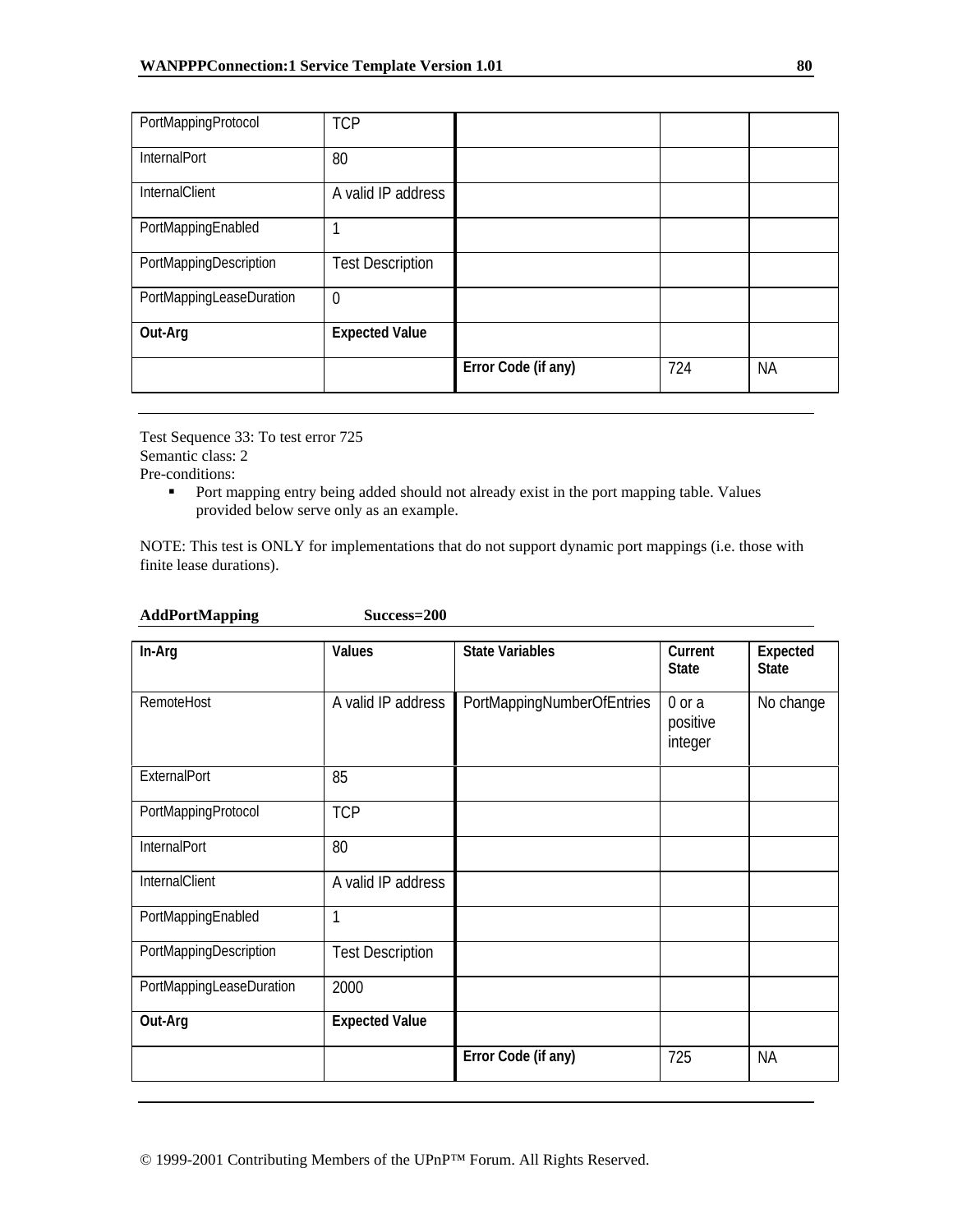## **AddPortMapping / GetGenericPortMapping / GetSpecificPortMapping**

Test Sequence 34: To test success path Semantic class: 2 Pre-conditions:

> **Port mapping entry being added should not already exist in the port mapping table. Values** provided below serve only as an example.

| In-Arg                   | Values                  | <b>State Variables</b>     | Current<br><b>State</b>           | Expected<br><b>State</b>       |
|--------------------------|-------------------------|----------------------------|-----------------------------------|--------------------------------|
| RemoteHost               | A valid IP address      | PortMappingNumberOfEntries | $0$ or $a$<br>positive<br>integer | Increment<br>by 1<br>(evented) |
| ExternalPort             | 80                      |                            |                                   |                                |
| PortMappingProtocol      | <b>TCP</b>              |                            |                                   |                                |
| InternalPort             | 80                      |                            |                                   |                                |
| InternalClient           | A valid IP address      |                            |                                   |                                |
| PortMappingEnabled       | 1                       |                            |                                   |                                |
| PortMappingDescription   | <b>Test Description</b> |                            |                                   |                                |
| PortMappingLeaseDuration | $\overline{0}$          |                            |                                   |                                |
| Out-Arg                  | <b>Expected Value</b>   |                            |                                   |                                |
|                          |                         | Error Code (if any)        | <b>NA</b>                         | <b>NA</b>                      |

**AddPortMapping Success=200** 

**AddPortMapping Success=200** 

| In-Arg              | Values             | <b>State Variables</b>     | Current<br><b>State</b>           | Expected<br><b>State</b>       |
|---------------------|--------------------|----------------------------|-----------------------------------|--------------------------------|
| RemoteHost          | A valid IP address | PortMappingNumberOfEntries | $0$ or $a$<br>positive<br>integer | Increment<br>by 1<br>(evented) |
| <b>ExternalPort</b> | 81                 |                            |                                   |                                |
| PortMappingProtocol | <b>TCP</b>         |                            |                                   |                                |
| <b>InternalPort</b> | 81                 |                            |                                   |                                |
| InternalClient      | A valid IP address |                            |                                   |                                |
| PortMappingEnabled  | 1                  |                            |                                   |                                |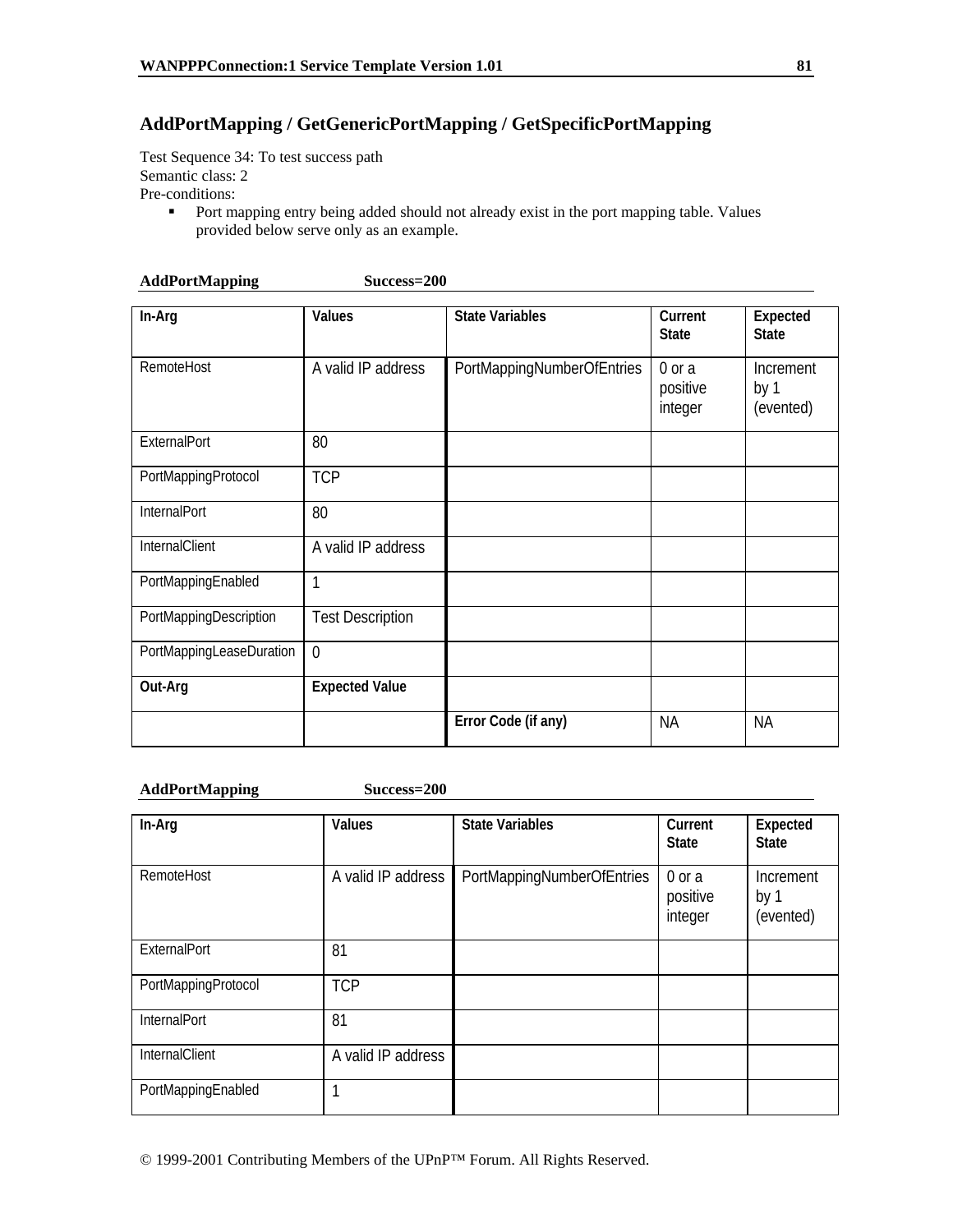| PortMappingDescription   | <b>Test Description</b> |                     |           |    |
|--------------------------|-------------------------|---------------------|-----------|----|
| PortMappingLeaseDuration |                         |                     |           |    |
| Out-Arg                  | <b>Expected Value</b>   |                     |           |    |
|                          |                         | Error Code (if any) | <b>NA</b> | ΝA |

## **AddPortMapping Success=200**

| In-Arg                   | Values                  | <b>State Variables</b>     | Current<br><b>State</b>       | Expected<br><b>State</b>       |
|--------------------------|-------------------------|----------------------------|-------------------------------|--------------------------------|
| RemoteHost               | A valid IP address      | PortMappingNumberOfEntries | 0 or a<br>positive<br>integer | Increment<br>by 1<br>(evented) |
| ExternalPort             | 81                      |                            |                               |                                |
| PortMappingProtocol      | <b>TCP</b>              |                            |                               |                                |
| InternalPort             | 81                      |                            |                               |                                |
| InternalClient           | A valid IP address      |                            |                               |                                |
| PortMappingEnabled       | 1                       |                            |                               |                                |
| PortMappingDescription   | <b>Test Description</b> |                            |                               |                                |
| PortMappingLeaseDuration | $\overline{0}$          |                            |                               |                                |
| Out-Arg                  | <b>Expected Value</b>   |                            |                               |                                |
|                          |                         | Error Code (if any)        | <b>NA</b>                     | <b>NA</b>                      |

### GetGenericPortMappingEntry Success = 200

| In-Arg              | <b>Values</b>                                               | <b>State Variables</b> | <b>Current State</b> | Expected<br><b>State</b> |
|---------------------|-------------------------------------------------------------|------------------------|----------------------|--------------------------|
| NewPortMappingIndex | 0 to 2                                                      |                        |                      |                          |
| Out-Arg             | <b>Expected Value</b>                                       |                        |                      |                          |
| RemoteHost          | Values should<br>correspond to<br>those previously<br>added |                        |                      |                          |
| <b>ExternalPort</b> | Values should<br>correspond to<br>those previously          |                        |                      |                          |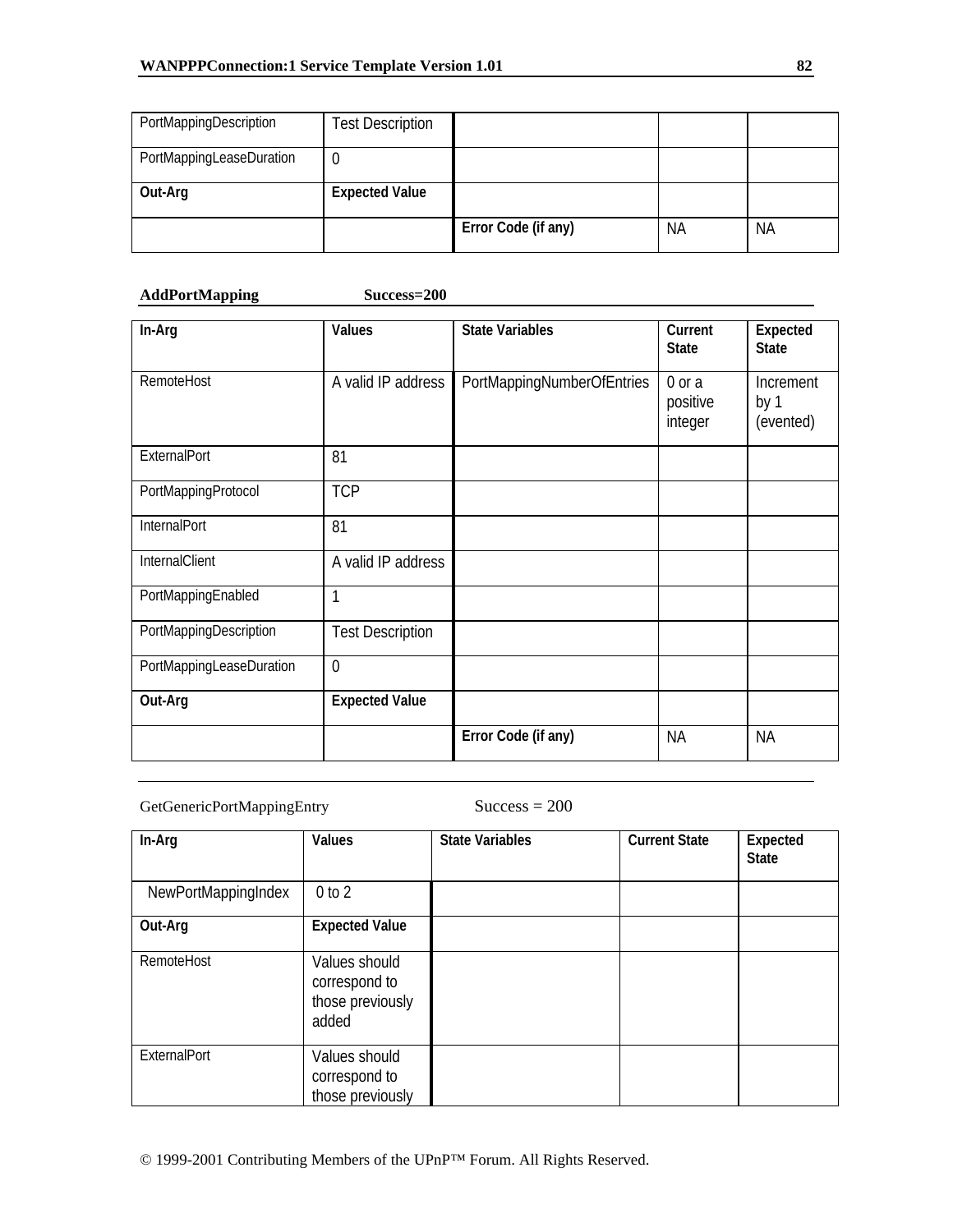|                          | added                                                       |                     |           |           |
|--------------------------|-------------------------------------------------------------|---------------------|-----------|-----------|
| PortMappingProtocol      | Values should<br>correspond to<br>those previously<br>added |                     |           |           |
| InternalPort             | Values should<br>correspond to<br>those previously<br>added |                     |           |           |
| <b>InternalClient</b>    | Values should<br>correspond to<br>those previously<br>added |                     |           |           |
| PortMappingEnabled       | Values should<br>correspond to<br>those previously<br>added |                     |           |           |
| PortMappingDescription   | Values should<br>correspond to<br>those previously<br>added |                     |           |           |
| PortMappingLeaseDuration | Values should<br>correspond to<br>those previously<br>added |                     |           |           |
|                          |                                                             | Error Code (if any) | <b>NA</b> | <b>NA</b> |

## GetSpecificPortMappingEntry Success = 200

| In-Arg              | <b>Values</b>                                               | <b>State Variables</b> | <b>Current State</b> | Expected<br><b>State</b> |
|---------------------|-------------------------------------------------------------|------------------------|----------------------|--------------------------|
| RemoteHost          | Values should<br>correspond to<br>those previously<br>added |                        |                      |                          |
| ExternalPort        | Values should<br>correspond to<br>those previously<br>added |                        |                      |                          |
| PortMappingProtocol | Values should<br>correspond to<br>those previously          |                        |                      |                          |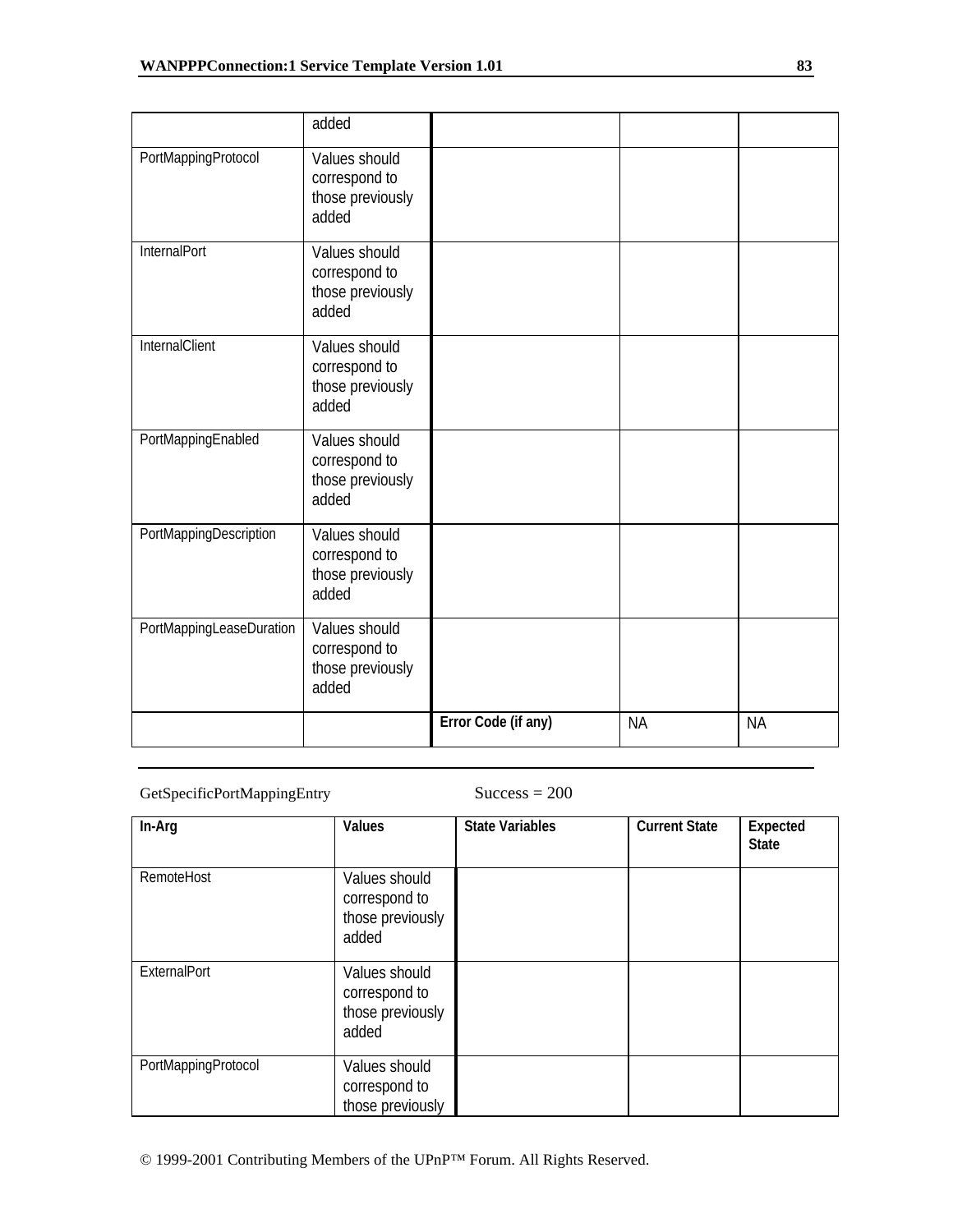|                          | added                                                       |                     |           |           |
|--------------------------|-------------------------------------------------------------|---------------------|-----------|-----------|
| Out-Arg                  | <b>Expected Value</b>                                       |                     |           |           |
| InternalPort             | Values should<br>correspond to<br>those previously<br>added |                     |           |           |
| InternalClient           | Values should<br>correspond to<br>those previously<br>added |                     |           |           |
| PortMappingEnabled       | Values should<br>correspond to<br>those previously<br>added |                     |           |           |
| PortMappingDescription   | Values should<br>correspond to<br>those previously<br>added |                     |           |           |
| PortMappingLeaseDuration | Values should<br>correspond to<br>those previously<br>added |                     |           |           |
|                          |                                                             | Error Code (if any) | <b>NA</b> | <b>NA</b> |

Test Sequence 35: To test error 713 Semantic class: 2 Pre-conditions:

**AddPortMapping Success=200** 

**Port mapping entry being added should not already exist in the port mapping table. Values** provided below serve only as an example.

| In-Arg              | <b>Values</b>      | <b>State Variables</b>     | Current<br><b>State</b>           | Expected<br><b>State</b>       |
|---------------------|--------------------|----------------------------|-----------------------------------|--------------------------------|
| RemoteHost          | A valid IP address | PortMappingNumberOfEntries | $0$ or $a$<br>positive<br>integer | Increment<br>by 1<br>(evented) |
| <b>ExternalPort</b> | 80                 |                            |                                   |                                |
| PortMappingProtocol | <b>TCP</b>         |                            |                                   |                                |
| <b>InternalPort</b> | 80                 |                            |                                   |                                |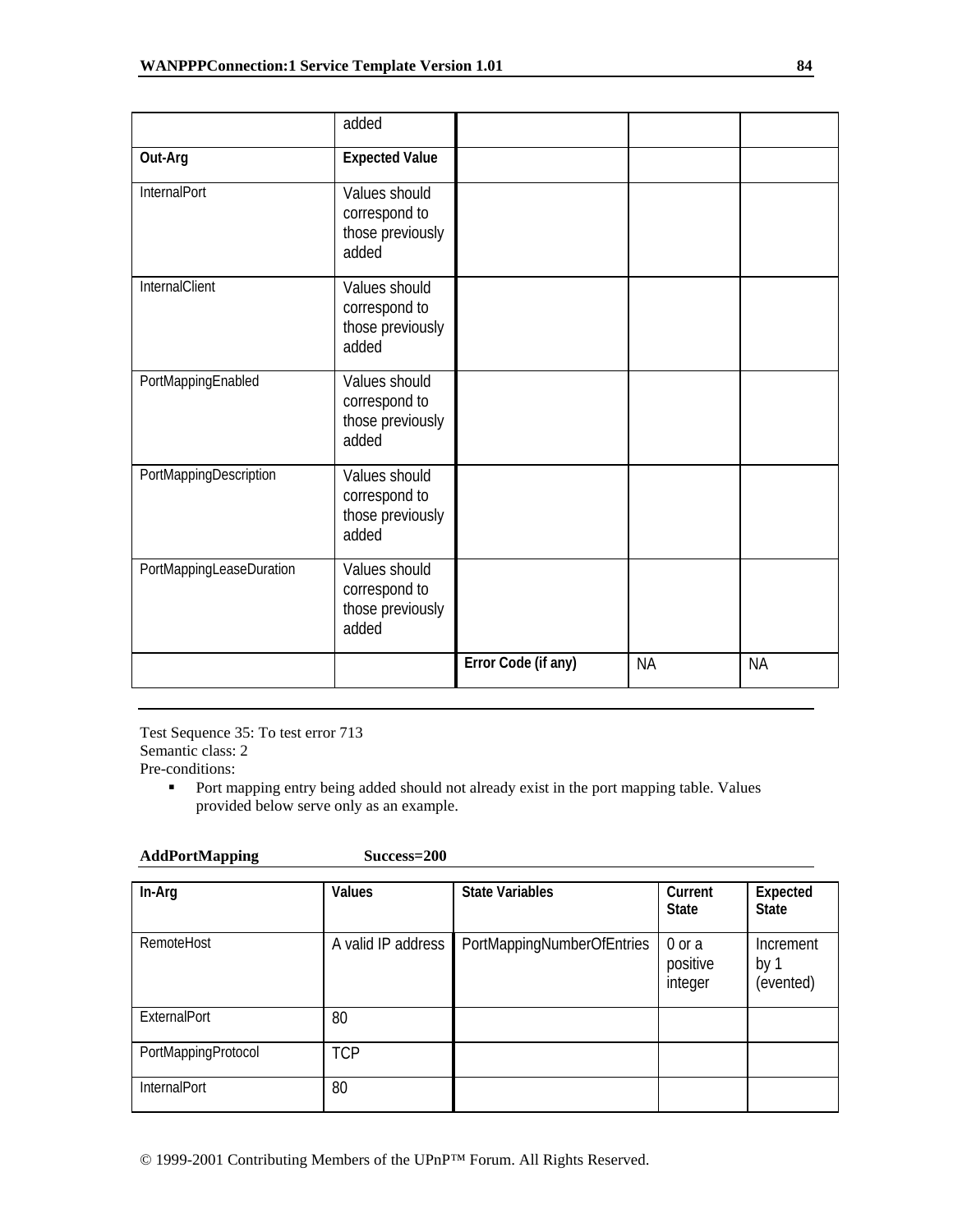| <b>InternalClient</b>    | A valid IP address      |                     |    |           |
|--------------------------|-------------------------|---------------------|----|-----------|
| PortMappingEnabled       |                         |                     |    |           |
| PortMappingDescription   | <b>Test Description</b> |                     |    |           |
| PortMappingLeaseDuration | $\theta$                |                     |    |           |
| Out-Arg                  | <b>Expected Value</b>   |                     |    |           |
|                          |                         | Error Code (if any) | ΝA | <b>NA</b> |

### **AddPortMapping Success=200**

| In-Arg                   | <b>Values</b>           | <b>State Variables</b>     | Current<br><b>State</b>       | Expected<br><b>State</b>       |
|--------------------------|-------------------------|----------------------------|-------------------------------|--------------------------------|
| RemoteHost               | A valid IP address      | PortMappingNumberOfEntries | 0 or a<br>positive<br>integer | Increment<br>by 1<br>(evented) |
| ExternalPort             | 81                      |                            |                               |                                |
| PortMappingProtocol      | <b>TCP</b>              |                            |                               |                                |
| InternalPort             | 81                      |                            |                               |                                |
| InternalClient           | A valid IP address      |                            |                               |                                |
| PortMappingEnabled       | 1                       |                            |                               |                                |
| PortMappingDescription   | <b>Test Description</b> |                            |                               |                                |
| PortMappingLeaseDuration | $\overline{0}$          |                            |                               |                                |
| Out-Arg                  | <b>Expected Value</b>   |                            |                               |                                |
|                          |                         | Error Code (if any)        | <b>NA</b>                     | <b>NA</b>                      |

## GetGenericPortMappingEntry Success = 200

| In-Arg              | Values                | <b>State Variables</b> | <b>Current State</b> | Expected<br><b>State</b> |
|---------------------|-----------------------|------------------------|----------------------|--------------------------|
| NewPortMappingIndex | 2                     |                        |                      |                          |
| Out-Arg             | <b>Expected Value</b> |                        |                      |                          |
| RemoteHost          | <b>NA</b>             |                        |                      |                          |
| ExternalPort        | <b>NA</b>             |                        |                      |                          |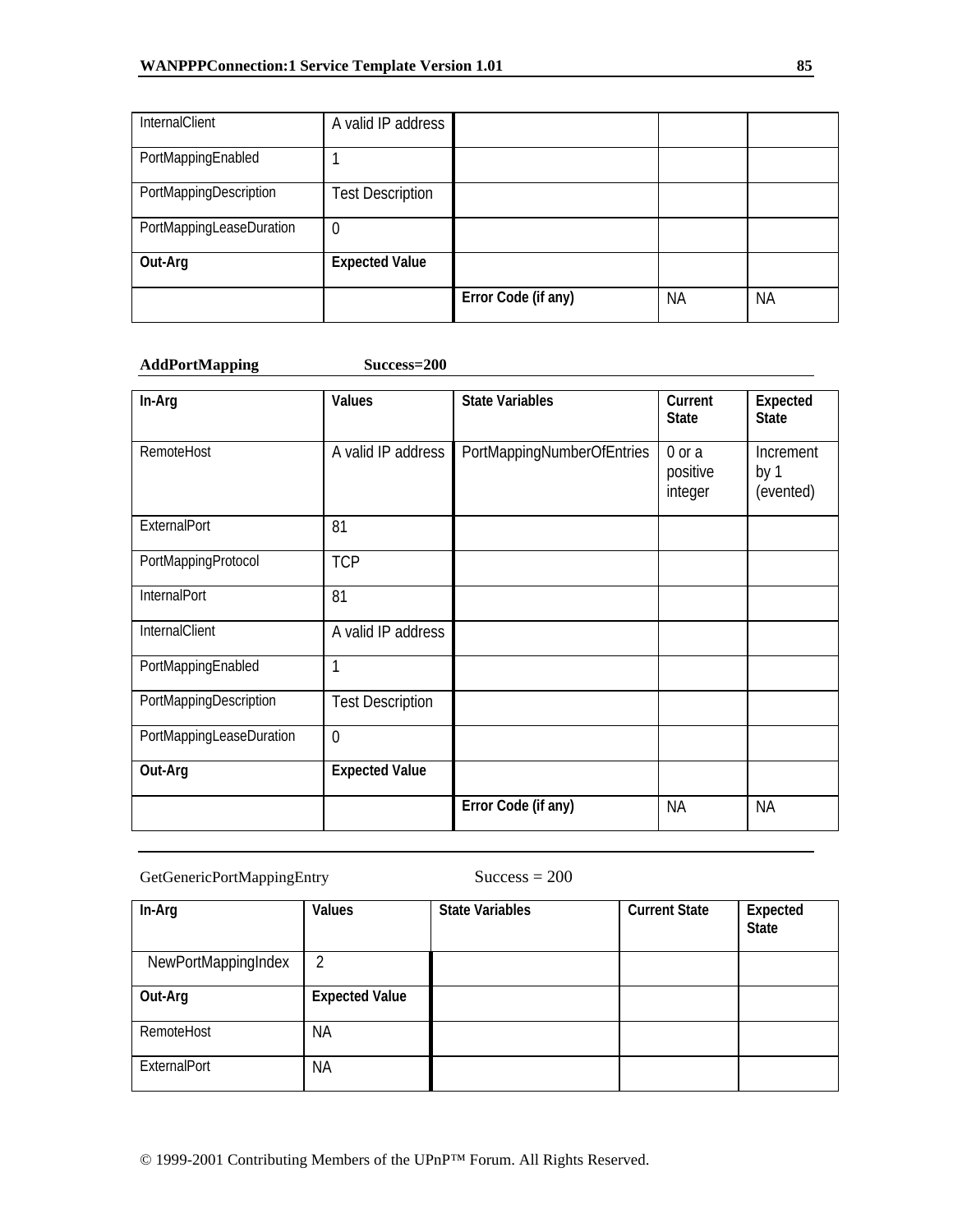| PortMappingProtocol      | <b>NA</b> |                     |     |           |
|--------------------------|-----------|---------------------|-----|-----------|
| InternalPort             | <b>NA</b> |                     |     |           |
| InternalClient           | <b>NA</b> |                     |     |           |
| PortMappingEnabled       | <b>NA</b> |                     |     |           |
| PortMappingDescription   | <b>NA</b> |                     |     |           |
| PortMappingLeaseDuration | <b>NA</b> |                     |     |           |
|                          |           | Error Code (if any) | 713 | <b>NA</b> |

Test Sequence 36: To test error 714 Semantic class: 2

Pre-conditions:

**Port mapping entry being added should not already exist in the port mapping table. Values** provided below serve only as an example.

| <b>AddPortMapping</b> | Success=200 |
|-----------------------|-------------|
|-----------------------|-------------|

| In-Arg                   | Values                  | <b>State Variables</b>     | Current<br><b>State</b>       | Expected<br><b>State</b>       |
|--------------------------|-------------------------|----------------------------|-------------------------------|--------------------------------|
| RemoteHost               | A valid IP address      | PortMappingNumberOfEntries | 0 or a<br>positive<br>integer | Increment<br>by 1<br>(evented) |
| ExternalPort             | 80                      |                            |                               |                                |
| PortMappingProtocol      | <b>TCP</b>              |                            |                               |                                |
| InternalPort             | 80                      |                            |                               |                                |
| InternalClient           | A valid IP address      |                            |                               |                                |
| PortMappingEnabled       | 1                       |                            |                               |                                |
| PortMappingDescription   | <b>Test Description</b> |                            |                               |                                |
| PortMappingLeaseDuration | $\overline{0}$          |                            |                               |                                |
| Out-Arg                  | <b>Expected Value</b>   |                            |                               |                                |
|                          |                         | Error Code (if any)        | <b>NA</b>                     | <b>NA</b>                      |

#### **AddPortMapping Success=200**

| In-Arg | Values | <b>State Variables</b> | Current<br><b>State</b> | Expected<br><b>State</b> |
|--------|--------|------------------------|-------------------------|--------------------------|
|--------|--------|------------------------|-------------------------|--------------------------|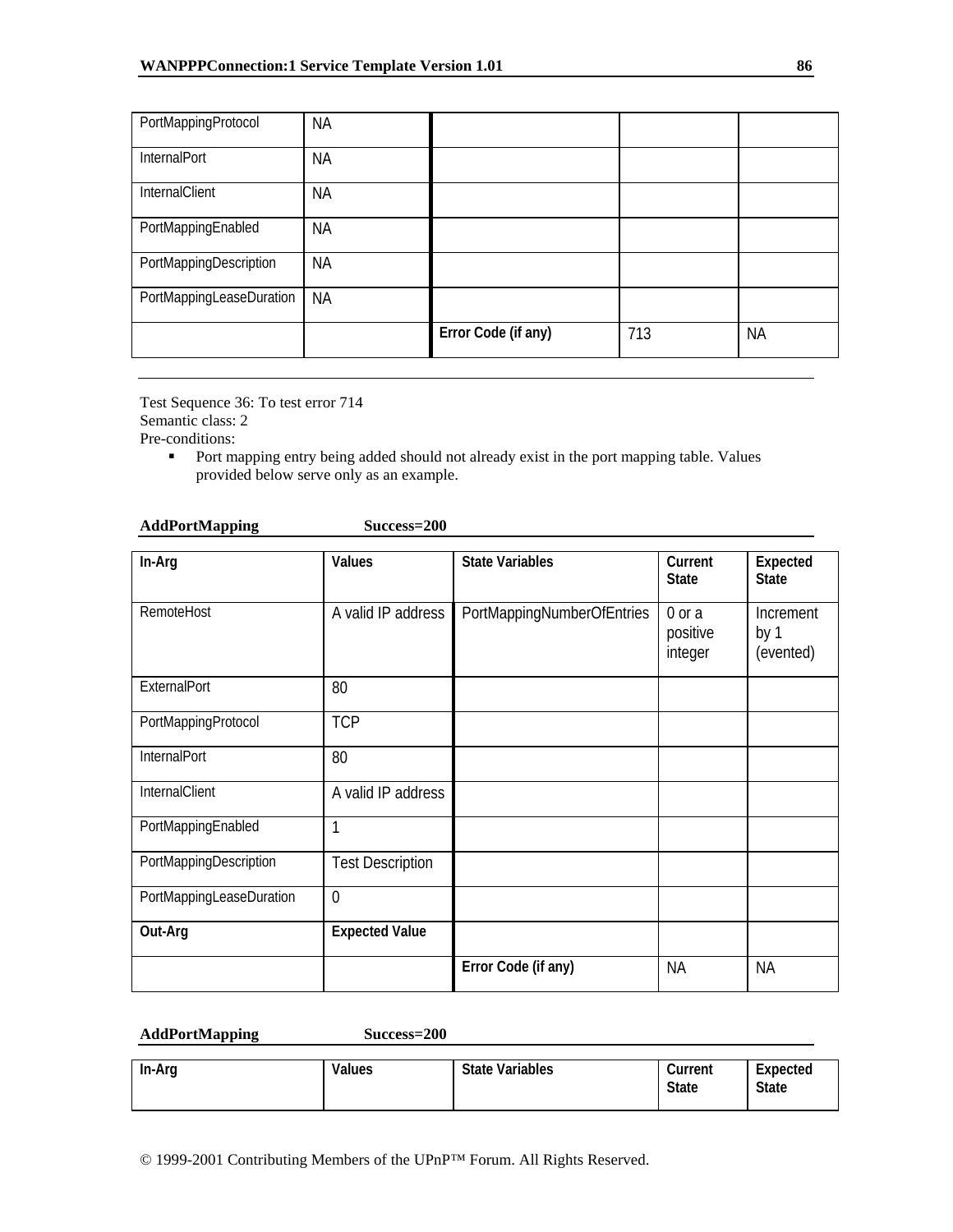| RemoteHost               | A valid IP address      | PortMappingNumberOfEntries | 0 or a<br>positive<br>integer | Increment<br>by 1<br>(evented) |
|--------------------------|-------------------------|----------------------------|-------------------------------|--------------------------------|
| ExternalPort             | 81                      |                            |                               |                                |
| PortMappingProtocol      | <b>TCP</b>              |                            |                               |                                |
| <b>InternalPort</b>      | 81                      |                            |                               |                                |
| InternalClient           | A valid IP address      |                            |                               |                                |
| PortMappingEnabled       | 1                       |                            |                               |                                |
| PortMappingDescription   | <b>Test Description</b> |                            |                               |                                |
| PortMappingLeaseDuration | $\theta$                |                            |                               |                                |
| Out-Arg                  | <b>Expected Value</b>   |                            |                               |                                |
|                          |                         | Error Code (if any)        | ΝA                            | <b>NA</b>                      |

GetSpecificPortMappingEntry Success = 200

| In-Arg              | Values                                                      | <b>State Variables</b> | <b>Current State</b> | Expected<br><b>State</b> |
|---------------------|-------------------------------------------------------------|------------------------|----------------------|--------------------------|
| RemoteHost          | Values should<br>correspond to<br>those previously<br>added |                        |                      |                          |
| ExternalPort        | Values should<br>correspond to<br>those previously<br>added |                        |                      |                          |
| PortMappingProtocol | 5000                                                        |                        |                      |                          |
| Out-Arg             | <b>Expected Value</b>                                       |                        |                      |                          |
| InternalPort        | Values should<br>correspond to<br>those previously<br>added |                        |                      |                          |
| InternalClient      | Values should<br>correspond to<br>those previously<br>added |                        |                      |                          |
| PortMappingEnabled  | Values should<br>correspond to                              |                        |                      |                          |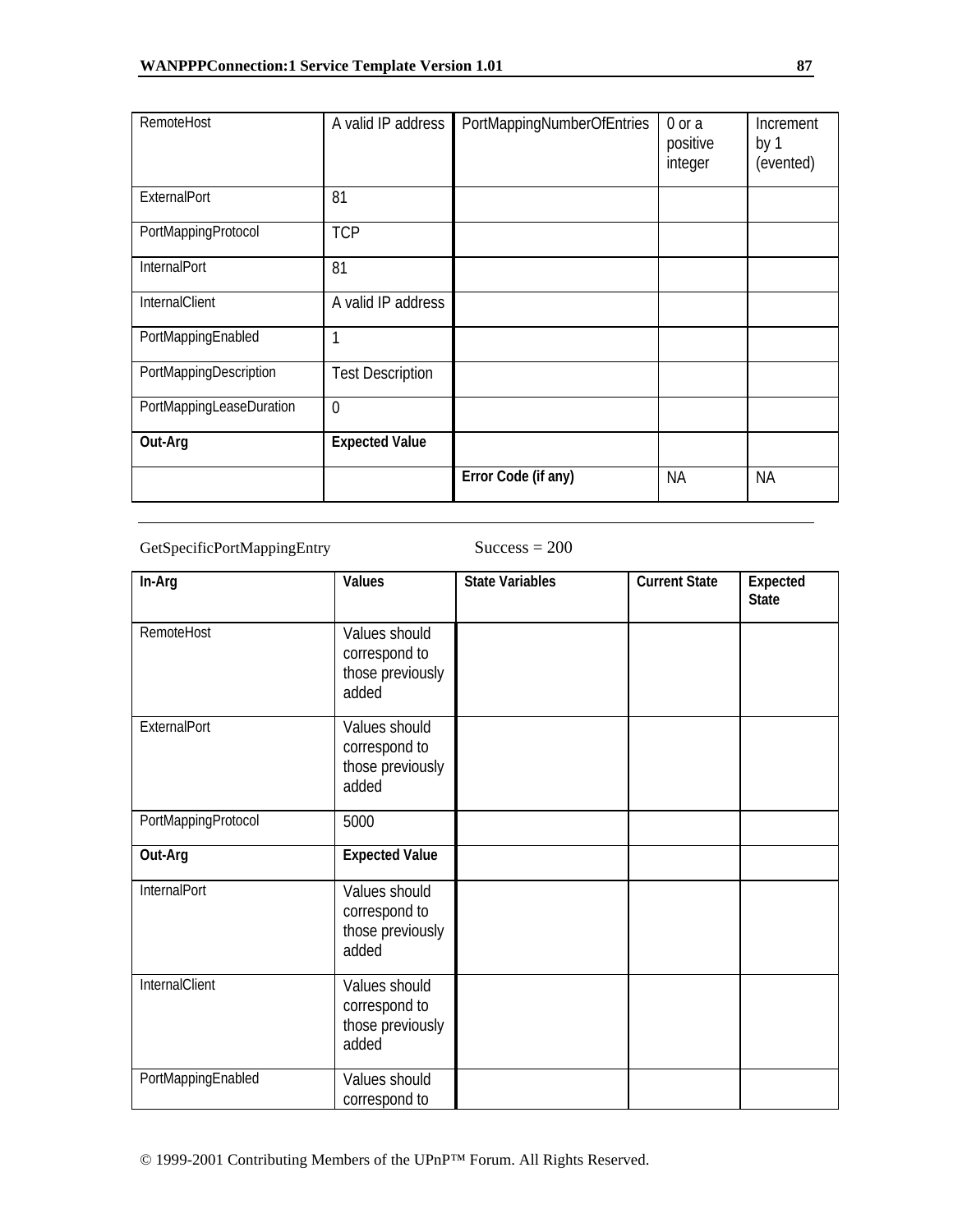|                          | those previously<br>added                                   |                     |     |           |
|--------------------------|-------------------------------------------------------------|---------------------|-----|-----------|
| PortMappingDescription   | Values should<br>correspond to<br>those previously<br>added |                     |     |           |
| PortMappingLeaseDuration | Values should<br>correspond to<br>those previously<br>added |                     |     |           |
|                          |                                                             | Error Code (if any) | 714 | <b>NA</b> |